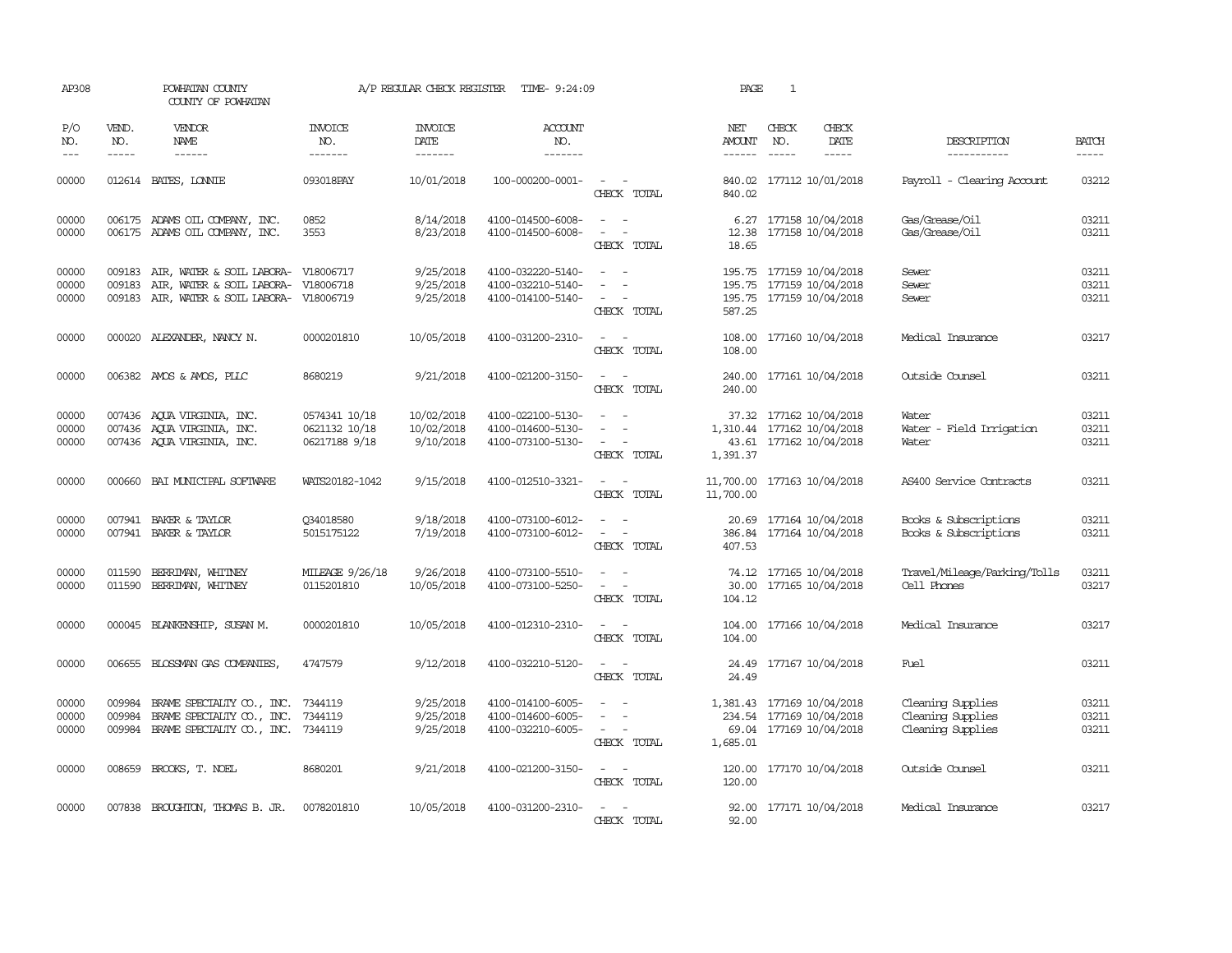| AP308                       |                             | POWHATAN COUNTY<br>COUNTY OF POWHATAN  |                                  | A/P REGULAR CHECK REGISTER        | TIME- 9:24:09                    |                                                   | PAGE                                  | 2                             |                             |                            |                             |
|-----------------------------|-----------------------------|----------------------------------------|----------------------------------|-----------------------------------|----------------------------------|---------------------------------------------------|---------------------------------------|-------------------------------|-----------------------------|----------------------------|-----------------------------|
| P/O<br>NO.<br>$\frac{1}{2}$ | VEND.<br>NO.<br>$- - - - -$ | <b>VENDOR</b><br>NAME<br>$- - - - - -$ | <b>INVOICE</b><br>NO.<br>------- | <b>INVOICE</b><br>DATE<br>------- | <b>ACCOUNT</b><br>NO.<br>------- |                                                   | NET<br><b>AMOUNT</b><br>$- - - - - -$ | CHECK<br>NO.<br>$\frac{1}{2}$ | CHECK<br>DATE<br>-----      | DESCRIPTION<br>----------- | <b>BATCH</b><br>$- - - - -$ |
| 00000                       | 000540                      | CENTRAL VIRGINIA WASTE                 | 2327                             | 9/24/2018                         | 4100-014300-3176-                | $\sim$                                            |                                       |                               | 513.99 177172 10/04/2018    | Recycling Pulls            | 03211                       |
| 00000                       | 000540                      | CENTRAL VIRGINIA WASTE                 | 2327                             | 9/24/2018                         | 4100-014300-3176-                |                                                   |                                       |                               | 6,396.32 177172 10/04/2018  | Recycling Pulls            | 03211                       |
| 00000                       | 000540                      | CENTRAL VIRGINIA WASTE                 | 2327                             | 9/24/2018                         | 4100-014300-3176-                | $\sim$                                            |                                       |                               | 352.95- 177172 10/04/2018   | Recycling Pulls            | 03211                       |
| 00000                       | 000540                      | CENTRAL VIRGINIA WASTE                 | 23516                            | 7/09/2018                         | 4100-014300-3176-                | $\overline{\phantom{a}}$                          |                                       |                               | 200.00 177172 10/04/2018    | Recycling Pulls            | 03211                       |
| 00000                       | 000540                      | CENTRAL VIRGINIA WASTE                 | 23663                            | 9/10/2018                         | 4100-014300-3175-                | $\sim$<br>$\overline{\phantom{a}}$<br>CHECK TOTAL | 7,297.36                              |                               | 540.00 177172 10/04/2018    | Waste Disposal             | 03211                       |
| 00000                       | 010808                      | CERULLO, ROBERT                        | 0108201810                       | 10/05/2018                        | 4100-022100-5250-                |                                                   | 30.00                                 |                               | 177173 10/04/2018           | Cell Phones                | 03217                       |
|                             |                             |                                        |                                  |                                   |                                  | CHECK TOTAL                                       | 30.00                                 |                               |                             |                            |                             |
| 00000                       | 006965                      | CINIAS CORPORATION                     | 143458103                        | 9/19/2018                         | 4100-014100-6011-                | $\sim$                                            | 81.67                                 |                               | 177174 10/04/2018           | Uniforms                   | 03211                       |
| 00000                       | 006965                      | CINIAS CORPORATION                     | 143458103                        | 9/19/2018                         | 4100-014500-6011-                |                                                   |                                       |                               | 82.02 177174 10/04/2018     | Uniforms                   | 03211                       |
| 00000                       | 006965                      | CINIAS CORPORATION                     | 143458104                        | 9/19/2018                         | 4100-014300-6011-                | $\overline{\phantom{a}}$<br>$\sim$<br>CHECK TOTAL | 304.43                                |                               | 140.74 177174 10/04/2018    | Uniforms                   | 03211                       |
| 00000                       |                             | 009178 COMCAST                         | 120097415 9/18                   | 9/18/2018                         | 4100-073100-5260-                | $\sim$<br>$\sim$<br>CHECK TOTAL                   | 219.90                                |                               | 219.90 177175 10/04/2018    | <b>Internet</b>            | 03211                       |
| 00000                       |                             | 011389 COSTEN FLOORS                   | CG804793                         | 9/13/2018                         | 4100-014100-3310-                | $\sim$<br>CHECK TOTAL                             | 440.00                                |                               | 440.00 177176 10/04/2018    | Repairs & Maintenance      | 03211                       |
| 00000                       |                             | 010309 CRITICAL & EMERGENCY            | 218000175                        | 9/18/2018                         | 4100-031210-3310-                | $\sim$<br>$\overline{a}$<br>CHECK TOTAL           | 8,324.90                              |                               | 8,324.90 177177 10/04/2018  | Repairs and Maintenance    | 03215                       |
| 00000                       |                             | 010079 DEAL & LACHENEY P.C.            | 4761                             | 10/01/2018                        | 4100-012210-3150-                | $\sim$<br>CHECK TOTAL                             | 10,000.00                             |                               | 10,000.00 177178 10/04/2018 | Contracted County Attorney | 03211                       |
| 00000                       | 006879                      | DEMCO, INC.                            | 6452894                          | 9/17/2018                         | 4100-073100-6014-                |                                                   |                                       |                               | 151.00 177179 10/04/2018    | Library Supplies           | 03211                       |
| 00000                       | 006879                      | DEMCO, INC.                            | 6426551SHORTAGE                  | 8/09/2018                         | 4100-073100-6014-                | CHECK TOTAL                                       | 37.80<br>188.80                       |                               | 177179 10/04/2018           | Library Supplies           | 03218                       |
| 00000                       | 006585                      | ELECTRICAL CONNECTION                  | 4154                             | 9/14/2018                         | 4100-014100-3310-                |                                                   |                                       |                               | 489.12 177181 10/04/2018    | Repairs & Maintenance      | 03211                       |
|                             |                             |                                        |                                  |                                   |                                  | CHECK TOTAL                                       | 489.12                                |                               |                             |                            |                             |
| 00000                       | 009093                      | FARMVILLE WHOLESALE                    | 646717                           | 8/29/2018                         | 4100-014300-3310-                |                                                   |                                       |                               | 135.00 177183 10/04/2018    | Repairs & Maintenance      | 03211                       |
| 00000                       | 009093                      | FARMVILLE WHOLESALE                    | 646754                           | 8/29/2018                         | 4100-032210-3310-                | $\equiv$<br>$\overline{\phantom{a}}$              | 56.20                                 |                               | 177183 10/04/2018           | Repairs & Maintenance      | 03211                       |
| 00000                       | 009093                      | FARMVILLE WHOLESALE                    | 646754                           | 8/29/2018                         | 4100-032220-3310-                | $\equiv$                                          | 56.19                                 |                               | 177183 10/04/2018           | Repairs & Maintenance      | 03211                       |
| 00000                       | 009093                      | FARMVILLE WHOLESALE                    | 646957                           | 9/04/2018                         | 4100-014100-3310-                |                                                   |                                       |                               | 188.00 177183 10/04/2018    | Repairs & Maintenance      | 03211                       |
| 00000                       | 009093                      | FARMVILLE WHOLESALE                    | 647419                           | 9/11/2018                         | 4100-014100-3310-                | $\equiv$<br>$\sim$                                | 24.45                                 |                               | 177183 10/04/2018           | Repairs & Maintenance      | 03211                       |
| 00000                       | 009093                      | FARMVILLE WHOLESALE                    | 647441                           | 9/11/2018                         | 4100-014100-3310-                | $\overline{\phantom{0}}$                          |                                       |                               | 338.84 177183 10/04/2018    | Repairs & Maintenance      | 03211                       |
| 00000                       | 009093                      | FARMVILLE WHOLESALE                    | 647442                           | 9/11/2018                         | 4100-014100-3310-                |                                                   |                                       |                               | 8.40 177183 10/04/2018      | Repairs & Maintenance      | 03211                       |
| 00000                       | 009093                      | FARMILLE WHOLESALE                     | 647443                           | 9/11/2018                         | 4100-014100-3310-                |                                                   |                                       |                               | 70.72 177183 10/04/2018     | Repairs & Maintenance      | 03211                       |
| 00000                       | 009093                      | FARMVILLE WHOLESALE                    | 647653                           | 9/12/2018                         | 4100-014100-3310-                | $\sim$                                            | 9.95                                  |                               | 177183 10/04/2018           | Repairs & Maintenance      | 03211                       |
| 00000                       | 009093                      | FARMVILLE WHOLESALE                    | 647654                           | 9/12/2018                         | 4100-014100-6004-                | $\sim$                                            | 99.00                                 |                               | 177183 10/04/2018           | Tools and Equipment        | 03211                       |
| 00000                       |                             | 009093 FARMVILLE WHOLESALE             | 647656                           | 9/12/2018                         | 4100-014100-3310-                | $\sim$<br>CHECK TOTAL                             | 997.70                                |                               | 10.95 177183 10/04/2018     | Repairs & Maintenance      | 03211                       |
| 00000                       | 009093                      | FARMVILLE WHOLESALE                    | 647657                           | 9/12/2018                         | 4100-014100-3310-                |                                                   |                                       |                               | 42.00 177184 10/04/2018     | Repairs & Maintenance      | 03211                       |
| 00000                       | 009093                      | FARMVILLE WHOLESALE                    | 647716                           | 9/12/2018                         | 4100-014100-3310-                |                                                   |                                       |                               | 27.55 177184 10/04/2018     | Repairs & Maintenance      | 03211                       |
|                             |                             |                                        |                                  |                                   |                                  | CHECK TOTAL                                       | 69.55                                 |                               |                             |                            |                             |
|                             |                             |                                        |                                  |                                   |                                  |                                                   |                                       |                               |                             |                            |                             |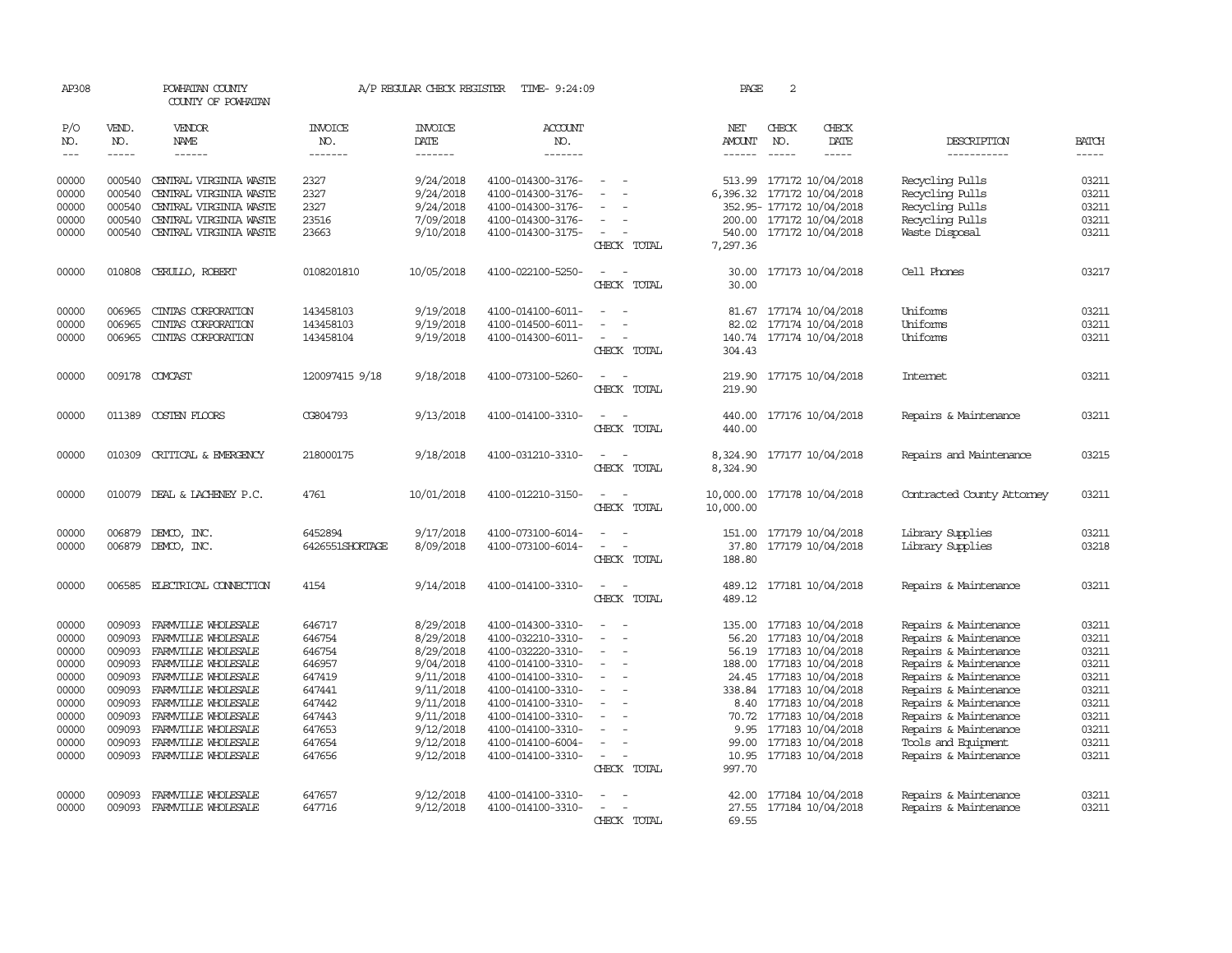| AP308                                     |                                      | POWHATAN COUNTY<br>COUNTY OF POWHATAN                                                                                   |                                        | A/P REGULAR CHECK REGISTER                                | TIME- 9:24:09                                                                                         |                                                   | PAGE                                   | 3            |                                                                                                              |                                                                                                                                          |                                           |
|-------------------------------------------|--------------------------------------|-------------------------------------------------------------------------------------------------------------------------|----------------------------------------|-----------------------------------------------------------|-------------------------------------------------------------------------------------------------------|---------------------------------------------------|----------------------------------------|--------------|--------------------------------------------------------------------------------------------------------------|------------------------------------------------------------------------------------------------------------------------------------------|-------------------------------------------|
| P/O<br>NO.<br>$---$                       | VEND.<br>NO.<br>$- - - - -$          | VENDOR<br>NAME                                                                                                          | <b>INVOICE</b><br>NO.<br>-------       | <b>INVOICE</b><br>DATE<br>-------                         | <b>ACCOUNT</b><br>NO.<br>-------                                                                      |                                                   | NET<br><b>AMOUNT</b><br>------         | CHECK<br>NO. | CHECK<br>DATE<br>$- - - - -$                                                                                 | DESCRIPTION<br>-----------                                                                                                               | <b>BATCH</b><br>$- - - - -$               |
| 00000                                     | 001380                               | FORD, SUSAN P.                                                                                                          | 0013201810                             | 10/05/2018                                                | 4100-012310-2310-                                                                                     | $\sim$<br>$\sim$<br>CHECK TOTAL                   | 104.00<br>104.00                       |              | 177185 10/04/2018                                                                                            | Medical Insurance                                                                                                                        | 03217                                     |
| 00000                                     | 007620                               | GILLESPIE, CYNTHIA T.                                                                                                   | TUITION REIBURS                        | 9/26/2018                                                 | 4100-012220-7003-                                                                                     | $\sim$<br>$\sim$<br>CHECK TOTAL                   | 607.50<br>607.50                       |              | 177186 10/04/2018                                                                                            | Tuition reimbursement                                                                                                                    | 03211                                     |
| 00000                                     |                                      | 000570 GOOCHLAND-POWHATAN                                                                                               | $\mathbf{1}$                           | 9/28/2018                                                 | 4100-014100-3180-                                                                                     | $\equiv$<br>CHECK TOTAL                           | 825.00<br>825.00                       |              | 177187 10/04/2018                                                                                            | Cleaning Service                                                                                                                         | 03211                                     |
| 00000                                     |                                      | 009280 GOODWAN SPECIALIZED                                                                                              | 15237G                                 | 9/04/2018                                                 | 4100-032200-6009-                                                                                     | $\sim$ $\sim$<br>CHECK TOTAL                      | 111.78<br>111.78                       |              | 177188 10/04/2018                                                                                            | Auto Repairs and Parts                                                                                                                   | 03215                                     |
| 00000                                     |                                      | 011797 HUDGINS, STEVEN G.                                                                                               | PLAN REVIEW9/18                        | 9/26/2018                                                 | 4100-034100-3141-                                                                                     | $\sim$ $\sim$<br>CHECK TOTAL                      | 400.00<br>400.00                       |              | 177189 10/04/2018                                                                                            | Engineering-Third Party Plan R 03211                                                                                                     |                                           |
| 00000<br>00000<br>00000<br>00000<br>00000 | 000120<br>000120<br>000120<br>000120 | <b>JAMES RIVER AIR</b><br><b>JAMES RIVER AIR</b><br><b>JAMES RIVER AIR</b><br>JAMES RIVER AIR<br>000120 JAMES RIVER AIR | S100132<br>S100165<br>S99562<br>S99773 | /0000<br>9/24/2018<br>9/24/2018<br>9/24/2018<br>9/18/2018 | 4100-014100-3308-<br>4100-014100-3308-<br>4100-014100-3308-<br>4100-014100-3308-<br>4100-014100-3308- | $\equiv$<br>CHECK TOTAL                           | 1,468.31 177191 10/04/2018<br>4,010.91 |              | 536.79 177191 10/04/2018<br>735.31 177191 10/04/2018<br>445.00 177191 10/04/2018<br>825.50 177191 10/04/2018 | HVAC Service and Repairs<br>HVAC Service and Repairs<br>HVAC Service and Repairs<br>HVAC Service and Repairs<br>HVAC Service and Repairs | 03213<br>03213<br>03213<br>03213<br>03213 |
| 00000                                     | 011973                               | KURNOS, JULIANNE N.                                                                                                     | 0119201810                             | 10/05/2018                                                | 4100-081100-5250-                                                                                     | CHECK TOTAL                                       | 30.00<br>30.00                         |              | 177192 10/04/2018                                                                                            | Cell Phones                                                                                                                              | 03217                                     |
| 00000                                     |                                      | 010603 MILLS, BEIHANY                                                                                                   | JUNE TERM 2018R                        | 6/21/2018                                                 | 4100-013200-1015-                                                                                     | CHECK TOTAL                                       | 150.00<br>150.00                       |              | 177193 10/04/2018                                                                                            | COMP: Election Officials                                                                                                                 | 03213                                     |
| 00000<br>00000                            |                                      | 010924 MITCHELL PEST<br>010924 MITCHELL PEST                                                                            | 115369<br>115378                       | 9/14/2018<br>9/14/2018                                    | 4100-035100-3320-<br>4100-014100-3320-                                                                | $\sim$<br>$\overline{\phantom{a}}$<br>CHECK TOTAL | 65.00<br>215.00                        |              | 177194 10/04/2018<br>150.00 177194 10/04/2018                                                                | Landscaping - Animal Control<br>Maintenance & Service Contract                                                                           | 03213<br>03213                            |
| 00000                                     |                                      | 006610 MO-JOHNS SANITATION                                                                                              | 112568                                 | 9/10/2018                                                 | 4100-014600-3311-                                                                                     | $\sim$<br>CHECK TOTAL                             | 123.00<br>123.00                       |              | 177195 10/04/2018                                                                                            | Portable Bathrooms                                                                                                                       | 03213                                     |
| 00000                                     |                                      | 008404 PEST MASTERS, INC.                                                                                               | 383225                                 | 9/25/2018                                                 | 4100-032220-3320-                                                                                     | $\sim$<br>$\sim$<br>CHECK TOTAL                   | 120.00<br>120.00                       |              | 177197 10/04/2018                                                                                            | Maintenance & Service Contract                                                                                                           | 03213                                     |
| 00000                                     |                                      | 009638 POE, INEZ L                                                                                                      | 0096201810                             | 10/05/2018                                                | 4100-013200-2310-                                                                                     | $\sim$<br>CHECK TOTAL                             | 120.00<br>120.00                       |              | 177198 10/04/2018                                                                                            | Medical Insurance                                                                                                                        | 03217                                     |
| 00000                                     |                                      | 011929 POMPEI, ANDREW                                                                                                   | 0119201810                             | 10/05/2018                                                | 4100-081100-5250-                                                                                     | $ -$<br>CHECK TOTAL                               | 30.00<br>30.00                         |              | 177199 10/04/2018                                                                                            | Cell Phones                                                                                                                              | 03217                                     |
| 00000                                     |                                      | 001980 POORE, FRANCES                                                                                                   | 0019201810                             | 10/05/2018                                                | 4100-012100-2310-                                                                                     | $\sim$<br>CHECK TOTAL                             | 88.00<br>88.00                         |              | 177200 10/04/2018                                                                                            | Medical Insurance                                                                                                                        | 03217                                     |
| 00000                                     |                                      | 006043 POWERS, KATHRYN C.                                                                                               | 0060201810                             | 10/05/2018                                                | 4100-021600-2310-                                                                                     | $\sim$ $\sim$<br>CHECK TOTAL                      | 120.00<br>120.00                       |              | 177201 10/04/2018                                                                                            | Medical Insurance                                                                                                                        | 03217                                     |
| 00000                                     | 008294                               | POWHATAN COUNTY PUBLIC                                                                                                  | 4465                                   | 8/14/2018                                                 | 4100-081100-6009-                                                                                     | $\overline{\phantom{a}}$                          |                                        |              | 16.00 177203 10/04/2018                                                                                      | Auto Parts/Repair                                                                                                                        | 03213                                     |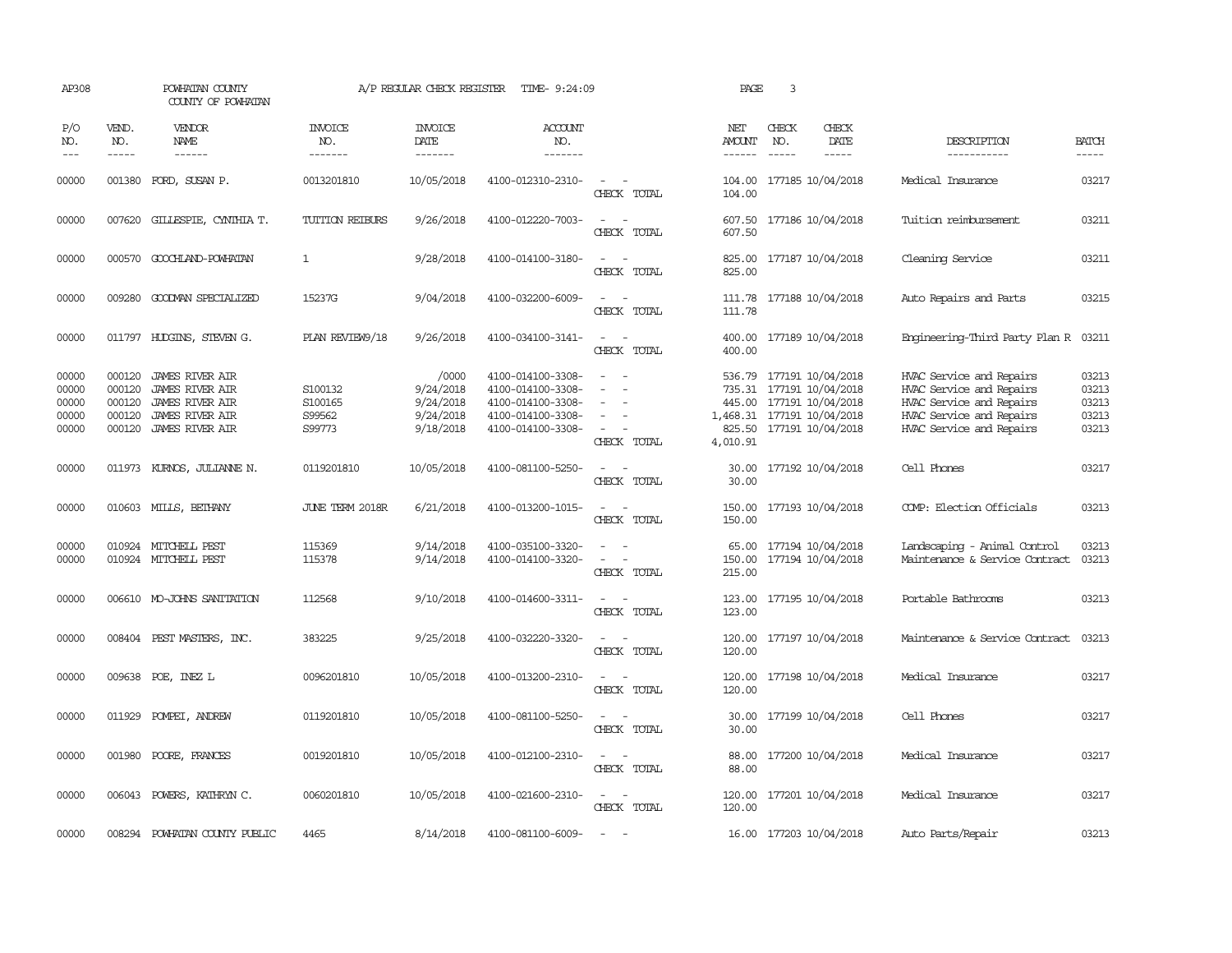| AP308                                                                                                    |                                                                                                                      | POWHATAN COUNTY<br>COUNTY OF POWHATAN                                                                                                                                                                                                                                                                                                                                                                             |                                                                    |                                                                                                                                                          | A/P REGULAR CHECK REGISTER TIME- 9:24:09                                                                                                                                                                                                                 |                                                                         | PAGE                                                                                                          | 4                                                                                                                                                                                                                                                                                                                                   |                                                                                  |                                                                                                                                                                                                |                                                                                                          |
|----------------------------------------------------------------------------------------------------------|----------------------------------------------------------------------------------------------------------------------|-------------------------------------------------------------------------------------------------------------------------------------------------------------------------------------------------------------------------------------------------------------------------------------------------------------------------------------------------------------------------------------------------------------------|--------------------------------------------------------------------|----------------------------------------------------------------------------------------------------------------------------------------------------------|----------------------------------------------------------------------------------------------------------------------------------------------------------------------------------------------------------------------------------------------------------|-------------------------------------------------------------------------|---------------------------------------------------------------------------------------------------------------|-------------------------------------------------------------------------------------------------------------------------------------------------------------------------------------------------------------------------------------------------------------------------------------------------------------------------------------|----------------------------------------------------------------------------------|------------------------------------------------------------------------------------------------------------------------------------------------------------------------------------------------|----------------------------------------------------------------------------------------------------------|
| P/O<br>NO.<br>$\qquad \qquad - -$                                                                        | VEND.<br>NO.<br>$- - - - -$                                                                                          | VENDOR<br>NAME<br>------                                                                                                                                                                                                                                                                                                                                                                                          | INVOICE<br>NO.<br>-------                                          | <b>INVOICE</b><br>DATE<br>-------                                                                                                                        | <b>ACCOUNT</b><br>NO.<br>$- - - - - - -$                                                                                                                                                                                                                 |                                                                         | NET<br>AMOUNT<br>------                                                                                       | CHECK<br>NO.<br>$\frac{1}{2}$                                                                                                                                                                                                                                                                                                       | CHECK<br>DATE<br>-----                                                           | DESCRIPTION<br>-----------                                                                                                                                                                     | <b>BATCH</b><br>$- - - - -$                                                                              |
| 00000<br>00000<br>00000<br>00000<br>00000<br>00000<br>00000<br>00000                                     | 008294<br>008294<br>008294<br>008294<br>008294<br>008294<br>008294<br>008294                                         | POWHATAN COUNTY PUBLIC<br>POWHATAN COUNTY PUBLIC<br>POWHATAN COUNTY PUBLIC<br>POWHATAN COUNTY PUBLIC<br>POWHATAN COUNTY PUBLIC<br>POWHATAN COUNTY PUBLIC<br>POWHATAN COUNTY PUBLIC<br>POWHATAN COUNTY PUBLIC                                                                                                                                                                                                      | 4466<br>4464<br>4467<br>4468<br>4469<br>4470<br>4471<br>0082201810 | 8/16/2018<br>8/14/2018<br>8/01/2018<br>8/02/2018<br>8/07/2018<br>8/13/2018<br>8/16/2018<br>10/05/2018                                                    | 4100-081100-6009-<br>4100-034100-6009-<br>4100-032200-6009-<br>4100-032200-6009-<br>4100-032200-6009-<br>4100-032200-6009-<br>4100-032200-6009-<br>4100-031200-2310-                                                                                     | $\sim$<br>CHECK TOTAL                                                   | 366.09<br>16.00<br>1,234.22 177203 10/04/2018<br>1,038.42<br>1,513.50 177203 10/04/2018<br>706.50<br>5,291.21 | 16.00 177203 10/04/2018<br>384.48 177203 10/04/2018                                                                                                                                                                                                                                                                                 | 177203 10/04/2018<br>177203 10/04/2018<br>177203 10/04/2018<br>177203 10/04/2018 | Auto Parts/Repair<br>Auto Parts/Repairs<br>Auto Repairs and Parts<br>Auto Repairs and Parts<br>Auto Repairs and Parts<br>Auto Repairs and Parts<br>Auto Repairs and Parts<br>Medical Insurance | 03213<br>03215<br>03215<br>03215<br>03215<br>03215<br>03215<br>03217                                     |
| 00000<br>00000<br>00000<br>00000<br>00000                                                                | 008294<br>008294<br>008294<br>008294<br>008294                                                                       | POWHATAN COUNTY PUBLIC<br>POWHATAN COUNTY PUBLIC<br>POWHATAN COUNTY PUBLIC<br>POWHATAN COUNTY PUBLIC<br>POWHATAN COUNTY PUBLIC                                                                                                                                                                                                                                                                                    | 4472<br>4473<br>4474<br>4475<br>4476                               | 8/21/2018<br>8/20/2018<br>8/09/2018<br>8/21/2018<br>8/24/2018                                                                                            | 4100-032200-6009-<br>4100-032200-6009-<br>4100-032200-6009-<br>4100-032200-6009-<br>4100-032200-6009-                                                                                                                                                    | $\sim$<br>$\overline{\phantom{a}}$<br>CHECK TOTAL                       | 6,562.78<br>225.13<br>6, 947.75 177204 10/04/2018<br>13,970.10                                                | 111.94 177204 10/04/2018<br>122.50 177204 10/04/2018                                                                                                                                                                                                                                                                                | 177204 10/04/2018<br>177204 10/04/2018                                           | Auto Repairs and Parts<br>Auto Repairs and Parts<br>Auto Repairs and Parts<br>Auto Repairs and Parts<br>Auto Repairs and Parts                                                                 | 03215<br>03215<br>03215<br>03215<br>03215                                                                |
| 00000<br>00000<br>00000<br>00000<br>00000<br>00000<br>00000<br>00000<br>00000<br>00000<br>00000<br>00000 | 012064<br>012064<br>012064<br>012064<br>012064<br>012064<br>012064<br>012064<br>012064<br>012064<br>012064<br>012064 | POWHATAN COUNTY TREASURER 113 9/18<br>POWHATAN COUNTY TREASURER<br>POWHATAN COUNTY TREASURER<br>POWHATAN COUNTY TREASURER 153 9/18<br>POWHATAN COUNTY TREASURER 161 9/18<br>POWHATAN COUNTY TREASURER 161 9/18<br>POWHATAN COUNTY TREASURER<br>POWHATAN COUNTY TREASURER 162 9/18<br>POWHATAN COUNTY TREASURER<br>POWHATAN COUNTY TREASURER<br>POWHATAN COUNTY TREASURER<br>POWHATAN COUNTY TREASURER 150 9/18/18 | 113 9/18<br>152<br>162 9/18<br>191<br>9/18<br>193 9/18<br>94 9/18  | 9/18/2018<br>9/18/2018<br>9/18/2018<br>9/18/2018<br>9/18/2018<br>9/18/2018<br>9/18/2018<br>9/18/2018<br>9/18/2018<br>9/18/2018<br>9/18/2018<br>9/18/2018 | 4100-032220-5130-<br>4100-032220-5140-<br>4100-014100-5140-<br>4100-032210-5140-<br>4100-014100-5140-<br>4100-031200-5140-<br>4100-014100-5140-<br>4100-031200-5140-<br>4100-073100-5140-<br>4100-014100-5140-<br>4100-014100-5140-<br>4100-032200-5140- | $\equiv$<br>$\overline{\phantom{a}}$<br>$\sim$<br>$\sim$<br>CHECK TOTAL | 330.40<br>2,359.35                                                                                            | 287.45 177205 10/04/2018<br>177205 10/04/2018<br>150.82 177205 10/04/2018<br>151.75 177205 10/04/2018<br>220.70 177205 10/04/2018<br>220.69 177205 10/04/2018<br>28.97 177205 10/04/2018<br>28.96 177205 10/04/2018<br>160.21 177205 10/04/2018<br>338.03 177205 10/04/2018<br>311.04 177205 10/04/2018<br>130.33 177205 10/04/2018 |                                                                                  | Water<br>Sewer<br>Sewer<br>Sewer<br>Sewer<br>Sewer<br>Sewer<br>Sewer<br>Sewer<br>Sewer<br>Sewer<br>Sewer                                                                                       | 03213<br>03213<br>03213<br>03213<br>03213<br>03213<br>03213<br>03213<br>03213<br>03213<br>03213<br>03215 |
| 00000<br>00000<br>00000                                                                                  | 000780<br>000780<br>000780                                                                                           | <b>QUILL CORPORATION</b><br><b>CUILL CORPORATION</b><br><b>CUILL CORPORATION</b>                                                                                                                                                                                                                                                                                                                                  | 1026008<br>1026008<br>1425843                                      | 9/10/2018<br>9/10/2018<br>9/25/2018                                                                                                                      | 4100-071110-6001-<br>4100-014400-6001-<br>4100-012310-6001-                                                                                                                                                                                              | $\overline{\phantom{a}}$<br>CHECK TOTAL                                 | 85.97<br>394.23                                                                                               | 59.90 177206 10/04/2018<br>248.36 177206 10/04/2018                                                                                                                                                                                                                                                                                 | 177206 10/04/2018                                                                | Office Supplies<br>Stationery/Office Supplies<br>Office Supplies                                                                                                                               | 03213<br>03213<br>03218                                                                                  |
| 00000<br>00000<br>00000<br>00000<br>00000<br>00000                                                       | 000620<br>000620<br>000620<br>000620                                                                                 | 000620 R. C. GOODWYN & SONS, INC<br>R. C. GOODWYN & SONS, INC<br>R. C. GOODWYN & SONS, INC<br>R. C. GOODWYN & SONS, INC<br>R. C. GOODWYN & SONS, INC<br>000620 R.C. GOODWYN & SONS, INC                                                                                                                                                                                                                           | 0827407<br>0828016<br>0828099<br>0828704<br>0829537<br>0830391     | 8/24/2018<br>8/28/2018<br>8/29/2018<br>9/04/2018<br>9/10/2018<br>9/18/2018                                                                               | 4100-014100-3310-<br>4100-014100-3310-<br>4100-014100-3310-<br>4100-014100-3310-<br>4100-014100-6004-<br>4100-014100-6005-                                                                                                                               | CHECK TOTAL                                                             | 9.99<br>8.45<br>3.54<br>121.85                                                                                | 16.97 177207 10/04/2018<br>177207 10/04/2018<br>63.95 177207 10/04/2018<br>18.95 177207 10/04/2018                                                                                                                                                                                                                                  | 177207 10/04/2018<br>177207 10/04/2018                                           | Repairs & Maintenance<br>Repairs & Maintenance<br>Repairs & Maintenance<br>Repairs & Maintenance<br>Tools and Equipment<br>Cleaning Supplies                                                   | 03213<br>03213<br>03213<br>03213<br>03213<br>03213                                                       |
| 00000                                                                                                    |                                                                                                                      | 009077 REYNOLDS, SHIRLEY                                                                                                                                                                                                                                                                                                                                                                                          | 0090201810                                                         | 10/05/2018                                                                                                                                               | 4100-031200-2310-                                                                                                                                                                                                                                        | $ -$<br>CHECK TOTAL                                                     | 96.00                                                                                                         | 96.00 177208 10/04/2018                                                                                                                                                                                                                                                                                                             |                                                                                  | Medical Insurance                                                                                                                                                                              | 03217                                                                                                    |
| 00000                                                                                                    |                                                                                                                      | 007319 ROBINSON, FARMER, COX                                                                                                                                                                                                                                                                                                                                                                                      | CLERK'S AUDIT                                                      | 9/14/2018                                                                                                                                                | 4100-021600-3122-                                                                                                                                                                                                                                        | CHECK TOTAL                                                             | 3,750.00<br>3,750.00                                                                                          |                                                                                                                                                                                                                                                                                                                                     | 177209 10/04/2018                                                                | Clerk's Audit of Public Accoun 03214                                                                                                                                                           |                                                                                                          |
| 00000                                                                                                    |                                                                                                                      | 007882 ROSS, ANDREA S.                                                                                                                                                                                                                                                                                                                                                                                            | YORK CTY MTG                                                       | 9/21/2018                                                                                                                                                | 4100-012310-5510-                                                                                                                                                                                                                                        | CHECK TOTAL                                                             | 104.64                                                                                                        | 104.64 177210 10/04/2018                                                                                                                                                                                                                                                                                                            |                                                                                  | Travel/Mileage/Parking/Tolls                                                                                                                                                                   | 03214                                                                                                    |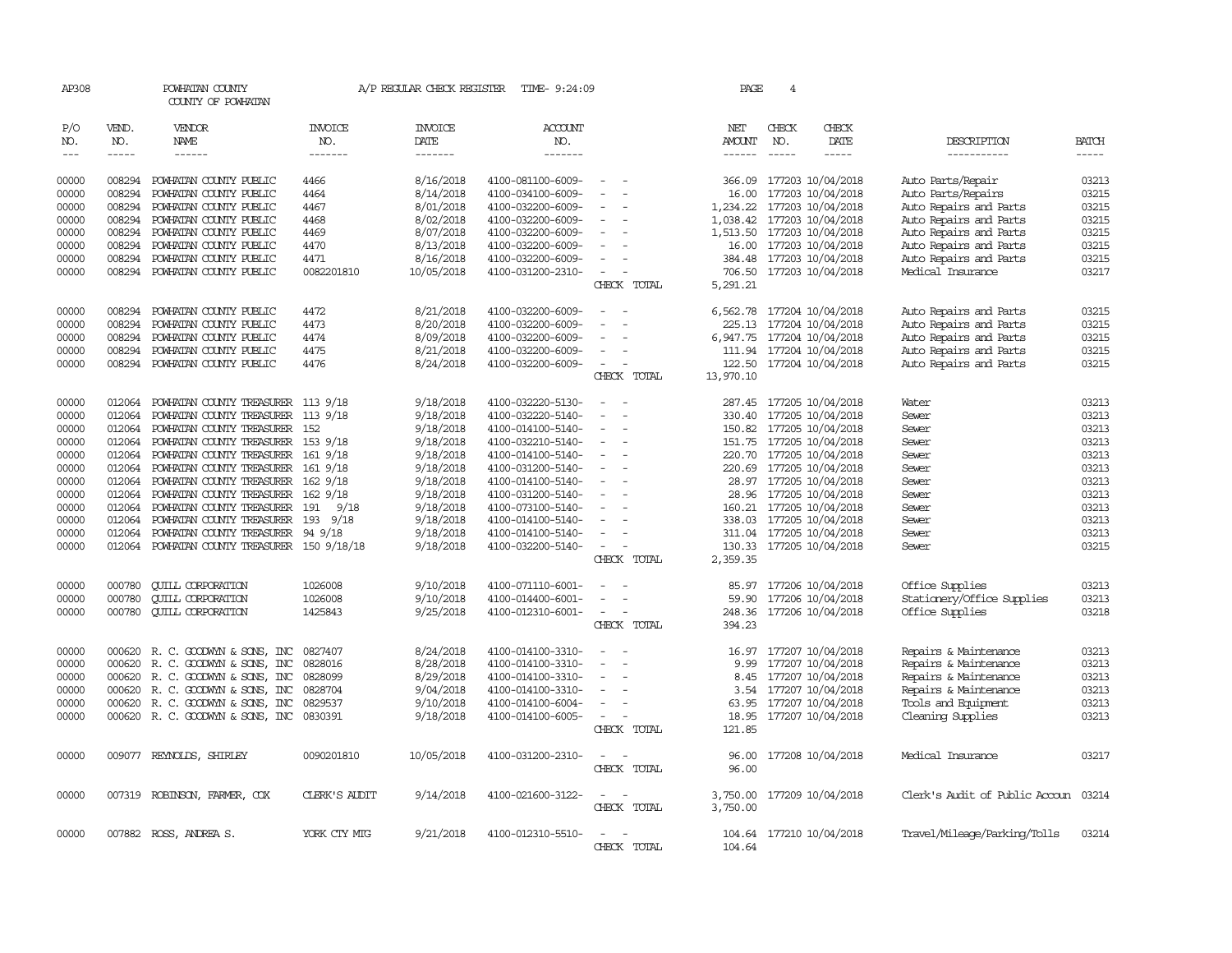| AP308                                                       |                                                          | POWHATAN COUNTY<br>COUNTY OF POWHATAN                                                                                                                                       |                                                                                                 | A/P REGULAR CHECK REGISTER                                                              | TIME- 9:24:09                                                                                                                                   |                                                                                                           | PAGE                           | 5            |                                                                                                                                                                                   |                                                                                                                                              |                                                             |
|-------------------------------------------------------------|----------------------------------------------------------|-----------------------------------------------------------------------------------------------------------------------------------------------------------------------------|-------------------------------------------------------------------------------------------------|-----------------------------------------------------------------------------------------|-------------------------------------------------------------------------------------------------------------------------------------------------|-----------------------------------------------------------------------------------------------------------|--------------------------------|--------------|-----------------------------------------------------------------------------------------------------------------------------------------------------------------------------------|----------------------------------------------------------------------------------------------------------------------------------------------|-------------------------------------------------------------|
| P/O<br>NO.<br>$---$                                         | VEND.<br>NO.<br>$- - - - -$                              | <b>VENDOR</b><br>NAME<br>------                                                                                                                                             | <b>INVOICE</b><br>NO.<br>-------                                                                | <b>INVOICE</b><br>DATE<br>-------                                                       | <b>ACCOUNT</b><br>NO.<br>-------                                                                                                                |                                                                                                           | NET<br>AMOUNT<br>$- - - - - -$ | CHECK<br>NO. | CHECK<br>DATE<br>-----                                                                                                                                                            | DESCRIPTION<br>-----------                                                                                                                   | <b>BATCH</b><br>-----                                       |
| 00000                                                       | 006253                                                   | SALISBURY TIRE & SERVICE                                                                                                                                                    | 0106230                                                                                         | 9/21/2018                                                                               | 4100-014500-3319-                                                                                                                               | $\sim$<br>CHECK TOTAL                                                                                     | 41.79<br>41.79                 |              | 177211 10/04/2018                                                                                                                                                                 | Equipment Repairs and Maintena 03214                                                                                                         |                                                             |
| 00000<br>00000                                              | 011800<br>011800                                         | SCHARDEIN, BRET<br>SCHARDEIN, BRET                                                                                                                                          | MILEAGE 9/18<br>0118201810                                                                      | 9/26/2018<br>10/05/2018                                                                 | 4100-081100-5510-<br>4100-081100-5250-                                                                                                          | $\overline{\phantom{a}}$<br>$\sim$<br>CHECK TOTAL                                                         | 30.00<br>409.97                |              | 379.97 177212 10/04/2018<br>177212 10/04/2018                                                                                                                                     | Travel/Mileage/Parking/Tolls<br>Cell Phones                                                                                                  | 03214<br>03217                                              |
| 00000                                                       |                                                          | 010282 SCHUBERT, CHARLA                                                                                                                                                     | 0102201810                                                                                      | 10/05/2018                                                                              | 4100-012200-5250-                                                                                                                               | $\overline{a}$<br>CHECK TOTAL                                                                             | 30.00<br>30.00                 |              | 177213 10/04/2018                                                                                                                                                                 | Cell Phones                                                                                                                                  | 03217                                                       |
| 00000                                                       | 008410                                                   | SHERWIN-WILLIAMS COMPANY                                                                                                                                                    | $6122 - 3$                                                                                      | 8/07/2018                                                                               | 4100-014100-3310-                                                                                                                               | $\sim$<br>CHECK TOTAL                                                                                     | 61.90<br>61.90                 |              | 177214 10/04/2018                                                                                                                                                                 | Repairs & Maintenance                                                                                                                        | 03214                                                       |
| 00000                                                       | 011358                                                   | SHOENTHAL, CAROLINE                                                                                                                                                         | MILEAGE 8/24/18                                                                                 | 8/24/2018                                                                               | 4100-073100-5510-                                                                                                                               | $\overline{\phantom{a}}$<br>CHECK TOTAL                                                                   | 119.90<br>119.90               |              | 177215 10/04/2018                                                                                                                                                                 | Travel/Mileage/Parking/Tolls                                                                                                                 | 03214                                                       |
| 00000                                                       |                                                          | 012404 SOUTHSIDE ELECTRIC                                                                                                                                                   | 50985001 9/18                                                                                   | 9/07/2018                                                                               | 4100-053910-5642-                                                                                                                               | $\sim$<br>CHECK TOTAL                                                                                     | 310.27                         |              | 310.27 177217 10/04/2018                                                                                                                                                          | PCCAA Services - TANF                                                                                                                        | 03214                                                       |
| 00000<br>00000<br>00000<br>00000                            | 006594<br>006594<br>006594                               | SOUTHSIDE ELECTRIC COOP<br>SOUTHSIDE ELECTRIC COOP<br>SOUTHSIDE ELECTRIC COOP<br>006594 SOUTHSIDE ELECTRIC COOP                                                             | 63504006 9/18<br>63504008 9/18<br>63504009 9/18<br>63504010 9/18                                | 9/13/2018<br>9/13/2018<br>9/13/2018<br>9/13/2018                                        | 4100-014100-5110-<br>4100-014600-5110-<br>4100-014600-5110-<br>4100-014600-5110-                                                                | CHECK TOTAL                                                                                               | 248.57<br>2,485.67             |              | 177218 10/04/2018<br>174.30 177218 10/04/2018<br>2,036.30 177218 10/04/2018<br>26.50 177218 10/04/2018                                                                            | Electricity<br>Electricity<br>Electricity<br>Electricity                                                                                     | 03214<br>03214<br>03214<br>03214                            |
| 00000<br>00000                                              | 001940                                                   | STANDBY SYSTEMS, INC.<br>001940 STANDBY SYSTEMS, INC.                                                                                                                       | 08181652<br>08181653                                                                            | 8/31/2018<br>8/31/2018                                                                  | 4100-014100-3310-<br>4100-031210-3310-                                                                                                          | $\overline{\phantom{a}}$<br>CHECK TOTAL                                                                   | 2,787.95                       |              | 1,714.34 177219 10/04/2018<br>1,073.61 177219 10/04/2018                                                                                                                          | Repairs & Maintenance<br>Repairs and Maintenance                                                                                             | 03214<br>03214                                              |
| 00000<br>00000<br>00000<br>00000<br>00000<br>00000<br>00000 | 008578<br>008578<br>008578<br>008578<br>008578<br>008578 | STAPLES BUSINESS AD-<br>STAPLES BUSINESS AD-<br>STAPLES BUSINESS AD-<br>STAPLES BUSINESS AD-<br>STAPLES BUSINESS AD-<br>STAPLES BUSINESS AD-<br>008578 STAPLES BUSINESS AD- | 3389938198<br>3390228120<br>3389938198A<br>3390228122<br>3390839770<br>3390839770<br>3390839771 | 9/13/2018<br>9/15/2018<br>9/13/2018<br>9/15/2018<br>9/22/2018<br>9/22/2018<br>9/22/2018 | 4100-081100-6001-<br>4100-012200-6001-<br>4100-034100-6001-<br>4100-032200-6001-<br>4100-012200-6001-<br>4100-012100-6001-<br>4100-013200-6001- | $\overline{\phantom{a}}$<br>$\overline{\phantom{a}}$<br>$\overline{\phantom{a}}$<br>$\sim$<br>CHECK TOTAL | 53.51<br>310.90                |              | 6.66 177220 10/04/2018<br>177220 10/04/2018<br>28.76 177220 10/04/2018<br>75.96 177220 10/04/2018<br>3.99 177220 10/04/2018<br>69.81 177220 10/04/2018<br>72.21 177220 10/04/2018 | Office Supplies<br>Office Supplies<br>Office Supplies<br>Stationery/Office Supplies<br>Office Supplies<br>Office Supplies<br>Office Supplies | 03214<br>03214<br>03215<br>03215<br>03218<br>03218<br>03218 |
| 00000                                                       | 006569                                                   | STICKELS, RANDAL LEE                                                                                                                                                        | 0065201810                                                                                      | 10/05/2018                                                                              | 4100-031200-2310-                                                                                                                               | CHECK TOTAL                                                                                               | 72.00                          |              | 72.00 177221 10/04/2018                                                                                                                                                           | Medical Insurance                                                                                                                            | 03217                                                       |
| 00000                                                       |                                                          | 007115 STOKES, GARLAND KENNETH                                                                                                                                              | 0071201810                                                                                      | 10/05/2018                                                                              | 4100-031200-2310-                                                                                                                               | $\equiv$<br>CHECK TOTAL                                                                                   | 68.00<br>68.00                 |              | 177222 10/04/2018                                                                                                                                                                 | Medical Insurance                                                                                                                            | 03217                                                       |
| 00000                                                       | 009520                                                   | STONE'S OFFICE EQUIPMENT                                                                                                                                                    | 106083                                                                                          | 9/18/2018                                                                               | 4100-073100-3320-                                                                                                                               | $\sim$<br>CHECK TOTAL                                                                                     | 763.64<br>763.64               |              | 177223 10/04/2018                                                                                                                                                                 | Maintenance & Service Contract                                                                                                               | 03214                                                       |
| 00000<br>00000<br>00000                                     | 008126<br>008126                                         | VERIZON<br>VERIZON<br>008126 VERIZON                                                                                                                                        | 9814096968<br>9814096968<br>9814096968                                                          | 9/06/2018<br>9/06/2018<br>9/06/2018                                                     | 100-000100-0006-<br>4100-035500-5260-<br>4100-012510-5260-                                                                                      | CHECK<br>TOTAL                                                                                            | 148.56                         |              | 68.54 177224 10/04/2018<br>40.01 177224 10/04/2018<br>40.01 177224 10/04/2018                                                                                                     | Due from Other Agencies<br>Intemet<br>Internet Usage                                                                                         | 03214<br>03214<br>03214                                     |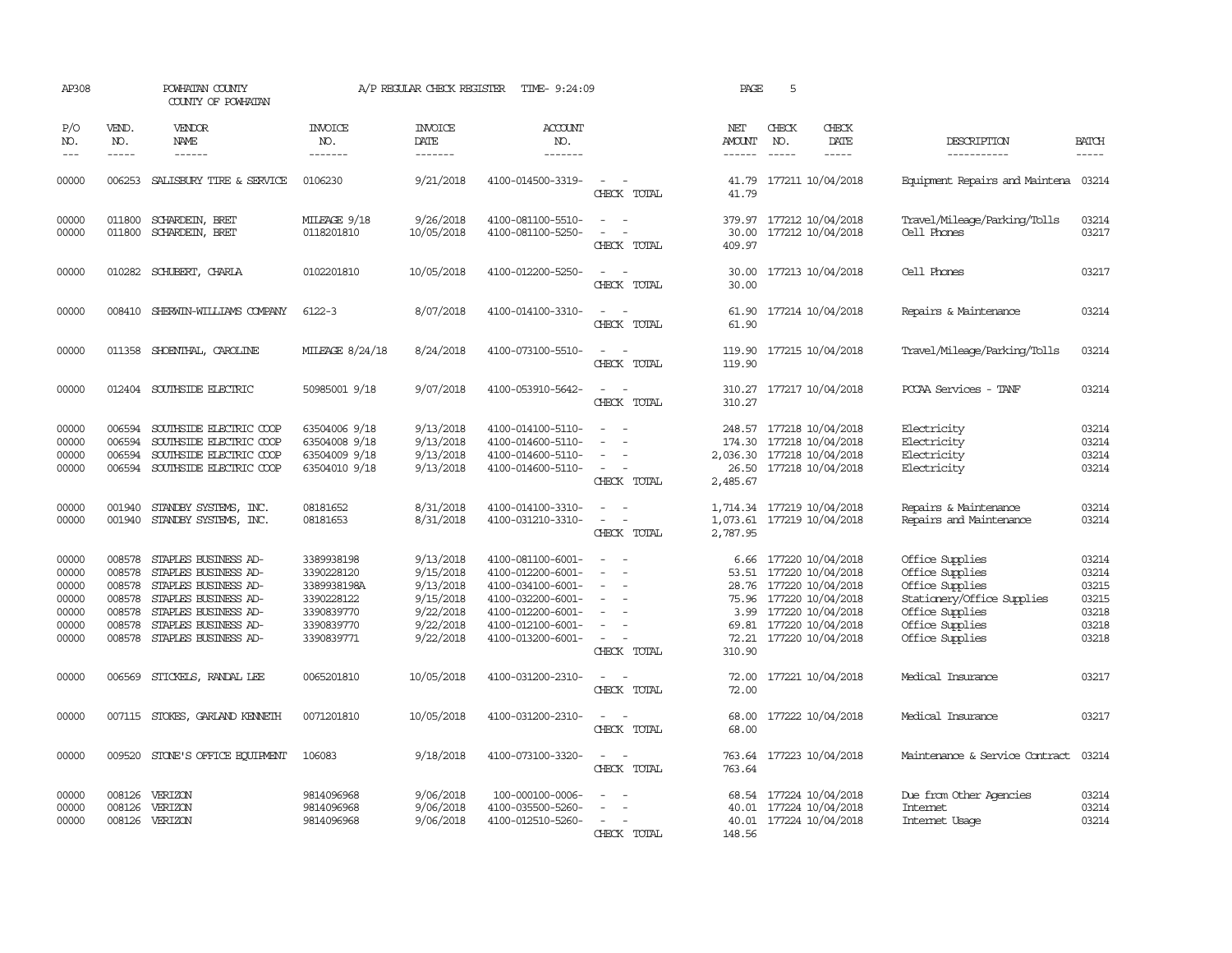| AP308                                                                |                                                          | POWHATAN COUNTY<br>COUNTY OF POWHATAN                                                                                                                              |                                                                                                              | A/P REGULAR CHECK REGISTER                                                                                   | TIME- 9:24:09                                                                                                                                                        |                                                                                                | PAGE                                                                    | 6                           |                                                                                                                                                                                                   |                                                                                                                                                                                           |                                                                      |
|----------------------------------------------------------------------|----------------------------------------------------------|--------------------------------------------------------------------------------------------------------------------------------------------------------------------|--------------------------------------------------------------------------------------------------------------|--------------------------------------------------------------------------------------------------------------|----------------------------------------------------------------------------------------------------------------------------------------------------------------------|------------------------------------------------------------------------------------------------|-------------------------------------------------------------------------|-----------------------------|---------------------------------------------------------------------------------------------------------------------------------------------------------------------------------------------------|-------------------------------------------------------------------------------------------------------------------------------------------------------------------------------------------|----------------------------------------------------------------------|
| P/O<br>NO.<br>$---$                                                  | VEND.<br>NO.<br>$- - - - -$                              | <b>VENDOR</b><br>NAME<br>------                                                                                                                                    | <b>INVOICE</b><br>NO.<br>-------                                                                             | <b>INVOICE</b><br>DATE<br>-------                                                                            | <b>ACCOUNT</b><br>NO.<br>-------                                                                                                                                     |                                                                                                | NET<br><b>AMOUNT</b><br>$- - - - - -$                                   | CHECK<br>NO.<br>$- - - - -$ | CHECK<br>DATE<br>$- - - - -$                                                                                                                                                                      | DESCRIPTION<br>-----------                                                                                                                                                                | <b>BATCH</b><br>$- - - - -$                                          |
| 00000<br>00000                                                       |                                                          | 011169 VERIZON<br>011169 VERIZON                                                                                                                                   | 0401357783 9/18<br>8045985671 9/18                                                                           | 9/01/2018<br>9/11/2018                                                                                       | 4100-031210-5230-<br>4100-073100-5230-                                                                                                                               | $\overline{\phantom{a}}$<br>$\sim$<br>CHECK TOTAL                                              | 6.76<br>48.98<br>55.74                                                  |                             | 177225 10/04/2018<br>177225 10/04/2018                                                                                                                                                            | Telephone Services<br>Telephone Services                                                                                                                                                  | 03214<br>03214                                                       |
| 00000<br>00000                                                       | 011187                                                   | <b>VERIZON BUSINESS</b><br>011187 VERIZON BUSINESS                                                                                                                 | 68289424<br>68289424                                                                                         | 9/10/2018<br>9/10/2018                                                                                       | 100-000100-0006-<br>4100-012510-5240-                                                                                                                                | CHECK TOTAL                                                                                    | 3.79<br>64.33<br>68.12                                                  |                             | 177226 10/04/2018<br>177226 10/04/2018                                                                                                                                                            | Due from Other Agencies<br>Long Distance                                                                                                                                                  | 03214<br>03214                                                       |
| 00000<br>00000<br>00000                                              | 012458<br>012458                                         | WIMMER, WILLIE<br>WIMMER, WILLIE<br>012458 WIMMER, WILLIE                                                                                                          | 974<br>975<br>977                                                                                            | 9/06/2018<br>9/06/2018<br>9/06/2018                                                                          | 4100-032200-6009-<br>4100-032200-6009-<br>4100-032200-6009-                                                                                                          | $\overline{\phantom{a}}$<br>CHECK TOTAL                                                        | 1,274.00<br>485.00<br>1,158.00<br>2,917.00                              |                             | 177227 10/04/2018<br>177227 10/04/2018<br>177227 10/04/2018                                                                                                                                       | Auto Repairs and Parts<br>Auto Repairs and Parts<br>Auto Repairs and Parts                                                                                                                | 03215<br>03215<br>03215                                              |
| 00000                                                                |                                                          | 002080 WOODCOCK, LYNN T.                                                                                                                                           | 0020201810                                                                                                   | 10/05/2018                                                                                                   | 4100-031200-2310-                                                                                                                                                    | $\equiv$<br>CHECK TOTAL                                                                        | 108.00<br>108.00                                                        |                             | 177228 10/04/2018                                                                                                                                                                                 | Medical Insurance                                                                                                                                                                         | 03217                                                                |
| 00000<br>00000<br>00000<br>00000                                     | 006175<br>006175                                         | ADAMS OIL COMPANY, INC.<br>ADAMS OIL COMPANY, INC.<br>006175 ADAMS OIL COMPANY, INC.<br>006175 ADAMS OIL COMPANY, INC.                                             | 11049<br>19742<br>19745<br>19752                                                                             | 9/26/2018<br>9/11/2018<br>9/12/2018<br>9/11/2018                                                             | 4100-014500-6008-<br>4100-014500-6008-<br>4100-014500-6008-<br>4100-014500-6008-                                                                                     | CHECK TOTAL                                                                                    | 15.04<br>356.28<br>1,386.60                                             |                             | 177229 10/11/2018<br>177229 10/11/2018<br>393.67 177229 10/11/2018<br>621.61 177229 10/11/2018                                                                                                    | Gas/Grease/Oil<br>Gas/Grease/Oil<br>Gas/Grease/Oil<br>Gas/Grease/Oil                                                                                                                      | 03220<br>03220<br>03220<br>03220                                     |
| 00000<br>00000                                                       |                                                          | 011434 AGA JANITORIAL SOLUTIONS,<br>011434 AGA JANITORIAL SOLUTIONS,                                                                                               | 2780<br>2780                                                                                                 | 10/01/2018<br>10/01/2018                                                                                     | 4100-014100-3180-<br>4100-014100-3180-                                                                                                                               | $\overline{\phantom{a}}$<br>CHECK TOTAL                                                        | 965.00<br>300.00<br>1,265.00                                            |                             | 177230 10/11/2018<br>177230 10/11/2018                                                                                                                                                            | Cleaning Service<br>Cleaning Service                                                                                                                                                      | 03220<br>03220                                                       |
| 00000                                                                |                                                          | 012170 ARRINGTON, OBIE                                                                                                                                             | WATER 4 INVATES                                                                                              | 9/27/2018                                                                                                    | 4100-031200-6014-                                                                                                                                                    | $\sim$ $ \sim$<br>CHECK TOTAL                                                                  | 7.69<br>7.69                                                            |                             | 177232 10/11/2018                                                                                                                                                                                 | Other Operating Supplies                                                                                                                                                                  | 03222                                                                |
| 00000<br>00000                                                       |                                                          | 012367 ATLANTIC EMERGENCY<br>012367 ATLANTIC EMERGENCY                                                                                                             | 10852ROB<br>11929RIC                                                                                         | 9/28/2018<br>9/26/2018                                                                                       | 4100-032200-6009-<br>4100-032200-6009-                                                                                                                               | $\equiv$<br>CHECK TOTAL                                                                        | 19,360.16 177233 10/11/2018<br>12,613.61 177233 10/11/2018<br>31,973.77 |                             |                                                                                                                                                                                                   | Auto Repairs and Parts<br>Auto Repairs and Parts                                                                                                                                          | 03222<br>03222                                                       |
| 00000<br>00000<br>00000<br>00000                                     | 011585<br>011585<br>011585                               | ATLANTIC TACTICAL, INC.<br>ATLANTIC TACTICAL, INC.<br>ATLANTIC TACTICAL, INC.<br>011585 ATLANTIC TACTICAL, INC.                                                    | SI-80639619<br>SI-80639633<br>SI-80640837<br>SI-80641002                                                     | 9/17/2018<br>9/17/2018<br>9/27/2018<br>9/28/2018                                                             | 4100-031200-6010-<br>4100-031200-6010-<br>4100-031200-6011-<br>4100-031200-6011-                                                                                     | $\overline{\phantom{a}}$<br>CHECK TOTAL                                                        | 5,588.94<br>1,254.66<br>8,680.35                                        |                             | 177234 10/11/2018<br>177234 10/11/2018<br>1,302.00 177234 10/11/2018<br>534.75 177234 10/11/2018                                                                                                  | Ammition<br>Ammition<br>Uniforms<br>Uniforms                                                                                                                                              | 03222<br>03222<br>03222<br>03222                                     |
| 00000<br>00000                                                       | 007941                                                   | BAKER & TAYLOR<br>007941 BAKER & TAYLOR                                                                                                                            | 5015179398<br>5015184771                                                                                     | 9/24/2018<br>9/26/2018                                                                                       | 4100-073100-6012-<br>4100-073100-6012-                                                                                                                               | $\equiv$<br>CHECK TOTAL                                                                        | 436.22<br>95.21<br>531.43                                               |                             | 177235 10/11/2018<br>177235 10/11/2018                                                                                                                                                            | Books & Subscriptions<br>Books & Subscriptions                                                                                                                                            | 03222<br>03222                                                       |
| 00000<br>00000<br>00000<br>00000<br>00000<br>00000<br>00000<br>00000 | 008668<br>008668<br>008668<br>008668<br>008668<br>008668 | BANK OF AMERICA<br>BANK OF AMERICA<br>BANK OF AMERICA<br>BANK OF AMERICA<br>008668 BANK OF AMERICA<br>BANK OF AMERICA<br>008668 BANK OF AMERICA<br>BANK OF AMERICA | 10/01/2018<br>10/01/2018<br>10/01/2018<br>10/01/2018<br>10/01/2018<br>10/01/2018<br>10/01/2018<br>10/01/2018 | 10/01/2018<br>10/01/2018<br>10/01/2018<br>10/01/2018<br>10/01/2018<br>10/01/2018<br>10/01/2018<br>10/01/2018 | 4100-081500-5540-<br>4100-081500-5540-<br>4100-021600-6001-<br>4100-012410-5540-<br>4100-012410-5540-<br>4100-014500-6004-<br>4100-032200-5120-<br>4100-012100-5540- | $\equiv$<br>$\overline{\phantom{a}}$<br>$\equiv$<br>$\overline{\phantom{a}}$<br>$\overline{a}$ | $.00 \cdot$<br>12.00<br>25.20<br>72.72                                  |                             | 177236 10/11/2018<br>177236 10/11/2018<br>177236 10/11/2018<br>205.10 177236 10/11/2018<br>180.60- 177236 10/11/2018<br>177236 10/11/2018<br>168.27 177236 10/11/2018<br>300.00 177236 10/11/2018 | Conferences & Training<br>Conferences & Training<br>Office Supplies<br>Conferences & Training<br>Conferences & Training<br>Tools and Equipment<br>Apparatus Fuel<br>Conference & Training | 03227<br>03227<br>03227<br>03227<br>03227<br>03227<br>03227<br>03227 |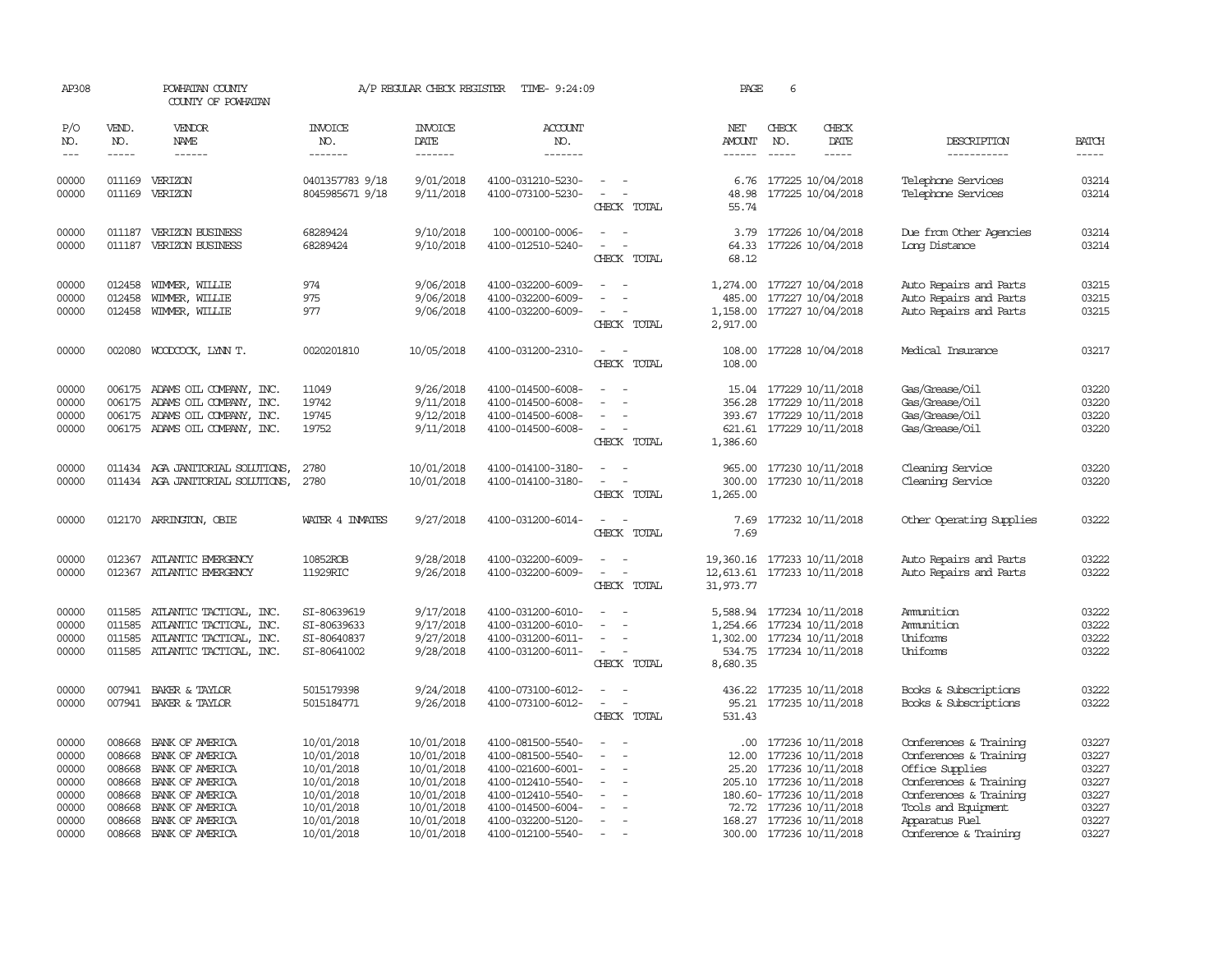| AP308          |                  | POWHATAN COUNTY<br>COUNTY OF POWHATAN |                          | A/P REGULAR CHECK REGISTER | TIME- 9:24:10                          |                          | PAGE            | 7            |                                              |                                                                  |                |
|----------------|------------------|---------------------------------------|--------------------------|----------------------------|----------------------------------------|--------------------------|-----------------|--------------|----------------------------------------------|------------------------------------------------------------------|----------------|
| P/O<br>NO.     | VEND.<br>NO.     | VENDOR<br><b>NAME</b>                 | <b>INVOICE</b><br>NO.    | <b>INVOICE</b><br>DATE     | <b>ACCOUNT</b><br>NO.                  |                          | NET<br>AMOUNT   | CHECK<br>NO. | CHECK<br>DATE                                | DESCRIPTION                                                      | BATCH          |
| $\frac{1}{2}$  | -----            | $- - - - - -$                         | -------                  | -------                    | -------                                |                          | $- - - - - -$   |              | -----                                        | -----------                                                      | -----          |
| 00000          | 008668           | BANK OF AMERICA                       | 10/01/2018               | 10/01/2018                 | 4100-012410-3321-                      | $\equiv$                 | 19.95           |              | 177236 10/11/2018                            | BAI.NET Credit Card Fees                                         | 03227          |
| 00000          | 008668           | BANK OF AMERICA                       | 10/01/2018               | 10/01/2018                 | 4100-013200-5210-                      |                          | 100.00          |              | 177236 10/11/2018                            | Postage                                                          | 03227          |
| 00000          | 008668           | BANK OF AMERICA                       | 10/01/2018               | 10/01/2018                 | 4100-013200-5210-                      | $\equiv$                 | 42.60           |              | 177236 10/11/2018                            | Postage                                                          | 03227          |
| 00000          | 008668           | BANK OF AMERICA                       | 10/01/2018               | 10/01/2018                 | 4100-013200-5210-                      | $\overline{\phantom{a}}$ | 113.60          |              | 177236 10/11/2018                            | Postage                                                          | 03227          |
| 00000          | 008668           | BANK OF AMERICA                       | 10/01/2018               | 10/01/2018                 | 4100-013200-5210-                      |                          | 50.00           |              | 177236 10/11/2018                            | Postage                                                          | 03227          |
| 00000          | 008668           | BANK OF AMERICA                       | 10/01/2018               | 10/01/2018                 | 4100-013200-5210-                      |                          | 50.00           |              | 177236 10/11/2018                            | Postage                                                          | 03227          |
| 00000          | 008668           | BANK OF AMERICA                       | 10/01/2018               | 10/01/2018                 | 4100-073100-5210-                      | $\equiv$                 |                 |              | 2.53 177236 10/11/2018                       | Postage                                                          | 03227          |
| 00000          | 008668           | BANK OF AMERICA                       | 10/01/2018               | 10/01/2018                 | 4100-073100-5210-                      | $\sim$                   | 28.50           |              | 177236 10/11/2018                            | Postage                                                          | 03227          |
| 00000          | 008668           | BANK OF AMERICA                       | 10/01/2018               | 10/01/2018                 | 4100-073100-5210-                      | $\equiv$                 | 3.01            |              | 177236 10/11/2018                            | Postage                                                          | 03227          |
| 00000          | 008668           | BANK OF AMERICA                       | 10/01/2018               | 10/01/2018                 | 4100-073100-5210-                      | $\overline{\phantom{a}}$ |                 |              | 13.44 177236 10/11/2018                      | Postage                                                          | 03227          |
| 00000          | 008668           | BANK OF AMERICA                       | 10/01/2018               | 10/01/2018                 | 4100-073100-5210-                      | $\overline{\phantom{a}}$ | 10.02           |              | 177236 10/11/2018                            | Postage                                                          | 03227          |
| 00000          | 008668           | BANK OF AMERICA                       | 10/01/2018               | 10/01/2018                 | 4100-022100-6001-                      | $\overline{\phantom{a}}$ | 21.00           |              | 177236 10/11/2018                            | Office Supplies                                                  | 03227          |
| 00000          | 008668           | BANK OF AMERICA                       | 10/01/2018               | 10/01/2018                 | 4100-032200-5815-                      |                          | 94.02           |              | 177236 10/11/2018                            | Training/Seminars                                                | 03227          |
| 00000          | 008668           | BANK OF AMERICA                       | 10/01/2018               | 10/01/2018                 | 4100-032200-5840-                      | $\overline{\phantom{a}}$ | 71.20           |              | 177236 10/11/2018                            | Miscellaneous                                                    | 03227          |
| 00000          | 008668           | BANK OF AMERICA                       | 10/01/2018               | 10/01/2018                 | 4100-073100-6001-                      |                          | 35.21           |              | 177236 10/11/2018                            | Office Supplies                                                  | 03227          |
| 00000          | 008668           | BANK OF AMERICA                       | 10/01/2018               | 10/01/2018                 | 4100-083500-6014-                      |                          |                 |              | 20.16 177236 10/11/2018                      | Other Operating Supplies                                         | 03227          |
| 00000          | 008668           | BANK OF AMERICA                       | 10/01/2018               | 10/01/2018                 | 4100-083500-6014-                      |                          |                 |              | 20.16-177236 10/11/2018                      | Other Operating Supplies                                         | 03227          |
| 00000          | 008668           | BANK OF AMERICA                       | 10/01/2018               | 10/01/2018                 | 4100-083500-6014-                      |                          |                 |              | 19.67 177236 10/11/2018                      | Other Operating Supplies                                         | 03227          |
| 00000          | 008668           | BANK OF AMERICA                       | 10/01/2018               | 10/01/2018                 | 4100-014100-6100-                      | $\equiv$                 | 42.04           |              | 177236 10/11/2018                            | Personal Protective Equipment                                    | 03227          |
| 00000          | 008668           | BANK OF AMERICA                       | 10/01/2018               | 10/01/2018                 | 4100-014500-6100-                      |                          | 12.50           |              | 177236 10/11/2018                            | Personal Protective Equipment                                    | 03227          |
| 00000<br>00000 | 008668<br>008668 | BANK OF AMERICA<br>BANK OF AMERICA    | 10/01/2018               | 10/01/2018                 | 4100-012510-6002-<br>4100-012510-6002- | $\overline{\phantom{a}}$ | 81.38<br>47.99  |              | 177236 10/11/2018                            | Computer Equipment-non-capital                                   | 03227<br>03227 |
|                |                  |                                       | 10/01/2018               | 10/01/2018                 |                                        |                          |                 |              | 177236 10/11/2018                            | Computer Equipment-non-capital                                   | 03227          |
| 00000<br>00000 | 008668<br>008668 | BANK OF AMERICA<br>BANK OF AMERICA    | 10/01/2018               | 10/01/2018<br>10/01/2018   | 4100-012510-6002-<br>4100-012510-6002- | $\overline{\phantom{a}}$ | 11.98<br>496.19 |              | 177236 10/11/2018                            | Computer Equipment-non-capital                                   | 03227          |
| 00000          | 008668           | BANK OF AMERICA                       | 10/01/2018<br>10/01/2018 | 10/01/2018                 | 4100-012510-6002-                      | $\overline{\phantom{a}}$ |                 |              | 177236 10/11/2018<br>98.64 177236 10/11/2018 | Computer Equipment-non-capital<br>Computer Equipment-non-capital | 03227          |
| 00000          | 008668           | BANK OF AMERICA                       | 10/01/2018               | 10/01/2018                 | 4100-021600-6001-                      | $\overline{\phantom{a}}$ | 32.48           |              | 177236 10/11/2018                            | Office Supplies                                                  | 03227          |
| 00000          | 008668           | BANK OF AMERICA                       | 10/01/2018               | 10/01/2018                 | 4100-021600-6001-                      |                          | 125.52          |              | 177236 10/11/2018                            | Office Supplies                                                  | 03227          |
| 00000          | 008668           | BANK OF AMERICA                       | 10/01/2018               | 10/01/2018                 | 4100-021600-6001-                      | $\sim$                   | 25.98           |              | 177236 10/11/2018                            | Office Supplies                                                  | 03227          |
| 00000          | 008668           | BANK OF AMERICA                       | 10/01/2018               | 10/01/2018                 | 4100-021600-6001-                      | $\overline{\phantom{a}}$ | 31.56           |              | 177236 10/11/2018                            | Office Supplies                                                  | 03227          |
| 00000          | 008668           | BANK OF AMERICA                       | 10/01/2018               | 10/01/2018                 | 4100-021600-6001-                      |                          | 6.99            |              | 177236 10/11/2018                            | Office Supplies                                                  | 03227          |
| 00000          | 008668           | BANK OF AMERICA                       | 10/01/2018               | 10/01/2018                 | 4100-035500-6003-                      | $\overline{\phantom{a}}$ | 87.15           |              | 177236 10/11/2018                            | EOC Relocation/operations                                        | 03227          |
| 00000          | 008668           | BANK OF AMERICA                       | 10/01/2018               | 10/01/2018                 | 4100-035500-6003-                      | $\overline{\phantom{a}}$ | 34.06           |              | 177236 10/11/2018                            | EOC Relocation/operations                                        | 03227          |
| 00000          | 008668           | BANK OF AMERICA                       | 10/01/2018               | 10/01/2018                 | 4100-073100-6012-                      | $\overline{\phantom{a}}$ |                 |              | 22.41 177236 10/11/2018                      | Books & Subscriptions                                            | 03227          |
| 00000          | 008668           | BANK OF AMERICA                       | 10/01/2018               | 10/01/2018                 | 4100-073100-6012-                      |                          | 32.92           |              | 177236 10/11/2018                            | Books & Subscriptions                                            | 03227          |
| 00000          | 008668           | BANK OF AMERICA                       | 10/01/2018               | 10/01/2018                 | 4100-073100-6012-                      | $\overline{\phantom{a}}$ | 18.96           |              | 177236 10/11/2018                            | Books & Subscriptions                                            | 03227          |
| 00000          | 008668           | BANK OF AMERICA                       | 10/01/2018               | 10/01/2018                 | 4100-073100-6012-                      | $\overline{\phantom{a}}$ | 20.95           |              | 177236 10/11/2018                            | Books & Subscriptions                                            | 03227          |
| 00000          | 008668           | BANK OF AMERICA                       | 10/01/2018               | 10/01/2018                 | 4100-073100-6012-                      | $\equiv$                 | 15.00           |              | 177236 10/11/2018                            | Books & Subscriptions                                            | 03227          |
| 00000          | 008668           | BANK OF AMERICA                       | 10/01/2018               | 10/01/2018                 | 4100-012200-5130-                      | $\overline{\phantom{a}}$ | 14.98           |              | 177236 10/11/2018                            | Water                                                            | 03227          |
| 00000          | 008668           | BANK OF AMERICA                       | 10/01/2018               | 10/01/2018                 | 4100-035500-6003-                      | $\overline{\phantom{a}}$ | 53.69           |              | 177236 10/11/2018                            | EOC Relocation/operations                                        | 03227          |
| 00000          | 008668           | BANK OF AMERICA                       | 10/01/2018               | 10/01/2018                 | 4100-014100-3310-                      | $\overline{\phantom{a}}$ | 571.86          |              | 177236 10/11/2018                            | Repairs & Maintenance                                            | 03227          |
| 00000          | 008668           | BANK OF AMERICA                       | 10/01/2018               | 10/01/2018                 | 4100-073100-6002-                      |                          | 135.98          |              | 177236 10/11/2018                            | Computer Equipment-non-capital                                   | 03227          |
| 00000          | 008668           | BANK OF AMERICA                       | 10/01/2018               | 10/01/2018                 | 4100-032200-6009-                      | $\overline{\phantom{a}}$ | 19.39           |              | 177236 10/11/2018                            | Auto Repairs and Parts                                           | 03227          |
| 00000          | 008668           | BANK OF AMERICA                       | 10/01/2018               | 10/01/2018                 | 4100-032210-3310-                      | $\equiv$                 | 12.43           |              | 177236 10/11/2018                            | Repairs & Maintenance                                            | 03227          |
| 00000          | 008668           | BANK OF AMERICA                       | 10/01/2018               | 10/01/2018                 | 4100-035100-3310-                      |                          | 19.30           |              | 177236 10/11/2018                            | Repairs & Maintenance                                            | 03227          |
| 00000          | 008668           | BANK OF AMERICA                       | 10/01/2018               | 10/01/2018                 | 4100-012510-8205-                      | $\overline{\phantom{a}}$ | 9.99            |              | 177236 10/11/2018                            | Hosting Fees                                                     | 03227          |
| 00000          | 008668           | BANK OF AMERICA                       | 10/01/2018               | 10/01/2018                 | 4100-032200-5815-                      |                          | 363.42          |              | 177236 10/11/2018                            | Training/Seminars                                                | 03227          |
| 00000          | 008668           | BANK OF AMERICA                       | 10/01/2018               | 10/01/2018                 | 4100-021600-6001-                      | $\overline{\phantom{a}}$ | 62.07           |              | 177236 10/11/2018                            | Office Supplies                                                  | 03227          |
| 00000          | 008668           | BANK OF AMERICA                       | 10/01/2018               | 10/01/2018                 | 4100-012200-6001-                      |                          |                 |              | 63.17 177236 10/11/2018                      | Office Supplies                                                  | 03227          |
| 00000          | 008668           | BANK OF AMERICA                       | 10/01/2018               | 10/01/2018                 | 4100-012510-6001-                      | $\overline{\phantom{a}}$ | 31.99           |              | 177236 10/11/2018                            | Office Supplies                                                  | 03227          |
| 00000          | 008668           | BANK OF AMERICA                       | 10/01/2018               | 10/01/2018                 | 4100-034100-6001-                      | $\overline{\phantom{a}}$ | 16.98           |              | 177236 10/11/2018                            | Office Supplies                                                  | 03227          |
| 00000          | 008668           | BANK OF AMERICA                       | 10/01/2018               | 10/01/2018                 | 4100-081500-6001-                      | $\sim$                   |                 |              | 45.17 177236 10/11/2018                      | Office Supplies                                                  | 03227          |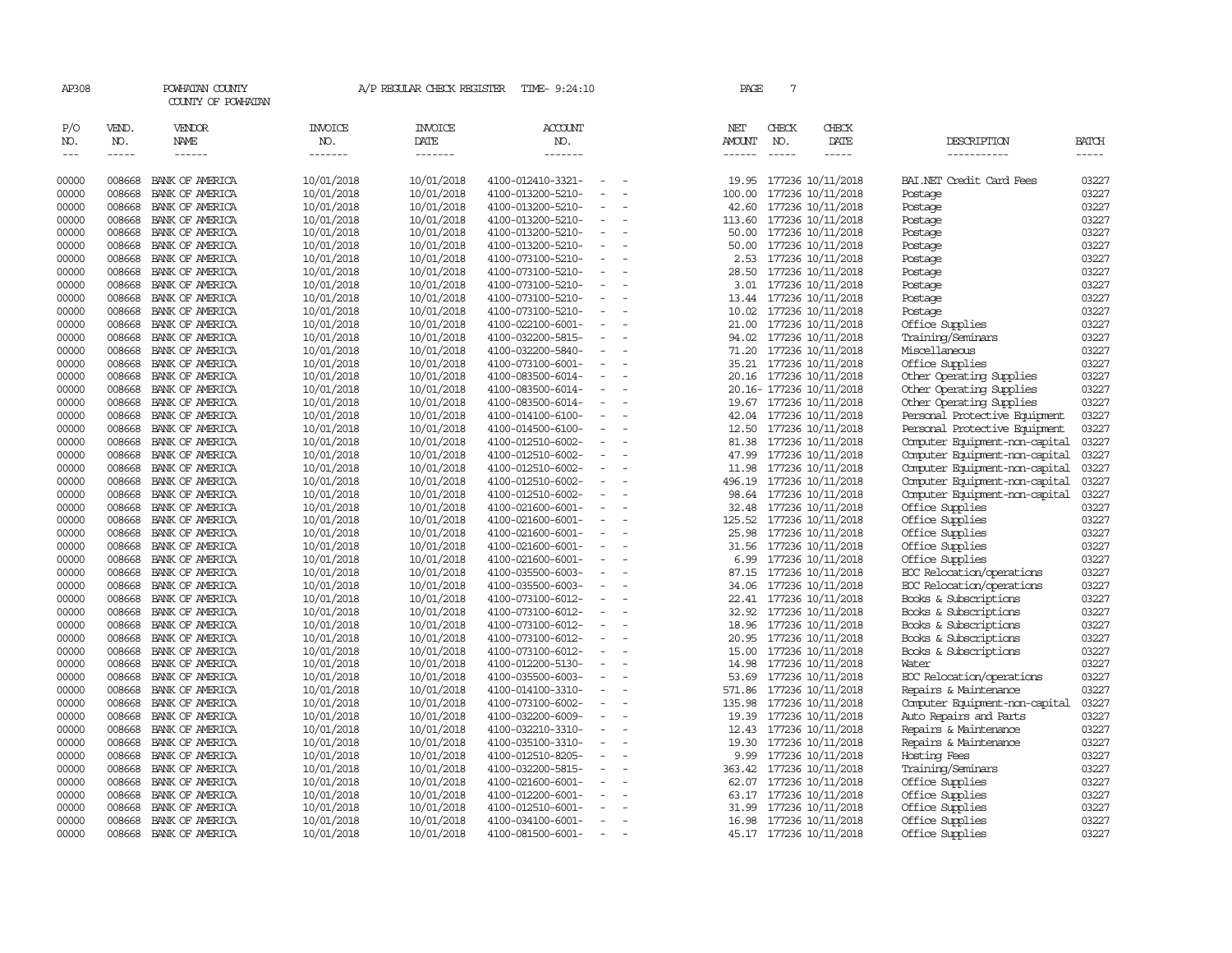| AP308          |                  | POWHATAN COUNTY<br>COUNTY OF POWHATAN |                          | A/P REGULAR CHECK REGISTER | TIME- 9:24:10                          |                          |             | PAGE                 | 8            |                                        |                                            |                |
|----------------|------------------|---------------------------------------|--------------------------|----------------------------|----------------------------------------|--------------------------|-------------|----------------------|--------------|----------------------------------------|--------------------------------------------|----------------|
| P/O<br>NO.     | VEND.<br>NO.     | VENDOR<br><b>NAME</b>                 | <b>INVOICE</b><br>NO.    | <b>INVOICE</b><br>DATE     | <b>ACCOUNT</b><br>NO.                  |                          |             | NET<br><b>AMOUNT</b> | CHECK<br>NO. | CHECK<br>DATE                          | DESCRIPTION                                | <b>BATCH</b>   |
| $---$          | $- - - - -$      | $- - - - - -$                         | -------                  | -------                    | -------                                |                          |             | ------               | $- - - - -$  | -----                                  | -----------                                | -----          |
| 00000          | 008668           | BANK OF AMERICA                       | 10/01/2018               | 10/01/2018                 | 4100-012100-5530-                      | $\overline{\phantom{a}}$ |             | 18.35                |              | 177236 10/11/2018                      | <b>Business Meetings</b>                   | 03227          |
| 00000          | 008668           | BANK OF AMERICA                       | 10/01/2018               | 10/01/2018                 | 4100-012410-6008-                      |                          |             |                      |              | 50.04 177236 10/11/2018                | Gas/Grease/Oil                             | 03227          |
| 00000          | 008668           | BANK OF AMERICA                       | 10/01/2018               | 10/01/2018                 | 4100-034100-3320-                      |                          |             | 99.00                |              | 177236 10/11/2018                      | Maintenance & Service Contract             | 03227          |
| 00000          | 008668           | BANK OF AMERICA                       | 10/01/2018               | 10/01/2018                 | 4100-012310-5540-                      | $\equiv$                 |             | 150.00               |              | 177236 10/11/2018                      | Conferences & Training                     | 03227          |
| 00000          | 008668           | BANK OF AMERICA                       | 10/01/2018               | 10/01/2018                 | 4100-032200-5540-                      | $\equiv$                 |             | 308.41               |              | 177236 10/11/2018                      | Travel - Convention & Educatio             | 03227          |
| 00000          | 008668           | BANK OF AMERICA                       | 10/01/2018               | 10/01/2018                 | 4100-032200-5540-                      |                          |             | 90.41                |              | 177236 10/11/2018                      | Travel - Convention & Educatio             | 03227          |
| 00000          | 008668           | BANK OF AMERICA                       | 10/01/2018               | 10/01/2018                 | 4100-081500-5540-                      | $\equiv$                 |             |                      |              | 12.00 177236 10/11/2018                | Conferences & Training                     | 03227          |
| 00000          | 008668           | BANK OF AMERICA                       | 10/01/2018               | 10/01/2018                 | 4100-081500-5540-                      | $\equiv$                 |             |                      |              | 350.00- 177236 10/11/2018              | Conferences & Training                     | 03227          |
| 00000          | 008668           | BANK OF AMERICA                       | 10/01/2018               | 10/01/2018                 | 4100-014500-3319-                      | $\equiv$                 |             | 76.98                |              | 177236 10/11/2018                      | Equipment Repairs and Maintena             | 03227          |
| 00000          | 008668           | BANK OF AMERICA                       | 10/01/2018               | 10/01/2018                 | 4100-031210-5540-                      |                          |             | 45.00                |              | 177236 10/11/2018                      | Conferences and Training                   | 03227          |
| 00000          | 008668           | BANK OF AMERICA                       | 10/01/2018               | 10/01/2018                 | 4100-012510-5540-                      | $\overline{\phantom{a}}$ |             | 85.00                |              | 177236 10/11/2018                      | Conferences and Training                   | 03227          |
| 00000          | 008668           | BANK OF AMERICA                       | 10/01/2018               | 10/01/2018                 | 4100-012100-5510-                      |                          |             | 90.00                |              | 177236 10/11/2018                      | Travel/Mileage/Parking/Tolls               | 03227          |
| 00000          | 008668           | BANK OF AMERICA                       | 10/01/2018               | 10/01/2018                 | 4100-012100-5540-                      |                          |             | 264.50               |              | 177236 10/11/2018                      | Conference & Training                      | 03227          |
| 00000          | 008668           | BANK OF AMERICA                       | 10/01/2018               | 10/01/2018                 | 4100-012510-6008-                      | $\equiv$                 |             |                      |              | 23.51 177236 10/11/2018                | Gas/Grease/Oil                             | 03227          |
| 00000          | 008668           | BANK OF AMERICA                       | 10/01/2018               | 10/01/2018                 | 4100-012510-5260-                      |                          |             | 65.00                |              | 177236 10/11/2018                      | Internet Usage                             | 03227          |
| 00000          | 008668           | BANK OF AMERICA                       | 10/01/2018               | 10/01/2018                 | 4100-073100-3320-                      |                          |             | 45.00                |              | 177236 10/11/2018                      | Maintenance & Service Contract             | 03227          |
| 00000          | 008668           | BANK OF AMERICA                       | 10/01/2018               | 10/01/2018                 | 4100-012200-5810-                      | $\sim$                   |             | 45.00                |              | 177236 10/11/2018                      | Dues/Association Memberships               | 03227          |
| 00000          | 008668           | BANK OF AMERICA                       | 10/01/2018               | 10/01/2018                 | 4100-012310-5510-                      |                          |             | 427.68               |              | 177236 10/11/2018                      | Travel/Mileage/Parking/Tolls               | 03227          |
| 00000          | 008668           | BANK OF AMERICA                       | 10/01/2018               | 10/01/2018                 | 4100-032200-5540-                      |                          |             | 396.60               |              | 177236 10/11/2018                      | Travel - Convention & Educatio             | 03227          |
| 00000          | 008668           | BANK OF AMERICA                       | 10/01/2018               | 10/01/2018                 | 4100-032200-5540-                      |                          |             | 79.00                |              | 177236 10/11/2018                      | Travel - Convention & Educatio             | 03227          |
| 00000          | 008668           | BANK OF AMERICA                       | 10/01/2018               | 10/01/2018                 | 4100-032200-5540-                      | $\equiv$                 |             | 14.00                |              | 177236 10/11/2018                      | Travel - Convention & Educatio             | 03227          |
| 00000          | 008668           | BANK OF AMERICA                       | 10/01/2018               | 10/01/2018                 | 4100-032200-5540-                      | $\equiv$                 |             | 89.00                |              | 177236 10/11/2018                      | Travel - Convention & Educatio             | 03227          |
| 00000          | 008668           | BANK OF AMERICA                       | 10/01/2018               | 10/01/2018                 | 4100-032200-5540-                      |                          |             | 76.00                |              | 177236 10/11/2018                      | Travel - Convention & Educatio             | 03227          |
| 00000          | 008668           | BANK OF AMERICA                       | 10/01/2018               | 10/01/2018                 | 4100-012100-5510-                      | $\overline{\phantom{a}}$ |             | 10.00                |              | 177236 10/11/2018                      | Travel/Mileage/Parking/Tolls               | 03227          |
| 00000          | 008668           | BANK OF AMERICA                       | 10/01/2018               | 10/01/2018                 | 4100-014100-6006-                      | $\equiv$                 |             | 1,072.72             |              | 177236 10/11/2018                      | Memorial Benches                           | 03227          |
| 00000          | 008668           | BANK OF AMERICA                       | 10/01/2018               | 10/01/2018                 | 4100-032200-5540-                      | $\equiv$                 |             | 350.00               |              | 177236 10/11/2018                      | Travel - Convention & Educatio             | 03227          |
| 00000          | 008668           | BANK OF AMERICA                       | 10/01/2018               | 10/01/2018                 | 4100-032200-5815-                      |                          |             | 1,536.16             |              | 177236 10/11/2018                      | Training/Seminars                          | 03227          |
| 00000          | 008668           | BANK OF AMERICA                       | 10/01/2018               | 10/01/2018                 | 4100-032200-5815-                      | $\overline{\phantom{a}}$ |             | 561.15               |              | 177236 10/11/2018                      | Training/Seminars                          | 03227          |
| 00000          | 008668           | BANK OF AMERICA                       | 10/01/2018               | 10/01/2018                 | 4100-012510-3320-                      | $\overline{\phantom{a}}$ |             | 130.00               |              | 177236 10/11/2018                      | Maintenance & Service Contract             | 03227          |
| 00000          | 008668           | BANK OF AMERICA                       | 10/01/2018               | 10/01/2018                 | 4100-014100-6004-                      |                          |             | 52.62                |              | 177236 10/11/2018                      | Tools and Equipment                        | 03227          |
| 00000          | 008668<br>008668 | BANK OF AMERICA                       | 10/01/2018               | 10/01/2018                 | 4100-081100-5540-                      | $\equiv$                 |             | 12.00                |              | 177236 10/11/2018                      | Conferences & Training                     | 03227          |
| 00000          | 008668           | BANK OF AMERICA                       | 10/01/2018               | 10/01/2018<br>10/01/2018   | 4100-073100-6014-                      |                          |             | 46.00<br>150.00      |              | 177236 10/11/2018                      | Library Supplies<br>Conferences & Training | 03227<br>03227 |
| 00000<br>00000 | 008668           | BANK OF AMERICA<br>BANK OF AMERICA    | 10/01/2018               | 10/01/2018                 | 4100-012200-5540-<br>4100-012220-5810- | $\equiv$                 |             |                      |              | 177236 10/11/2018                      | Dues/Association Membership                | 03227          |
| 00000          | 008668           | BANK OF AMERICA                       | 10/01/2018               | 10/01/2018                 | 4100-081100-5540-                      | $\overline{\phantom{a}}$ |             | 40.00<br>104.59      |              | 177236 10/11/2018                      | Conferences & Training                     | 03227          |
| 00000          | 008668           | BANK OF AMERICA                       | 10/01/2018               | 10/01/2018                 | 4100-081100-5540-                      | $\equiv$                 |             | 104.59               |              | 177236 10/11/2018<br>177236 10/11/2018 | Conferences & Training                     | 03227          |
| 00000          | 008668           | BANK OF AMERICA                       | 10/01/2018<br>10/01/2018 | 10/01/2018                 | 4100-021600-6001-                      |                          |             | 208.21               |              | 177236 10/11/2018                      | Office Supplies                            | 03227          |
| 00000          | 008668           | BANK OF AMERICA                       | 10/01/2018               | 10/01/2018                 | 4100-021600-6001-                      | $\overline{\phantom{a}}$ |             | 8.99                 |              | 177236 10/11/2018                      | Office Supplies                            | 03227          |
| 00000          | 008668           | BANK OF AMERICA                       | 10/01/2018               | 10/01/2018                 | 4100-081500-5540-                      | $\sim$                   |             | 299.00               |              | 177236 10/11/2018                      | Conferences & Training                     | 03227          |
| 00000          | 008668           | BANK OF AMERICA                       | 10/01/2018               | 10/01/2018                 | 4100-081500-5510-                      |                          |             | 7.00                 |              | 177236 10/11/2018                      | Travel/Mileage/Parking/Tolls               | 03227          |
| 00000          | 008668           | BANK OF AMERICA                       | 10/01/2018               | 10/01/2018                 | 4100-081500-5510-                      | $\equiv$                 |             | 15.00                |              | 177236 10/11/2018                      | Travel/Mileage/Parking/Tolls               | 03227          |
| 00000          | 008668           | BANK OF AMERICA                       | 10/01/2018               | 10/01/2018                 | 4100-034100-5840-                      |                          |             | 17.89                |              | 177236 10/11/2018                      | Miscellaneous                              | 03227          |
| 00000          | 008668           | BANK OF AMERICA                       | 10/01/2018               | 10/01/2018                 | 4100-081500-5810-                      | $\equiv$                 |             | 185.00               |              | 177236 10/11/2018                      | Dues/Association Memberships               | 03227          |
| 00000          | 008668           | BANK OF AMERICA                       | 10/01/2018               | 10/01/2018                 | 4100-012510-6008-                      |                          |             | 18.00                |              | 177236 10/11/2018                      | Gas/Grease/Oil                             | 03227          |
| 00000          | 008668           | BANK OF AMERICA                       | 10/01/2018               | 10/01/2018                 | 4100-032200-6009-                      | $\overline{\phantom{a}}$ |             | 22.70                |              | 177236 10/11/2018                      | Auto Repairs and Parts                     | 03227          |
| 00000          | 008668           | BANK OF AMERICA                       | 10/01/2018               | 10/01/2018                 | 4100-032200-6011-                      | $\overline{\phantom{a}}$ |             | 157.89               |              | 177236 10/11/2018                      | Protective Gear/Uniforms                   | 03227          |
| 00000          | 008668           | BANK OF AMERICA                       | 10/01/2018               | 10/01/2018                 | 4100-035500-6001-                      | $\equiv$                 |             |                      |              | 168.50 177236 10/11/2018               | Office Supplies                            | 03227          |
|                |                  |                                       |                          |                            |                                        |                          | CHECK TOTAL | 11,421.05            |              |                                        |                                            |                |
|                |                  |                                       |                          |                            |                                        |                          |             |                      |              |                                        |                                            |                |
| 00000          |                  | 005025 BENJ. FRANKLIN                 | 40099                    | 9/18/2018                  | 4100-013200-6001-                      | $\overline{\phantom{a}}$ |             |                      |              | 150.45 177237 10/11/2018               | Office Supplies                            | 03222          |
|                |                  |                                       |                          |                            |                                        |                          | CHECK TOTAL | 150.45               |              |                                        |                                            |                |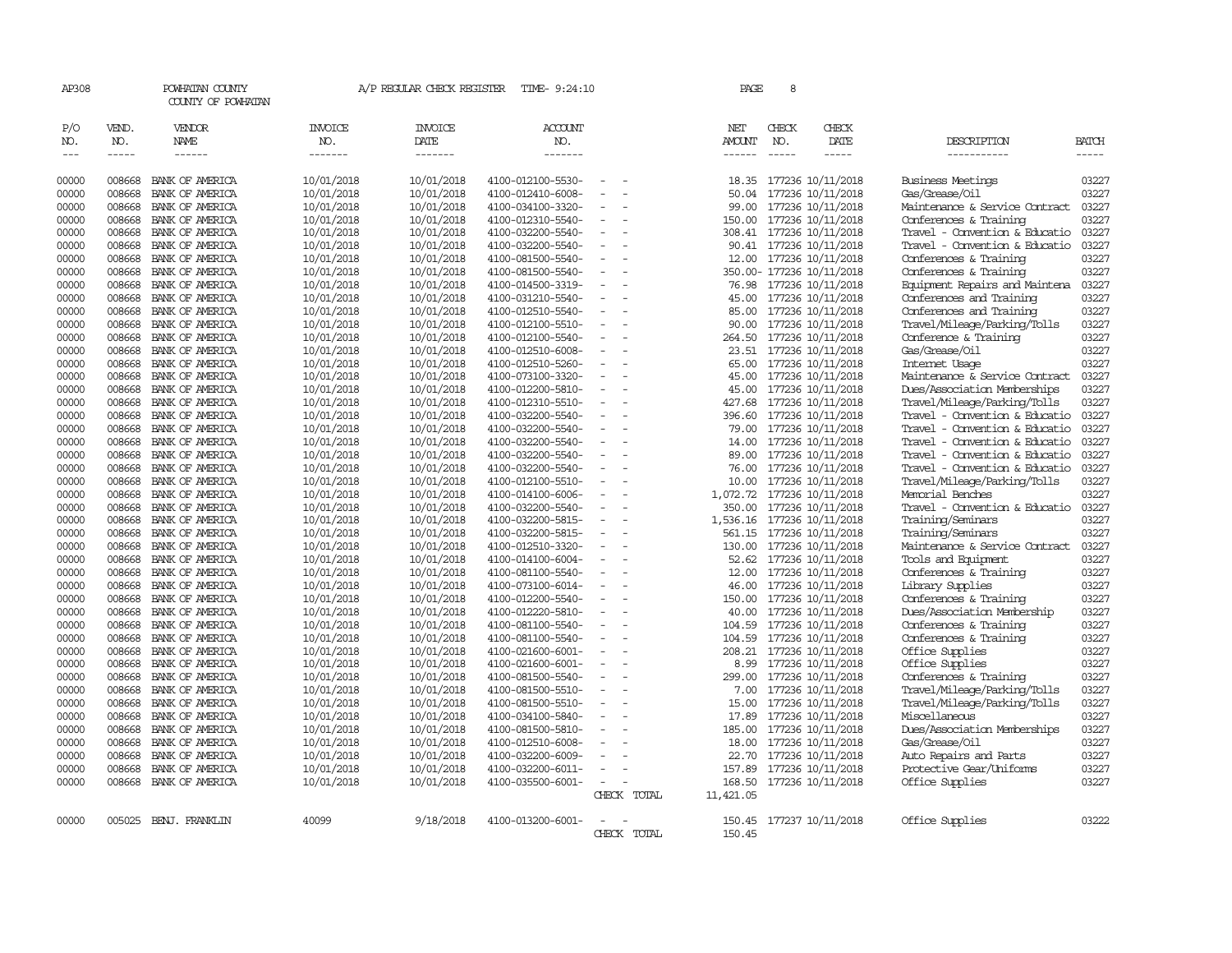| AP308                            |                                      | POWHATAN COUNTY<br>COUNTY OF POWHATAN                                                                        |                                                  | A/P REGULAR CHECK REGISTER                       | TIME- 9:24:10                                                                    |                                                                                                                                       | PAGE                       | 9            |                                                                                                           |                                                                                                                                          |                                  |
|----------------------------------|--------------------------------------|--------------------------------------------------------------------------------------------------------------|--------------------------------------------------|--------------------------------------------------|----------------------------------------------------------------------------------|---------------------------------------------------------------------------------------------------------------------------------------|----------------------------|--------------|-----------------------------------------------------------------------------------------------------------|------------------------------------------------------------------------------------------------------------------------------------------|----------------------------------|
| P/O<br>NO.<br>$\frac{1}{2}$      | VEND.<br>NO.<br>$- - - - -$          | VENDOR<br>NAME<br>$- - - - - -$                                                                              | <b>INVOICE</b><br>NO.<br>-------                 | <b>INVOICE</b><br>DATE<br>-------                | <b>ACCOUNT</b><br>NO.<br>-------                                                 |                                                                                                                                       | NET<br>AMOUNT<br>------    | CHECK<br>NO. | CHECK<br><b>DATE</b><br>-----                                                                             | DESCRIPTION<br>-----------                                                                                                               | <b>BATCH</b><br>-----            |
| 00000<br>00000                   |                                      | 012049 BLUE360 MEDIA<br>012049 BLUE360 MEDIA                                                                 | INV-30198<br>INV-30199                           | 9/07/2018<br>9/07/2018                           | 4100-022100-6012-<br>4100-031200-5810-                                           | $\frac{1}{2} \left( \frac{1}{2} \right) \left( \frac{1}{2} \right) = \frac{1}{2} \left( \frac{1}{2} \right)$<br>$\sim$<br>CHECK TOTAL | 797.48                     |              | 478.49 177238 10/11/2018<br>318.99 177238 10/11/2018                                                      | Books & Subscriptions<br>Dues/Association Memberships                                                                                    | 03222<br>03222                   |
| 00000<br>00000                   | 011067<br>011067                     | BOB & KATHY'S SMALL<br>BOB & KATHY'S SMALL                                                                   | 691564 STARTER<br>691564 STARTER                 | 10/01/2018<br>10/01/2018                         | 4100-014500-3319-<br>4100-032210-3310-                                           | $\sim$<br>CHECK TOTAL                                                                                                                 | 221.95<br>207.68<br>429.63 |              | 177240 10/11/2018<br>177240 10/11/2018                                                                    | Equipment Repairs and Maintena<br>Repairs & Maintenance                                                                                  | 03220<br>03220                   |
| 00000<br>00000                   | 012057<br>012057                     | BOLEY, DANNY<br>BOLEY, DANNY                                                                                 | 3938<br>3941                                     | 10/02/2018<br>10/04/2018                         | 4100-031200-6009-<br>4100-031200-6009-                                           | $\equiv$<br>$\overline{\phantom{a}}$<br>CHECK TOTAL                                                                                   | 275.00                     |              | 100.00 177241 10/11/2018<br>175.00 177241 10/11/2018                                                      | Auto Parts/Repairs<br>Auto Parts/Repairs                                                                                                 | 03223<br>03223                   |
| 00000<br>00000<br>00000          | 006965<br>006965<br>006965           | CINIAS CORPORATION<br>CINIAS CORPORATION<br>CINIAS CORPORATION                                               | 143462002<br>143462002<br>143462003              | 9/26/2018<br>9/26/2018<br>9/26/2018              | 4100-014100-6011-<br>4100-014500-6011-<br>4100-014300-6011-                      | $\equiv$<br>$\overline{\phantom{a}}$<br>CHECK TOTAL                                                                                   | 300.93                     |              | 78.17 177244 10/11/2018<br>82.02 177244 10/11/2018<br>140.74 177244 10/11/2018                            | Uniforms<br>Uniforms<br>Uniforms                                                                                                         | 03220<br>03220<br>03220          |
| 00000                            |                                      | 010857 CMG IMPRESSIONS, INC.                                                                                 | 4373                                             | 9/27/2018                                        | 4100-034100-6001-                                                                | $\overline{\phantom{a}}$<br>CHECK TOTAL                                                                                               | 136.48<br>136.48           |              | 177245 10/11/2018                                                                                         | Office Supplies                                                                                                                          | 03222                            |
| 00000                            |                                      | 011021 COALITION OF CHURCHES                                                                                 | 2ND QTR PYMT                                     | 10/05/2018                                       | 4100-053910-5643-                                                                | $\equiv$<br>CHECK TOTAL                                                                                                               | 6,250.00                   |              | 6,250.00 177246 10/11/2018                                                                                | PCCAA Services - Federal CSBG                                                                                                            | 03222                            |
| 00000                            |                                      | 010949 COMCAST                                                                                               | 70661434                                         | 10/01/2018                                       | 4100-012510-5260-                                                                | $\frac{1}{2} \left( \frac{1}{2} \right) \left( \frac{1}{2} \right) = \frac{1}{2} \left( \frac{1}{2} \right)$<br>CHECK TOTAL           | 1,127.00                   |              | 1,127.00 177247 10/11/2018                                                                                | Internet Usage                                                                                                                           | 03222                            |
| 00000<br>00000                   |                                      | 007317 COMMISSIONER OF THE<br>007317 COMMISSIONER OF THE                                                     | 1212<br>1217-26-1-63C5                           | 10/03/2018<br>10/04/2018                         | 4100-012310-5540-<br>4100-012310-5540-                                           | $\equiv$<br>CHECK TOTAL                                                                                                               | 25.00<br>25.00<br>50.00    |              | 177248 10/11/2018<br>177248 10/11/2018                                                                    | Conferences & Training<br>Conferences & Training                                                                                         | 03222<br>03222                   |
| 00000                            |                                      | 033130 COUNTY OF HENRICO                                                                                     | 145952                                           | 10/01/2018                                       | 4100-033400-3840-                                                                | $\frac{1}{2} \left( \frac{1}{2} \right) \left( \frac{1}{2} \right) = \frac{1}{2} \left( \frac{1}{2} \right)$<br>CHECK TOTAL           | 20,086.20                  |              | 20,086.20 177250 10/11/2018                                                                               | Detention of Juveniles                                                                                                                   | 03225                            |
| 00000                            |                                      | 000860 DOMINION ENERGY VIRGINIA                                                                              | 7765134072 9/18                                  | 9/26/2018                                        | 4100-014100-5110-                                                                | $\overline{\phantom{a}}$<br>CHECK TOTAL                                                                                               | 647.82                     |              | 647.82 177252 10/11/2018                                                                                  | Electricity                                                                                                                              | 03220                            |
| 00000<br>00000<br>00000<br>00000 | 011224<br>011224<br>011224<br>011224 | ELECTRONIC SYSTEMS, INC.<br>ELECTRONIC SYSTEMS, INC.<br>ELECTRONIC SYSTEMS, INC.<br>ELECTRONIC SYSTEMS, INC. | IN1074549<br>IN1074549<br>IN1074549<br>IN1074549 | 9/28/2018<br>9/28/2018<br>9/28/2018<br>9/28/2018 | 4100-081100-3320-<br>4100-012310-3320-<br>4100-012320-6014-<br>4100-034100-3320- | $\equiv$<br>$\overline{\phantom{a}}$<br>$\overline{\phantom{a}}$<br>$\overline{\phantom{a}}$<br>$\overline{\phantom{a}}$              |                            |              | 770.30 177254 10/11/2018<br>9.93 177254 10/11/2018<br>49.41 177254 10/11/2018<br>140.02 177254 10/11/2018 | Maintenance & Service Contract<br>Maintenance & Service Contract<br>Other Operating Supplies<br>Maintenance & Service Contract           | 03225<br>03225<br>03225<br>03225 |
| 00000<br>00000<br>00000          | 011224<br>011224<br>011224           | ELECTRONIC SYSTEMS, INC.<br>ELECTRONIC SYSTEMS, INC.<br>ELECTRONIC SYSTEMS, INC.                             | IN1074549<br>IN1074549<br>IN1074549              | 9/28/2018<br>9/28/2018<br>9/28/2018              | 4100-014100-3320-<br>4100-012100-3320-<br>4100-032200-3320-                      | $\overline{\phantom{a}}$<br>$\equiv$<br>$\sim$                                                                                        |                            |              | .37 177254 10/11/2018<br>240.56 177254 10/11/2018<br>12 177254 10/11/2018                                 | Maintenance & Service Contract<br>Maintenance & Service Contract<br>Maintenance & Service Contract 03225                                 | 03225<br>03225                   |
| 00000<br>00000<br>00000<br>00000 | 011224<br>011224<br>011224<br>011224 | ELECTRONIC SYSTEMS, INC.<br>ELECTRONIC SYSTEMS, INC.<br>ELECTRONIC SYSTEMS, INC.<br>ELECTRONIC SYSTEMS, INC. | IN1074549<br>IN1074549<br>IN1074549<br>IN1074588 | 9/28/2018<br>9/28/2018<br>9/28/2018<br>9/28/2018 | 4100-012200-3320-<br>4100-012510-3320-<br>4100-013200-3320-<br>4100-035100-3320- | $\overline{\phantom{a}}$<br>$\overline{\phantom{a}}$<br>$\overline{\phantom{a}}$                                                      | 79.82<br>357.78            |              | 177254 10/11/2018<br>2.34 177254 10/11/2018<br>177254 10/11/2018<br>25.83 177254 10/11/2018               | Maintenance & Service Contract<br>Maintenance & Service Contract<br>Maintenance & Service Contract 03225<br>Landscaping - Animal Control | 03225<br>03225<br>03225          |
| 00000<br>00000<br>00000          | 011224<br>011224<br>011224           | ELECTRONIC SYSTEMS, INC.<br>ELECTRONIC SYSTEMS, INC.<br>ELECTRONIC SYSTEMS, INC.                             | IN1074588<br>IN1074588<br>IN1074588              | 9/28/2018<br>9/28/2018<br>9/28/2018              | 4100-014300-3320-<br>4100-012100-3320-<br>4100-012310-3320-                      | $\equiv$<br>$\overline{\phantom{a}}$<br>$\sim$                                                                                        | 14.00                      |              | 14.00 177254 10/11/2018<br>177254 10/11/2018<br>105.49 177254 10/11/2018                                  | Maintenance and Service Contra 03225<br>Maintenance & Service Contract<br>Maintenance & Service Contract 03225                           | 03225                            |
| 00000                            | 011224                               | ELECTRONIC SYSTEMS, INC.                                                                                     | IN1074588                                        | 9/28/2018                                        | 4100-031210-3320-                                                                | $\sim$                                                                                                                                |                            |              | 65.66 177254 10/11/2018                                                                                   | Maintenance and Service Contra 03225                                                                                                     |                                  |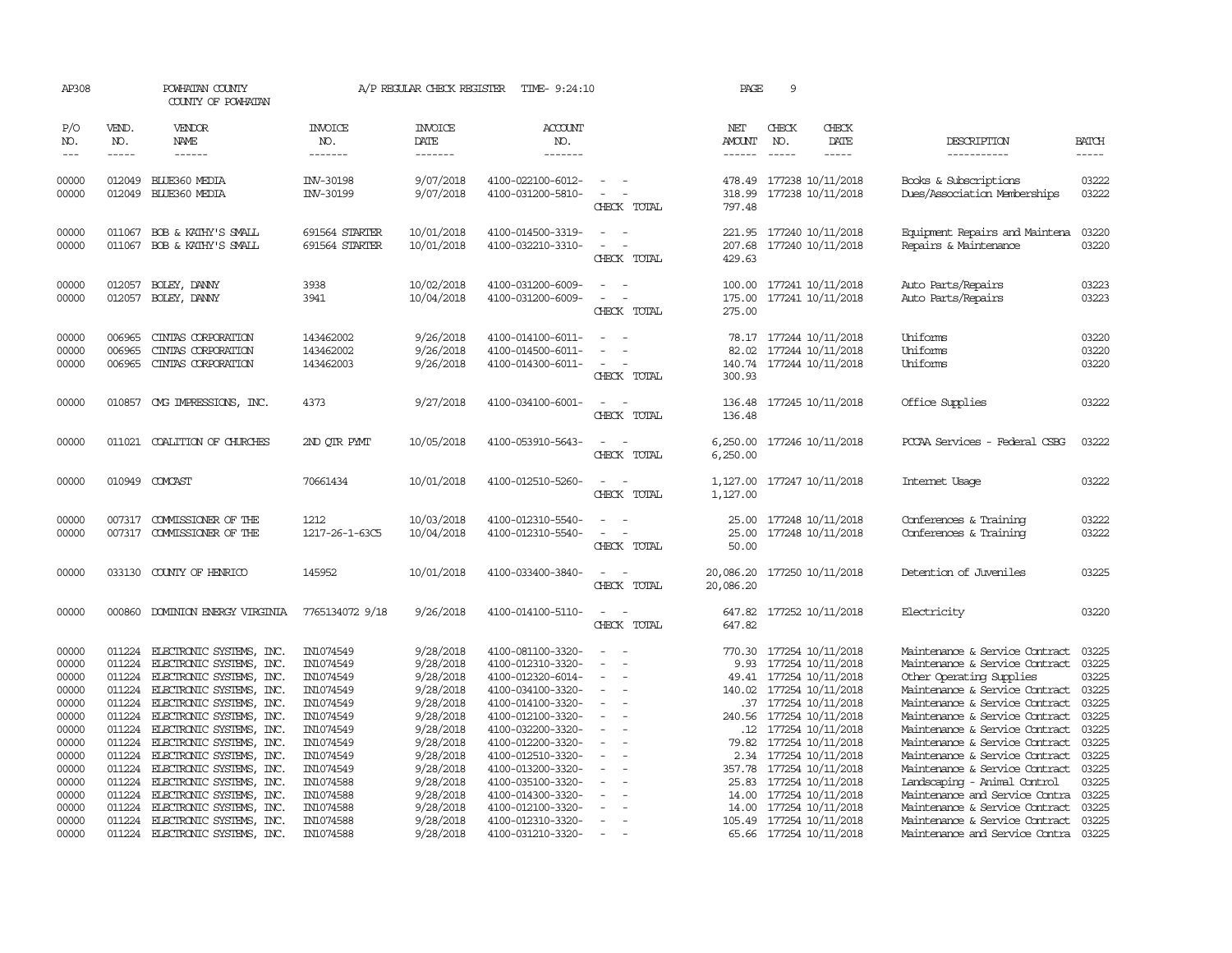| AP308               |                             | POWHATAN COUNTY<br>COUNTY OF POWHATAN                |                                  | A/P REGULAR CHECK REGISTER        | TIME- 9:24:10                          |                                    | PAGE                           | 10                          |                                               |                                                                  |                             |
|---------------------|-----------------------------|------------------------------------------------------|----------------------------------|-----------------------------------|----------------------------------------|------------------------------------|--------------------------------|-----------------------------|-----------------------------------------------|------------------------------------------------------------------|-----------------------------|
| P/O<br>NO.<br>$---$ | VEND.<br>NO.<br>$- - - - -$ | VENDOR<br>NAME<br>$- - - - - -$                      | <b>INVOICE</b><br>NO.<br>------- | <b>INVOICE</b><br>DATE<br>------- | <b>ACCOUNT</b><br>NO.<br>-------       |                                    | NET<br><b>AMOUNT</b><br>------ | CHECK<br>NO.<br>$- - - - -$ | CHECK<br>DATE<br>-----                        | DESCRIPTION<br>-----------                                       | <b>BATCH</b><br>$- - - - -$ |
|                     |                             |                                                      |                                  |                                   |                                        |                                    |                                |                             |                                               |                                                                  |                             |
| 00000               | 011224                      | ELECTRONIC SYSTEMS, INC.                             | IN1074588                        | 9/28/2018                         | 4100-012200-3320-                      | $\overline{\phantom{a}}$           | 25.83                          |                             | 177254 10/11/2018                             | Maintenance & Service Contract                                   | 03225                       |
| 00000               | 011224                      | ELECTRONIC SYSTEMS, INC.                             | IN1074588                        | 9/28/2018                         | 4100-012220-3320-                      |                                    | 25.83                          |                             | 177254 10/11/2018                             | Maintenance and service contra                                   | 03225                       |
| 00000               | 011224                      | ELECTRONIC SYSTEMS, INC.                             | IN1074588                        | 9/28/2018                         | 4100-071110-3320-                      | $\equiv$                           | 14.00                          |                             | 177254 10/11/2018                             | General Maintenance                                              | 03225                       |
| 00000<br>00000      | 011224<br>011224            | ELECTRONIC SYSTEMS, INC.<br>ELECTRONIC SYSTEMS, INC. | IN1074588<br>IN1074588           | 9/28/2018<br>9/28/2018            | 4100-014100-3320-<br>4100-031200-3320- |                                    | 14.00                          |                             | 177254 10/11/2018<br>165.32 177254 10/11/2018 | Maintenance & Service Contract<br>Maintenance & Service Contract | 03225<br>03225              |
| 00000               | 011224                      | ELECTRONIC SYSTEMS, INC.                             | IN1074588                        | 9/28/2018                         | 4100-012410-3320-                      | $\overline{\phantom{a}}$           | 203.49                         |                             | 177254 10/11/2018                             | Maintenance & Service Contract                                   | 03225                       |
| 00000               | 011224                      | ELECTRONIC SYSTEMS, INC.                             | IN1074588                        | 9/28/2018                         | 4100-012510-3320-                      |                                    | 25.80                          |                             | 177254 10/11/2018                             | Maintenance & Service Contract                                   | 03225                       |
| 00000               | 011224                      | ELECTRONIC SYSTEMS, INC.                             | IN1074588                        | 9/28/2018                         | 4100-012100-3320-                      |                                    |                                |                             | 4.32 177254 10/11/2018                        | Maintenance & Service Contract                                   | 03225                       |
| 00000               | 011224                      | ELECTRONIC SYSTEMS, INC.                             | IN1074588                        | 9/28/2018                         | 4100-035100-3320-                      |                                    |                                |                             | .51 177254 10/11/2018                         | Landscaping - Animal Control                                     | 03225                       |
| 00000               | 011224                      | ELECTRONIC SYSTEMS, INC.                             | IN1074588                        | 9/28/2018                         | 4100-012310-3320-                      |                                    | 23.51                          |                             | 177254 10/11/2018                             | Maintenance & Service Contract                                   | 03225                       |
| 00000               | 011224                      | ELECTRONIC SYSTEMS, INC.                             | IN1074588                        | 9/28/2018                         | 4100-012200-3320-                      |                                    | 24.98                          |                             | 177254 10/11/2018                             | Maintenance & Service Contract                                   | 03225                       |
| 00000               | 011224                      | ELECTRONIC SYSTEMS, INC.                             | IN1074588                        | 9/28/2018                         | 4100-031210-3320-                      |                                    | 13.61                          |                             | 177254 10/11/2018                             | Maintenance and Service Contra                                   | 03225                       |
| 00000               | 011224                      | ELECTRONIC SYSTEMS, INC.                             | IN1074588                        | 9/28/2018                         | 4100-031200-3320-                      |                                    | 11.46                          |                             | 177254 10/11/2018                             | Maintenance & Service Contract                                   | 03225                       |
| 00000               | 011224                      | ELECTRONIC SYSTEMS, INC.                             | IN1074588                        | 9/28/2018                         | 4100-012410-3320-                      |                                    | 37.54                          |                             | 177254 10/11/2018                             | Maintenance & Service Contract                                   | 03225                       |
| 00000               | 011224                      | ELECTRONIC SYSTEMS, INC.                             | IN1074588                        | 9/28/2018                         | 4100-012510-3320-                      |                                    |                                |                             | 2.36 177254 10/11/2018                        | Maintenance & Service Contract                                   | 03225                       |
|                     |                             |                                                      |                                  |                                   |                                        | CHECK TOTAL                        | 2,468.19                       |                             |                                               |                                                                  |                             |
| 00000               |                             | 006522 FOOD LION                                     | 2813614012530                    | 10/02/2018                        | 4100-035100-6022-                      |                                    | 145.15                         |                             | 177258 10/11/2018                             | Dog Food/Supplies                                                | 03222                       |
|                     |                             |                                                      |                                  |                                   |                                        | CHECK TOTAL                        | 145.15                         |                             |                                               |                                                                  |                             |
| 00000               |                             | 008314 FREE CLINIC OF POWHATAN                       | 2ND OTR PYMT                     | 10/05/2018                        | 4100-053910-5643-                      |                                    | 6,250.00                       |                             | 177259 10/11/2018                             | PCCAA Services - Federal CSBG                                    | 03222                       |
|                     |                             |                                                      |                                  |                                   |                                        | CHECK TOTAL                        | 6,250.00                       |                             |                                               |                                                                  |                             |
| 00000               | 000570                      | GOOCHLAND-POWHATAN                                   | 2ND OTR GPCS                     | 10/03/2018                        | 4100-052100-5699-                      | $\overline{\phantom{a}}$           | 68,407.50                      |                             | 177260 10/11/2018                             | County Contribution-CSB                                          | 03222                       |
|                     |                             |                                                      |                                  |                                   |                                        | CHECK TOTAL                        | 68,407.50                      |                             |                                               |                                                                  |                             |
| 00000               | 010228                      | GOVERNMENT FINANCE                                   | 107199 FY19                      | 9/17/2018                         | 4100-012200-5810-                      |                                    | 250.00                         |                             | 177261 10/11/2018                             | Dues/Association Memberships                                     | 03222                       |
|                     |                             |                                                      |                                  |                                   |                                        | CHECK TOTAL                        | 250.00                         |                             |                                               |                                                                  |                             |
| 00000               |                             | 006013 GRAINGER                                      | 9912407344                       | 9/21/2018                         | 4100-014100-3310-                      |                                    |                                |                             | 12.72 177262 10/11/2018                       | Repairs & Maintenance                                            | 03220                       |
| 00000               |                             | 006013 GRAINGER                                      | 9913215613                       | 9/24/2018                         | 4100-014500-6100-                      | $\sim$<br>$\overline{\phantom{a}}$ |                                |                             | 47.04 177262 10/11/2018                       | Personal Protective Equipment                                    | 03220                       |
|                     |                             |                                                      |                                  |                                   |                                        | CHECK TOTAL                        | 59.76                          |                             |                                               |                                                                  |                             |
| 00000               | 012508                      | HEALTH ECUTTY INC                                    | <b>GPFACNE</b>                   | 10/01/2018                        | 100-000200-0012-                       |                                    | 454.62                         |                             | 177265 10/11/2018                             | Payroll Clearing - FSA                                           | 03220                       |
| 00000               | 012508                      | HEALTH EQUITY INC                                    | 1NMKZY5                          | 10/04/2018                        | 4100-012220-2313-                      |                                    | 206.00                         |                             | 177265 10/11/2018                             | HSA and FSA Admin Fees                                           | 03220                       |
| 00000               | 012508                      | HEALTH ECUTTY INC                                    | I4J9NNX                          | 10/08/2018                        | 100-000200-0012-                       |                                    | 234.82                         |                             | 177265 10/11/2018                             | Payroll Clearing - FSA                                           | 03225                       |
|                     |                             |                                                      |                                  |                                   |                                        | CHECK TOTAL                        | 895.44                         |                             |                                               |                                                                  |                             |
| 00000               |                             | 001714 INTOXIMETERS, INC.                            | 608211                           | 9/26/2018                         | 4100-031200-6014-                      |                                    | 2,340.00                       |                             | 177266 10/11/2018                             | Other Operating Supplies                                         | 03222                       |
|                     |                             |                                                      |                                  |                                   |                                        | CHECK TOTAL                        | 2,340.00                       |                             |                                               |                                                                  |                             |
| 00000               | 000120                      | <b>JAMES RIVER AIR</b>                               | C197384                          | 10/01/2018                        | 4100-014100-3320-                      |                                    | 5,397.00                       |                             | 177267 10/11/2018                             | Maintenance & Service Contract                                   | 03220                       |
| 00000               | 000120                      | JAMES RIVER AIR                                      | C197416                          | 10/01/2018                        | 4100-014100-3320-                      |                                    | 5,190.00                       |                             | 177267 10/11/2018                             | Maintenance & Service Contract                                   | 03220                       |
| 00000               | 000120                      | JAMES RIVER AIR                                      | C197416                          | 10/01/2018                        | 4100-032210-3320-                      |                                    | 452.00                         |                             | 177267 10/11/2018                             | Maintenance & Service Contract                                   | 03220                       |
| 00000               | 000120                      | <b>JAMES RIVER AIR</b>                               | C197416                          | 10/01/2018                        | 4100-032220-3320-                      | $\overline{\phantom{a}}$           | 771.00                         |                             | 177267 10/11/2018                             | Maintenance & Service Contract                                   | 03220                       |
| 00000               |                             | 000120 JAMES RIVER AIR                               | C197416                          | 10/01/2018                        | 4100-035100-3320-                      | $\sim$<br>$\overline{\phantom{a}}$ |                                |                             | 252.00 177267 10/11/2018                      | Landscaping - Animal Control                                     | 03220                       |
|                     |                             |                                                      |                                  |                                   |                                        | CHECK TOTAL                        | 12,062.00                      |                             |                                               |                                                                  |                             |
| 00000               |                             | 006629 LANDSCAPE SUPPLY, INC.                        | 0144313-IN                       | 9/25/2018                         | 4100-014600-3310-                      |                                    |                                |                             | 575.00 177270 10/11/2018                      | Repairs and Maintenance                                          | 03220                       |
|                     |                             |                                                      |                                  |                                   |                                        | CHECK TOTAL                        | 575.00                         |                             |                                               |                                                                  |                             |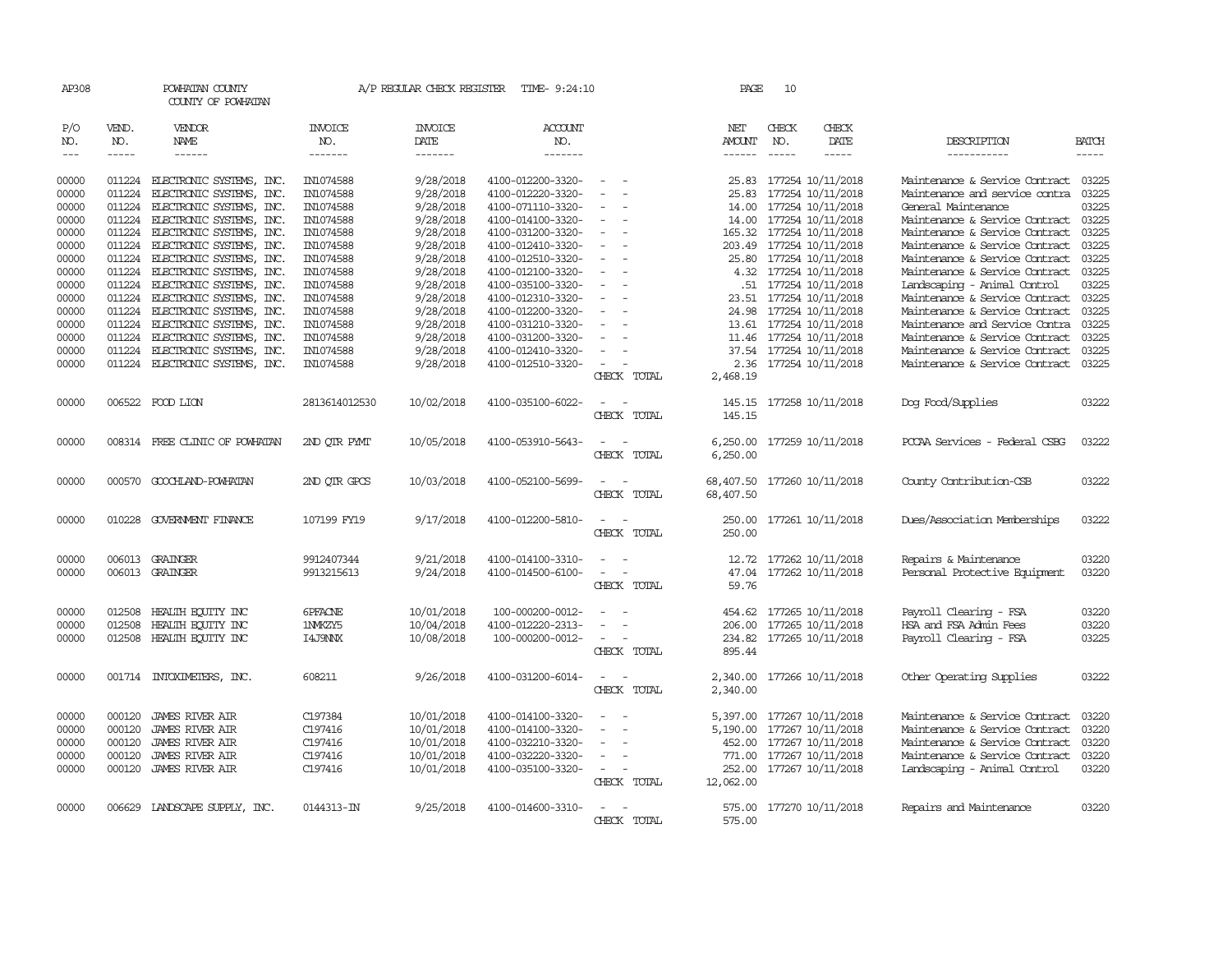| AP308                                                                         |                                                                                        | POWHATAN COUNTY<br>COUNTY OF POWHATAN                                                                                                                                                                                                  |                                                                    | A/P REGULAR CHECK REGISTER                                                                                        | TIME- 9:24:10                                                                                                                                                                             |                                                                         | PAGE                                                                 | 11                            |                                                                                                                                                                                                          |                                                                                                                                                                    |                                                                               |
|-------------------------------------------------------------------------------|----------------------------------------------------------------------------------------|----------------------------------------------------------------------------------------------------------------------------------------------------------------------------------------------------------------------------------------|--------------------------------------------------------------------|-------------------------------------------------------------------------------------------------------------------|-------------------------------------------------------------------------------------------------------------------------------------------------------------------------------------------|-------------------------------------------------------------------------|----------------------------------------------------------------------|-------------------------------|----------------------------------------------------------------------------------------------------------------------------------------------------------------------------------------------------------|--------------------------------------------------------------------------------------------------------------------------------------------------------------------|-------------------------------------------------------------------------------|
| P/O<br>NO.<br>$- - -$                                                         | VEND.<br>NO.<br>$- - - - -$                                                            | <b>VENDOR</b><br>NAME<br>$- - - - - -$                                                                                                                                                                                                 | <b>INVOICE</b><br>NO.<br>-------                                   | <b>INVOICE</b><br>DATE<br>-------                                                                                 | <b>ACCOUNT</b><br>NO.<br>-------                                                                                                                                                          |                                                                         | NET<br><b>AMOUNT</b><br>------                                       | CHECK<br>NO.<br>$\frac{1}{2}$ | CHECK<br>DATE<br>$- - - - -$                                                                                                                                                                             | DESCRIPTION<br>-----------                                                                                                                                         | <b>BATCH</b><br>-----                                                         |
| 00000                                                                         | 009691                                                                                 | LAYMAN IRRIGATION &                                                                                                                                                                                                                    | 22666                                                              | 9/26/2018                                                                                                         | 4100-014600-3310-                                                                                                                                                                         | $\sim$<br>CHECK TOTAL                                                   | 744.42<br>744.42                                                     |                               | 177271 10/11/2018                                                                                                                                                                                        | Repairs and Maintenance                                                                                                                                            | 03220                                                                         |
| 00000<br>00000                                                                |                                                                                        | 000166 LUCK STONE CORP.<br>000166 LUCK STONE CORP.                                                                                                                                                                                     | IV-100918874<br>IV-100925949                                       | 8/31/2018<br>9/15/2018                                                                                            | 4100-014500-3190-<br>4100-014500-3190-                                                                                                                                                    | $\overline{\phantom{a}}$<br>$\sim$<br>CHECK TOTAL                       | 185.14                                                               |                               | 81.97 177272 10/11/2018<br>103.17 177272 10/11/2018                                                                                                                                                      | Grounds Maintenance<br>Grounds Maintenance                                                                                                                         | 03220<br>03220                                                                |
| 00000                                                                         |                                                                                        | 009552 MANSFIELD OIL COMPANY                                                                                                                                                                                                           | SOLOD-449811                                                       | 10/30/2018                                                                                                        | 4100-032200-5120-                                                                                                                                                                         | CHECK TOTAL                                                             | 17.63                                                                |                               | 17.63 177273 10/11/2018                                                                                                                                                                                  | Apparatus Fuel                                                                                                                                                     | 03222                                                                         |
| 00000                                                                         |                                                                                        | 006146 MCCLELLAN, WENDY SUSAN                                                                                                                                                                                                          | SEPTEMBER 2016                                                     | 10/02/2018                                                                                                        | 4100-031710-5510-                                                                                                                                                                         | $\overline{a}$<br>CHECK TOTAL                                           | 69.00<br>69.00                                                       |                               | 177274 10/11/2018                                                                                                                                                                                        | Travel/Mileage/Parking/Tolls                                                                                                                                       | 03222                                                                         |
| 00000                                                                         |                                                                                        | 009276 MCCREIGHT, FRAN                                                                                                                                                                                                                 | <b>MILEAGE</b>                                                     | 8/29/2018                                                                                                         | 4100-073100-5510-                                                                                                                                                                         | CHECK TOTAL                                                             | 43.16<br>43.16                                                       |                               | 177275 10/11/2018                                                                                                                                                                                        | Travel/Mileage/Parking/Tolls                                                                                                                                       | 03222                                                                         |
| 00000<br>00000                                                                |                                                                                        | 011840 MCI COMM SERVICE<br>011840 MCI COMM SERVICE                                                                                                                                                                                     | 8045981340 9/18<br>8045985656 9/18                                 | 9/17/2018<br>9/11/2018                                                                                            | 4100-021100-5230-<br>4100-031210-5232-                                                                                                                                                    | CHECK TOTAL                                                             | 32.12<br>59.73<br>91.85                                              |                               | 177276 10/11/2018<br>177276 10/11/2018                                                                                                                                                                   | Telephone Services<br>Wireline 911                                                                                                                                 | 03222<br>03222                                                                |
| 00000                                                                         |                                                                                        | 010646 MURRAY AUTOMOTTVE                                                                                                                                                                                                               | 0026094                                                            | 9/27/2018                                                                                                         | 4100-032200-6009-                                                                                                                                                                         | CHECK TOTAL                                                             | 1,050.12<br>1,050.12                                                 |                               | 177278 10/11/2018                                                                                                                                                                                        | Auto Repairs and Parts                                                                                                                                             | 03222                                                                         |
| 00000                                                                         |                                                                                        | 011064 NICE, BENJAMIN                                                                                                                                                                                                                  | CONF VA BEACH                                                      | 10/05/2018                                                                                                        | 4100-031200-5540-                                                                                                                                                                         | CHECK TOTAL                                                             | 112.00<br>112.00                                                     |                               | 177280 10/11/2018                                                                                                                                                                                        | Conferences & Training                                                                                                                                             | 03222                                                                         |
| 00000                                                                         | 007962                                                                                 | PITNEY BOWES GLOBAL                                                                                                                                                                                                                    | 3307192868                                                         | 9/26/2018                                                                                                         | 4100-012410-3320-                                                                                                                                                                         | CHECK TOTAL                                                             | 594.00<br>594.00                                                     |                               | 177282 10/11/2018                                                                                                                                                                                        | Maintenance & Service Contract                                                                                                                                     | 03222                                                                         |
| 00000                                                                         | 001250                                                                                 | POWHATAN AUTO & TRACTOR                                                                                                                                                                                                                | 518851                                                             | 10/01/2018                                                                                                        | 4100-031200-6014-                                                                                                                                                                         | $\sim$<br>CHECK TOTAL                                                   | 65.06<br>65.06                                                       |                               | 177283 10/11/2018                                                                                                                                                                                        | Other Operating Supplies                                                                                                                                           | 03223                                                                         |
| 00000<br>00000                                                                | 006928<br>006928                                                                       | POWHATAN COUNTY DEPT. OF<br>POWHATAN COUNTY DEPT. OF                                                                                                                                                                                   | DABNEY#2<br><b>FIRESTONE</b>                                       | 10/02/2018<br>10/02/2018                                                                                          | 4100-053910-5642-<br>4100-053910-5642-                                                                                                                                                    | $\sim$<br>$\sim$<br>$\equiv$<br>$\overline{\phantom{a}}$<br>CHECK TOTAL | 271.97<br>711.74                                                     |                               | 439.77 177284 10/11/2018<br>177284 10/11/2018                                                                                                                                                            | PCCAA Services - TANF<br>PCCAA Services - TANF                                                                                                                     | 03223<br>03223                                                                |
| 00000<br>00000<br>00000<br>00000<br>00000<br>00000<br>00000<br>00000<br>00000 | 008294<br>008294<br>008294<br>008294<br>008294<br>008294<br>008294<br>008294<br>008294 | POWHATAN COUNTY PUBLIC<br>POWHATAN COUNTY PUBLIC<br>POWHATAN COUNTY PUBLIC<br>POWHATAN COUNTY PUBLIC<br>POWHATAN COUNTY PUBLIC<br>POWHATAN COUNTY PUBLIC<br>POWHATAN COUNTY PUBLIC<br>POWHATAN COUNTY PUBLIC<br>POWHATAN COUNTY PUBLIC | 116<br>116<br>116A<br>116C<br>116C<br>116C<br>116E<br>116F<br>116G | 9/30/2018<br>9/30/2018<br>9/30/2018<br>9/30/2018<br>9/30/2018<br>9/30/2018<br>9/30/2018<br>9/30/2018<br>9/30/2018 | 4100-035100-6008-<br>4100-031200-6009-<br>4100-032200-5120-<br>4100-014100-6008-<br>4100-014500-6008-<br>4100-014300-6008-<br>4100-034100-6008-<br>4100-081100-6008-<br>4100-083500-6008- | $\equiv$<br>$\sim$<br>$\overline{\phantom{a}}$<br>CHECK TOTAL           | 457.57<br>4,356.56 177285 10/11/2018<br>83.70<br>41.23<br>15, 112.00 |                               | 177285 10/11/2018<br>8,874.75 177285 10/11/2018<br>252.43 177285 10/11/2018<br>741.94 177285 10/11/2018<br>60.06 177285 10/11/2018<br>243.76 177285 10/11/2018<br>177285 10/11/2018<br>177285 10/11/2018 | Gas/Grease/Oil<br>Auto Parts/Repairs<br>Apparatus Fuel<br>Gas/Grease/Oil<br>Gas/Grease/Oil<br>Gas/Grease/Oil<br>Gas/Grease/Oil<br>Gas/Grease/Oil<br>Gas/Grease/Oil | 03221<br>03221<br>03221<br>03221<br>03221<br>03221<br>03221<br>03221<br>03221 |
| 00000<br>00000                                                                | 012064<br>012064                                                                       | POWHATAN COUNTY TREASURER<br>POWHATAN COUNTY TREASURER 7173114 9/18                                                                                                                                                                    | 7173114 9/18                                                       | 9/18/2018<br>9/18/2018                                                                                            | 4100-032220-5130-<br>4100-032220-5140-                                                                                                                                                    | CHECK TOTAL                                                             | 617.85                                                               |                               | 287.45 177286 10/11/2018<br>330.40 177286 10/11/2018                                                                                                                                                     | Water<br>Sewer                                                                                                                                                     | 03220<br>03220                                                                |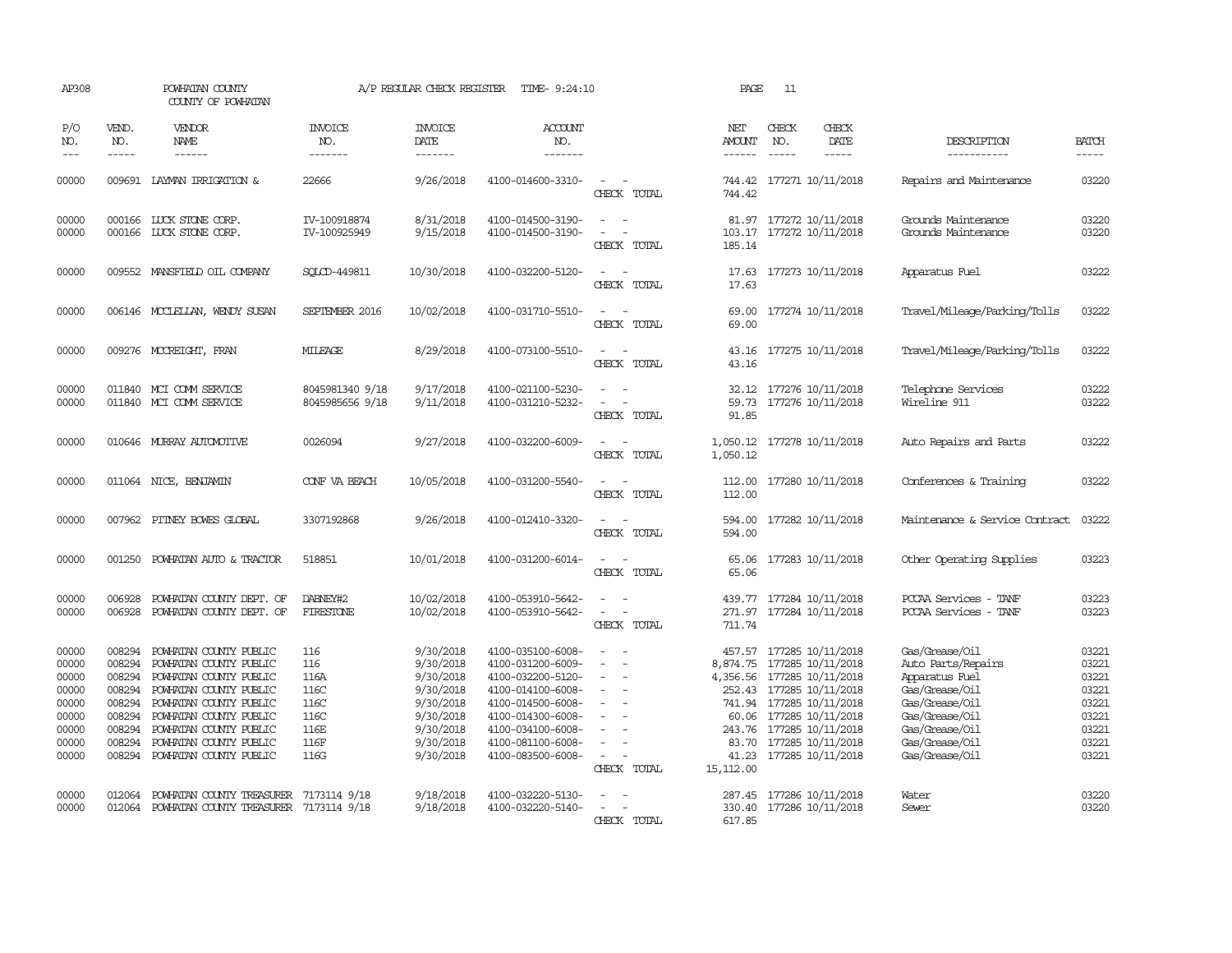| AP308                                              |                             | POWHATAN COUNTY<br>COUNTY OF POWHATAN                                                                                                                                                                       |                                                               | A/P REGULAR CHECK REGISTER                                                 | TIME- 9:24:10                                                                                                              |                                                                                 | PAGE                                     | 12                            |                                                                                                                                       |                                                                                                                                              |                                                    |
|----------------------------------------------------|-----------------------------|-------------------------------------------------------------------------------------------------------------------------------------------------------------------------------------------------------------|---------------------------------------------------------------|----------------------------------------------------------------------------|----------------------------------------------------------------------------------------------------------------------------|---------------------------------------------------------------------------------|------------------------------------------|-------------------------------|---------------------------------------------------------------------------------------------------------------------------------------|----------------------------------------------------------------------------------------------------------------------------------------------|----------------------------------------------------|
| P/O<br>NO.<br>$---$                                | VEND.<br>NO.<br>$- - - - -$ | VENDOR<br>NAME<br>$- - - - - -$                                                                                                                                                                             | <b>INVOICE</b><br>NO.<br>-------                              | <b>INVOICE</b><br>DATE<br>$- - - - - - -$                                  | <b>ACCOUNT</b><br>NO.<br>-------                                                                                           |                                                                                 | NET<br>AMOUNT<br>$- - - - - -$           | CHECK<br>NO.<br>$\frac{1}{2}$ | CHECK<br>DATE<br>$- - - - -$                                                                                                          | DESCRIPTION<br>-----------                                                                                                                   | <b>BATCH</b><br>-----                              |
| 00000                                              | 005050                      | POWHATAN LOCK SERVICES                                                                                                                                                                                      | 1571                                                          | 9/24/2018                                                                  | 4100-014100-3310-                                                                                                          | $\sim$ 100 $\sim$<br>CHECK TOTAL                                                | 249.00<br>249.00                         |                               | 177287 10/11/2018                                                                                                                     | Repairs & Maintenance                                                                                                                        | 03220                                              |
| 00000<br>00000                                     | 009518<br>009518            | <b>OUARLES PETROLEUM, INC.</b><br><b>OUARLES PETROLEUM, INC.</b>                                                                                                                                            | CT-1032180<br>CT-1032398                                      | 9/30/2018<br>9/30/2018                                                     | 4100-031200-6008-<br>4100-032200-5120-                                                                                     | $\overline{\phantom{a}}$<br>CHECK TOTAL                                         | 330.82<br>88.15<br>418.97                |                               | 177289 10/11/2018<br>177289 10/11/2018                                                                                                | Gas/Grease/Oil<br>Apparatus Fuel                                                                                                             | 03223<br>03223                                     |
| 00000                                              |                             | 000780 QUILL CORPORATION                                                                                                                                                                                    | 1254538                                                       | 9/18/2018                                                                  | 4100-012310-6001-                                                                                                          | $\sim$<br>CHECK TOTAL                                                           | 17.74                                    |                               | 17.74 177290 10/11/2018                                                                                                               | Office Supplies                                                                                                                              | 03223                                              |
| 00000<br>00000<br>00000<br>00000<br>00000<br>00000 | 000620                      | 000620 R. C. GOODWIN & SONS, INC<br>000620 R. C. GOODWIN & SONS, INC<br>R. C. GOODWYN & SONS, INC<br>000620 R. C. GOODWIN & SONS, INC<br>000620 R.C. GOODWYN & SONS, INC<br>000620 R.C. GOODWYN & SONS, INC | 0830536<br>0830794<br>0830814<br>0830921<br>0831529<br>829973 | 9/19/2018<br>9/20/2018<br>9/20/2018<br>9/21/2018<br>9/26/2018<br>9/13/2018 | 4100-014100-6005-<br>4100-014100-6005-<br>4100-014100-3310-<br>4100-014100-3310-<br>4100-014600-3310-<br>4100-014100-3310- | $\overline{\phantom{a}}$<br>$\overline{\phantom{a}}$<br>$\equiv$<br>CHECK TOTAL | 41.97<br>63.56<br>7.68<br>6.98<br>181.04 |                               | 177291 10/11/2018<br>9.97 177291 10/11/2018<br>177291 10/11/2018<br>50.88 177291 10/11/2018<br>177291 10/11/2018<br>177291 10/11/2018 | Cleaning Supplies<br>Cleaning Supplies<br>Repairs & Maintenance<br>Repairs & Maintenance<br>Repairs and Maintenance<br>Repairs & Maintenance | 03220<br>03220<br>03220<br>03220<br>03220<br>03220 |
| 00000                                              |                             | 011222 RESPONSIBLE FAIHERS AND                                                                                                                                                                              | 2ND OTR FY19                                                  | 10/05/2018                                                                 | 4100-053910-5643-                                                                                                          | $\sim$<br>CHECK TOTAL                                                           | 6,600.00<br>6,600.00                     |                               | 177292 10/11/2018                                                                                                                     | PCCAA Services - Federal CSBG                                                                                                                | 03223                                              |
| 00000<br>00000                                     | 006579                      | RICHMOND ALARM<br>006579 RICHMOND ALARM                                                                                                                                                                     | 286756<br>287007                                              | 10/01/2018<br>10/01/2018                                                   | 4100-014100-3320-<br>4100-032220-3320-                                                                                     | $\equiv$<br>$\overline{\phantom{a}}$<br>CHECK TOTAL                             | 1,175.00<br>425.00<br>1,600.00           |                               | 177293 10/11/2018<br>177293 10/11/2018                                                                                                | Maintenance & Service Contract<br>Maintenance & Service Contract                                                                             | 03220<br>03220                                     |
| 00000                                              |                             | 008197 ROBINSON, FARMER, COX                                                                                                                                                                                | FY18 CLERKAUDIT                                               | 9/14/2018                                                                  | 4100-021600-3122-                                                                                                          | $\sim$<br>$\equiv$<br>CHECK TOTAL                                               | 3,750.00                                 |                               | 3,750.00 177294 10/11/2018                                                                                                            | Clerk's Audit of Public Accoun 03223                                                                                                         |                                                    |
| 00000                                              |                             | 008981 ROBO'S DETAIL SUPPPLIES,                                                                                                                                                                             | 130009                                                        | 9/24/2018                                                                  | 4100-032200-3310-                                                                                                          | $\sim$<br>CHECK TOTAL                                                           | 220.00<br>220.00                         |                               | 177295 10/11/2018                                                                                                                     | Equipment Repair                                                                                                                             | 03223                                              |
| 00000                                              |                             | 008948 SADLER, RONALD                                                                                                                                                                                       | 681905952901                                                  | 9/30/2018                                                                  | 4100-031200-6009-                                                                                                          | $\overline{\phantom{a}}$<br>CHECK TOTAL                                         | 38.95<br>38.95                           |                               | 177296 10/11/2018                                                                                                                     | Auto Parts/Repairs                                                                                                                           | 03223                                              |
| 00000                                              |                             | 008654 SEAY'S TOWING                                                                                                                                                                                        | TOW 10/3/18                                                   | 10/03/2018                                                                 | 4100-031200-6014-                                                                                                          | $\overline{\phantom{a}}$<br>$\sim$<br>CHECK TOTAL                               | 105.00<br>105.00                         |                               | 177297 10/11/2018                                                                                                                     | Other Operating Supplies                                                                                                                     | 03223                                              |
| 00000                                              |                             | 001320 SOUTHERN POLICE                                                                                                                                                                                      | 196691                                                        | 9/14/2018                                                                  | 4100-031200-6011-                                                                                                          | $\overline{\phantom{a}}$<br>$\sim$<br>CHECK TOTAL                               | 375.00<br>375.00                         |                               | 177299 10/11/2018                                                                                                                     | Uniforms                                                                                                                                     | 03223                                              |
| 00000                                              |                             | 006594 SOUTHSIDE ELECTRIC COOP                                                                                                                                                                              | 63504011 9/18                                                 | 9/13/2018                                                                  | 4100-035100-5110-                                                                                                          | CHECK TOTAL                                                                     | 116.90<br>116.90                         |                               | 177300 10/11/2018                                                                                                                     | Electricity                                                                                                                                  | 03223                                              |
| 00000                                              | 009765                      | STANLEY, HUNT, DUPREE                                                                                                                                                                                       | 18COPAGM-01536                                                | 9/24/2018                                                                  | 4100-012200-3140-                                                                                                          | $ -$<br>CHECK TOTAL                                                             | 256.25<br>256.25                         |                               | 177301 10/11/2018                                                                                                                     | Professional Services                                                                                                                        | 03223                                              |
| 00000<br>00000                                     | 008578<br>008578            | STAPLES BUSINESS AD-<br>STAPLES BUSINESS AD-                                                                                                                                                                | 3389938197<br>3390667995                                      | 9/13/2018<br>9/21/2018                                                     | 4100-021600-6001-<br>4100-031200-6001-                                                                                     | $\equiv$<br>$\overline{\phantom{a}}$<br>CHECK TOTAL                             | 82.19<br>85.90<br>168.09                 |                               | 177302 10/11/2018<br>177302 10/11/2018                                                                                                | Office Supplies<br>Office Supplies                                                                                                           | 03223<br>03223                                     |
| 00000                                              | 006506                      | THYSSENKRUPP ELEVATOR                                                                                                                                                                                       | 3004175499                                                    | 10/01/2018                                                                 | 4100-014100-3320-                                                                                                          | CHECK TOTAL                                                                     | 1,545.34                                 |                               | 1,545.34 177304 10/11/2018                                                                                                            | Maintenance & Service Contract 03220                                                                                                         |                                                    |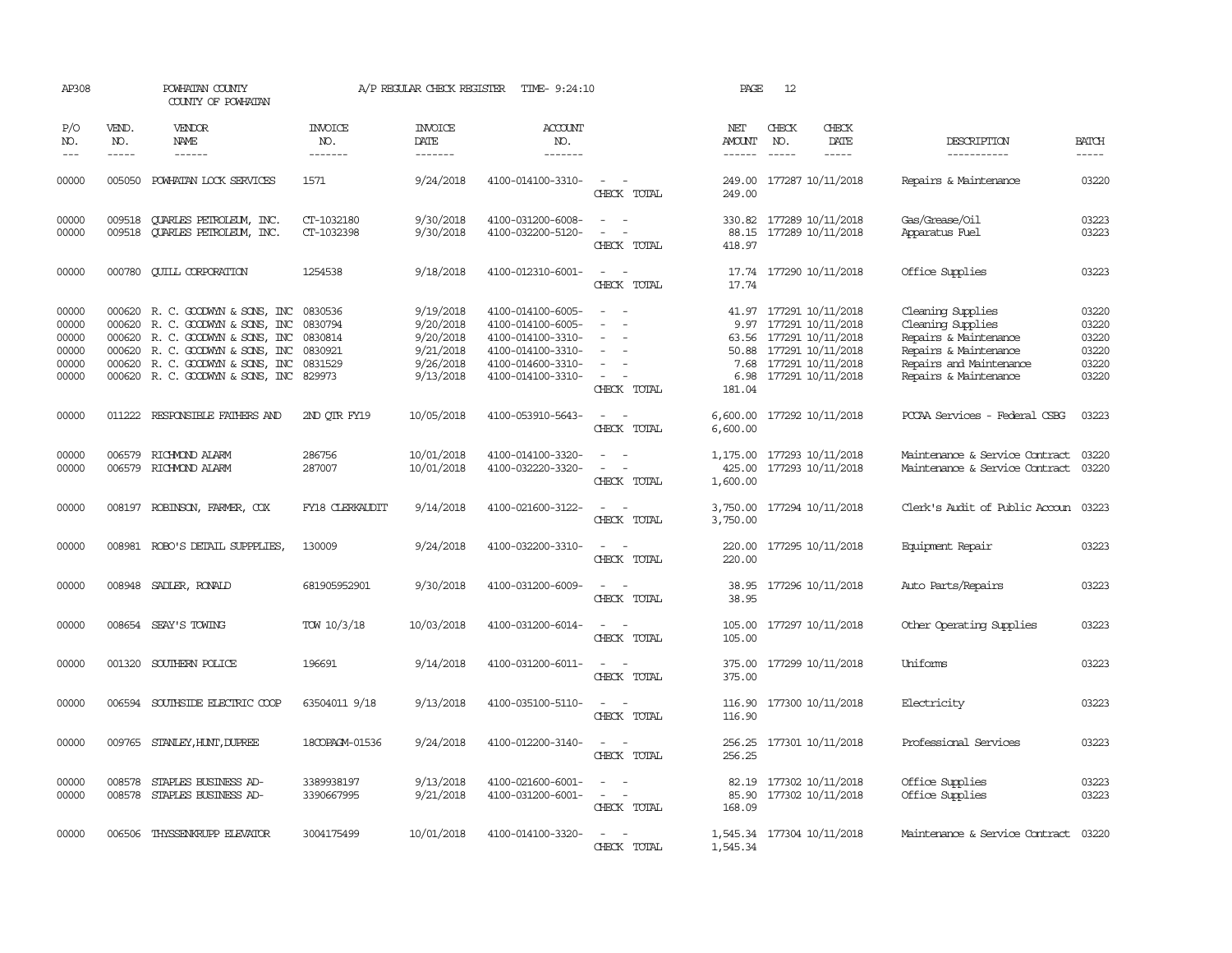| AP308               |                             | POWHATAN COUNTY<br>COUNTY OF POWHATAN                 |                                    | A/P REGULAR CHECK REGISTER               | TIME- 9:24:10                          |                                                      | PAGE                           | 13                          |                                               |                                          |                       |
|---------------------|-----------------------------|-------------------------------------------------------|------------------------------------|------------------------------------------|----------------------------------------|------------------------------------------------------|--------------------------------|-----------------------------|-----------------------------------------------|------------------------------------------|-----------------------|
| P/O<br>NO.<br>$---$ | VEND.<br>NO.<br>$- - - - -$ | VENDOR<br>NAME<br>$- - - - - -$                       | <b>INVOICE</b><br>NO.<br>-------   | <b>INVOICE</b><br><b>DATE</b><br>------- | <b>ACCOUNT</b><br>NO.<br>-------       |                                                      | NET<br>AMOUNT<br>$- - - - - -$ | CHECK<br>NO.<br>$- - - - -$ | CHECK<br>DATE<br>$- - - - -$                  | DESCRIPTION<br>-----------               | <b>BATCH</b><br>----- |
| 00000               |                             | 000845 TOWN POLICE SUPPLY OF                          | R81832                             | 9/19/2018                                | 4100-031200-6011-                      | $\sim$<br>CHECK TOTAL                                | 26.85<br>26.85                 |                             | 177305 10/11/2018                             | Uniforms                                 | 03223                 |
| 00000               | 008085 USPS                 |                                                       | 37644143 10/18                     | 10/11/2018                               | 4100-012410-5210-                      |                                                      |                                |                             | 5,000.00 177306 10/11/2018                    | Postage                                  | 03223                 |
|                     |                             |                                                       |                                    |                                          |                                        | CHECK TOTAL                                          | 5,000.00                       |                             |                                               |                                          |                       |
| 00000               |                             | 008351 VACORP                                         | 14919                              | 7/01/2018                                | 4100-012550-2710-                      | CHECK TOTAL                                          | 3,266.00                       |                             | 3,266.00 177307 10/11/2018                    | Worker's Compensation                    | 03223                 |
| 00000               | 008126                      | VERIZON                                               | 9815260281                         | 9/23/2018                                | 4100-032200-5260-                      |                                                      |                                |                             | 50.26 177308 10/11/2018                       | Internet                                 | 03225                 |
| 00000               | 008126                      | VERIZON                                               | 9815271728                         | 9/23/2018                                | 4100-032200-5260-                      | $\sim$                                               | 240.08                         |                             | 177308 10/11/2018                             | <b>Internet</b>                          | 03225                 |
|                     |                             |                                                       |                                    |                                          |                                        | CHECK TOTAL                                          | 290.34                         |                             |                                               |                                          |                       |
| 00000               | 011169                      | VERIZON                                               | 1357471455Y9/18                    | 9/28/2018                                | 100-000100-0006-                       |                                                      | 114.03                         |                             | 177309 10/11/2018                             | Due from Other Agencies                  | 03223                 |
| 00000               | 011169                      | VERIZON                                               | 1357471455Y9/18                    | 9/28/2018                                | 4100-012310-5230-                      | $\overline{\phantom{a}}$                             |                                |                             | 47.97 177309 10/11/2018                       | Telephone Services                       | 03223                 |
| 00000               | 011169                      | VERIZON                                               | 1357471455Y9/18                    | 9/28/2018                                | 4100-012510-5230-                      | $\sim$                                               | 96.78                          |                             | 177309 10/11/2018                             | Telephone Services                       | 03223                 |
| 00000<br>00000      | 011169<br>011169            | VERIZON<br>VERIZON                                    | 1357471455Y9/18<br>1357471455Y9/18 | 9/28/2018<br>9/28/2018                   | 4100-014100-5230-<br>4100-014300-5230- |                                                      |                                |                             | 199.43 177309 10/11/2018<br>177309 10/11/2018 | Telephone Services<br>Telephone Services | 03223<br>03223        |
| 00000               |                             | 011169 VERIZON                                        | 1357471455Y9/18                    | 9/28/2018                                | 4100-021200-5230-                      | $\overline{\phantom{a}}$                             | 80.55<br>42.19                 |                             | 177309 10/11/2018                             | Telephone Services                       | 03223                 |
| 00000               | 011169                      | VERIZON                                               | 1357471455Y9/18                    | 9/28/2018                                | 4100-031200-5230-                      | $\equiv$                                             | 153.92                         |                             | 177309 10/11/2018                             | Telephone Services                       | 03223                 |
| 00000               | 011169                      | VERIZON                                               | 1357471455Y9/18                    | 9/28/2018                                | 4100-031710-5230-                      |                                                      |                                |                             | 47.97 177309 10/11/2018                       | Telephone Services                       | 03223                 |
| 00000               | 011169                      | VERIZON                                               | 1357471455Y9/18                    | 9/28/2018                                | 4100-021200-5230-                      |                                                      |                                |                             | 14.82 177309 10/11/2018                       | Telephone Services                       | 03223                 |
| 00000               | 011169                      | VERIZON                                               | 1357471455Y9/18                    | 9/28/2018                                | 4100-031210-5230-                      |                                                      | 42.19                          |                             | 177309 10/11/2018                             | Telephone Services                       | 03223                 |
| 00000               | 011169                      | VERIZON                                               | 1357471455Y9/18                    | 9/28/2018                                | 4100-032200-5230-                      |                                                      |                                |                             | 282.75 177309 10/11/2018                      | Telephone Services                       | 03223                 |
| 00000               | 011169                      | VERIZON                                               | 1357471455Y9/18                    | 9/28/2018                                | 4100-032200-5260-                      |                                                      |                                |                             | 199.84 177309 10/11/2018                      | Internet                                 | 03223                 |
| 00000               |                             | 011169 VERIZON                                        | 1357471455Y9/18                    | 9/28/2018                                | 4100-032210-5230-                      | $\equiv$                                             |                                |                             | 69.35 177309 10/11/2018                       | Telephone Services                       | 03223                 |
| 00000               | 011169                      | VERIZON                                               | 1357471455Y9/18                    | 9/28/2018                                | 4100-035500-5230-                      |                                                      | 42.19                          |                             | 177309 10/11/2018                             | Telephone Services                       | 03223                 |
| 00000               | 011169                      | VERIZON<br>VERIZON                                    | 1357471455Y9/18<br>1357471455Y9/18 | 9/28/2018<br>9/28/2018                   | 4100-071110-5230-                      |                                                      | 42.19                          |                             | 177309 10/11/2018<br>95.94 177309 10/11/2018  | Telephone Services<br>Telephone Services | 03223<br>03223        |
| 00000<br>00000      | 011169<br>011169            | VERIZON                                               | 8045983715 9/18                    | 9/28/2018                                | 4100-073100-5230-<br>4100-031210-5232- |                                                      |                                |                             | 128.05 177309 10/11/2018                      | Wireline 911                             | 03223                 |
| 00000               | 011169                      | VERIZON                                               | 8077061627 9/18                    | 9/01/2018                                | 4100-031210-5232-                      |                                                      |                                |                             | 1,412.52 177309 10/11/2018                    | Wireline 911                             | 03223                 |
|                     |                             |                                                       |                                    |                                          |                                        | CHECK TOTAL                                          | 3,112.68                       |                             |                                               |                                          |                       |
| 00000               | 008785                      | VERIZON CABS                                          | M55049170618268                    | 9/25/2018                                | 4100-031210-5232-                      |                                                      | 479.45                         |                             | 177310 10/11/2018                             | Wireline 911                             | 03223                 |
|                     |                             |                                                       |                                    |                                          |                                        | CHECK TOTAL                                          | 479.45                         |                             |                                               |                                          |                       |
| 00000               | 012630 WAN                  |                                                       | 01277                              | 9/28/2018                                | 4100-031710-5540-                      |                                                      |                                |                             | 275.00 177312 10/11/2018                      | Travel - Convention & Educatio           | 03223                 |
|                     |                             |                                                       |                                    |                                          |                                        | CHECK TOTAL                                          | 275.00                         |                             |                                               |                                          |                       |
| 00000               |                             | 011954 WALLACE, JEFF                                  | TUITION 8/18                       | 9/25/2018                                | 4100-012220-7003-                      | $\overline{\phantom{a}}$<br>$\overline{\phantom{a}}$ |                                |                             | 1,215.00 177313 10/11/2018                    | Tuition reimbursement                    | 03223                 |
|                     |                             |                                                       |                                    |                                          |                                        | CHECK TOTAL                                          | 1,215.00                       |                             |                                               |                                          |                       |
| 00000               | 011181                      | WEILS FARGO FINANCIAL                                 | 5005295532                         | 9/24/2018                                | 4100-012100-3320-                      |                                                      | 116.02                         |                             | 177314 10/11/2018                             | Maintenance & Service Contract           | 03223                 |
| 00000               | 011181                      | WELLS FARGO FINANCIAL                                 | 5005295532                         | 9/24/2018                                | 4100-012200-3320-                      | $\overline{\phantom{a}}$                             | 60.99                          |                             | 177314 10/11/2018                             | Maintenance & Service Contract           | 03223                 |
| 00000               | 011181                      | WELLS FARGO FINANCIAL                                 | 5005295532                         | 9/24/2018                                | 4100-012310-3500-                      | $\overline{\phantom{a}}$                             |                                |                             | 25.06 177314 10/11/2018                       | Printing & Binding                       | 03223                 |
| 00000               | 011181                      | WEILS FARGO FINANCIAL                                 | 5005295532                         | 9/24/2018                                | 4100-012320-3500-                      | $\overline{\phantom{a}}$                             |                                |                             | 21.68 177314 10/11/2018                       | Printing & Binding                       | 03223                 |
| 00000               | 011181                      | WELLS FARGO FINANCIAL                                 | 5005295532                         | 9/24/2018                                | 4100-012410-3320-                      |                                                      |                                |                             | 14.31 177314 10/11/2018                       | Maintenance & Service Contract           | 03223                 |
| 00000               | 011181                      | WELLS FARGO FINANCIAL                                 | 5005295532                         | 9/24/2018                                | 4100-012510-3320-                      | $\equiv$                                             | 19.83                          |                             | 177314 10/11/2018                             | Maintenance & Service Contract           | 03223                 |
| 00000               | 011181                      | WELLS FARGO FINANCIAL                                 | 5005295532                         | 9/24/2018                                | 4100-013200-3320-                      |                                                      | 143.19                         |                             | 177314 10/11/2018                             | Maintenance & Service Contract           | 03223<br>03223        |
| 00000<br>00000      | 011181                      | WELLS FARGO FINANCIAL<br>011181 WELLS FARGO FINANCIAL | 5005295532<br>5005295532           | 9/24/2018<br>9/24/2018                   | 4100-021600-8002-                      | $\overline{\phantom{a}}$                             |                                |                             | 186.70 177314 10/11/2018                      | Copier Lease                             | 03223                 |
|                     |                             |                                                       |                                    |                                          | 4100-021600-8002-                      |                                                      |                                |                             | 105.24 177314 10/11/2018                      | Copier Lease                             |                       |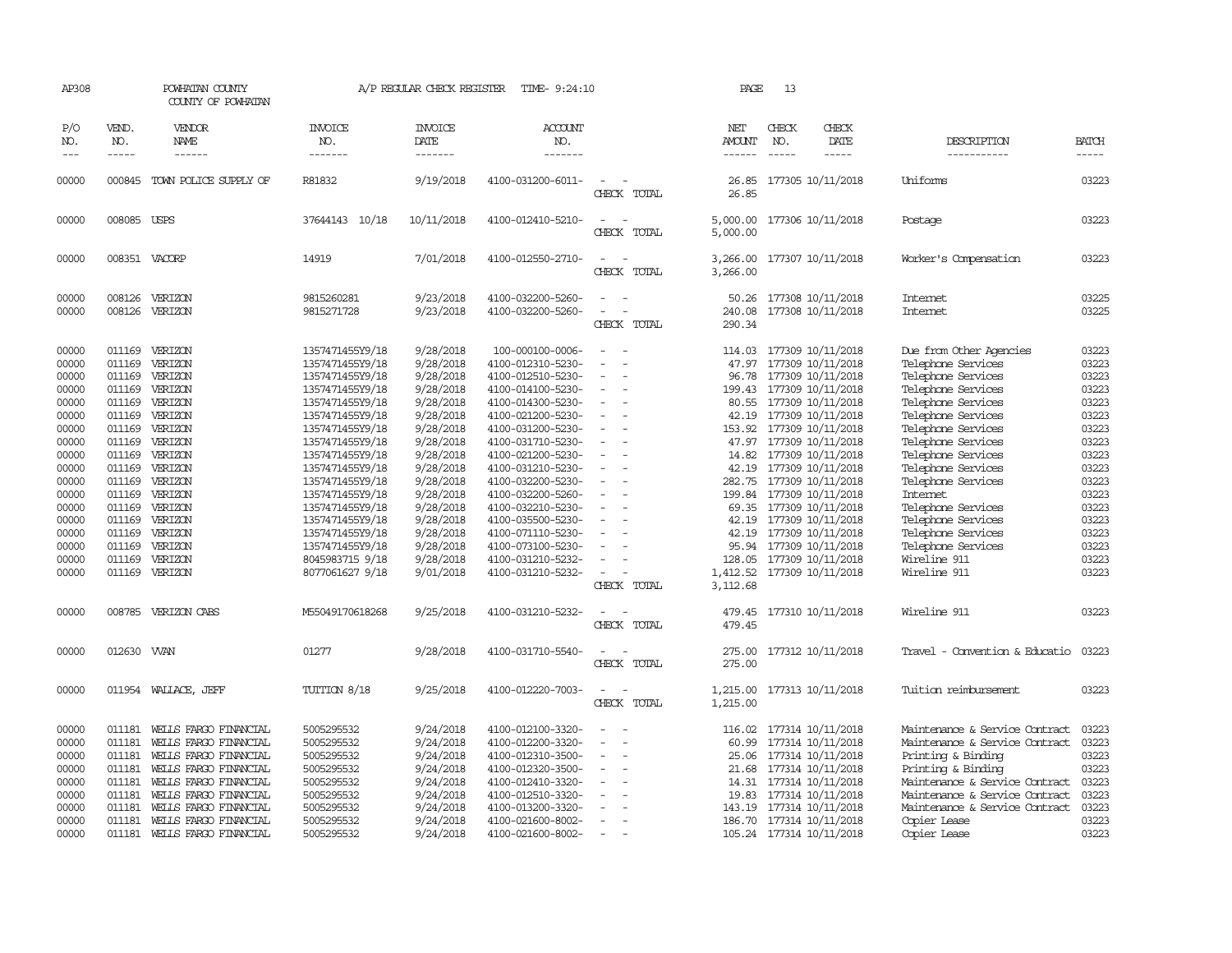| AP308                       |                             | POWHATAN COUNTY<br>COUNTY OF POWHATAN        |                                  | A/P REGULAR CHECK REGISTER        | TIME- 9:24:10                          |                                             |             | PAGE                           | 14                            |                                                      |                                                |                             |
|-----------------------------|-----------------------------|----------------------------------------------|----------------------------------|-----------------------------------|----------------------------------------|---------------------------------------------|-------------|--------------------------------|-------------------------------|------------------------------------------------------|------------------------------------------------|-----------------------------|
| P/O<br>NO.<br>$\frac{1}{2}$ | VEND.<br>NO.<br>$- - - - -$ | VENDOR<br>NAME<br>$- - - - - -$              | <b>INVOICE</b><br>NO.<br>------- | <b>INVOICE</b><br>DATE<br>------- | <b>ACCOUNT</b><br>NO.<br>-------       |                                             |             | NET<br>AMOUNT<br>$- - - - - -$ | CHECK<br>NO.<br>$\frac{1}{2}$ | CHECK<br>DATE<br>$- - - - -$                         | DESCRIPTION<br>-----------                     | <b>BATCH</b><br>$- - - - -$ |
| 00000                       | 011181                      | WEILS FARGO FINANCIAL                        | 5005295532                       | 9/24/2018                         | 4100-022100-3320-                      | $\sim$                                      |             |                                |                               | 175.54 177314 10/11/2018                             | Maintenance & Service Contract                 | 03223                       |
| 00000                       | 011181                      | WELLS FARGO FINANCIAL                        | 5005295532                       | 9/24/2018                         | 4100-031200-3320-                      | $\equiv$                                    |             |                                |                               | 175.54 177314 10/11/2018                             | Maintenance & Service Contract                 | 03223                       |
| 00000                       | 011181                      | WEILS FARGO FINANCIAL                        | 5005295532                       | 9/24/2018                         | 4100-031200-3320-                      | $\sim$                                      |             |                                |                               | 234.37 177314 10/11/2018                             | Maintenance & Service Contract                 | 03223                       |
| 00000                       | 011181                      | WEILS FARGO FINANCIAL                        | 5005295532                       | 9/24/2018                         | 4100-034100-3320-                      | $\overline{\phantom{a}}$                    |             |                                |                               | 121.97 177314 10/11/2018                             | Maintenance & Service Contract                 | 03223                       |
| 00000                       | 011181                      | WELLS FARGO FINANCIAL                        | 5005295532                       | 9/24/2018                         | 4100-035100-3320-                      | $\equiv$                                    |             |                                |                               | 92.69 177314 10/11/2018                              | Landscaping - Animal Control                   | 03223                       |
| 00000                       | 011181                      | WEILS FARGO FINANCIAL                        | 5005295532                       | 9/24/2018                         | 4100-081100-3320-                      |                                             |             |                                |                               | 321.83 177314 10/11/2018                             | Maintenance & Service Contract                 | 03223                       |
| 00000                       | 011181                      | WELLS FARGO FINANCIAL                        | 5005295532                       | 9/24/2018                         | 4100-021200-8002-                      | $\equiv$                                    |             |                                |                               | 225.93 177314 10/11/2018                             | Copier Lease Agreement                         | 03223                       |
|                             |                             |                                              |                                  |                                   |                                        |                                             | CHECK TOTAL | 2,040.89                       |                               |                                                      |                                                |                             |
| 00000                       |                             | 011528 WINDOW GANG                           | 1047                             | 10/02/2018                        | 4100-032220-3310-                      | $\equiv$                                    |             |                                |                               | 854.00 177316 10/11/2018                             | Repairs & Maintenance                          | 03220                       |
|                             |                             |                                              |                                  |                                   |                                        |                                             | CHECK TOTAL | 854.00                         |                               |                                                      |                                                |                             |
| 00000                       | 007755                      | WITMER PUBLIC SAFETY                         | 1859844                          | 5/03/2018                         | 4100-032200-6017-                      | $\sim$                                      |             |                                |                               | 420.00 177317 10/11/2018                             | Uniforms - Volunteers                          | 03219                       |
| 00000                       | 007755                      | WITMER PUBLIC SAFETY                         | 1860549                          | 5/07/2018                         | 4100-032200-6017-                      |                                             |             |                                |                               | 400.00 177317 10/11/2018                             | Uniforms - Volunteers                          | 03219                       |
| 00000                       | 007755                      | WITMER PUBLIC SAFETY                         | 1862422                          | 5/15/2018                         | 4100-032200-6017-                      | $\equiv$                                    |             |                                |                               | 200.00 177317 10/11/2018                             | Uniforms - Volunteers                          | 03219                       |
| 00000                       | 007755                      | WITMER PUBLIC SAFETY                         | 1864829                          | 6/18/2018                         | 4100-032200-6017-                      | $\overline{\phantom{a}}$                    |             |                                |                               | 509.50 177317 10/11/2018                             | Uniforms - Volunteers                          | 03219                       |
| 00000                       | 007755                      | WITMER PUBLIC SAFETY                         | 1868410                          | 6/11/2018                         | 4100-032200-6017-                      | $\overline{\phantom{a}}$                    |             |                                |                               | 400.00 177317 10/11/2018                             | Uniforms - Volunteers                          | 03219                       |
| 00000                       | 007755                      | WITMER PUBLIC SAFETY                         | 1870532                          | 6/18/2018                         | 4100-032200-6017-                      |                                             |             |                                |                               | 280.00 177317 10/11/2018                             | Uniforms - Volunteers                          | 03219                       |
| 00000                       | 007755                      | WITMER PUBLIC SAFETY                         | 1870533                          | 6/18/2018                         | 4100-032200-6017-                      | $\sim$                                      |             |                                |                               | 200.00 177317 10/11/2018                             | Uniforms - Volunteers                          | 03219                       |
| 00000                       | 007755                      | WITMER PUBLIC SAFETY                         | 1870537                          | 6/13/2018                         | 4100-032200-6017-                      | $\sim$                                      |             |                                |                               | 80.00 177317 10/11/2018                              | Uniforms - Volunteers                          | 03219                       |
| 00000                       | 007755                      | WITMER PUBLIC SAFETY                         | 1870538                          | 6/13/2018                         | 4100-032200-6017-                      | $\equiv$                                    |             |                                |                               | 80.00 177317 10/11/2018                              | Uniforms - Volunteers                          | 03219                       |
| 00000                       |                             | 007755 WITMER PUBLIC SAFETY                  | 1870540                          | 6/09/2018                         | 4100-032200-6017-                      | $\omega_{\rm{max}}$ and $\omega_{\rm{max}}$ | CHECK TOTAL | 2,764.50                       |                               | 195.00 177317 10/11/2018                             | Uniforms - Volunteers                          | 03219                       |
|                             |                             |                                              |                                  |                                   |                                        |                                             |             |                                |                               |                                                      |                                                |                             |
| 00000                       | 007755                      | WITMER PUBLIC SAFETY                         | 1870541                          | 6/09/2018                         | 4100-032200-6017-                      | $\equiv$                                    |             |                                |                               | 85.00 177318 10/11/2018                              | Uniforms - Volunteers                          | 03219                       |
| 00000                       | 007755                      | WITMER PUBLIC SAFETY                         | 1870542                          | 6/05/2018                         | 4100-032200-6017-                      | $\equiv$                                    |             | 80.00                          |                               | 177318 10/11/2018                                    | Uniforms - Volunteers                          | 03219                       |
| 00000                       | 007755                      | WITMER PUBLIC SAFETY                         | 1870543                          | 6/05/2018                         | 4100-032200-6017-                      | $\overline{\phantom{a}}$                    |             |                                |                               | 80.00 177318 10/11/2018                              | Uniforms - Volunteers                          | 03219                       |
| 00000                       | 007755                      | WITMER PUBLIC SAFETY                         | 1870544                          | 6/04/2018                         | 4100-032200-6017-                      | $\equiv$                                    |             |                                |                               | 80.00 177318 10/11/2018                              | Uniforms - Volunteers                          | 03219                       |
| 00000                       | 007755                      | WITMER PUBLIC SAFETY                         | 1870545                          | 6/04/2018                         | 4100-032200-6017-                      |                                             |             |                                |                               | 80.00 177318 10/11/2018                              | Uniforms - Volunteers                          | 03219                       |
| 00000                       | 007755                      | WITMER PUBLIC SAFETY                         | 1871251                          | 6/20/2018                         | 4100-032200-6017-                      | $\overline{\phantom{a}}$<br>$\sim$          |             |                                |                               | 188.00 177318 10/11/2018                             | Uniforms - Volunteers                          | 03219                       |
| 00000<br>00000              | 007755<br>007755            | WITMER PUBLIC SAFETY<br>WITMER PUBLIC SAFETY | 1871252<br>1871254               | 6/20/2018                         | 4100-032200-6017-<br>4100-032200-6017- | $\equiv$                                    |             |                                |                               | 165.00 177318 10/11/2018<br>165.00 177318 10/11/2018 | Uniforms - Volunteers<br>Uniforms - Volunteers | 03219<br>03219              |
| 00000                       | 007755                      | WITMER PUBLIC SAFETY                         | 1871403                          | 6/21/2018<br>6/21/2018            | 4100-032200-6017-                      | $\sim$                                      |             |                                |                               | 188.00 177318 10/11/2018                             | Uniforms - Volunteers                          | 03219                       |
| 00000                       |                             | 007755 WITMER PUBLIC SAFETY                  | 1871679                          | 6/22/2018                         | 4100-032200-6017-                      | $\sim$                                      |             |                                |                               | 198.00 177318 10/11/2018                             | Uniforms - Volunteers                          | 03219                       |
|                             |                             |                                              |                                  |                                   |                                        |                                             | CHECK TOTAL | 1,309.00                       |                               |                                                      |                                                |                             |
| 00000                       | 007755                      | WITMER PUBLIC SAFETY                         | 1871705                          | 6/23/2018                         | 4100-032200-6017-                      | $\overline{\phantom{a}}$                    |             | 175.00                         |                               | 177319 10/11/2018                                    | Uniforms - Volunteers                          | 03219                       |
| 00000                       | 007755                      | WITMER PUBLIC SAFETY                         | 1871706                          | 6/24/2018                         | 4100-032200-6017-                      | $\equiv$                                    |             |                                |                               | 265.00 177319 10/11/2018                             | Uniforms - Volunteers                          | 03219                       |
| 00000                       | 007755                      | WITMER PUBLIC SAFETY                         | 1871707                          | 6/24/2018                         | 4100-032200-6017-                      | $\equiv$                                    |             |                                |                               | 175.00 177319 10/11/2018                             | Uniforms - Volunteers                          | 03219                       |
| 00000                       | 007755                      | WITMER PUBLIC SAFETY                         | 1871847                          | 6/25/2018                         | 4100-032200-6017-                      | $\overline{\phantom{a}}$                    |             |                                |                               | 280.00 177319 10/11/2018                             | Uniforms - Volunteers                          | 03219                       |
| 00000                       | 007755                      | WITMER PUBLIC SAFETY                         | 1873011                          | 6/28/2018                         | 4100-032200-6017-                      | $\sim$                                      |             |                                |                               | 200.00 177319 10/11/2018                             | Uniforms - Volunteers                          | 03219                       |
| 00000                       | 007755                      | WITMER PUBLIC SAFETY                         | 1873065                          | 6/28/2018                         | 4100-032200-6017-                      | $\sim$                                      |             |                                |                               | 80.00 177319 10/11/2018                              | Uniforms - Volunteers                          | 03219                       |
| 00000                       | 007755                      | WITMER PUBLIC SAFETY                         | 1873066                          | 6/28/2018                         | 4100-032200-6017-                      | $\sim$                                      |             |                                |                               | 280.00 177319 10/11/2018                             | Uniforms - Volunteers                          | 03219                       |
| 00000                       | 007755                      | WITMER PUBLIC SAFETY                         | 1873067                          | 6/28/2018                         | 4100-032200-6017-                      | $\overline{\phantom{a}}$                    |             |                                |                               | 200.00 177319 10/11/2018                             | Uniforms - Volunteers                          | 03219                       |
| 00000                       | 007755                      | WITMER PUBLIC SAFETY                         | 1873068                          | 6/28/2018                         | 4100-032200-6017-                      | $\sim$                                      |             |                                |                               | 200.00 177319 10/11/2018                             | Uniforms - Volunteers                          | 03219                       |
| 00000                       | 007755                      | WITMER PUBLIC SAFETY                         | 1873073                          | 6/27/2018                         | 4100-032200-6017-                      | $\sim$                                      |             |                                |                               | 190.00 177319 10/11/2018                             | Uniforms - Volunteers                          | 03219                       |
|                             |                             |                                              |                                  |                                   |                                        |                                             | CHECK TOTAL | 2,045.00                       |                               |                                                      |                                                |                             |
| 00000                       | 007755                      | WITMER PUBLIC SAFETY                         | 1873100                          | 6/29/2018                         | 4100-032200-6017-                      |                                             |             |                                |                               | 270.00 177320 10/11/2018                             | Uniforms - Volunteers                          | 03219                       |
| 00000                       | 007755                      | WITMER PUBLIC SAFETY                         | 1873263                          | 6/29/2018                         | 4100-032200-6017-                      | $\overline{\phantom{a}}$                    |             |                                |                               | 200.00 177320 10/11/2018                             | Uniforms - Volunteers                          | 03219                       |
| 00000                       |                             | 007755 WITMER PUBLIC SAFETY                  | 1873334                          | 6/29/2018                         | 4100-032200-6017-                      | $\sim$                                      |             |                                |                               | 178.00 177320 10/11/2018                             | Uniforms - Volunteers                          | 03219                       |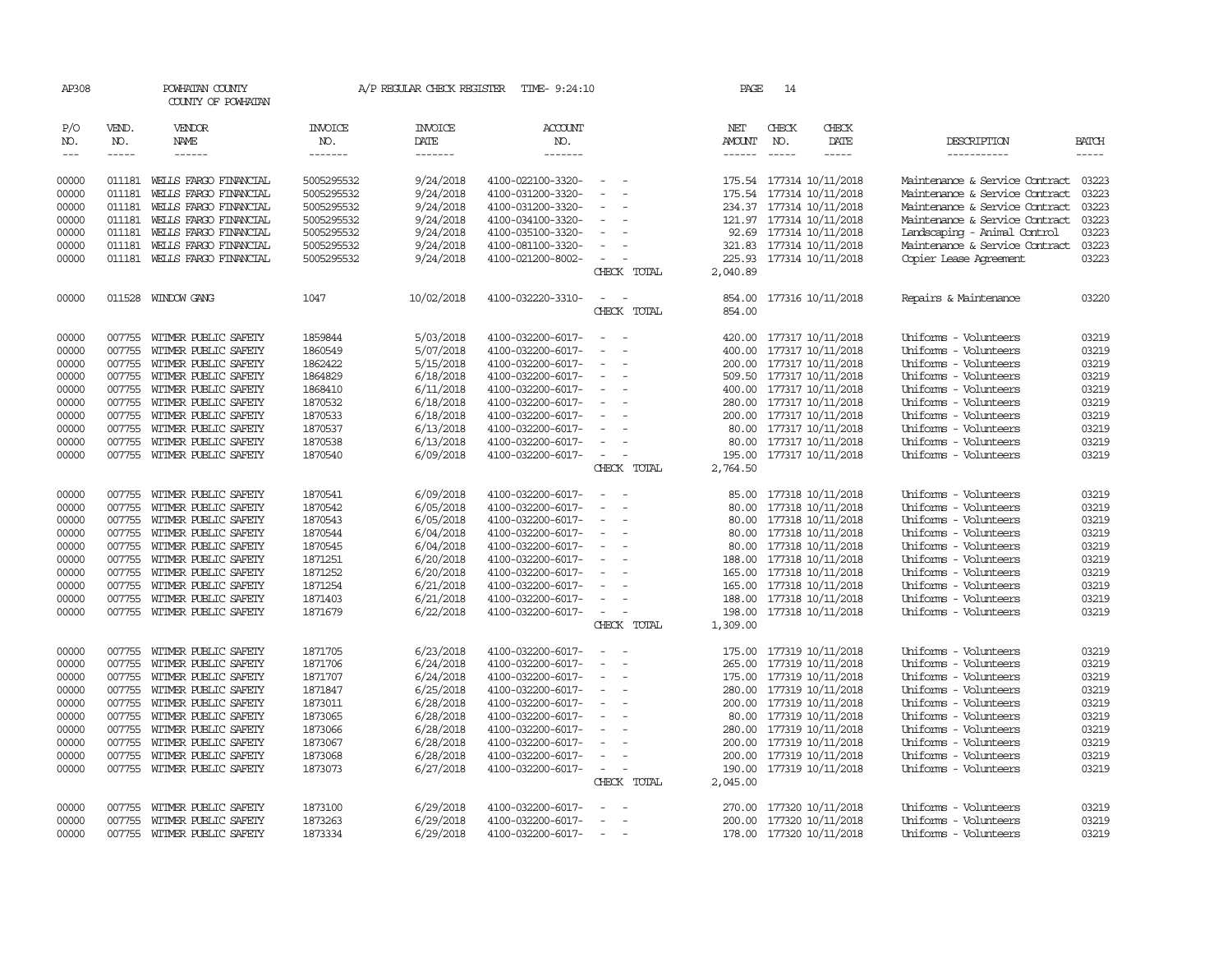| AP308                       |                                        | POWHATAN COUNTY<br>COUNTY OF POWHATAN        |                                  | A/P REGULAR CHECK REGISTER        | TIME- 9:24:10                            |                                                      | PAGE                           | 15                            |                                               |                                                |                             |
|-----------------------------|----------------------------------------|----------------------------------------------|----------------------------------|-----------------------------------|------------------------------------------|------------------------------------------------------|--------------------------------|-------------------------------|-----------------------------------------------|------------------------------------------------|-----------------------------|
| P/O<br>NO.<br>$\frac{1}{2}$ | VEND.<br>NO.<br>$\cdots \cdots \cdots$ | VENDOR<br>NAME<br>$- - - - - -$              | <b>INVOICE</b><br>NO.<br>------- | <b>INVOICE</b><br>DATE<br>------- | <b>ACCOUNT</b><br>NO.<br>$- - - - - - -$ |                                                      | NET<br>AMOUNT<br>$- - - - - -$ | CHECK<br>NO.<br>$\frac{1}{2}$ | CHECK<br>DATE<br>-----                        | DESCRIPTION<br>-----------                     | <b>BATCH</b><br>$- - - - -$ |
| 00000                       | 007755                                 | WITMER PUBLIC SAFETY                         | 1873481                          | 6/30/2018                         | 4100-032200-6017-                        |                                                      | 200.00                         |                               | 177320 10/11/2018                             | Uniforms - Volunteers                          | 03219                       |
| 00000                       | 007755                                 | WITMER PUBLIC SAFETY                         | 1873486                          | 6/30/2018                         | 4100-032200-6017-                        |                                                      | 200.00                         |                               | 177320 10/11/2018                             | Uniforms - Volunteers                          | 03219                       |
| 00000                       | 007755                                 | WITMER PUBLIC SAFETY                         | 1873488                          | 7/02/2018                         | 4100-032200-6017-                        | $\overline{\phantom{a}}$<br>$\overline{\phantom{a}}$ |                                |                               | 200.00 177320 10/11/2018                      | Uniforms - Volunteers                          | 03219                       |
| 00000                       | 007755                                 | WITMER PUBLIC SAFETY                         | 1873988                          | 7/02/2018                         | 4100-032200-6017-                        | $\sim$                                               |                                |                               | 188.00 177320 10/11/2018                      | Uniforms - Volunteers                          | 03219                       |
| 00000                       | 007755                                 | WITMER PUBLIC SAFETY                         | 1874547                          | 7/06/2018                         | 4100-032200-6017-                        | $\sim$                                               |                                |                               | 78.00 177320 10/11/2018                       | Uniforms - Volunteers                          | 03219                       |
| 00000                       | 007755                                 | WITMER PUBLIC SAFETY                         | 1876075                          | 7/12/2018                         | 4100-032200-6017-                        | $\overline{\phantom{a}}$                             |                                |                               | 180.00 177320 10/11/2018                      | Uniforms - Volunteers                          | 03219                       |
| 00000                       |                                        | 007755 WITMER PUBLIC SAFETY                  | 1877598                          | 7/19/2018                         | 4100-032200-6017-                        | $\overline{\phantom{a}}$                             |                                |                               | 199.00 177320 10/11/2018                      | Uniforms - Volunteers                          | 03219                       |
|                             |                                        |                                              |                                  |                                   |                                          | CHECK TOTAL                                          | 1,893.00                       |                               |                                               |                                                |                             |
| 00000                       | 007755                                 | WITMER PUBLIC SAFETY                         | 1878264                          | 7/24/2018                         | 4100-032200-6017-                        | $\overline{\phantom{a}}$<br>$\sim$                   |                                |                               | 188.00 177321 10/11/2018                      | Uniforms - Volunteers                          | 03219                       |
| 00000                       | 007755                                 | WITMER PUBLIC SAFETY                         | 1878811                          | 7/24/2018                         | 4100-032200-6017-                        | $\overline{\phantom{a}}$                             | 200.00                         |                               | 177321 10/11/2018                             | Uniforms - Volunteers                          | 03219                       |
| 00000                       | 007755                                 | WITMER PUBLIC SAFETY                         | 1878812                          | 7/25/2018                         | 4100-032200-6017-                        | $\sim$                                               |                                |                               | 190.00 177321 10/11/2018                      | Uniforms - Volunteers                          | 03219                       |
| 00000                       | 007755                                 | WITMER PUBLIC SAFETY                         | 1879103                          | 7/27/2018                         | 4100-032200-6017-                        | $\overline{\phantom{a}}$                             |                                |                               | 225.00 177321 10/11/2018                      | Uniforms - Volunteers                          | 03219                       |
| 00000                       | 007755                                 | WITMER PUBLIC SAFETY                         | 1879131                          | 7/28/2018                         | 4100-032200-6017-                        | $\equiv$                                             |                                |                               | 193.00 177321 10/11/2018                      | Uniforms - Volunteers                          | 03219                       |
| 00000                       | 007755                                 | WITMER PUBLIC SAFETY                         | 1879291                          | 7/30/2018                         | 4100-032200-6017-                        | $\overline{\phantom{a}}$                             |                                |                               | 200.00 177321 10/11/2018                      | Uniforms - Volunteers                          | 03219                       |
| 00000                       | 007755                                 | WITMER PUBLIC SAFETY                         | 1879302                          | 7/29/2018                         | 4100-032200-6017-                        | $\overline{\phantom{a}}$                             |                                |                               | 190.00 177321 10/11/2018                      | Uniforms - Volunteers<br>Uniforms - Volunteers | 03219<br>03219              |
| 00000<br>00000              | 007755<br>007755                       | WITMER PUBLIC SAFETY<br>WITMER PUBLIC SAFETY | 1879605<br>1880506               | 7/31/2018<br>8/01/2018            | 4100-032200-6017-<br>4100-032200-6017-   | $\sim$                                               | 190.00                         |                               | 190.00 177321 10/11/2018<br>177321 10/11/2018 | Uniforms - Volunteers                          | 03219                       |
| 00000                       |                                        | 007755 WITMER PUBLIC SAFETY                  | 1880508                          | 8/02/2018                         | 4100-032200-6017-                        | $\overline{\phantom{a}}$<br>$\overline{\phantom{a}}$ |                                |                               | 200.00 177321 10/11/2018                      | Uniforms - Volunteers                          | 03219                       |
|                             |                                        |                                              |                                  |                                   |                                          | CHECK TOTAL                                          | 1,966.00                       |                               |                                               |                                                |                             |
| 00000                       | 007755                                 | WITMER PUBLIC SAFETY                         | 1880758                          | 8/05/2018                         | 4100-032200-6017-                        |                                                      | 186.00                         |                               | 177322 10/11/2018                             | Uniforms - Volunteers                          | 03219                       |
| 00000                       | 007755                                 | WITMER PUBLIC SAFETY                         | 1880759                          | 8/05/2018                         | 4100-032200-6017-                        |                                                      |                                |                               | 200.00 177322 10/11/2018                      | Uniforms - Volunteers                          | 03219                       |
| 00000                       | 007755                                 | WITMER PUBLIC SAFETY                         | 1880760                          | 8/05/2018                         | 4100-032200-6017-                        | $\equiv$                                             |                                |                               | 200.00 177322 10/11/2018                      | Uniforms - Volunteers                          | 03219                       |
| 00000                       | 007755                                 | WITMER PUBLIC SAFETY                         | 1880761                          | 8/05/2018                         | 4100-032200-6017-                        | $\sim$                                               |                                |                               | 200.00 177322 10/11/2018                      | Uniforms - Volunteers                          | 03219                       |
| 00000                       | 007755                                 | WITMER PUBLIC SAFETY                         | 1880762                          | 8/05/2018                         | 4100-032200-6017-                        | $\sim$                                               |                                |                               | 199.00 177322 10/11/2018                      | Uniforms - Volunteers                          | 03219                       |
| 00000                       | 007755                                 | WITMER PUBLIC SAFETY                         | 1880763                          | 8/05/2018                         | 4100-032200-6017-                        | $\overline{\phantom{a}}$                             |                                |                               | 200.00 177322 10/11/2018                      | Uniforms - Volunteers                          | 03219                       |
| 00000                       | 007755                                 | WITMER PUBLIC SAFETY                         | 1881376                          | 8/07/2018                         | 4100-032200-6017-                        | $\sim$                                               |                                |                               | 200.00 177322 10/11/2018                      | Uniforms - Volunteers                          | 03219                       |
| 00000                       | 007755                                 | WITMER PUBLIC SAFETY                         | 1881377                          | 8/07/2018                         | 4100-032200-6017-                        | $\sim$                                               |                                |                               | 200.00 177322 10/11/2018                      | Uniforms - Volunteers                          | 03219                       |
| 00000                       | 007755                                 | WITMER PUBLIC SAFETY                         | 1881378                          | 8/07/2018                         | 4100-032200-6017-                        |                                                      |                                |                               | 200.00 177322 10/11/2018                      | Uniforms - Volunteers                          | 03219                       |
| 00000                       |                                        | 007755 WITMER PUBLIC SAFETY                  | 1882020                          | 8/08/2018                         | 4100-032200-6017-                        | $\sim$                                               |                                |                               | 200.00 177322 10/11/2018                      | Uniforms - Volunteers                          | 03219                       |
|                             |                                        |                                              |                                  |                                   |                                          | CHECK TOTAL                                          | 1,985.00                       |                               |                                               |                                                |                             |
| 00000                       | 007755                                 | WITMER PUBLIC SAFETY                         | 1882021                          | 8/09/2018                         | 4100-032200-6017-                        | $\overline{\phantom{a}}$                             | 200.00                         |                               | 177323 10/11/2018                             | Uniforms - Volunteers                          | 03219                       |
| 00000                       | 007755                                 | WITMER PUBLIC SAFETY                         | 1882364                          | 8/10/2018                         | 4100-032200-6017-                        | $\equiv$                                             |                                |                               | 200.00 177323 10/11/2018                      | Uniforms - Volunteers                          | 03219                       |
| 00000                       | 007755                                 | WITMER PUBLIC SAFETY                         | 1882365                          | 8/10/2018                         | 4100-032200-6017-                        | $\equiv$                                             |                                |                               | 200.00 177323 10/11/2018                      | Uniforms - Volunteers                          | 03219                       |
| 00000                       | 007755                                 | WITMER PUBLIC SAFETY                         | 1882366                          | 8/12/2018                         | 4100-032200-6017-                        |                                                      |                                |                               | 195.00 177323 10/11/2018                      | Uniforms - Volunteers                          | 03219                       |
| 00000                       | 007755                                 | WITMER PUBLIC SAFETY                         | 1883314                          | 8/15/2018                         | 4100-032200-6017-                        | $\overline{\phantom{a}}$<br>$\overline{\phantom{a}}$ |                                |                               | 95.00 177323 10/11/2018                       | Uniforms - Volunteers<br>Uniforms - Volunteers | 03219<br>03219              |
| 00000<br>00000              | 007755<br>007755                       | WITMER PUBLIC SAFETY<br>WITMER PUBLIC SAFETY | 1883395<br>1883396               | 8/13/2018<br>8/15/2018            | 4100-032200-6017-<br>4100-032200-6017-   | $\overline{\phantom{a}}$                             | 147.00                         |                               | 177323 10/11/2018<br>200.00 177323 10/11/2018 | Uniforms - Volunteers                          | 03219                       |
| 00000                       | 007755                                 | WITMER PUBLIC SAFETY                         | 1883397                          | 8/15/2018                         | 4100-032200-6017-                        | $\equiv$                                             |                                |                               | 200.00 177323 10/11/2018                      | Uniforms - Volunteers                          | 03219                       |
| 00000                       | 007755                                 | WITMER PUBLIC SAFETY                         | 1883832                          | 8/17/2018                         | 4100-032200-6017-                        |                                                      |                                |                               | 200.00 177323 10/11/2018                      | Uniforms - Volunteers                          | 03219                       |
| 00000                       | 007755                                 | WITMER PUBLIC SAFETY                         | 1884347                          | 8/20/2018                         | 4100-032200-6017-                        | $\sim$                                               |                                |                               | 200.00 177323 10/11/2018                      | Uniforms - Volunteers                          | 03219                       |
|                             |                                        |                                              |                                  |                                   |                                          | CHECK TOTAL                                          | 1,837.00                       |                               |                                               |                                                |                             |
| 00000                       | 007755                                 | WITMER PUBLIC SAFETY                         | 1884348                          | 8/20/2018                         | 4100-032200-6017-                        | $\overline{\phantom{a}}$                             | 200.00                         |                               | 177324 10/11/2018                             | Uniforms - Volunteers                          | 03219                       |
| 00000                       | 007755                                 | WITMER PUBLIC SAFETY                         | 1884422                          | 8/21/2018                         | 4100-032200-6017-                        |                                                      |                                |                               | 200.00 177324 10/11/2018                      | Uniforms - Volunteers                          | 03219                       |
| 00000                       | 007755                                 | WITMER PUBLIC SAFETY                         | 1884423                          | 8/21/2018                         | 4100-032200-6017-                        | $\equiv$                                             |                                |                               | 296.00 177324 10/11/2018                      | Uniforms - Volunteers                          | 03219                       |
| 00000                       | 007755                                 | WITMER PUBLIC SAFETY                         | 1884705                          | 8/21/2018                         | 4100-032200-6017-                        |                                                      |                                |                               | 15.00 177324 10/11/2018                       | Uniforms - Volunteers                          | 03219                       |
| 00000                       | 007755                                 | WITMER PUBLIC SAFETY                         | 1884706                          | 8/21/2018                         | 4100-032200-6017-                        | $\equiv$                                             |                                |                               | 197.00 177324 10/11/2018                      | Uniforms - Volunteers                          | 03219                       |
| 00000                       |                                        | 007755 WITMER PUBLIC SAFETY                  | 1884707                          | 8/22/2018                         | 4100-032200-6017-                        | $\sim$                                               |                                |                               | 200.00 177324 10/11/2018                      | Uniforms - Volunteers                          | 03219                       |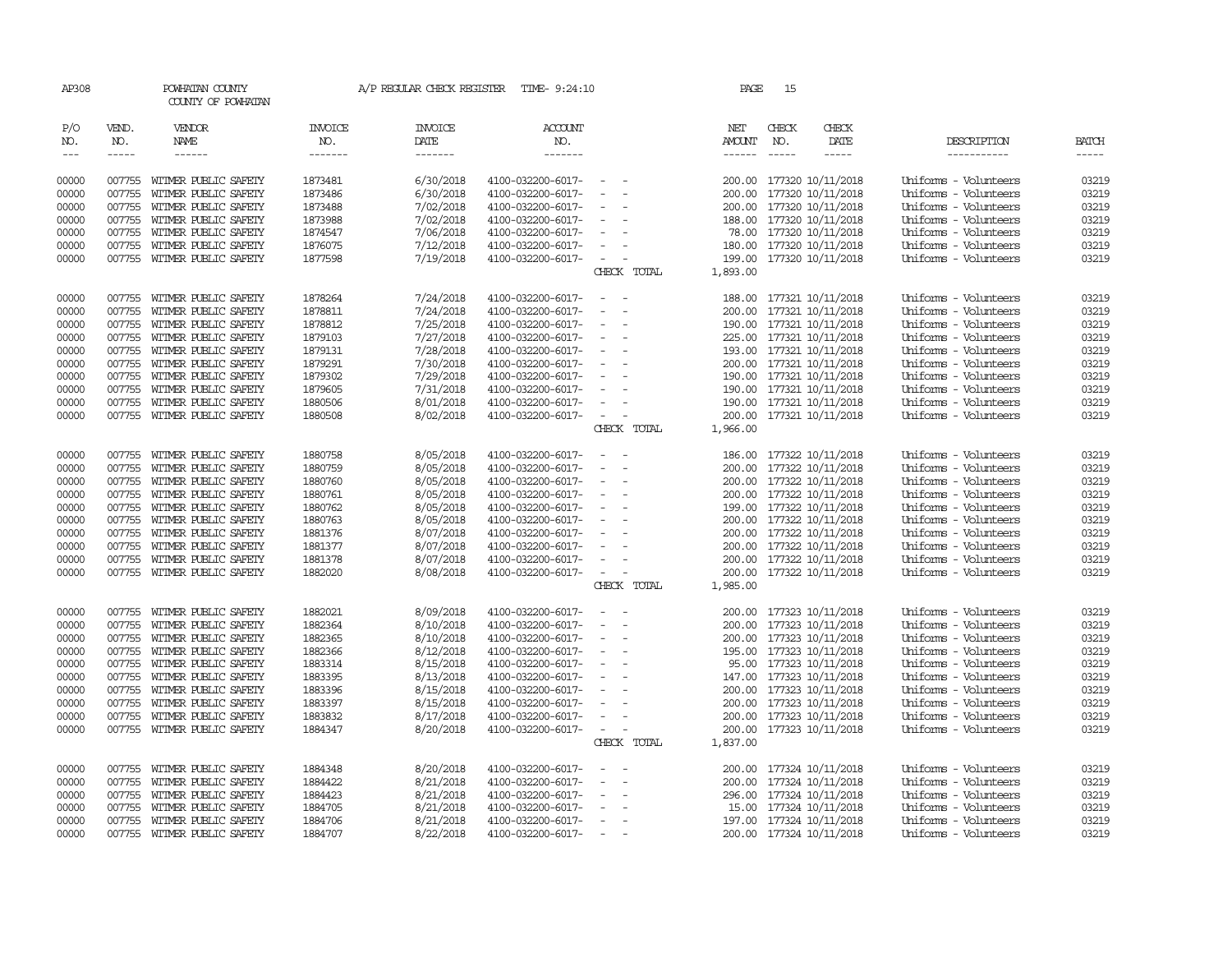| AP308          |                        | POWHATAN COUNTY<br>COUNTY OF POWHATAN               |                       | A/P REGULAR CHECK REGISTER | TIME- 9:24:10                          |                                                                | PAGE                                                                                                                                                                                                                                                                                                                                                                                                                    | 16           |                                               |                                                |                |
|----------------|------------------------|-----------------------------------------------------|-----------------------|----------------------------|----------------------------------------|----------------------------------------------------------------|-------------------------------------------------------------------------------------------------------------------------------------------------------------------------------------------------------------------------------------------------------------------------------------------------------------------------------------------------------------------------------------------------------------------------|--------------|-----------------------------------------------|------------------------------------------------|----------------|
| P/O<br>NO.     | VEND.<br>NO.           | VENDOR<br>NAME                                      | <b>INVOICE</b><br>NO. | <b>INVOICE</b><br>DATE     | <b>ACCOUNT</b><br>NO.                  |                                                                | NET<br>AMOUNT                                                                                                                                                                                                                                                                                                                                                                                                           | CHECK<br>NO. | CHECK<br>DATE                                 | DESCRIPTION                                    | <b>BATCH</b>   |
| $\frac{1}{2}$  | $\cdots \cdots \cdots$ | ------                                              | -------               | -------                    | -------                                |                                                                | $\begin{tabular}{ccccc} \multicolumn{2}{c }{\multicolumn{2}{c }{\multicolumn{2}{c }{\multicolumn{2}{c}}}{\multicolumn{2}{c }{\multicolumn{2}{c}}}\end{tabular} \end{tabular} \begin{tabular}{c c }{\multicolumn{2}{c }{\multicolumn{2}{c }{\multicolumn{2}{c}}}{\multicolumn{2}{c }{\multicolumn{2}{c}}}{\multicolumn{2}{c }{\multicolumn{2}{c}}}{\multicolumn{2}{c }{\multicolumn{2}{c}}}{\end{tabular} \end{tabular}$ |              | $- - - - -$                                   | -----------                                    | -----          |
| 00000<br>00000 | 007755                 | 007755 WITMER PUBLIC SAFETY<br>WITMER PUBLIC SAFETY | 1884714<br>1884992    | 8/21/2018<br>9/07/2018     | 4100-032200-6017-<br>4100-032200-6017- | $\overline{\phantom{a}}$<br>$\equiv$                           | 230.00                                                                                                                                                                                                                                                                                                                                                                                                                  |              | 184.00 177324 10/11/2018<br>177324 10/11/2018 | Uniforms - Volunteers<br>Uniforms - Volunteers | 03219<br>03219 |
| 00000          |                        | 007755 WITMER PUBLIC SAFETY                         | 1885545               | 8/25/2018                  | 4100-032200-6017-                      | $\overline{\phantom{a}}$                                       |                                                                                                                                                                                                                                                                                                                                                                                                                         |              | 182.00 177324 10/11/2018                      | Uniforms - Volunteers                          | 03219          |
| 00000          |                        | 007755 WITMER PUBLIC SAFETY                         | 1885553               | 8/26/2018                  | 4100-032200-6017-                      | $\sim$<br>CHECK TOTAL                                          | 1,899.00                                                                                                                                                                                                                                                                                                                                                                                                                |              | 195.00 177324 10/11/2018                      | Uniforms - Volunteers                          | 03219          |
| 00000          |                        | 007755 WITMER PUBLIC SAFETY                         | 1886615               | 8/28/2018                  | 4100-032200-6017-                      | $\overline{\phantom{a}}$                                       |                                                                                                                                                                                                                                                                                                                                                                                                                         |              | 164.00 177325 10/11/2018                      | Uniforms - Volunteers                          | 03219          |
| 00000          | 007755                 | WITMER PUBLIC SAFETY                                | 1886618               | 8/29/2018                  | 4100-032200-6017-                      |                                                                | 188.00                                                                                                                                                                                                                                                                                                                                                                                                                  |              | 177325 10/11/2018                             | Uniforms - Volunteers                          | 03219          |
| 00000          | 007755                 | WITMER PUBLIC SAFETY                                | 1886931               | 8/30/2018                  | 4100-032200-6017-                      | $\sim$                                                         | 186.00                                                                                                                                                                                                                                                                                                                                                                                                                  |              | 177325 10/11/2018                             | Uniforms - Volunteers                          | 03219          |
| 00000          |                        | 007755 WITMER PUBLIC SAFETY                         | 1887126               | 8/31/2018                  | 4100-032200-6017-                      | $\sim$<br>CHECK TOTAL                                          | 188.00<br>726.00                                                                                                                                                                                                                                                                                                                                                                                                        |              | 177325 10/11/2018                             | Uniforms - Volunteers                          | 03219          |
| 00000          | 009332                 | WITMER PUBLIC SAFETY                                | 1887856               | 9/25/2018                  | 4100-031200-6011-                      | $\sim$                                                         | 358.00                                                                                                                                                                                                                                                                                                                                                                                                                  |              | 177326 10/11/2018                             | Uniforms                                       | 03223          |
| 00000          | 009332                 | WITMER PUBLIC SAFETY                                | 1888637               | 9/28/2018                  | 4100-031200-6011-                      |                                                                | 75.00                                                                                                                                                                                                                                                                                                                                                                                                                   |              | 177326 10/11/2018                             | Uniforms                                       | 03223          |
| 00000          | 009332                 | WITMER PUBLIC SAFETY                                | 1889830               | 10/04/2018                 | 4100-031200-6011-                      | $\sim$                                                         | 90.00                                                                                                                                                                                                                                                                                                                                                                                                                   |              | 177326 10/11/2018                             | Uniforms                                       | 03223          |
| 00000          |                        | 009332 WITMER PUBLIC SAFETY                         | 1890145               | 10/04/2018                 | 4100-031200-6011-                      | $\sim$<br>CHECK TOTAL                                          | 18.00<br>541.00                                                                                                                                                                                                                                                                                                                                                                                                         |              | 177326 10/11/2018                             | Uniforms                                       | 03223          |
| 00000          |                        | 007812 ABS TECHNOLOGY ARCHITECTS                    | INV0034960            | 9/30/2018                  | 4100-012510-6014-                      | $\equiv$<br>$\overline{\phantom{a}}$<br>CHECK TOTAL            | 875.00<br>875.00                                                                                                                                                                                                                                                                                                                                                                                                        |              | 177327 10/19/2018                             | Other Operating Supplies                       | 03228          |
| 00000          |                        | 007941 BAKER & TAYLOR                               | 034389050             | 9/21/2018                  | 4100-073100-6012-                      |                                                                | 51.00                                                                                                                                                                                                                                                                                                                                                                                                                   |              | 177329 10/19/2018                             | Books & Subscriptions                          | 03228          |
| 00000          |                        | 007941 BAKER & TAYLOR                               | 035454330             | 10/05/2018                 | 4100-073100-6012-                      | $\sim$<br>$\overline{\phantom{a}}$                             | 108.24                                                                                                                                                                                                                                                                                                                                                                                                                  |              | 177329 10/19/2018                             | Books & Subscriptions                          | 03228          |
| 00000          |                        | 007941 BAKER & TAYLOR                               | 5015194804            | 10/04/2018                 | 4100-073100-6012-                      | $\sim$                                                         | 193.82                                                                                                                                                                                                                                                                                                                                                                                                                  |              | 177329 10/19/2018                             | Books & Subscriptions                          | 03228          |
| 00000          |                        | 007941 BAKER & TAYLOR                               | 5015196825            | 10/05/2018                 | 4100-073100-6012-                      | $\sim$<br>CHECK TOTAL                                          | 623.74                                                                                                                                                                                                                                                                                                                                                                                                                  |              | 270.68 177329 10/19/2018                      | Books & Subscriptions                          | 03228          |
| 00000          |                        | 012638 BASS, LAURA A.                               | <b>JUROR 10/2018</b>  | 10/16/2018                 | 4100-021100-1700-                      | CHECK TOTAL                                                    | 30.00<br>30.00                                                                                                                                                                                                                                                                                                                                                                                                          |              | 177330 10/19/2018                             | COMP: Jurors & Witnesses                       | 03228          |
| 00000          |                        | 008239 BLAIR, TROY                                  | LG ANIMAL RESO        | 9/07/2018                  | 4100-032200-5815-                      | CHECK TOTAL                                                    | 25.00<br>25.00                                                                                                                                                                                                                                                                                                                                                                                                          |              | 177331 10/19/2018                             | Training/Seminars                              | 03228          |
| 00000          |                        | 009991 BMS DIRECT                                   | 129199                | 9/27/2018                  | 4100-021600-3500-                      | $\overline{\phantom{a}}$<br>CHECK TOTAL                        | 275.00<br>275.00                                                                                                                                                                                                                                                                                                                                                                                                        |              | 177332 10/19/2018                             | Printing & Binding                             | 03228          |
| 00000          |                        | 012057 BOLEY, DANNY                                 | 3947                  | 10/10/2018                 | 4100-031200-6009-                      | CHECK TOTAL                                                    | 175.00<br>175.00                                                                                                                                                                                                                                                                                                                                                                                                        |              | 177333 10/19/2018                             | Auto Parts/Repairs                             | 03231          |
| 00000          | 009984                 | BRAME SPECIALITY CO., INC.                          | 7346068               | 9/29/2018                  | 4100-014100-6005-                      | $\overline{\phantom{a}}$<br>$\sim$<br>$\overline{\phantom{a}}$ |                                                                                                                                                                                                                                                                                                                                                                                                                         |              | 570.55 177334 10/19/2018                      | Cleaning Supplies                              | 03229          |
| 00000          |                        | 009984 BRAME SPECIALTY CO., INC.                    | 7348260               | 10/05/2018                 | 4100-014100-6005-                      | CHECK TOTAL                                                    | 187.82<br>758.37                                                                                                                                                                                                                                                                                                                                                                                                        |              | 177334 10/19/2018                             | Cleaning Supplies                              | 03229          |
| 00000          | 011610                 | <b>BUSINESS CARD</b>                                | 09/27/2018            | 9/27/2018                  | 4100-031200-5210-                      | $\sim$                                                         | .00.                                                                                                                                                                                                                                                                                                                                                                                                                    |              | 177335 10/19/2018                             | Postage                                        | 03232          |
| 00000          |                        | 011610 BUSINESS CARD                                | 09/27/2018            | 9/27/2018                  | 4100-031200-5210-                      | $\sim$<br>$\sim$                                               | 20.48                                                                                                                                                                                                                                                                                                                                                                                                                   |              | 177335 10/19/2018                             | Postage                                        | 03232          |
| 00000          | 011610                 | BUSINESS CARD                                       | 09/27/2018            | 9/27/2018                  | 4100-035100-6022-                      |                                                                | 19.49                                                                                                                                                                                                                                                                                                                                                                                                                   |              | 177335 10/19/2018                             | Dog Food/Supplies                              | 03232          |
| 00000          |                        | 011610 BUSINESS CARD                                | 09/27/2018            | 9/27/2018                  | 4100-031200-6009-                      | CHECK TOTAL                                                    | 68.39                                                                                                                                                                                                                                                                                                                                                                                                                   |              | 28.42 177335 10/19/2018                       | Auto Parts/Repairs                             | 03232          |
| 00000          |                        | 011611 BUSINESS CARD                                | 09/27/2018            | 9/27/2018                  | 4100-035100-6022-                      |                                                                | .00.                                                                                                                                                                                                                                                                                                                                                                                                                    |              | 177336 10/19/2018                             | Dog Food/Supplies                              | 03233          |
| 00000          |                        | 011611 BUSINESS CARD                                | 09/27/2018            | 9/27/2018                  | 4100-035100-6022-                      | $\overline{a}$<br>$\sim$                                       | 42.59                                                                                                                                                                                                                                                                                                                                                                                                                   |              | 177336 10/19/2018                             | Dog Food/Supplies                              | 03233          |
|                |                        |                                                     |                       |                            |                                        | CHRCK TOTAL                                                    | 42.59                                                                                                                                                                                                                                                                                                                                                                                                                   |              |                                               |                                                |                |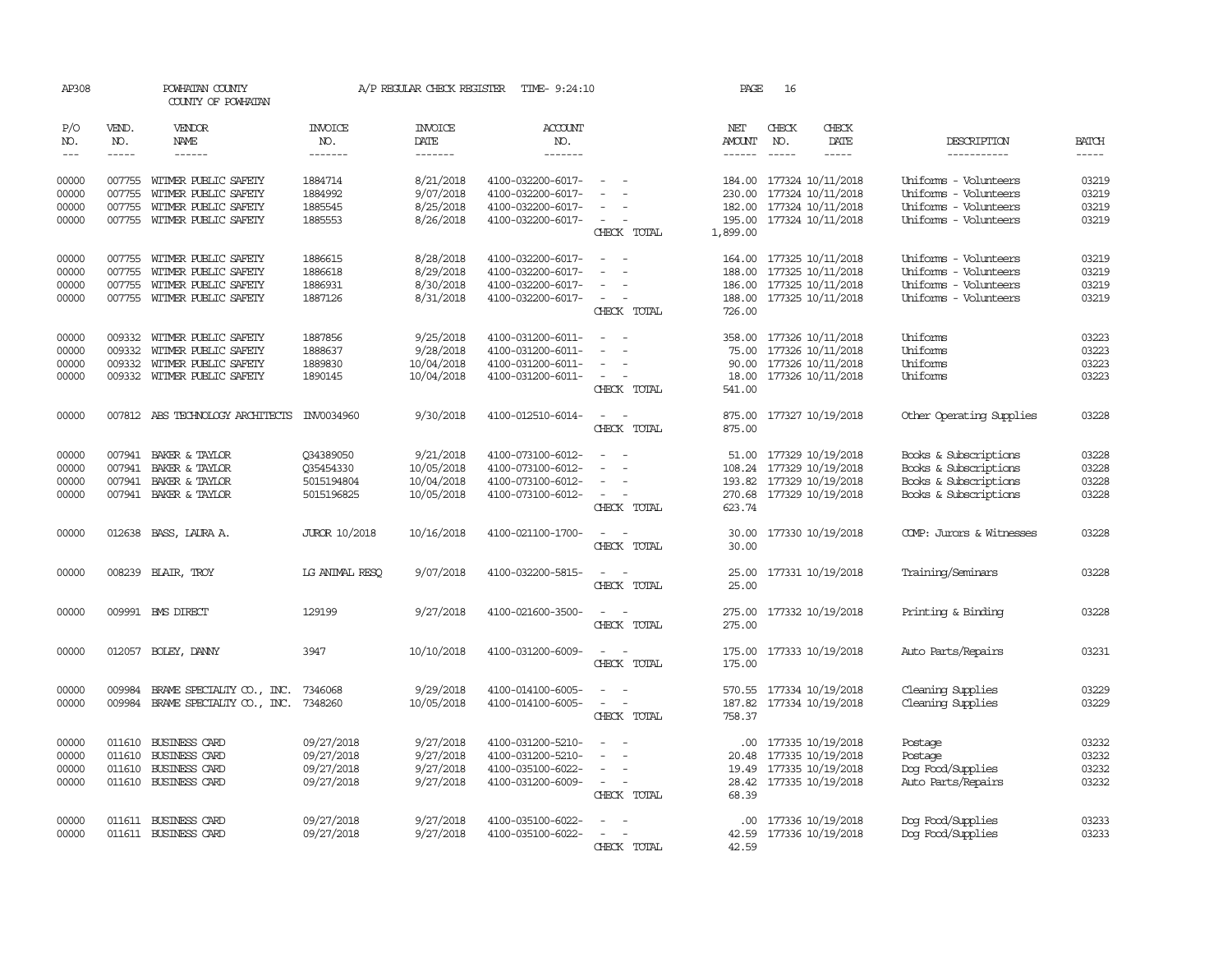| AP308                            |                                      | POWHATAN COUNTY<br>COUNTY OF POWHATAN                                                   |                                                       | A/P REGULAR CHECK REGISTER                           | TIME- 9:24:10                                                                    |                                                                               | PAGE                                  | 17                            |                                                                                               |                                                                               |                                  |
|----------------------------------|--------------------------------------|-----------------------------------------------------------------------------------------|-------------------------------------------------------|------------------------------------------------------|----------------------------------------------------------------------------------|-------------------------------------------------------------------------------|---------------------------------------|-------------------------------|-----------------------------------------------------------------------------------------------|-------------------------------------------------------------------------------|----------------------------------|
| P/O<br>NO.<br>$---$              | VEND.<br>NO.<br>$- - - - -$          | VENDOR<br>NAME<br>$- - - - - -$                                                         | INVOICE<br>NO.<br>-------                             | <b>INVOICE</b><br>DATE<br>-------                    | <b>ACCOUNT</b><br>NO.<br>-------                                                 |                                                                               | NET<br><b>AMOUNT</b><br>$- - - - - -$ | CHECK<br>NO.<br>$\frac{1}{2}$ | CHECK<br>DATE<br>$- - - - -$                                                                  | DESCRIPTION<br>-----------                                                    | <b>BATCH</b><br>$- - - - -$      |
| 00000<br>00000                   | 011661<br>011661                     | <b>BUSINESS CARD</b><br>BUSINESS CARD                                                   | 09/27/2018<br>09/27/2018                              | 9/27/2018<br>9/27/2018                               | 4100-031200-5540-<br>4100-031200-5540-                                           | CHECK TOTAL                                                                   | .00.<br>222.56<br>222.56              |                               | 177337 10/19/2018<br>177337 10/19/2018                                                        | Conferences & Training<br>Conferences & Training                              | 03234<br>03234                   |
| 00000                            |                                      | 008723 CAS SEVERN                                                                       | 432742                                                | 9/30/2018                                            | 4100-012510-3322-                                                                | $\sim$<br>$\sim$<br>CHECK TOTAL                                               | 828,00<br>828.00                      |                               | 177338 10/19/2018                                                                             | Network Service Contracts                                                     | 03229                            |
| 00000<br>00000                   | 000540<br>000540                     | CENTRAL VIRGINIA WASTE<br>CENTRAL VIRGINIA WASTE                                        | 23746<br>23757                                        | 10/04/2018<br>10/05/2018                             | 4100-014300-3176-<br>4100-014300-3175-                                           | $\overline{\phantom{a}}$<br>CHECK TOTAL                                       | 18, 354.64                            |                               | 997.31 177339 10/19/2018<br>17, 357.33 177339 10/19/2018                                      | Recycling Pulls<br>Waste Disposal                                             | 03229<br>03229                   |
| 00000<br>00000<br>00000<br>00000 | 006965<br>006965<br>006965<br>006965 | CINIAS CORPORATION<br>CINIAS CORPORATION<br>CINIAS CORPORATION<br>CINIAS CORPORATION    | 143465923<br>143465924<br>143465924<br>143465925      | 10/03/2018<br>10/03/2018<br>10/03/2018<br>10/03/2018 | 4100-014300-6011-<br>4100-014100-6011-<br>4100-014500-6011-<br>4100-014300-6011- | $\sim$<br>$\overline{\phantom{a}}$<br>$\overline{\phantom{a}}$<br>CHECK TOTAL | 97.22<br>82.02<br>398.15              |                               | 177340 10/19/2018<br>78.17 177340 10/19/2018<br>177340 10/19/2018<br>140.74 177340 10/19/2018 | Uniforms<br>Uniforms<br>Uniforms<br>Uniforms                                  | 03229<br>03229<br>03229<br>03229 |
| 00000                            | 007282                               | COBB TECHNOLOGIES, INC.                                                                 | 1000078                                               | 10/10/2018                                           | 4100-032200-3320-                                                                | CHECK TOTAL                                                                   | 225.73                                |                               | 225.73 177341 10/19/2018                                                                      | Maintenance & Service Contract                                                | 03229                            |
| 00000                            | 008445                               | COMONWEALTH OF VIRGINIA                                                                 | T418551                                               | 8/27/2018                                            | 4100-012510-5260-                                                                | CHECK TOTAL                                                                   | 310.68<br>310.68                      |                               | 177342 10/19/2018                                                                             | Internet Usage                                                                | 03231                            |
| 00000<br>00000<br>00000          | 000860<br>000860                     | DOMINION ENERGY VIRGINIA<br>DOMINION ENERGY VIRGINIA<br>000860 DOMINION ENERGY VIRGINIA | 4165680929 1018<br>8009370571 1018<br>1498464559 1018 | 10/02/2018<br>10/02/2018<br>10/01/2018               | 4100-031210-5110-<br>4100-031210-5110-<br>4100-014600-5110-                      | $\overline{\phantom{a}}$<br>CHECK TOTAL                                       | 135.44<br>271.06                      |                               | 177343 10/19/2018<br>54.79 177343 10/19/2018<br>80.83 177343 10/19/2018                       | Electricity - Comunications H<br>Electricity - Comunications H<br>Electricity | 03228<br>03228<br>03229          |
| 00000                            |                                      | 006204 DRAPER ADEN ASSOCIATES                                                           | 2018090165                                            | 9/30/2018                                            | 4100-014600-3310-                                                                | $\overline{\phantom{a}}$<br>CHECK TOTAL                                       | 345.00<br>345.00                      |                               | 177344 10/19/2018                                                                             | Repairs and Maintenance                                                       | 03229                            |
| 00000<br>00000                   | 011160                               | DUNIVAN, DAVID<br>011160 DUNIVAN, DAVID                                                 | DHOD CODE UPDIE<br>DHCS UPDTE                         | 10/04/2018<br>10/04/2018                             | 4100-034100-5510-<br>4100-034100-5540-                                           | $\overline{\phantom{a}}$<br>$\overline{\phantom{a}}$<br>CHECK TOTAL           | 94.39<br>112.00<br>206.39             |                               | 177345 10/19/2018<br>177345 10/19/2018                                                        | Travel/Mileage/Parking/Tolls<br>Conferences & Training                        | 03228<br>03228                   |
| 00000                            |                                      | 012635 FIDEN, MARISHA A.                                                                | JUROR OCT2018                                         | 10/16/2018                                           | 4100-021100-1700-                                                                | $\sim$<br>$\sim$<br>CHECK TOTAL                                               | 30.00<br>30.00                        |                               | 177346 10/19/2018                                                                             | COMP: Jurors & Witnesses                                                      | 03228                            |
| 00000                            |                                      | 012636 GOODWYN, ELIZABETH W.                                                            | JUROR OCT 2018                                        | 10/16/2018                                           | 4100-021100-1700-                                                                | $\sim$<br>$\sim$<br>CHECK TOTAL                                               | 30.00<br>30.00                        |                               | 177347 10/19/2018                                                                             | COMP: Jurors & Witnesses                                                      | 03228                            |
| 00000<br>00000                   |                                      | 006013 GRAINGER<br>006013 GRAINGER                                                      | 9916628200<br>9919129545                              | 9/26/2018<br>9/28/2018                               | 4100-032220-3310-<br>4100-014100-6004-                                           | $\overline{\phantom{a}}$<br>$\overline{\phantom{a}}$<br>CHECK TOTAL           | 100.09<br>90.39<br>190.48             |                               | 177348 10/19/2018<br>177348 10/19/2018                                                        | Repairs & Maintenance<br>Tools and Equipment                                  | 03229<br>03229                   |
| 00000                            |                                      | 005075 GREENE, FLOYD, JR.                                                               | $\overline{4}$                                        | 10/09/2018                                           | 4100-031210-3320-                                                                | $\sim$ $ \sim$<br>CHECK TOTAL                                                 | 158.70<br>158.70                      |                               | 177349 10/19/2018                                                                             | Maintenance and Service Contra                                                | 03228                            |
| 00000                            |                                      | 001183 HERTZLER TREE SERVICE,                                                           | <b>CCT 2018</b>                                       | 10/11/2018                                           | 4100-014500-3190-                                                                | CHECK TOTAL                                                                   | 600.00<br>600.00                      |                               | 177350 10/19/2018                                                                             | Grounds Maintenance                                                           | 03229                            |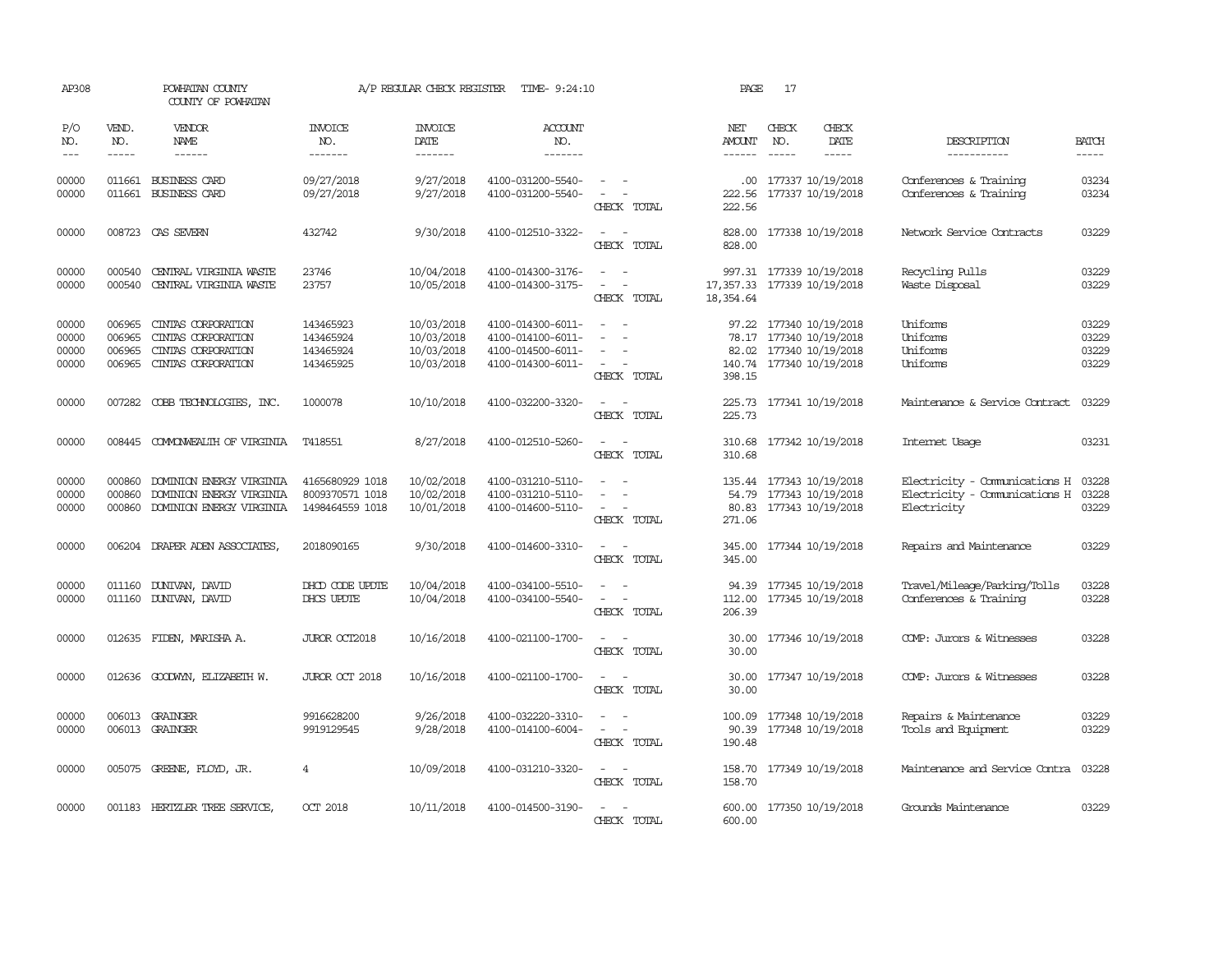| AP308                                                       |                             | POWHATAN COUNTY<br>COUNTY OF POWHATAN                                                                                                                                                                                                        |                                                                      | A/P REGULAR CHECK REGISTER                                                                     | TIME- 9:24:10                                                                                                                                   |                                                                                                                                                                   | PAGE                                                  | 18           |                                                                                                                                                      |                                                                                                                                                        |                                                             |
|-------------------------------------------------------------|-----------------------------|----------------------------------------------------------------------------------------------------------------------------------------------------------------------------------------------------------------------------------------------|----------------------------------------------------------------------|------------------------------------------------------------------------------------------------|-------------------------------------------------------------------------------------------------------------------------------------------------|-------------------------------------------------------------------------------------------------------------------------------------------------------------------|-------------------------------------------------------|--------------|------------------------------------------------------------------------------------------------------------------------------------------------------|--------------------------------------------------------------------------------------------------------------------------------------------------------|-------------------------------------------------------------|
| P/O<br>NO.<br>$---$                                         | VEND.<br>NO.<br>$- - - - -$ | VENDOR<br>NAME<br>------                                                                                                                                                                                                                     | <b>INVOICE</b><br>NO.<br>-------                                     | <b>INVOICE</b><br>DATE<br>-------                                                              | <b>ACCOUNT</b><br>NO.<br>-------                                                                                                                |                                                                                                                                                                   | NET<br>AMOUNT<br>------                               | CHECK<br>NO. | CHECK<br>DATE<br>$\cdots \cdots \cdots$                                                                                                              | DESCRIPTION<br>-----------                                                                                                                             | <b>BATCH</b><br>-----                                       |
| 00000<br>00000                                              | 010487                      | IBM CORPORATION<br>010487 IBM CORPORATION                                                                                                                                                                                                    | Q6480G5<br><b>06480G5</b>                                            | 10/01/2018<br>10/01/2018                                                                       | 4100-095101-9300-<br>4100-095101-9301-                                                                                                          | $\sim$ 100 $\mu$<br>$\sim$<br>CHECK TOTAL                                                                                                                         | 854.57                                                |              | 831.62 177351 10/19/2018<br>22.95 177351 10/19/2018                                                                                                  | AS400 Lease - Principal<br>AS400 Lease - Interest                                                                                                      | 03228<br>03228                                              |
| 00000                                                       |                             | 010755 INNOVATIVE TURF                                                                                                                                                                                                                       | 4011                                                                 | 10/09/2018                                                                                     | 4100-014600-3320-                                                                                                                               | CHECK TOTAL                                                                                                                                                       | 1,580.95<br>1,580.95                                  |              | 177352 10/19/2018                                                                                                                                    | Maintenance/Service Contracts                                                                                                                          | 03229                                                       |
| 00000                                                       |                             | 012648 J.D. POWER & ASSOCIATES                                                                                                                                                                                                               | T41-152-284092                                                       | 9/26/2018                                                                                      | 4100-012310-6001-                                                                                                                               | $\overline{\phantom{a}}$<br>CHECK TOTAL                                                                                                                           | 220.00<br>220.00                                      |              | 177354 10/19/2018                                                                                                                                    | Office Supplies                                                                                                                                        | 03228                                                       |
| 00000<br>00000<br>00000<br>00000                            | 000120<br>000120<br>000120  | JAMES RIVER AIR<br>JAMES RIVER AIR<br>JAMES RIVER AIR<br>000155 KOONTZ-BRYANT, P.C.                                                                                                                                                          | S100282<br>S100321<br>S100486<br>0042730                             | 9/30/2018<br>9/30/2018<br>9/30/2018<br>6/30/2018                                               | 4100-014100-3308-<br>4100-014100-3308-<br>4100-032210-3310-<br>4100-081100-3140-                                                                | $\overline{\phantom{a}}$<br>$\sim$<br>CHECK TOTAL<br>$\frac{1}{2} \left( \frac{1}{2} \right) \left( \frac{1}{2} \right) = \frac{1}{2} \left( \frac{1}{2} \right)$ | 801.00<br>317.25<br>1,794.49                          |              | 177355 10/19/2018<br>177355 10/19/2018<br>676.24 177355 10/19/2018<br>2,890.00 177357 10/19/2018                                                     | HVAC Service and Repairs<br>HVAC Service and Repairs<br>Repairs & Maintenance<br>Professional Services                                                 | 03229<br>03229<br>03229<br>03229                            |
|                                                             |                             |                                                                                                                                                                                                                                              |                                                                      |                                                                                                |                                                                                                                                                 | CHECK TOTAL                                                                                                                                                       | 2,890.00                                              |              |                                                                                                                                                      |                                                                                                                                                        |                                                             |
| 00000                                                       |                             | 006629 LANDSCAPE SUPPLY, INC.                                                                                                                                                                                                                | 0144994-IN                                                           | 10/09/2018                                                                                     | 4100-014600-3310-                                                                                                                               | $\overline{\phantom{a}}$<br>CHECK TOTAL                                                                                                                           | 307.00<br>307.00                                      |              | 177358 10/19/2018                                                                                                                                    | Repairs and Maintenance                                                                                                                                | 03229                                                       |
| 00000                                                       |                             | 012649 MANN, REBEKAH                                                                                                                                                                                                                         | PER DIEM                                                             | 10/26/2018                                                                                     | 4100-031210-5540-                                                                                                                               | $\sim$<br>CHECK TOTAL                                                                                                                                             | 181.50<br>181.50                                      |              | 177359 10/19/2018                                                                                                                                    | Conferences and Training                                                                                                                               | 03229                                                       |
| 00000<br>00000<br>00000                                     |                             | 011354 MATTHEW BENDER & CO, INC.<br>011354 MATTHEW BENDER & CO, INC.<br>011354 MATTHEW BENDER & CO, INC.                                                                                                                                     | 04864395<br>0523882X<br>0525812X                                     | 9/19/2018<br>9/18/2018<br>9/28/2018                                                            | 4100-022100-6012-<br>4100-073100-6012-<br>4100-031200-5810-                                                                                     | $\equiv$<br>CHECK TOTAL                                                                                                                                           | 184.10<br>155.50<br>495.10                            |              | 177360 10/19/2018<br>177360 10/19/2018<br>155.50 177360 10/19/2018                                                                                   | Books & Subscriptions<br>Books & Subscriptions<br>Dues/Association Memberships                                                                         | 03229<br>03229<br>03229                                     |
| 00000                                                       |                             | 009276 MCCREIGHT, FRAN                                                                                                                                                                                                                       | STATE FAIR BIH                                                       | 10/04/2018                                                                                     | 4100-073100-5510-                                                                                                                               | $\frac{1}{2} \left( \frac{1}{2} \right) \left( \frac{1}{2} \right) = \frac{1}{2} \left( \frac{1}{2} \right)$<br>CHECK TOTAL                                       | 70.74                                                 |              | 70.74 177361 10/19/2018                                                                                                                              | Travel/Mileage/Parking/Tolls                                                                                                                           | 03229                                                       |
| 00000<br>00000<br>00000<br>00000<br>00000<br>00000<br>00000 | 012274<br>012274<br>012274  | 012274 MITEL CLOUD SERVICES, INC<br>012274 MITEL CLOUD SERVICES, INC<br>012274 MITEL CLOUD SERVICES, INC<br>MITEL CLOUD SERVICES, INC<br>MITEL CLOUD SERVICES, INC<br>MITEL CLOUD SERVICES, INC<br>012274 MITEL CLOUD SERVICES, INC 29975260 | 29975260<br>29975260<br>29975260<br>29975260<br>29975260<br>29975260 | 10/05/2018<br>10/05/2018<br>10/05/2018<br>10/05/2018<br>10/05/2018<br>10/05/2018<br>10/05/2018 | 4100-021100-5230-<br>4100-031200-5230-<br>4100-012410-5230-<br>4100-012520-5230-<br>4100-021100-5230-<br>4100-034100-5230-<br>4100-031200-5230- | $\overline{\phantom{a}}$<br>$\overline{\phantom{a}}$<br>$\overline{\phantom{a}}$<br>CHECK TOTAL                                                                   | 5.51<br>5.51<br>5.51<br>5.51<br>5.51<br>5.51<br>38.57 |              | 5.51 177362 10/19/2018<br>177362 10/19/2018<br>177362 10/19/2018<br>177362 10/19/2018<br>177362 10/19/2018<br>177362 10/19/2018<br>177362 10/19/2018 | Telephone Services<br>Telephone Services<br>Telephone Services<br>Telephone Services<br>Telephone Services<br>Telephone Services<br>Telephone Services | 03229<br>03229<br>03229<br>03229<br>03229<br>03229<br>03229 |
| 00000                                                       |                             | 012640 ODOM, CHRISTINA L.                                                                                                                                                                                                                    | <b>JUROR 10/18</b>                                                   | 10/16/2018                                                                                     | 4100-021100-1700-                                                                                                                               | $\sim$ $ \sim$<br>CHECK TOTAL                                                                                                                                     | 30.00<br>30.00                                        |              | 177363 10/19/2018                                                                                                                                    | COMP: Jurors & Witnesses                                                                                                                               | 03228                                                       |
| 00000                                                       |                             | 012647 OLIVER, ALYSON                                                                                                                                                                                                                        | VAZO-CZO TEST                                                        | 9/27/2018                                                                                      | 4100-081100-5540-                                                                                                                               | $\sim$<br>CHECK TOTAL                                                                                                                                             | 244.25<br>244.25                                      |              | 177364 10/19/2018                                                                                                                                    | Conferences & Training                                                                                                                                 | 03229                                                       |
| 00000                                                       |                             | 012639 PAULIN, ERIKA M.                                                                                                                                                                                                                      | <b>JUROR 10/2018</b>                                                 | 10/16/2018                                                                                     | 4100-021100-1700-                                                                                                                               | $\sim$ $  -$<br>CHECK TOTAL                                                                                                                                       | 30.00<br>30.00                                        |              | 177365 10/19/2018                                                                                                                                    | COMP: Jurors & Witnesses                                                                                                                               | 03228                                                       |
| 00000                                                       | 001250                      | POWHATAN AUTO & TRACTOR                                                                                                                                                                                                                      | 517340                                                               | 9/20/2018                                                                                      | 4100-014300-6007-                                                                                                                               |                                                                                                                                                                   |                                                       |              | 9.99 177366 10/19/2018                                                                                                                               | Transfer Station Supplies                                                                                                                              | 03229                                                       |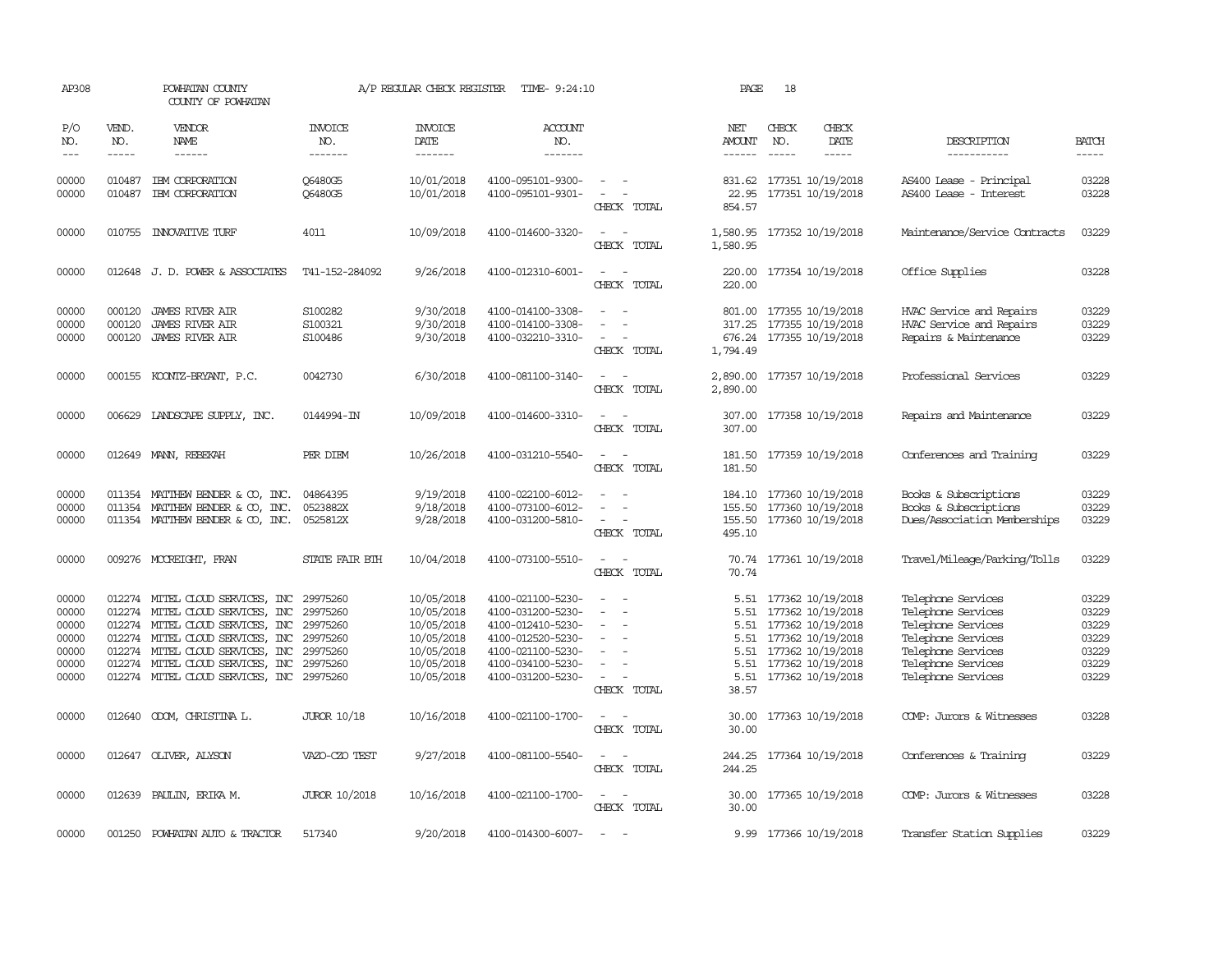| AP308         |             | POWHATAN COUNTY<br>COUNTY OF POWHATAN |                 | A/P REGULAR CHECK REGISTER | TIME- 9:24:10     |                          |             | PAGE     | 19          |                          |                                |              |
|---------------|-------------|---------------------------------------|-----------------|----------------------------|-------------------|--------------------------|-------------|----------|-------------|--------------------------|--------------------------------|--------------|
| P/O           | VEND.       | VENDOR                                | <b>INVOICE</b>  | <b>INVOICE</b>             | ACCOUNT           |                          |             | NET      | CHECK       | CHECK                    |                                |              |
| NO.           | NO.         | NAME                                  | NO.             | DATE                       | NO.               |                          |             | AMOUNT   | NO.         | DATE                     | DESCRIPTION                    | <b>BATCH</b> |
| $\frac{1}{2}$ | $- - - - -$ | ------                                | -------         | -------                    | -------           |                          |             | ------   | $- - - - -$ | $- - - - -$              | -----------                    | -----        |
| 00000         | 001250      | POWHATAN AUTO & TRACTOR               | 514843          | 9/04/2018                  | 4100-014500-3319- | $\overline{a}$           |             | 50.34    |             | 177366 10/19/2018        | Equipment Repairs and Maintena | 03230        |
| 00000         | 001250      | POWHATAN AUTO & TRACTOR               | 514843          | 9/04/2018                  | 4100-014500-6008- | $\equiv$                 |             | 9.38     |             | 177366 10/19/2018        | Gas/Grease/Oil                 | 03230        |
| 00000         | 001250      | POWHATAN AUTO & TRACTOR               | 515735          | 9/10/2018                  | 4100-014500-3190- | $\sim$                   |             | 12.49    |             | 177366 10/19/2018        | Grounds Maintenance            | 03230        |
| 00000         | 001250      | POWHATAN AUTO & TRACTOR               | 515735          | 9/10/2018                  | 4100-014500-6009- |                          |             | 18.99    |             | 177366 10/19/2018        | Auto Parts & Repairs           | 03230        |
| 00000         | 001250      | POWHATAN AUTO & TRACTOR               | 516379          | 9/13/2018                  | 4100-014500-6008- |                          |             | 4.69     |             | 177366 10/19/2018        | Gas/Grease/Oil                 | 03230        |
| 00000         | 001250      | POWHATAN AUTO & TRACTOR               | 516405          | 9/13/2018                  | 4100-014100-6008- | $\overline{\phantom{a}}$ |             | 9.38     |             | 177366 10/19/2018        | Gas/Grease/Oil                 | 03230        |
| 00000         | 001250      | POWHATAN AUTO & TRACTOR               | 516884          | 9/17/2018                  | 4100-014500-6008- |                          |             | 9.38     |             | 177366 10/19/2018        | Gas/Grease/Oil                 | 03230        |
| 00000         | 001250      | POWHATAN AUTO & TRACTOR               | 516884          | 9/17/2018                  | 4100-014500-3190- |                          |             | 9.99     |             | 177366 10/19/2018        | Grounds Maintenance            | 03230        |
| 00000         | 001250      | POWHATAN AUTO & TRACTOR               | 517771          | 9/24/2018                  | 4100-014600-3310- |                          |             | 96.94    |             | 177366 10/19/2018        | Repairs and Maintenance        | 03230        |
| 00000         | 001250      | POWHATAN AUTO & TRACTOR               | 517814          | 9/24/2018                  | 4100-014600-3310- | $\overline{\phantom{a}}$ |             | 85.45    |             | 177366 10/19/2018        | Repairs and Maintenance        | 03230        |
| 00000         | 001250      | POWHATAN AUTO & TRACTOR               | 518114          | 9/26/2018                  | 4100-014500-6004- |                          |             | 12.78    |             | 177366 10/19/2018        | Tools and Equipment            | 03230        |
| 00000         | 001250      | POWHATAN AUTO & TRACTOR               | 518114          | 9/26/2018                  | 4100-014500-3319- |                          |             |          |             | 11.87 177366 10/19/2018  | Equipment Repairs and Maintena | 03230        |
|               |             |                                       |                 |                            |                   |                          | CHECK TOTAL | 341.67   |             |                          |                                |              |
| 00000         | 006928      | POWHATAN COUNTY DEPT. OF              | INIOWN SUITECOX | 10/09/2018                 | 4100-053910-5642- |                          |             | 313.83   |             | 177367 10/19/2018        | PCCAA Services - TANF          | 03230        |
|               |             |                                       |                 |                            |                   |                          | CHECK TOTAL | 313.83   |             |                          |                                |              |
| 00000         | 008294      | POWHATAN COUNTY PUBLIC                | 4415            | 8/02/2018                  | 4100-031200-6008- | $\overline{\phantom{a}}$ |             |          |             | 716.25 177368 10/19/2018 | Gas/Grease/Oil                 | 03226        |
| 00000         | 008294      | POWHATAN COUNTY PUBLIC                | 4478            | 8/01/2018                  | 4100-031200-6009- |                          |             | 139.21   |             | 177368 10/19/2018        | Auto Parts/Repairs             | 03226        |
| 00000         | 008294      | POWHATAN COUNTY PUBLIC                | 4479            | 8/07/2018                  | 4100-031200-6009- | $\overline{a}$           |             |          |             | 79.99 177368 10/19/2018  | Auto Parts/Repairs             | 03226        |
| 00000         | 008294      | POWHATAN COUNTY PUBLIC                | 4479            | 8/07/2018                  | 4100-031200-6009- | $\equiv$                 |             |          |             | 668.55 177368 10/19/2018 | Auto Parts/Repairs             | 03226        |
| 00000         | 008294      | POWHATAN COUNTY PUBLIC                | 4479            | 8/07/2018                  | 4100-031200-6008- | $\overline{\phantom{a}}$ |             |          |             | 83.71 177368 10/19/2018  | Gas/Grease/Oil                 | 03226        |
| 00000         | 008294      | POWHATAN COUNTY PUBLIC                | 4480            | 9/20/2018                  | 4100-031200-6009- | $\overline{\phantom{a}}$ |             | 636.73   |             | 177368 10/19/2018        | Auto Parts/Repairs             | 03226        |
| 00000         | 008294      | POWHATAN COUNTY PUBLIC                | 4481            | 8/09/2018                  | 4100-031200-6009- |                          |             |          |             | 16.00 177368 10/19/2018  | Auto Parts/Repairs             | 03226        |
| 00000         | 008294      | POWHATAN COUNTY PUBLIC                | 4482            | 8/09/2018                  | 4100-031200-6009- |                          |             | 97.78    |             | 177368 10/19/2018        | Auto Parts/Repairs             | 03226        |
| 00000         | 008294      | POWHATAN COUNTY PUBLIC                | 4483            | 8/13/2018                  | 4100-031200-6009- | $\overline{\phantom{a}}$ |             |          |             | 127.72 177368 10/19/2018 | Auto Parts/Repairs             | 03226        |
| 00000         | 008294      | POWHATAN COUNTY PUBLIC                | 4483            | 8/13/2018                  | 4100-031200-6009- |                          |             | 105.14   |             | 177368 10/19/2018        | Auto Parts/Repairs             | 03226        |
| 00000         | 008294      | POWHATAN COUNTY PUBLIC                | 4483            | 8/13/2018                  | 4100-031200-6009- |                          |             |          |             | 49.00 177368 10/19/2018  | Auto Parts/Repairs             | 03226        |
| 00000         | 008294      | POWHATAN COUNTY PUBLIC                | 4484            | 8/13/2018                  | 4100-031200-6009- |                          |             | 982.28   |             | 177368 10/19/2018        | Auto Parts/Repairs             | 03226        |
| 00000         | 008294      | POWHATAN COUNTY PUBLIC                | 4485            | 8/16/2018                  | 4100-031200-6009- | $\equiv$                 |             |          |             | 127.72 177368 10/19/2018 | Auto Parts/Repairs             | 03226        |
| 00000         | 008294      | POWHATAN COUNTY PUBLIC                | 4486            | 8/13/2018                  | 4100-031200-6008- |                          |             | 425.10   |             | 177368 10/19/2018        | Gas/Grease/Oil                 | 03226        |
| 00000         | 008294      | POWHATAN COUNTY PUBLIC                | 4486            | 8/13/2018                  | 4100-031200-6009- | $\sim$                   |             |          |             | 908.50 177368 10/19/2018 | Auto Parts/Repairs             | 03226        |
|               |             |                                       |                 |                            |                   |                          | CHECK TOTAL | 5,163.68 |             |                          |                                |              |
| 00000         | 008294      | POWHATAN COUNTY PUBLIC                | 4487            | 8/23/2018                  | 4100-031200-6008- |                          |             | 16.00    |             | 177369 10/19/2018        | Gas/Grease/Oil                 | 03226        |
| 00000         | 008294      | POWHATAN COUNTY PUBLIC                | 4488            | 8/24/2018                  | 4100-031200-6008- |                          |             | 123.21   |             | 177369 10/19/2018        | Gas/Grease/Oil                 | 03226        |
| 00000         | 008294      | POWHATAN COUNTY PUBLIC                | 4488            | 8/24/2018                  | 4100-031200-6009- |                          |             | 16.00    |             | 177369 10/19/2018        | Auto Parts/Repairs             | 03226        |
| 00000         | 008294      | POWHATAN COUNTY PUBLIC                | 4488            | 8/24/2018                  | 4100-031200-6009- | $\overline{\phantom{a}}$ |             |          |             | 24.50 177369 10/19/2018  | Auto Parts/Repairs             | 03226        |
| 00000         | 008294      | POWHATAN COUNTY PUBLIC                | 4489            | 8/28/2018                  | 4100-031200-6009- | $\equiv$                 |             | 123.21   |             | 177369 10/19/2018        | Auto Parts/Repairs             | 03226        |
| 00000         | 008294      | POWHATAN COUNTY PUBLIC                | 4489            | 8/28/2018                  | 4100-031200-6009- |                          |             |          |             | 203.11 177369 10/19/2018 | Auto Parts/Repairs             | 03226        |
| 00000         | 008294      | POWHATAN COUNTY PUBLIC                | 4490            | 8/25/2018                  | 4100-031200-6009- | $\overline{\phantom{a}}$ |             | 126.96   |             | 177369 10/19/2018        | Auto Parts/Repairs             | 03226        |
| 00000         | 008294      | POWHATAN COUNTY PUBLIC                | 4490            | 8/25/2018                  | 4100-031200-6009- | $\overline{\phantom{a}}$ |             |          |             | 631.17 177369 10/19/2018 | Auto Parts/Repairs             | 03226        |
| 00000         | 008294      | POWHATAN COUNTY PUBLIC                | 4491            | 8/29/2018                  | 4100-031200-6009- |                          |             | 139.21   |             | 177369 10/19/2018        | Auto Parts/Repairs             | 03226        |
| 00000         | 008294      | POWHATAN COUNTY PUBLIC                | 4492            | 8/29/2018                  | 4100-031200-6009- |                          |             |          |             | 531.16 177369 10/19/2018 | Auto Parts/Repairs             | 03226        |
| 00000         | 008294      | POWHATAN COUNTY PUBLIC                | 4496            | 9/07/2018                  | 4100-032200-6009- |                          |             |          |             | 102.07 177369 10/19/2018 | Auto Repairs and Parts         | 03226        |
| 00000         | 008294      | POWHATAN COUNTY PUBLIC                | 4497            | 9/07/2018                  | 4100-032200-6009- | $\equiv$                 |             |          |             | 150.99 177369 10/19/2018 | Auto Repairs and Parts         | 03226        |
| 00000         | 008294      | POWHATAN COUNTY PUBLIC                | 4499            | 9/20/2018                  | 4100-032200-6009- | $\overline{\phantom{a}}$ |             | 76.49    |             | 177369 10/19/2018        | Auto Repairs and Parts         | 03226        |
| 00000         | 008294      | POWHATAN COUNTY PUBLIC                | 4500            | 9/25/2018                  | 4100-032200-6009- | $\sim$                   |             |          |             | 113.87 177369 10/19/2018 | Auto Repairs and Parts         | 03226        |
|               |             |                                       |                 |                            |                   |                          | CHECK TOTAL | 2,377.95 |             |                          |                                |              |
|               |             |                                       |                 |                            |                   |                          |             |          |             |                          |                                |              |
| 00000         |             | 008294 POWHATAN COUNTY PUBLIC         | 4501            | 9/28/2018                  | 4100-032200-6009- |                          |             | 73.50    |             | 177370 10/19/2018        | Auto Repairs and Parts         | 03226        |
|               |             |                                       |                 |                            |                   |                          | CHECK TOTAL | 73.50    |             |                          |                                |              |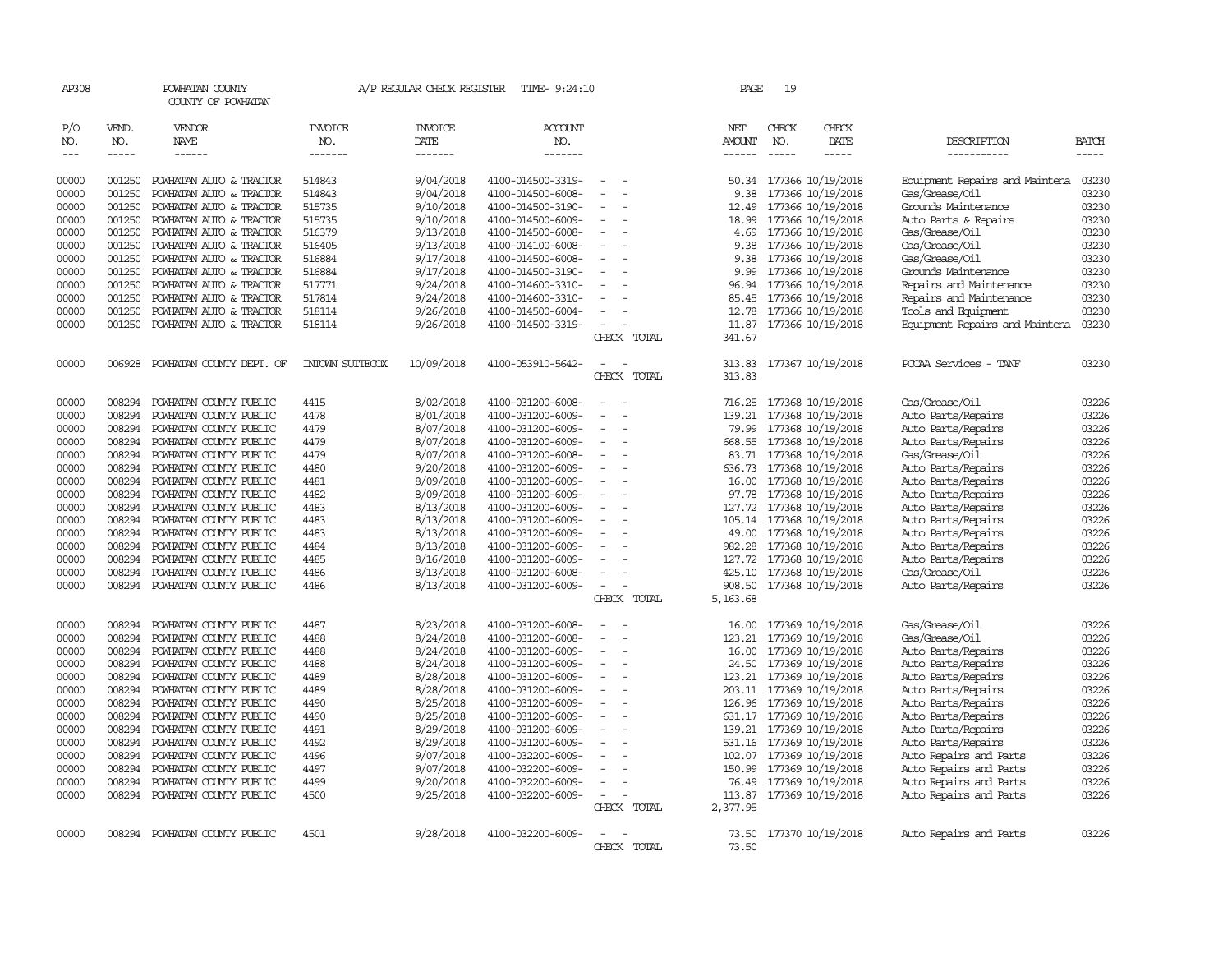| AP308                                                       |                                                                    | POWHATAN COUNTY<br>COUNTY OF POWHATAN                                                                                                                                                                   |                                                                                                       | A/P REGULAR CHECK REGISTER                                                              | TIME- 9:24:10                                                                                                                                   |                                                   | PAGE                   | 20                            |                                                                                                                                                                                        |                                                                                                                                                                               |                                                             |
|-------------------------------------------------------------|--------------------------------------------------------------------|---------------------------------------------------------------------------------------------------------------------------------------------------------------------------------------------------------|-------------------------------------------------------------------------------------------------------|-----------------------------------------------------------------------------------------|-------------------------------------------------------------------------------------------------------------------------------------------------|---------------------------------------------------|------------------------|-------------------------------|----------------------------------------------------------------------------------------------------------------------------------------------------------------------------------------|-------------------------------------------------------------------------------------------------------------------------------------------------------------------------------|-------------------------------------------------------------|
| P/O<br>NO.<br>$- - -$                                       | VEND.<br>NO.<br>$- - - - -$                                        | VENDOR<br>NAME<br>------                                                                                                                                                                                | <b>INVOICE</b><br>NO.<br>-------                                                                      | <b>INVOICE</b><br>DATE<br>-------                                                       | <b>ACCOUNT</b><br>NO.<br>-------                                                                                                                |                                                   | NET<br>AMOUNT          | CHECK<br>NO.<br>$\frac{1}{2}$ | CHECK<br>DATE<br>-----                                                                                                                                                                 | DESCRIPTION<br>-----------                                                                                                                                                    | <b>BATCH</b><br>-----                                       |
| 00000<br>00000                                              |                                                                    | 007314 POWHATAN OVERHEAD DOORS,<br>007314 POWHATAN OVERHEAD DOORS,                                                                                                                                      | 8772<br>8773                                                                                          | 9/24/2018<br>8/31/2018                                                                  | 4100-032210-3320-<br>4100-032220-3320-                                                                                                          | $\sim$<br>$\sim$<br>CHECK TOTAL                   | 415.00<br>850.00       |                               | 177371 10/19/2018<br>435.00 177371 10/19/2018                                                                                                                                          | Maintenance & Service Contract<br>Maintenance & Service Contract                                                                                                              | 03230<br>03230                                              |
| 00000<br>00000<br>00000<br>00000<br>00000<br>00000<br>00000 | 012340<br>012340<br>012340<br>012340<br>012340<br>012340<br>012340 | PRICE SUPPLY COMPANY, INC<br>PRICE SUPPLY COMPANY, INC<br>PRICE SUPPLY COMPANY, INC<br>PRICE SUPPLY COMPANY, INC<br>PRICE SUPPLY COMPANY, INC<br>PRICE SUPPLY COMPANY, INC<br>PRICE SUPPLY COMPANY, INC | 1808-032010<br>1808-032011<br>1809-032927<br>1809-032928<br>1809-032929<br>1809-032958<br>1809-034080 | 8/30/2018<br>8/30/2018<br>9/11/2018<br>9/11/2018<br>9/11/2018<br>9/11/2018<br>9/24/2018 | 4100-032210-3310-<br>4100-014100-3310-<br>4100-014100-3310-<br>4100-014100-3310-<br>4100-014100-3310-<br>4100-014100-3310-<br>4100-073100-3310- | $\equiv$<br>$\equiv$<br>CHECK TOTAL               | 92.75<br>947.60        |                               | 7.36 177372 10/19/2018<br>177372 10/19/2018<br>154.70 177372 10/19/2018<br>386.67 177372 10/19/2018<br>19.20 177372 10/19/2018<br>180.00 177372 10/19/2018<br>106.92 177372 10/19/2018 | Repairs & Maintenance<br>Repairs & Maintenance<br>Repairs & Maintenance<br>Repairs & Maintenance<br>Repairs & Maintenance<br>Repairs & Maintenance<br>Repairs and Maintenance | 03230<br>03230<br>03230<br>03230<br>03230<br>03230<br>03230 |
| 00000<br>00000<br>00000<br>00000                            | 000620<br>000620<br>000620                                         | R. C. GOODWYN & SONS, INC<br>R. C. GOODWYN & SONS, INC<br>R. C. GOODWIN & SONS, INC<br>000620 R. C. GOODWYN & SONS, INC 0831792                                                                         | 0831380<br>0831407<br>0831558                                                                         | 9/26/2018<br>9/26/2018<br>9/26/2018<br>9/28/2018                                        | 4100-014100-3310-<br>4100-014100-3310-<br>4100-014100-3310-<br>4100-014100-3310-                                                                | $\sim$<br>$\overline{\phantom{a}}$<br>CHECK TOTAL | 25.90<br>5.91<br>81.93 |                               | 177374 10/19/2018<br>177374 10/19/2018<br>42.14 177374 10/19/2018<br>7.98 177374 10/19/2018                                                                                            | Repairs & Maintenance<br>Repairs & Maintenance<br>Repairs & Maintenance<br>Repairs & Maintenance                                                                              | 03230<br>03230<br>03230<br>03230                            |
| 00000                                                       |                                                                    | 006466 RADIO COMMUNICATION OF VA 602001542-1                                                                                                                                                            |                                                                                                       | 10/09/2018                                                                              | 4100-031200-3310-                                                                                                                               | CHECK TOTAL                                       | 139.95<br>139.95       |                               | 177375 10/19/2018                                                                                                                                                                      | Repairs & Maintenance                                                                                                                                                         | 03230                                                       |
| 00000                                                       |                                                                    | 012641 RICHARDS, II, ROBERT G.                                                                                                                                                                          | <b>JUROR 10/18</b>                                                                                    | 10/16/2018                                                                              | 4100-021100-1700-                                                                                                                               | CHECK TOTAL                                       | 30.00<br>30.00         |                               | 177376 10/19/2018                                                                                                                                                                      | COMP: Jurors & Witnesses                                                                                                                                                      | 03228                                                       |
| 00000                                                       | 012509                                                             | RICHMOND SUBURBAN NEWS                                                                                                                                                                                  | I00008201360919                                                                                       | 9/19/2018                                                                               | 4100-013200-3600-                                                                                                                               | CHECK TOTAL                                       | 338.25                 |                               | 338.25 177377 10/19/2018                                                                                                                                                               | Advertising                                                                                                                                                                   | 03230                                                       |
| 00000<br>00000                                              | 006253<br>006253                                                   | SALISBURY TIRE & SERVICE<br>SALISBURY TIRE & SERVICE                                                                                                                                                    | 0105200<br>0106133                                                                                    | 8/06/2018<br>9/17/2018                                                                  | 4100-031200-6009-<br>4100-031200-6009-                                                                                                          | $\sim$<br>CHECK TOTAL                             | 98.96<br>197.92        |                               | 98.96 177378 10/19/2018<br>177378 10/19/2018                                                                                                                                           | Auto Parts/Repairs<br>Auto Parts/Repairs                                                                                                                                      | 03230<br>03230                                              |
| 00000                                                       |                                                                    | 012404 SOUTHSIDE ELECTRIC                                                                                                                                                                               | 104555001 9/18                                                                                        | 9/20/2018                                                                               | 4100-053910-5643-                                                                                                                               | $\equiv$<br>$\sim$<br>CHECK TOTAL                 | 166.30                 |                               | 166.30 177379 10/19/2018                                                                                                                                                               | PCCAA Services - Federal CSBG                                                                                                                                                 | 03230                                                       |
| 00000                                                       |                                                                    | 012058 SPOSA, JOSEPH                                                                                                                                                                                    | 2018-002                                                                                              | 10/11/2018                                                                              | 4100-032200-3140-                                                                                                                               | $\sim$<br>CHECK TOTAL                             | 840.00<br>840.00       |                               | 177381 10/19/2018                                                                                                                                                                      | Professional Services                                                                                                                                                         | 03230                                                       |
| 00000<br>00000                                              | 008578<br>008578                                                   | STAPLES BUSINESS AD-<br>STAPLES BUSINESS AD-                                                                                                                                                            | 33911200601<br>3392170934                                                                             | 9/26/2018<br>10/05/2018                                                                 | 4100-021600-6001-<br>4100-021600-6001-                                                                                                          | CHECK TOTAL                                       | 9.58<br>78.99<br>88.57 |                               | 177382 10/19/2018<br>177382 10/19/2018                                                                                                                                                 | Office Supplies<br>Office Supplies                                                                                                                                            | 03230<br>03230                                              |
| 00000                                                       |                                                                    | 008346 SYCOM TECHNOLOGIES                                                                                                                                                                               | I0044915                                                                                              | 9/30/2018                                                                               | 4100-012510-3322-                                                                                                                               | CHECK TOTAL                                       | 941.81                 |                               | 941.81 177383 10/19/2018                                                                                                                                                               | Network Service Contracts                                                                                                                                                     | 03231                                                       |
| 00000                                                       | 007450                                                             | THOMSON REUTERS -                                                                                                                                                                                       | 839034764                                                                                             | 10/01/2018                                                                              | 4100-031200-3320-                                                                                                                               | CHECK TOTAL                                       | 298.50<br>298.50       |                               | 177384 10/19/2018                                                                                                                                                                      | Maintenance & Service Contract                                                                                                                                                | 03231                                                       |
| 00000<br>00000                                              | 008565<br>008565                                                   | TRACTOR SUPPLY CREDIT<br>TRACTOR SUPPLY CREDIT                                                                                                                                                          | 100445763<br>200669525                                                                                | 9/09/2018<br>9/21/2018                                                                  | 4100-031200-6022-<br>4100-031200-6022-                                                                                                          | CHECK TOTAL                                       | 90.96<br>102.92        |                               | 177385 10/19/2018<br>11.96 177385 10/19/2018                                                                                                                                           | Dog Food & Supplies K9<br>Dog Food & Supplies K9                                                                                                                              | 03231<br>03231                                              |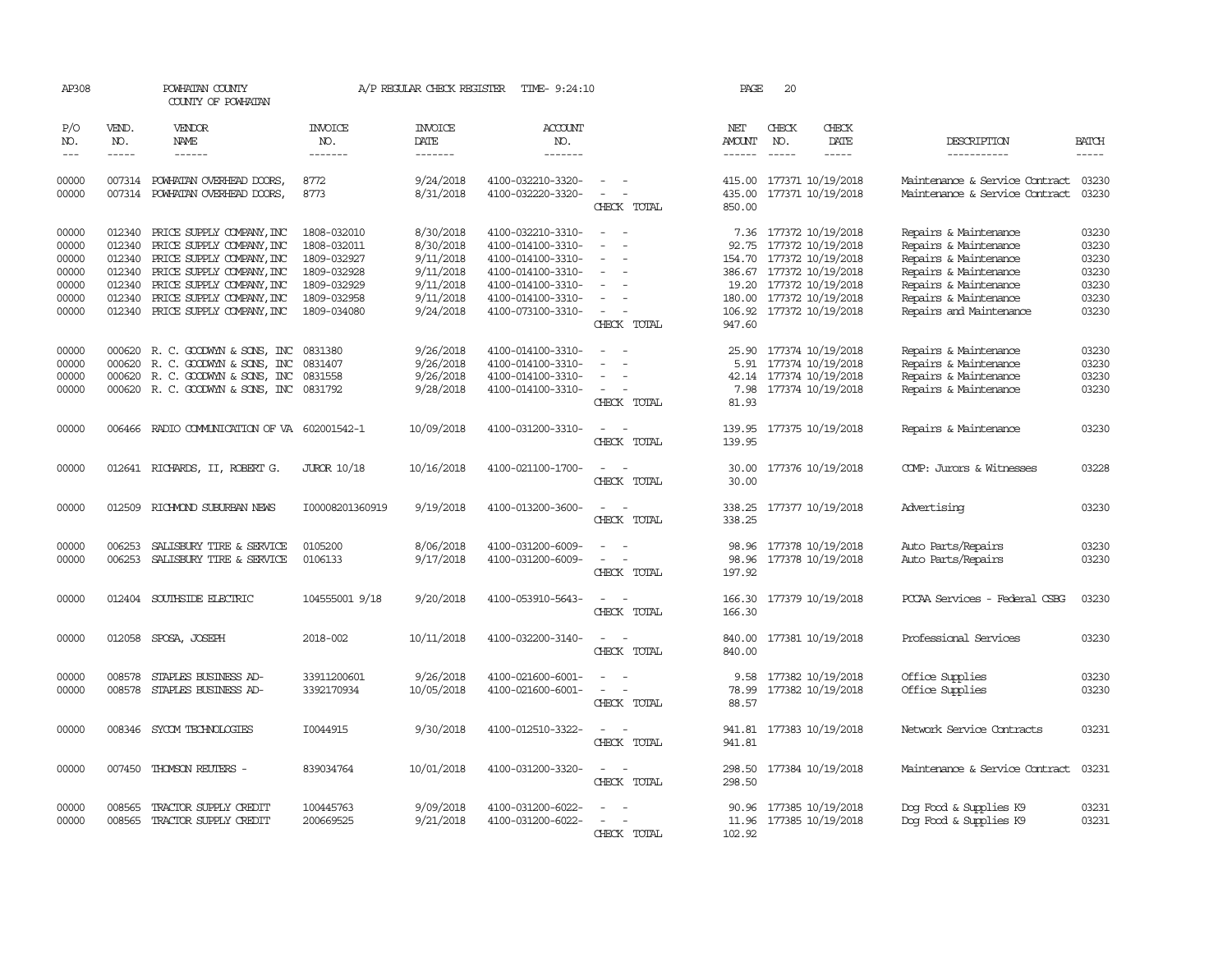| AP308                                              |                             | POWHATAN COUNTY<br>COUNTY OF POWHATAN                                                                                                              |                                                                                                                | A/P REGULAR CHECK REGISTER                                                   | TIME- 9:24:10                                                                                                              |                                                                                                                             | PAGE                           | 21                            |                                                                                                                                                         |                                                                                                                                |                                                    |
|----------------------------------------------------|-----------------------------|----------------------------------------------------------------------------------------------------------------------------------------------------|----------------------------------------------------------------------------------------------------------------|------------------------------------------------------------------------------|----------------------------------------------------------------------------------------------------------------------------|-----------------------------------------------------------------------------------------------------------------------------|--------------------------------|-------------------------------|---------------------------------------------------------------------------------------------------------------------------------------------------------|--------------------------------------------------------------------------------------------------------------------------------|----------------------------------------------------|
| P/O<br>NO.<br>$\frac{1}{2}$                        | VEND.<br>NO.<br>$- - - - -$ | VENDOR<br><b>NAME</b><br>$- - - - - -$                                                                                                             | <b>INVOICE</b><br>NO.<br>-------                                                                               | <b>INVOICE</b><br><b>DATE</b><br>-------                                     | <b>ACCOUNT</b><br>NO.<br>-------                                                                                           |                                                                                                                             | NET<br>AMOUNT<br>$- - - - - -$ | CHECK<br>NO.<br>$\frac{1}{2}$ | CHECK<br>DATE<br>$- - - - -$                                                                                                                            | DESCRIPTION<br>-----------                                                                                                     | <b>BATCH</b><br>-----                              |
| 00000                                              |                             | 009574 UNIQUE MANAGEMENT                                                                                                                           | 468644                                                                                                         | 10/01/2018                                                                   | 4100-073100-6012-                                                                                                          | $\sim$<br>CHECK TOTAL                                                                                                       | 50.00<br>50.00                 |                               | 177386 10/19/2018                                                                                                                                       | Books & Subscriptions                                                                                                          | 03231                                              |
| 00000                                              |                             | 012637 UTT, EDWIN D.                                                                                                                               | JUROR OCT 2018                                                                                                 | 10/16/2018                                                                   | 4100-021100-1700-                                                                                                          | $\overline{\phantom{a}}$<br>CHECK TOTAL                                                                                     | 30.00<br>30.00                 |                               | 177387 10/19/2018                                                                                                                                       | COMP: Jurors & Witnesses                                                                                                       | 03228                                              |
| 00000                                              |                             | 008126 VERIZON                                                                                                                                     | 9815685983                                                                                                     | 10/01/2018                                                                   | 4100-031200-5250-                                                                                                          | $\sim$ $-$<br>$\sim$<br>CHECK TOTAL                                                                                         | 3,237.50                       |                               | 3,237.50 177388 10/19/2018                                                                                                                              | Cell Phones                                                                                                                    | 03231                                              |
| 00000<br>00000<br>00000<br>00000<br>00000<br>00000 | 011169<br>011169            | 011169 VERIZON<br>VERIZON<br>011169 VERIZON<br>VERIZON<br>011169 VERIZON<br>011169 VERIZON                                                         | 040135778310/18<br>8043780915 0918<br>804598134010/18<br>8045986057 9/18<br>8045986057 9/18<br>8045987939 9/18 | 10/01/2018<br>9/25/2018<br>10/01/2018<br>9/28/2018<br>9/28/2018<br>9/28/2018 | 4100-031210-5230-<br>4100-032220-5230-<br>4100-021100-5230-<br>4100-031200-5230-<br>4100-031210-5230-<br>4100-022100-5230- | $\sim$<br>- 11<br>$\equiv$<br>$\sim$<br>$\overline{\phantom{a}}$<br>CHECK TOTAL                                             | 96.43<br>641.89                |                               | 6.86 177389 10/19/2018<br>177389 10/19/2018<br>53.94 177389 10/19/2018<br>66.72 177389 10/19/2018<br>418.09 177389 10/19/2018<br>.15- 177389 10/19/2018 | Telephone Services<br>Telephone System<br>Telephone Services<br>Telephone Services<br>Telephone Services<br>Telephone Services | 03231<br>03231<br>03231<br>03231<br>03231<br>03231 |
| 00000                                              | 012650                      | VIRGINIA DEPARIMENT OF                                                                                                                             | 20174098                                                                                                       | 10/04/2018                                                                   | 4100-081200-0002-                                                                                                          | $\sim$<br>CHECK TOTAL                                                                                                       | 8,803.26<br>8,803.26           |                               | 177390 10/19/2018                                                                                                                                       | Contribution: Forestry                                                                                                         | 03231                                              |
| 00000                                              |                             | 012063 WINDSTREAM                                                                                                                                  | 012272474 9/18                                                                                                 | 9/27/2018                                                                    | 4100-012510-5230-                                                                                                          | $\sim$<br>CHECK TOTAL                                                                                                       | 749.98                         |                               | 749.98 177392 10/19/2018                                                                                                                                | Telephone Services                                                                                                             | 03231                                              |
| 00000<br>00000<br>00000                            | 007755                      | 007755 WITMER PUBLIC SAFETY<br>WITMER PUBLIC SAFETY<br>007755 WITMER PUBLIC SAFETY                                                                 | E1759294<br>E1759294.001<br>1891662                                                                            | 10/04/2018<br>10/12/2018<br>10/12/2018                                       | 4100-032200-6011-<br>4100-032200-6011-<br>4100-032200-6011-                                                                | $\sim$<br>CHECK TOTAL                                                                                                       | 34.00<br>367.00                |                               | 306.00 177393 10/19/2018<br>177393 10/19/2018<br>27.00 177393 10/19/2018                                                                                | Protective Gear/Uniforms<br>Protective Gear/Uniforms<br>Protective Gear/Uniforms                                               | 03231<br>03231<br>03231                            |
| 00000                                              | 009332                      | WITMER PUBLIC SAFETY                                                                                                                               | 1890905                                                                                                        | 10/12/2018                                                                   | 4100-031200-6011-                                                                                                          | CHECK TOTAL                                                                                                                 | 438.00<br>438.00               |                               | 177394 10/19/2018                                                                                                                                       | Uniforms                                                                                                                       | 03231                                              |
| 00000                                              |                             | 008224 WORLDVIEW SOLUTIONS, INC. 13789                                                                                                             |                                                                                                                | 10/10/2018                                                                   | 4100-012520-3320-                                                                                                          | $\sim$<br>CHECK TOTAL                                                                                                       | 298.82<br>298.82               |                               | 177395 10/19/2018                                                                                                                                       | Maintenance & Service Contract                                                                                                 | 03231                                              |
| 00000<br>00000                                     |                             | 010688 A&B CLEANING SERVICE, INC.<br>010688 A&B CLEANING SERVICE, INC.                                                                             | 30517<br>30517                                                                                                 | 10/16/2018<br>10/16/2018                                                     | 4100-014100-3180-<br>4100-032220-3180-                                                                                     | $\overline{\phantom{a}}$<br>$\sim$<br>$\overline{\phantom{a}}$<br>CHECK TOTAL                                               | 5,687.53                       |                               | 5,441.38 177397 10/24/2018<br>246.15 177397 10/24/2018                                                                                                  | Cleaning Service<br>Cleaning Service                                                                                           | 03236<br>03236                                     |
| 00000<br>00000<br>00000                            |                             | 006175 ADAMS OIL COMPANY, INC.<br>006175 ADAMS OIL COMPANY, INC.<br>006175 ADAMS OIL COMPANY, INC.                                                 | 19502<br>17967<br>19689#3                                                                                      | 9/12/2018<br>9/24/2018<br>9/12/2018                                          | 4100-031210-5120-<br>4100-032200-5120-<br>4100-032200-5120-                                                                | $\equiv$<br>$\overline{\phantom{a}}$<br>CHECK TOTAL                                                                         | 626.95                         |                               | 70.62 177398 10/24/2018<br>49.72 177398 10/24/2018<br>506.61 177398 10/24/2018                                                                          | Fuel - Towers<br>Apparatus Fuel<br>Apparatus Fuel                                                                              | 03241<br>03242<br>03242                            |
| 00000                                              |                             | 012098 AMERICAN FAMILY CARE-                                                                                                                       | 1947                                                                                                           | 9/18/2018                                                                    | 4100-012220-3141-                                                                                                          | $\frac{1}{2} \left( \frac{1}{2} \right) \left( \frac{1}{2} \right) = \frac{1}{2} \left( \frac{1}{2} \right)$<br>CHECK TOTAL | 238.00                         |                               | 238.00 177401 10/24/2018                                                                                                                                | Drug Testing                                                                                                                   | 03242                                              |
| 00000<br>00000<br>00000<br>00000<br>00000          |                             | 007436 AQUA VIRGINIA, INC.<br>007436 AQUA VIRGINIA, INC.<br>007436 AQUA VIRGINIA, INC.<br>007436 AQUA VIRGINIA, INC.<br>007436 AQUA VIRGINIA, INC. | 0559913 10/18<br>0574622 10/18<br>0575072 10/18<br>0620830 10/18<br>0620830 10/18                              | 10/08/2018<br>10/08/2018<br>10/08/2018<br>10/08/2018<br>10/08/2018           | 4100-014100-5130-<br>4100-014100-5130-<br>4100-014100-5130-<br>4100-014100-5130-<br>4100-031200-5130-                      | $\overline{\phantom{a}}$<br>$\sim$<br>$\overline{\phantom{a}}$<br>$\sim$                                                    |                                |                               | 22.18 177402 10/24/2018<br>91.95 177402 10/24/2018<br>76.23 177402 10/24/2018<br>110.41 177402 10/24/2018<br>110.40 177402 10/24/2018                   | Water<br>Water<br>Water<br>Water<br>Water                                                                                      | 03236<br>03236<br>03236<br>03236<br>03236          |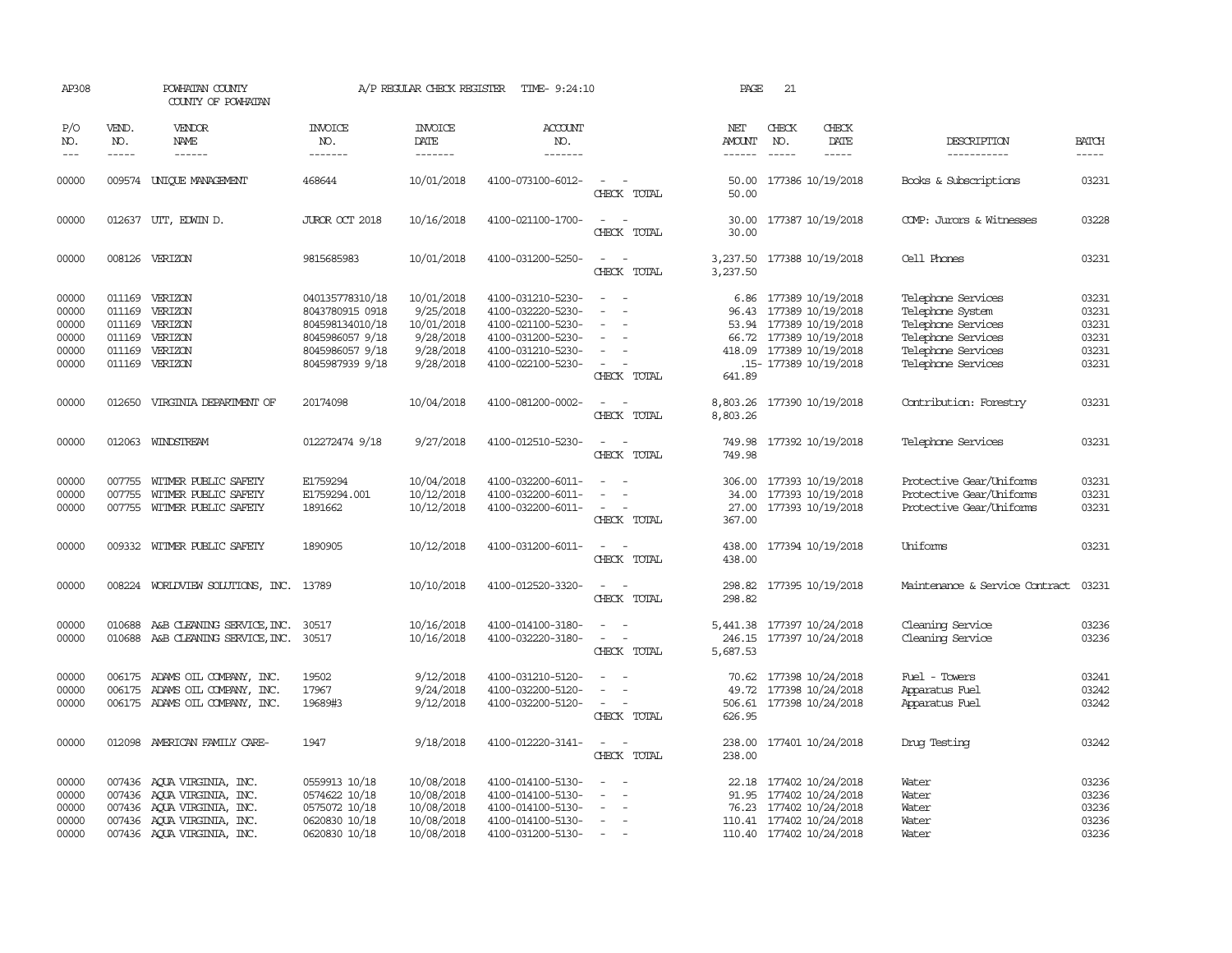| AP308                                                                |                                                                    | POWHATAN COUNTY<br>COUNTY OF POWHATAN                                                                                                                                                                               |                                                                      | A/P REGULAR CHECK REGISTER                                                                                   | TIME- 9:24:10                                                                                                                                                        |                                                                                                                                                               | PAGE                             | 22                            |                                                                                                                                                                                                             |                                                                                                                                                              |                                                                      |
|----------------------------------------------------------------------|--------------------------------------------------------------------|---------------------------------------------------------------------------------------------------------------------------------------------------------------------------------------------------------------------|----------------------------------------------------------------------|--------------------------------------------------------------------------------------------------------------|----------------------------------------------------------------------------------------------------------------------------------------------------------------------|---------------------------------------------------------------------------------------------------------------------------------------------------------------|----------------------------------|-------------------------------|-------------------------------------------------------------------------------------------------------------------------------------------------------------------------------------------------------------|--------------------------------------------------------------------------------------------------------------------------------------------------------------|----------------------------------------------------------------------|
| P/O<br>NO.<br>$---$                                                  | VEND.<br>NO.<br>$- - - - -$                                        | <b>VENDOR</b><br>NAME<br>$- - - - - -$                                                                                                                                                                              | <b>INVOICE</b><br>NO.<br>-------                                     | <b>INVOICE</b><br>DATE<br>-------                                                                            | ACCOUNT<br>NO.<br>-------                                                                                                                                            |                                                                                                                                                               | NET<br><b>AMOUNT</b><br>------   | CHECK<br>NO.<br>$\frac{1}{2}$ | CHECK<br>DATE<br>$- - - - -$                                                                                                                                                                                | DESCRIPTION<br>-----------                                                                                                                                   | <b>BATCH</b><br>$- - - - -$                                          |
| 00000<br>00000<br>00000                                              | 007436                                                             | 007436 AOUA VIRGINIA, INC.<br>AQUA VIRGINIA, INC.<br>007436 AOUA VIRGINIA, INC.                                                                                                                                     | 0621132 10/18A<br>0621730 10/18<br>0621781 10/18                     | 10/08/2018<br>10/08/2018<br>10/08/2018                                                                       | 4100-014600-5130-<br>4100-014100-5130-<br>4100-014100-5130-                                                                                                          | $\sim$ 100 $\sim$<br>$\overline{\phantom{a}}$                                                                                                                 | 170.11                           |                               | 397.84 177402 10/24/2018<br>177402 10/24/2018<br>24.72 177402 10/24/2018                                                                                                                                    | - Field Irrigation<br>Water<br>Water<br>Water                                                                                                                | 03236<br>03236<br>03236                                              |
| 00000<br>00000                                                       |                                                                    | 007436 AQUA VIRGINIA, INC.<br>007436 AQUA VIRGINIA, INC.                                                                                                                                                            | 0621784 10/18<br>0621880 10/18                                       | 10/08/2018<br>10/08/2018                                                                                     | 4100-014100-5130-<br>4100-014600-5130-                                                                                                                               | $\sim$<br>$\sim$<br>CHECK TOTAL                                                                                                                               | 17.62<br>1,085.52                |                               | 64.06 177402 10/24/2018<br>177402 10/24/2018                                                                                                                                                                | Water<br>Water - Field Irrigation                                                                                                                            | 03236<br>03236                                                       |
| 00000<br>00000<br>00000                                              |                                                                    | 007436 AQUA VIRGINIA, INC.<br>007436 AQUA VIRGINIA, INC.<br>007436 AQUA VIRGINIA, INC.                                                                                                                              | 1100656 10/18<br>1100657 10/18<br>1401897 10/18                      | 10/08/2018<br>10/08/2018<br>10/08/2018                                                                       | 4100-014600-5130-<br>4100-014100-5130-<br>4100-014600-5130-                                                                                                          | $\equiv$<br>$\sim$<br>CHECK TOTAL                                                                                                                             | 144.76<br>149.83<br>312.21       |                               | 177403 10/24/2018<br>177403 10/24/2018<br>17.62 177403 10/24/2018                                                                                                                                           | Water - Field Irrigation<br>Water<br>Water - Field Irrigation                                                                                                | 03236<br>03236<br>03236                                              |
| 00000                                                                |                                                                    | 008726 AUTOMATIC SAW FILING CO.                                                                                                                                                                                     | 28737                                                                | 9/12/2018                                                                                                    | 4100-032200-3310-                                                                                                                                                    | $\sim$<br>$\overline{\phantom{a}}$<br>CHECK TOTAL                                                                                                             | 218.00                           |                               | 218.00 177404 10/24/2018                                                                                                                                                                                    | Equipment Repair                                                                                                                                             | 03242                                                                |
| 00000<br>00000                                                       |                                                                    | 007941 BAKER & TAYLOR<br>007941 BAKER & TAYLOR                                                                                                                                                                      | H07425610<br>5015197760                                              | 10/10/2018<br>10/08/2018                                                                                     | 4100-073100-6012-<br>4100-073100-6012-                                                                                                                               | CHECK TOTAL                                                                                                                                                   | 575.93<br>593.17                 |                               | 17.24 177405 10/24/2018<br>177405 10/24/2018                                                                                                                                                                | Books & Subscriptions<br>Books & Subscriptions                                                                                                               | 03236<br>03236                                                       |
| 00000<br>00000                                                       |                                                                    | 008713 BLUE RIDGE RESCUE<br>008713 BLUE RIDGE RESCUE                                                                                                                                                                | 44845<br>44917                                                       | 9/28/2018<br>10/09/2018                                                                                      | 4100-032200-6011-<br>4100-032200-6011-                                                                                                                               | $\sim$<br>$\overline{\phantom{a}}$<br>CHECK TOTAL                                                                                                             | 1,810.00<br>7,240.00<br>9,050.00 |                               | 177407 10/24/2018<br>177407 10/24/2018                                                                                                                                                                      | Protective Gear/Uniforms<br>Protective Gear/Uniforms                                                                                                         | 03236<br>03236                                                       |
| 00000<br>00000<br>00000                                              |                                                                    | 009991 BMS DIRECT<br>009991 BMS DIRECT<br>009991 BMS DIRECT                                                                                                                                                         | 129253<br>129255<br>129196                                           | 10/09/2018<br>10/09/2018<br>9/27/2018                                                                        | 4100-012410-3500-<br>4100-012410-3500-<br>4100-012310-3500-                                                                                                          | $\equiv$<br>$\overline{\phantom{a}}$<br>$\overline{\phantom{a}}$<br>CHECK TOTAL                                                                               | 1,226.01<br>570.39<br>2,430.35   |                               | 177408 10/24/2018<br>633.95 177408 10/24/2018<br>177408 10/24/2018                                                                                                                                          | Printing & Binding<br>Printing & Binding<br>Printing & Binding                                                                                               | 03236<br>03236<br>03241                                              |
| 00000<br>00000                                                       | 008686                                                             | C.W. WILLIAMS & CO., INC.<br>008686 C.W. WILLIAMS & CO., INC.                                                                                                                                                       | 614647<br>614967                                                     | 10/02/2018<br>10/16/2018                                                                                     | 4100-032200-3310-<br>4100-032200-3310-                                                                                                                               | $\sim$<br>$\sim$<br>$\sim$<br>$\sim$<br>CHECK TOTAL                                                                                                           | 339.77<br>928.33                 |                               | 177410 10/24/2018<br>588.56 177410 10/24/2018                                                                                                                                                               | Equipment Repair<br>Equipment Repair                                                                                                                         | 03237<br>03242                                                       |
| 00000<br>00000                                                       | 011459<br>011459                                                   | CARTER, RAMONA<br>CARTER, RAMONA                                                                                                                                                                                    | PARADE FEE<br>PRKG VA GOV LDR                                        | 8/30/2018<br>10/17/2018                                                                                      | 4100-014100-5840-<br>4100-014100-5510-                                                                                                                               | $\equiv$<br>CHECK TOTAL                                                                                                                                       | 20.00<br>47.00                   |                               | 177411 10/24/2018<br>27.00 177411 10/24/2018                                                                                                                                                                | Miscellaneous<br>Travel/Mileage/Parking/Tolls                                                                                                                | 03237<br>03237                                                       |
| 00000<br>00000<br>00000<br>00000<br>00000<br>00000<br>00000<br>00000 | 000540<br>000540<br>000540<br>000540<br>000540<br>000540<br>000540 | CENTRAL VIRGINIA WASTE<br>CENTRAL VIRGINIA WASTE<br>CENTRAL VIRGINIA WASTE<br>CENTRAL VIRGINIA WASTE<br>CENTRAL VIRGINIA WASTE<br>CENTRAL VIRGINIA WASTE<br>CENTRAL VIRGINIA WASTE<br>000540 CENTRAL VIRGINIA WASTE | 23782<br>23782<br>23782<br>23782<br>23782<br>23782<br>23787<br>23791 | 10/11/2018<br>10/11/2018<br>10/11/2018<br>10/11/2018<br>10/11/2018<br>10/11/2018<br>10/15/2018<br>10/16/2018 | 4100-014600-3185-<br>4100-014100-3185-<br>4100-035100-3185-<br>4100-073100-3185-<br>4100-032210-3185-<br>4100-032220-3185-<br>4100-014300-3177-<br>4100-014300-3176- | $\equiv$<br>$\overline{\phantom{a}}$<br>$\overline{\phantom{a}}$<br>$\overline{\phantom{a}}$<br>$\equiv$<br>$\sim$<br>$\overline{\phantom{a}}$<br>CHECK TOTAL | 33.27<br>27.93<br>794.48         |                               | 328.13 177412 10/24/2018<br>166.36 177412 10/24/2018<br>16.64 177412 10/24/2018<br>177412 10/24/2018<br>16.64 177412 10/24/2018<br>16.64 177412 10/24/2018<br>177412 10/24/2018<br>188.87 177412 10/24/2018 | Trash Removal<br>Trash Removal<br>Trash Removal<br>Trash Removal<br>Trash Removal<br>Trash Removal<br>Recycling-Scrap Tires<br>Recycling Pulls               | 03237<br>03237<br>03237<br>03237<br>03237<br>03237<br>03237<br>03237 |
| 00000<br>00000<br>00000<br>00000<br>00000                            | 007341<br>007341                                                   | CLAWS & PAWS ANIMAL CARE<br>CLAWS & PAWS ANIMAL CARE<br>007341 CLAWS & PAWS ANIMAL CARE<br>007341 CLAWS & PAWS ANIMAL CARE<br>007341 CLAWS & PAWS ANIMAL CARE                                                       | 91405<br>91464<br>91532<br>91636<br>91747                            | 9/05/2018<br>9/07/2018<br>9/13/2018<br>9/14/2018<br>9/21/2018                                                | 4100-035100-3110-<br>4100-035100-3110-<br>4100-035100-3110-<br>4100-035100-3110-<br>4100-035100-3110-                                                                | $\equiv$<br>$\equiv$<br>$\overline{\phantom{a}}$                                                                                                              | 178.80<br>105.51                 |                               | 177413 10/24/2018<br>177413 10/24/2018<br>85.85 177413 10/24/2018<br>42.70 177413 10/24/2018<br>181.05 177413 10/24/2018                                                                                    | Professional Health Services<br>Professional Health Services<br>Professional Health Services<br>Professional Health Services<br>Professional Health Services | 03237<br>03237<br>03237<br>03237<br>03237                            |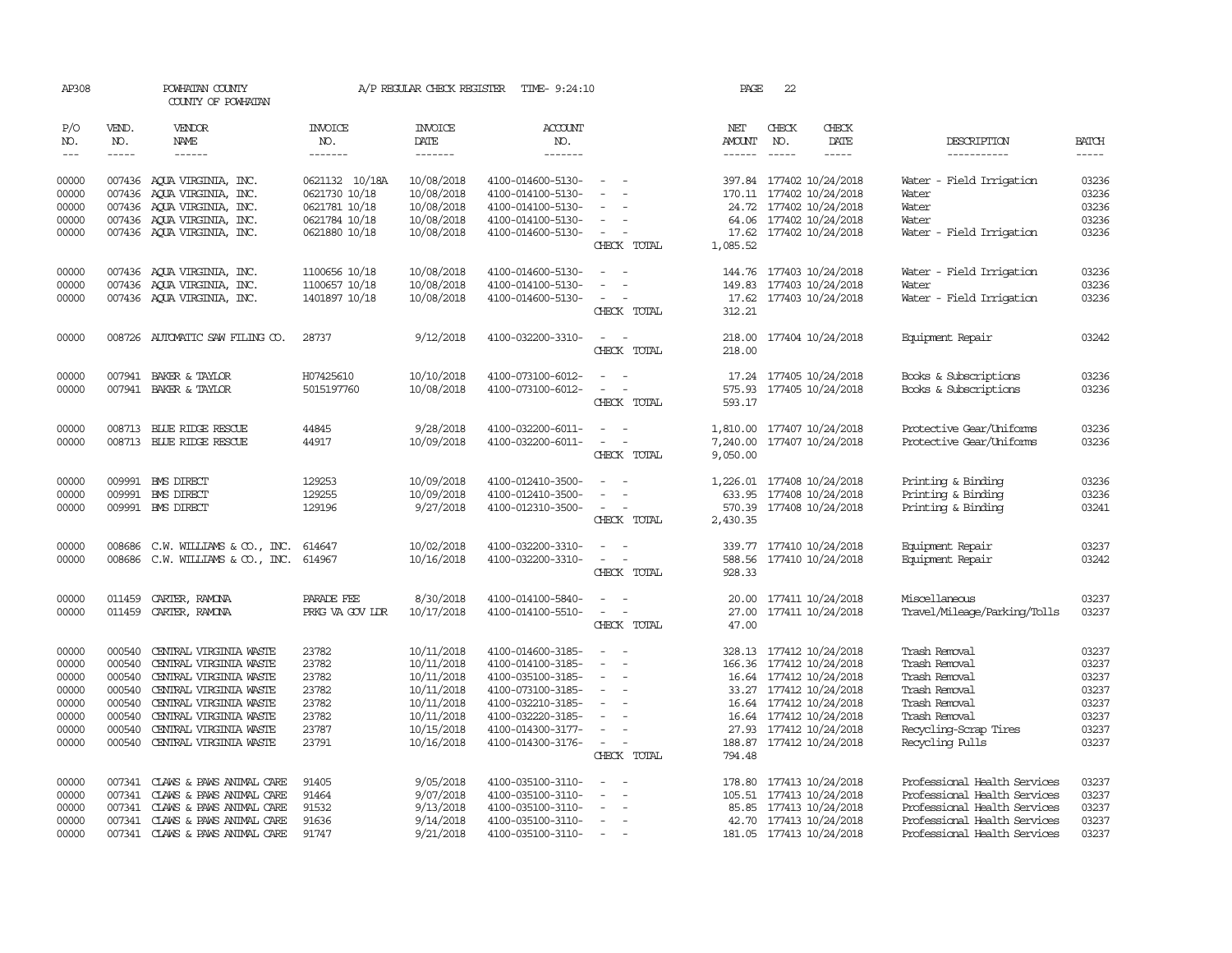| AP308                                                                                  |                                                                                                  | POWHATAN COUNTY<br>COUNTY OF POWHATAN                                                                                                                                                                                                                                                                                                                                                                          |                                                                                                                                                                         | A/P REGULAR CHECK REGISTER                                                                                                          | TIME- 9:24:10                                                                                                                                                                                                  |                                                                                                                                                                                                                                                                       | PAGE                              | 23                          |                                                                                                                                                                                                                                                           |                                                                                                                                                       |                                                                                        |
|----------------------------------------------------------------------------------------|--------------------------------------------------------------------------------------------------|----------------------------------------------------------------------------------------------------------------------------------------------------------------------------------------------------------------------------------------------------------------------------------------------------------------------------------------------------------------------------------------------------------------|-------------------------------------------------------------------------------------------------------------------------------------------------------------------------|-------------------------------------------------------------------------------------------------------------------------------------|----------------------------------------------------------------------------------------------------------------------------------------------------------------------------------------------------------------|-----------------------------------------------------------------------------------------------------------------------------------------------------------------------------------------------------------------------------------------------------------------------|-----------------------------------|-----------------------------|-----------------------------------------------------------------------------------------------------------------------------------------------------------------------------------------------------------------------------------------------------------|-------------------------------------------------------------------------------------------------------------------------------------------------------|----------------------------------------------------------------------------------------|
| P/O<br>NO.<br>$---$                                                                    | VEND.<br>NO.<br>$\frac{1}{2}$                                                                    | VENDOR<br>NAME<br>$- - - - - -$                                                                                                                                                                                                                                                                                                                                                                                | <b>INVOICE</b><br>NO.<br>-------                                                                                                                                        | <b>INVOICE</b><br>DATE<br>-------                                                                                                   | <b>ACCOUNT</b><br>NO.<br>-------                                                                                                                                                                               |                                                                                                                                                                                                                                                                       | NET<br>AMOUNT<br>------           | CHECK<br>NO.<br>$- - - - -$ | CHECK<br>DATE<br>-----                                                                                                                                                                                                                                    | DESCRIPTION<br>------------                                                                                                                           | <b>BATCH</b><br>-----                                                                  |
| 00000<br>00000                                                                         |                                                                                                  | 007341 CLAWS & PAWS ANIMAL CARE<br>007341 CLAWS & PAWS ANIMAL CARE                                                                                                                                                                                                                                                                                                                                             | 91764<br>91853                                                                                                                                                          | 9/21/2018<br>9/26/2018                                                                                                              | 4100-035100-3110-<br>4100-035100-3110-                                                                                                                                                                         | $\sim$<br>$\overline{\phantom{a}}$<br>CHECK TOTAL                                                                                                                                                                                                                     | 104.00<br>833.31                  |                             | 135.40 177413 10/24/2018<br>177413 10/24/2018                                                                                                                                                                                                             | Professional Health Services<br>Professional Health Services                                                                                          | 03237<br>03237                                                                         |
| 00000                                                                                  | 009770                                                                                           | CONDREY, PATRICIA                                                                                                                                                                                                                                                                                                                                                                                              | LONG AWAIT CHID                                                                                                                                                         | 8/22/2018                                                                                                                           | 3100-014020-0001-                                                                                                                                                                                              | $\sim$<br>CHECK TOTAL                                                                                                                                                                                                                                                 | 11.99<br>11.99                    |                             | 177414 10/24/2018                                                                                                                                                                                                                                         | Library Fines - Lost Books, Et                                                                                                                        | 03237                                                                                  |
| 00000                                                                                  | 000550                                                                                           | CRATER CRIMINAL JUSTICE                                                                                                                                                                                                                                                                                                                                                                                        | 1894                                                                                                                                                                    | 10/17/2018                                                                                                                          | 4100-031200-6011-                                                                                                                                                                                              | $\sim$<br>CHECK TOTAL                                                                                                                                                                                                                                                 | 448.45<br>448.45                  |                             | 177416 10/24/2018                                                                                                                                                                                                                                         | Uniforms                                                                                                                                              | 03237                                                                                  |
| 00000<br>00000<br>00000<br>00000<br>00000                                              | 007294<br>007294<br>007294<br>007294<br>007294                                                   | CUMBERLAND FARM & AUTO<br>CUMBERLAND FARM & AUTO<br>CUMBERLAND FARM & AUTO<br>CUMBERLAND FARM & AUTO<br>CUMBERLAND FARM & AUTO                                                                                                                                                                                                                                                                                 | 193090<br>982099<br>982697<br>985860<br>986222                                                                                                                          | 8/25/2018<br>8/03/2018<br>8/09/2018<br>9/07/2018<br>9/11/2018                                                                       | 4100-032200-6009-<br>4100-032200-6009-<br>4100-032200-6009-<br>4100-032200-6009-<br>4100-032200-6009-                                                                                                          | $\sim$<br>$\overline{\phantom{a}}$<br>$\equiv$<br>$\overline{\phantom{a}}$<br>$\sim$<br>$\overline{\phantom{a}}$<br>$\sim$<br>$\overline{a}$<br>CHECK TOTAL                                                                                                           | 464.06                            |                             | 386.42 177417 10/24/2018<br>43.69 177417 10/24/2018<br>11.98 177417 10/24/2018<br>11.98 177417 10/24/2018<br>9.99 177417 10/24/2018                                                                                                                       | Auto Repairs and Parts<br>Auto Repairs and Parts<br>Auto Repairs and Parts<br>Auto Repairs and Parts<br>Auto Repairs and Parts                        | 03242<br>03242<br>03242<br>03242<br>03242                                              |
| 00000                                                                                  |                                                                                                  | 007392 DEEP CREEK VOLUNTEER                                                                                                                                                                                                                                                                                                                                                                                    | 1ST QTR 2019                                                                                                                                                            | 10/22/2018                                                                                                                          | 4100-032200-5425-                                                                                                                                                                                              | $\equiv$<br>$\sim$<br>CHECK TOTAL                                                                                                                                                                                                                                     | 2,758.35                          |                             | 2,758.35 177418 10/24/2018                                                                                                                                                                                                                                | Rent - Fire Companies                                                                                                                                 | 03237                                                                                  |
| 00000<br>00000<br>00000<br>00000<br>00000<br>00000<br>00000<br>00000<br>00000<br>00000 | 006240<br>006240<br>006240<br>006240<br>006240<br>006240<br>006240<br>006240<br>006240<br>006240 | DIAMOND SPRINGS WATER, INC #16491100OVRPYM<br>DIAMOND SPRINGS WATER, INC 1003079315<br>DIAMOND SPRINGS WATER, INC 1003079345<br>DIAMOND SPRINGS WATER, INC 3156394<br>DIAMOND SPRINGS WATER, INC 3156401<br>DIAMOND SPRINGS WATER, INC 3156403<br>DIAMOND SPRINGS WATER, INC 912074510<br>DIAMOND SPRINGS WATER, INC 919079305<br>DIAMOND SPRINGS WATER, INC 919079345<br>DIAMOND SPRINGS WATER, INC 921071305 |                                                                                                                                                                         | 9/20/2018<br>10/03/2018<br>10/03/2018<br>10/05/2018<br>10/05/2018<br>10/05/2018<br>9/14/2018<br>9/20/2018<br>9/21/2018<br>9/21/2018 | 4100-014100-5130-<br>4100-014100-5130-<br>4100-031200-5130-<br>4100-014100-5130-<br>4100-031200-5130-<br>4100-014100-5130-<br>4100-031200-5130-<br>4100-014100-5130-<br>4100-031200-5130-<br>4100-014100-5130- | $\sim$<br>$\sim$<br>$\sim$<br>$\sim$<br>$\sim$<br>$\overline{\phantom{a}}$<br>$\sim$<br>$\equiv$<br>$\overline{\phantom{a}}$<br>$\overline{\phantom{a}}$<br>$\overline{\phantom{a}}$<br>$\overline{\phantom{a}}$<br>$\sim$<br>$\overline{\phantom{a}}$<br>CHECK TOTAL | 48.93<br>36.25<br>14.50<br>172.95 |                             | 21.75- 177419 10/24/2018<br>6.25 177419 10/24/2018<br>20.97 177419 10/24/2018<br>11.95 177419 10/24/2018<br>11.95 177419 10/24/2018<br>8.95 177419 10/24/2018<br>177419 10/24/2018<br>177419 10/24/2018<br>34.95 177419 10/24/2018<br>177419 10/24/2018   | Water<br>Water<br>Water<br>Water<br>Water<br>Water<br>Water<br>Water<br>Water<br>Water                                                                | 03237<br>03237<br>03237<br>03237<br>03237<br>03237<br>03237<br>03237<br>03237<br>03237 |
| 00000                                                                                  | 006240                                                                                           | DIAMOND SPRINGS WATER, INC 926074510                                                                                                                                                                                                                                                                                                                                                                           |                                                                                                                                                                         | 9/27/2018                                                                                                                           | 4100-031200-5130-                                                                                                                                                                                              | $\sim$<br>CHECK TOTAL                                                                                                                                                                                                                                                 | 27.96<br>27.96                    |                             | 177420 10/24/2018                                                                                                                                                                                                                                         | Water                                                                                                                                                 | 03237                                                                                  |
| 00000                                                                                  | 008787 DW                                                                                        |                                                                                                                                                                                                                                                                                                                                                                                                                | 18243813                                                                                                                                                                | 8/31/2018                                                                                                                           | 4100-012410-3320-                                                                                                                                                                                              | $\equiv$<br>$\overline{\phantom{a}}$<br>CHECK TOTAL                                                                                                                                                                                                                   | 625.00<br>625.00                  |                             | 177421 10/24/2018                                                                                                                                                                                                                                         | Maintenance & Service Contract                                                                                                                        | 03237                                                                                  |
| 00000<br>00000<br>00000<br>00000<br>00000<br>00000<br>00000<br>00000<br>00000          | 000860<br>000860<br>000860<br>000860<br>000860<br>000860<br>000860<br>000860<br>000860           | DOMINION ENERGY VIRGINIA<br>DOMINION ENERGY VIRGINIA<br>DOMINION ENERGY VIRGINIA<br>DOMINION ENERGY VIRGINIA<br>DOMINION ENERGY VIRGINIA<br>DOMINION ENERGY VIRGINIA<br>DOMINION ENERGY VIRGINIA<br>DOMINION ENERGY VIRGINIA<br>DOMINION ENERGY VIRGINIA                                                                                                                                                       | 0432180008 1018<br>0863807277 1018<br>1221667833 1018<br>1223507334 1018<br>2142337506 1018<br>2312285006 1018<br>2322252509 1018<br>2346327501 1018<br>2346327501 1018 | 10/01/2018<br>10/01/2018<br>10/01/2018<br>10/01/2018<br>10/01/2018<br>10/01/2018<br>10/01/2018<br>10/01/2018<br>10/01/2018          | 4100-014600-5110-<br>4100-014600-5110-<br>4100-031210-5110-<br>4100-014300-5110-<br>4100-014600-5110-<br>4100-014100-5110-<br>4100-014100-5110-<br>4100-014100-5110-<br>4100-031200-5110-                      | $\overline{\phantom{a}}$<br>$\equiv$<br>$\overline{\phantom{a}}$<br>$\equiv$<br>$\overline{\phantom{a}}$<br>$\equiv$<br>$\equiv$<br>$\equiv$<br>$\equiv$<br>$\overline{\phantom{a}}$<br>$\sim$<br>$\sim$<br>CHECK TOTAL                                               | 5,322.21                          |                             | 310.02 177422 10/24/2018<br>59.61 177422 10/24/2018<br>248.09 177422 10/24/2018<br>205.52 177422 10/24/2018<br>39.86 177422 10/24/2018<br>85.35 177422 10/24/2018<br>172.16 177422 10/24/2018<br>2,100.80 177422 10/24/2018<br>2,100.80 177422 10/24/2018 | Electricity<br>Electricity<br>Electricity - Comunications H<br>Electricity<br>Electricity<br>Electricity<br>Electricity<br>Electricity<br>Electricity | 03239<br>03239<br>03239<br>03239<br>03239<br>03239<br>03239<br>03239<br>03239          |
| 00000<br>00000                                                                         | 000860<br>000860                                                                                 | DOMINION ENERGY VIRGINIA<br>DOMINION ENERGY VIRGINIA                                                                                                                                                                                                                                                                                                                                                           | 2352270009 1018<br>2442170003 1018                                                                                                                                      | 10/01/2018<br>10/01/2018                                                                                                            | 4100-014100-5110-<br>4100-014100-5110-                                                                                                                                                                         | $\sim$<br>$\sim$<br>$\overline{\phantom{a}}$<br>$\overline{\phantom{a}}$                                                                                                                                                                                              |                                   |                             | 132.21 177423 10/24/2018<br>1,379.25 177423 10/24/2018                                                                                                                                                                                                    | Electricity<br>Electricity                                                                                                                            | 03239<br>03239                                                                         |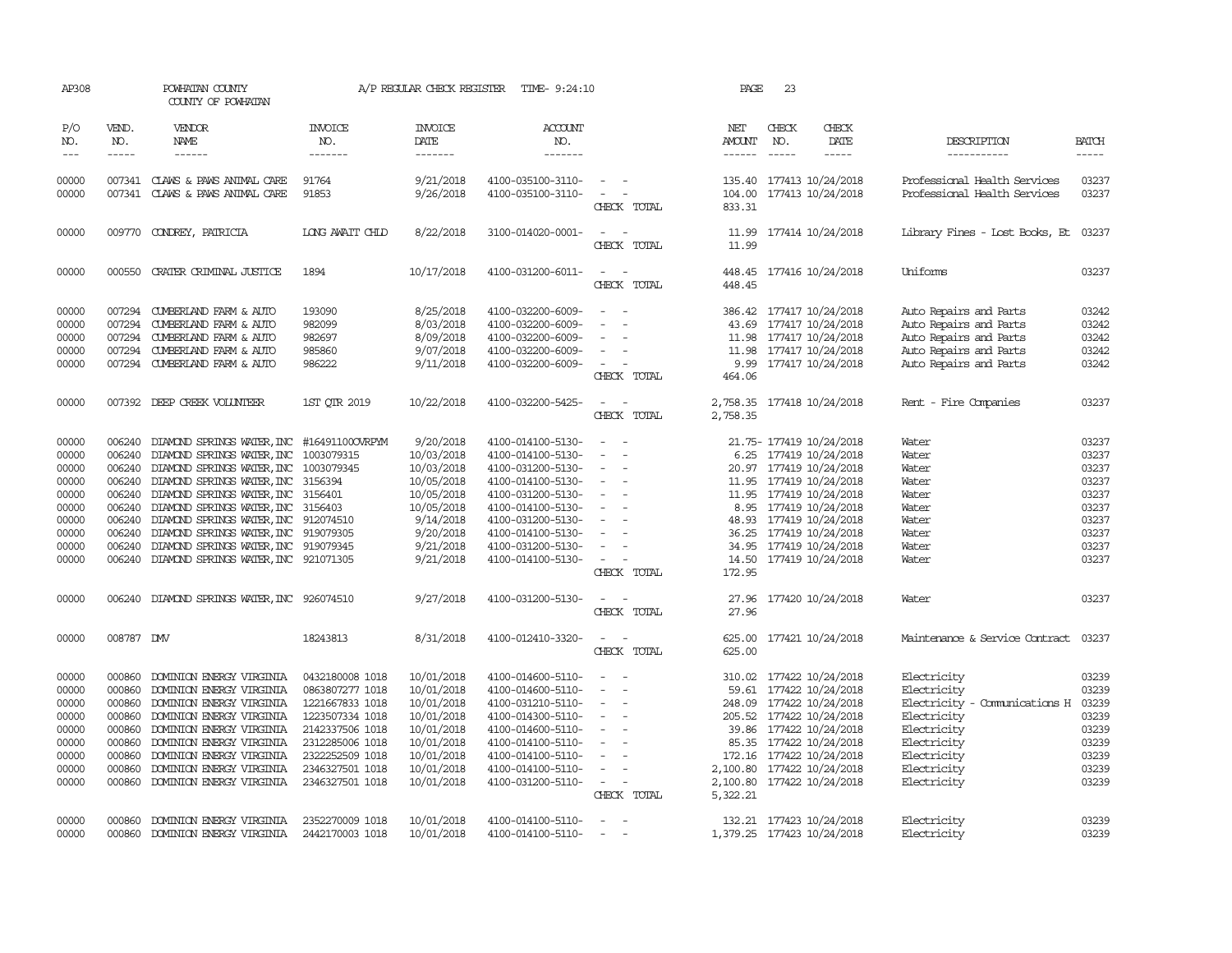| AP308               |              | POWHATAN COUNTY<br>COUNTY OF POWHATAN  |                       | A/P REGULAR CHECK REGISTER | TIME- 9:24:10     |                                                                                                              | PAGE                 | 24            |                            |                               |              |
|---------------------|--------------|----------------------------------------|-----------------------|----------------------------|-------------------|--------------------------------------------------------------------------------------------------------------|----------------------|---------------|----------------------------|-------------------------------|--------------|
| P/O<br>NO.          | VEND.<br>NO. | <b>VENDOR</b><br>NAME                  | <b>INVOICE</b><br>NO. | <b>INVOICE</b><br>DATE     | ACCOUNT<br>NO.    |                                                                                                              | NET<br><b>AMOUNT</b> | CHECK<br>NO.  | CHECK<br>DATE              | DESCRIPTION                   | <b>BATCH</b> |
| $\qquad \qquad - -$ | $- - - - -$  | $- - - - - -$                          | -------               | $- - - - - - -$            | -------           |                                                                                                              | $- - - - - -$        | $\frac{1}{2}$ | -----                      | -----------                   |              |
|                     |              |                                        |                       |                            |                   |                                                                                                              |                      |               |                            |                               |              |
| 00000               | 000860       | DOMINION ENERGY VIRGINIA               | 2462222502 1018       | 10/01/2018                 | 4100-014100-5110- | $\sim$ $\sim$                                                                                                |                      |               | 4,379.00 177423 10/24/2018 | Electricity                   | 03239        |
| 00000               | 000860       | DOMINION ENERGY VIRGINIA               | 2476067034 1018       | 10/01/2018                 | 4100-014100-5110- |                                                                                                              |                      |               | 179.93 177423 10/24/2018   | Electricity                   | 03239        |
| 00000               | 000860       | DOMINION ENERGY VIRGINIA               | 2912605595 1018       | 10/01/2018                 | 4100-014100-5110- | $\overline{\phantom{a}}$                                                                                     |                      |               | 128.18 177423 10/24/2018   | Electricity                   | 03239        |
| 00000               | 000860       | DOMINION ENERGY VIRGINIA               | 2972120006 1018       | 10/01/2018                 | 4100-014100-5110- | $\overline{\phantom{a}}$                                                                                     |                      |               | 1,443.66 177423 10/24/2018 | Electricity                   | 03239        |
| 00000               | 000860       | DOMINION ENERGY VIRGINIA               | 3451094936 1018       | 10/01/2018                 | 4100-014600-5110- | $\overline{\phantom{a}}$                                                                                     |                      |               | 78.92 177423 10/24/2018    | Electricity                   | 03239        |
| 00000               | 000860       | DOMINION ENERGY VIRGINIA               | 3496131156 1018       | 10/01/2018                 | 4100-014100-5110- | $\sim$                                                                                                       |                      |               | 6.89 177423 10/24/2018     | Electricity                   | 03239        |
|                     |              |                                        |                       |                            |                   | CHECK TOTAL                                                                                                  | 7,728.04             |               |                            |                               |              |
| 00000               | 000860       | DOMINION ENERGY VIRGINIA               | 3507951824 1018       | 10/01/2018                 | 4100-014600-5110- | $\sim$<br>$\sim$                                                                                             | 56.03                |               | 177424 10/24/2018          | Electricity                   | 03239        |
| 00000               | 000860       | DOMINION ENERGY VIRGINIA               | 4062035391 1018       | 10/01/2018                 | 4100-031210-5110- | $\overline{\phantom{a}}$<br>$\overline{\phantom{a}}$                                                         |                      |               | 148.06 177424 10/24/2018   | Electricity - Comunications H | 03239        |
| 00000               | 000860       | DOMINION ENERGY VIRGINIA               | 4691491015 1018       | 10/01/2018                 | 4100-014600-5110- | $\equiv$                                                                                                     |                      |               | 48.59 177424 10/24/2018    | Electricity                   | 03239        |
| 00000               | 000860       | DOMINION ENERGY VIRGINIA               | 4732217502 1018       | 10/01/2018                 | 4100-014600-5110- | $\sim$                                                                                                       |                      |               | 154.84 177424 10/24/2018   | Electricity                   | 03239        |
| 00000               | 000860       | DOMINION ENERGY VIRGINIA               | 5652237503 1018       | 10/01/2018                 | 4100-014600-5110- | $\overline{\phantom{a}}$<br>$\overline{a}$                                                                   |                      |               | 104.02 177424 10/24/2018   | Electricity                   | 03239        |
| 00000               | 000860       | DOMINION ENERGY VIRGINIA               | 6024003557 1018       | 10/02/2018                 | 4100-014100-5110- | $\equiv$                                                                                                     |                      |               | 21.49 177424 10/24/2018    | Electricity                   | 03239        |
| 00000               | 000860       | DOMINION ENERGY VIRGINIA               | 6211789810 1018       | 10/01/2018                 | 4100-031210-5110- | $\overline{\phantom{a}}$                                                                                     |                      |               | 131.00 177424 10/24/2018   | Electricity - Comunications H | 03239        |
| 00000               |              | 000860 DOMINION ENERGY VIRGINIA        | 8971069334 1018       | 10/01/2018                 | 4100-014300-5110- | $\sim$                                                                                                       |                      |               | 20.65 177424 10/24/2018    | Electricity                   | 03239        |
|                     |              |                                        |                       |                            |                   | CHECK TOTAL                                                                                                  | 684.68               |               |                            |                               |              |
| 00000               |              | 008132 FESCO EMERGENCY SALES           | SL18-24554            | 9/24/2018                  | 4100-032200-6009- | $\sim$<br>$\sim$                                                                                             |                      |               | 629.48 177431 10/24/2018   | Auto Repairs and Parts        | 03242        |
|                     |              |                                        |                       |                            |                   | CHECK TOTAL                                                                                                  | 629.48               |               |                            |                               |              |
| 00000               |              | 006666 FINE CREEK FIRE DEPT            | 1ST OTR 2019          | 10/22/2018                 | 4100-032200-5425- | $\overline{\phantom{0}}$                                                                                     |                      |               | 3,278.00 177432 10/24/2018 | Rent - Fire Companies         | 03237        |
|                     |              |                                        |                       |                            |                   | CHECK TOTAL                                                                                                  | 3,278.00             |               |                            |                               |              |
|                     |              |                                        |                       |                            |                   |                                                                                                              |                      |               |                            |                               |              |
| 00000               |              | 000338 FIRE PROTECTION EQUIP. CO 70613 |                       | 9/20/2018                  | 4100-032200-6010- | $\overline{\phantom{a}}$                                                                                     |                      |               | 2,524.69 177433 10/24/2018 | Breathing Apparatus           | 03238        |
|                     |              |                                        |                       |                            |                   | CHECK TOTAL                                                                                                  | 2,524.69             |               |                            |                               |              |
| 00000               |              | 011525 GALLION, BONNI L.               | <b>WCA 9/18</b>       | 9/12/2018                  | 4100-012100-5540- |                                                                                                              |                      |               | 82.00 177434 10/24/2018    | Conference & Training         | 03238        |
| 00000               | 011525       | GALLION, BONNI L.                      | <b>WCA 9/18</b>       | 9/12/2018                  | 4100-012100-5510- | $\sim$<br>$\overline{\phantom{a}}$                                                                           |                      |               | 123.17 177434 10/24/2018   | Travel/Mileage/Parking/Tolls  | 03238        |
|                     |              |                                        |                       |                            |                   | CHECK TOTAL                                                                                                  | 205.17               |               |                            |                               |              |
| 00000               | 009280       | GOODWAN SPECIALIZED                    | 15287G                | 10/04/2018                 | 4100-032200-6009- |                                                                                                              | 297.26               |               | 177435 10/24/2018          | Auto Repairs and Parts        | 03238        |
| 00000               | 009280       | GOODMAN SPECIALIZED                    | 2367G                 | 10/01/2018                 | 4100-032200-6009- | $\overline{\phantom{a}}$                                                                                     |                      |               | 636.40 177435 10/24/2018   | Auto Repairs and Parts        | 03242        |
|                     |              |                                        |                       |                            |                   | CHECK TOTAL                                                                                                  | 933.66               |               |                            |                               |              |
| 00000               | 006763       | GREENBERG & ASSOCIATES                 | 3135                  | 10/03/2018                 | 4100-031200-3110- | $\overline{\phantom{a}}$                                                                                     | 620.00               |               | 177437 10/24/2018          | Professional Health Services  | 03238        |
|                     |              |                                        |                       |                            |                   | CHECK TOTAL                                                                                                  | 620.00               |               |                            |                               |              |
|                     |              |                                        |                       |                            |                   |                                                                                                              |                      |               |                            |                               |              |
| 00000               |              | 009690 HARRIS, CYNTHIA D.              | <b>TRNG 10/18</b>     | 10/11/2018                 | 4100-012410-5540- |                                                                                                              | 7.49                 |               | 177438 10/24/2018          | Conferences & Training        | 03238        |
|                     |              |                                        |                       |                            |                   | CHECK TOTAL                                                                                                  | 7.49                 |               |                            |                               |              |
| 00000               | 012508       | HEALTH ECUTTY INC                      | H2TY16K               | 10/15/2018                 | 100-000200-0012-  |                                                                                                              | 1,527.88             |               | 177439 10/24/2018          | Payroll Clearing - FSA        | 03238        |
| 00000               |              | 012508 HEALTH EQUITY INC               | KD94DSW               | 10/22/2018                 | 100-000200-0012-  | $\frac{1}{2} \left( \frac{1}{2} \right) \left( \frac{1}{2} \right) = \frac{1}{2} \left( \frac{1}{2} \right)$ | 972.65               |               | 177439 10/24/2018          | Payroll Clearing - FSA        | 03241        |
|                     |              |                                        |                       |                            |                   | CHECK TOTAL                                                                                                  | 2,500.53             |               |                            |                               |              |
| 00000               |              | 012652 HOLYFIELD, TRACEY               | LEADERSHIPFORUM       | 10/17/2018                 | 4100-012200-5510- |                                                                                                              |                      |               |                            |                               | 03238        |
|                     |              |                                        |                       |                            |                   | CHECK TOTAL                                                                                                  | 52.79                |               | 52.79 177440 10/24/2018    | Travel/Mileage/Parking/Tolls  |              |
|                     |              |                                        |                       |                            |                   |                                                                                                              |                      |               |                            |                               |              |
| 00000               |              | 006566 KELLAWAY, MANDY JO              | 2018 FALL TRNG        | 9/26/2018                  | 4100-012410-5540- | $\overline{a}$<br>$\overline{\phantom{a}}$                                                                   |                      |               | 23.00 177443 10/24/2018    | Conferences & Training        | 03238        |
|                     |              |                                        |                       |                            |                   | CHECK TOTAL                                                                                                  | 23.00                |               |                            |                               |              |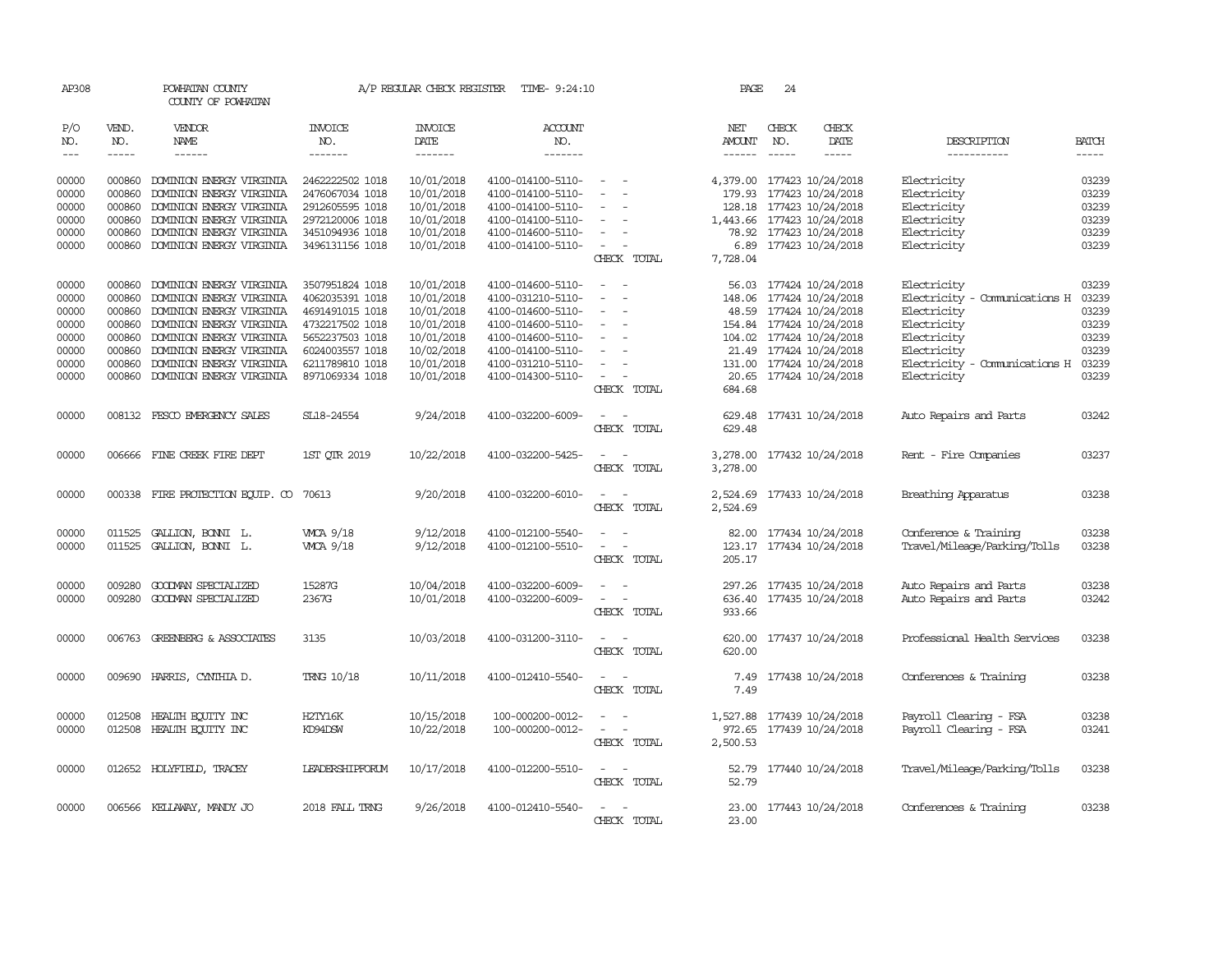| AP308                                                                                  |                  | POWHATAN COUNTY<br>COUNTY OF POWHATAN                                                                                                                                                                                                                                                      |                                                                                                  | A/P REGULAR CHECK REGISTER                                                                                                               | TIME- 9:24:10                                                                                                                                                                                                  |                                                                                                                                                                       | PAGE                           | 25                            |                                                                                                                                                                                                                                                                                      |                                                                                                                                                                                                                               |                                                                                        |
|----------------------------------------------------------------------------------------|------------------|--------------------------------------------------------------------------------------------------------------------------------------------------------------------------------------------------------------------------------------------------------------------------------------------|--------------------------------------------------------------------------------------------------|------------------------------------------------------------------------------------------------------------------------------------------|----------------------------------------------------------------------------------------------------------------------------------------------------------------------------------------------------------------|-----------------------------------------------------------------------------------------------------------------------------------------------------------------------|--------------------------------|-------------------------------|--------------------------------------------------------------------------------------------------------------------------------------------------------------------------------------------------------------------------------------------------------------------------------------|-------------------------------------------------------------------------------------------------------------------------------------------------------------------------------------------------------------------------------|----------------------------------------------------------------------------------------|
| P/O<br>NO.<br>$---$                                                                    | VEND.<br>NO.     | VENDOR<br>NAME<br>$- - - - - -$                                                                                                                                                                                                                                                            | <b>INVOICE</b><br>NO.<br>-------                                                                 | <b>INVOICE</b><br>DATE<br>$- - - - - - -$                                                                                                | <b>ACCOUNT</b><br>NO.<br>$- - - - - - -$                                                                                                                                                                       |                                                                                                                                                                       | NET<br><b>AMOUNT</b><br>------ | CHECK<br>NO.<br>$\frac{1}{2}$ | CHECK<br>DATE<br>$- - - - -$                                                                                                                                                                                                                                                         | DESCRIPTION<br>-----------                                                                                                                                                                                                    | <b>BATCH</b><br>-----                                                                  |
| 00000                                                                                  |                  | 006629 LANDSCAPE SUPPLY, INC.                                                                                                                                                                                                                                                              | 0677772-IN                                                                                       | 10/15/2018                                                                                                                               | 4100-014500-3190-                                                                                                                                                                                              | CHECK TOTAL                                                                                                                                                           | 100.00                         |                               | 100.00 177445 10/24/2018                                                                                                                                                                                                                                                             | Grounds Maintenance                                                                                                                                                                                                           | 03238                                                                                  |
| 00000                                                                                  |                  | 006672 MACON FIRE DEPARTMENT                                                                                                                                                                                                                                                               | 1ST OTR 2019                                                                                     | 10/19/2018                                                                                                                               | 4100-032200-5425-                                                                                                                                                                                              | CHECK TOTAL                                                                                                                                                           | 2,492.00<br>2,492.00           |                               | 177446 10/24/2018                                                                                                                                                                                                                                                                    | Rent - Fire Companies                                                                                                                                                                                                         | 03237                                                                                  |
| 00000                                                                                  |                  | 009552 MANSFIELD OIL COMPANY                                                                                                                                                                                                                                                               | SOLCD-452919                                                                                     | 10/16/2018                                                                                                                               | 4100-032200-5120-                                                                                                                                                                                              | $\sim$<br>CHECK TOTAL                                                                                                                                                 | 109.18<br>109.18               |                               | 177447 10/24/2018                                                                                                                                                                                                                                                                    | Apparatus Fuel                                                                                                                                                                                                                | 03238                                                                                  |
| 00000<br>00000                                                                         |                  | 011354 MATTHEW BENDER & CO, INC.<br>011354 MATTHEW BENDER & CO, INC.                                                                                                                                                                                                                       | 04909801<br>05233097                                                                             | 9/20/2018<br>9/27/2018                                                                                                                   | 4100-011010-3002-<br>4100-012210-6012-                                                                                                                                                                         | $\frac{1}{2} \left( \frac{1}{2} \right) \left( \frac{1}{2} \right) = \frac{1}{2} \left( \frac{1}{2} \right)$<br>$\sim$ $-$<br>$\overline{\phantom{a}}$<br>CHECK TOTAL | 206.58                         |                               | 51.08 177448 10/24/2018<br>155.50 177448 10/24/2018                                                                                                                                                                                                                                  | County Code<br>Books & Subscriptions                                                                                                                                                                                          | 03238<br>03238                                                                         |
| 00000                                                                                  |                  | 010086 MEDPRO US                                                                                                                                                                                                                                                                           | MC34808                                                                                          | 10/01/2018                                                                                                                               | 4100-032200-3320-                                                                                                                                                                                              | $\equiv$<br>CHECK TOTAL                                                                                                                                               | 395.83<br>395.83               |                               | 177449 10/24/2018                                                                                                                                                                                                                                                                    | Maintenance & Service Contract                                                                                                                                                                                                | 03242                                                                                  |
| 00000<br>00000<br>00000<br>00000<br>00000<br>00000<br>00000<br>00000<br>00000<br>00000 | 006610<br>006610 | MO-JOHNS SANITATION<br>MO-JOHNS SANITATION<br>006610 MO-JOHNS SANITATION<br>006610 MO-JOHNS SANITATION<br>006610 MO-JOHNS SANITATION<br>006610 MO-JOHNS SANITATION<br>006610 MO-JOHNS SANITATION<br>006610 MO-JOHNS SANITATION<br>006610 MO-JOHNS SANITATION<br>006610 MO-JOHNS SANITATION | 113092<br>113093<br>113094<br>113095<br>113096<br>113097<br>113098<br>113099<br>113100<br>113101 | 10/01/2018<br>10/01/2018<br>10/01/2018<br>10/01/2018<br>10/01/2018<br>10/01/2018<br>10/01/2018<br>10/01/2018<br>10/01/2018<br>10/01/2018 | 4100-014600-3311-<br>4100-014600-3310-<br>4100-014600-3311-<br>4100-014600-3311-<br>4100-014600-3311-<br>4100-014600-3311-<br>4100-014600-3311-<br>4100-014600-3311-<br>4100-014600-3311-<br>4100-014600-3311- | $\sim$<br>$\sim$<br>$\equiv$<br>$\sim$<br>CHECK TOTAL                                                                                                                 | 1,330.00                       |                               | 103.00 177451 10/24/2018<br>231.00 177451 10/24/2018<br>250.00 177451 10/24/2018<br>103.00 177451 10/24/2018<br>128.00 177451 10/24/2018<br>103.00 177451 10/24/2018<br>103.00 177451 10/24/2018<br>103.00 177451 10/24/2018<br>103.00 177451 10/24/2018<br>103.00 177451 10/24/2018 | Portable Bathrooms<br>Repairs and Maintenance<br>Portable Bathrooms<br>Portable Bathrooms<br>Portable Bathrooms<br>Portable Bathrooms<br>Portable Bathrooms<br>Portable Bathrooms<br>Portable Bathrooms<br>Portable Bathrooms | 03238<br>03238<br>03238<br>03238<br>03238<br>03238<br>03238<br>03238<br>03238<br>03238 |
| 00000<br>00000<br>00000                                                                |                  | 006610 MO-JOHNS SANITATION<br>006610 MO-JOHNS SANITATION<br>006610 MO-JOHNS SANITATION                                                                                                                                                                                                     | 113102<br>113103<br>113104                                                                       | 10/01/2018<br>10/01/2018<br>10/01/2018                                                                                                   | 4100-014600-3311-<br>4100-014600-3311-<br>4100-014600-3311-                                                                                                                                                    | $\overline{\phantom{a}}$<br>$\sim$ $-$<br>CHECK TOTAL                                                                                                                 | 309.00                         |                               | 103.00 177452 10/24/2018<br>103.00 177452 10/24/2018<br>103.00 177452 10/24/2018                                                                                                                                                                                                     | Portable Bathrooms<br>Portable Bathrooms<br>Portable Bathrooms                                                                                                                                                                | 03238<br>03238<br>03238                                                                |
| 00000                                                                                  |                  | 000750 MONACAN SOIL & WATER                                                                                                                                                                                                                                                                | 1ST QTR FY19                                                                                     | 10/18/2018                                                                                                                               | 4100-081200-0050-                                                                                                                                                                                              | $\frac{1}{2} \left( \frac{1}{2} \right) \left( \frac{1}{2} \right) = \frac{1}{2} \left( \frac{1}{2} \right)$<br>CHECK TOTAL                                           | 10,500.00                      |                               | 10,500.00 177453 10/24/2018                                                                                                                                                                                                                                                          | MSWCD:Agricultural Support Ser                                                                                                                                                                                                | 03240                                                                                  |
| 00000                                                                                  |                  | 001485 MOOTZ, DEANNA                                                                                                                                                                                                                                                                       | FALL TRNG 9/18                                                                                   | 9/26/2018                                                                                                                                | 4100-012410-5540-                                                                                                                                                                                              | $\sim$ $\sim$<br>CHECK TOTAL                                                                                                                                          | 23.00                          |                               | 23.00 177454 10/24/2018                                                                                                                                                                                                                                                              | Conferences & Training                                                                                                                                                                                                        | 03240                                                                                  |
| 00000                                                                                  |                  | 000205 MUNICIPAL CODE CORP.                                                                                                                                                                                                                                                                | 00318220                                                                                         | 10/03/2018                                                                                                                               | 4100-011010-3002-                                                                                                                                                                                              | $\frac{1}{2} \left( \frac{1}{2} \right) \left( \frac{1}{2} \right) = \frac{1}{2} \left( \frac{1}{2} \right)$<br>CHECK TOTAL                                           | 1,100.00                       |                               | 1,100.00 177455 10/24/2018                                                                                                                                                                                                                                                           | County Code                                                                                                                                                                                                                   | 03240                                                                                  |
| 00000                                                                                  |                  | 010646 MURRAY AUTOMOTTVE                                                                                                                                                                                                                                                                   | 0026276                                                                                          | 10/16/2018                                                                                                                               | 4100-032200-6009-                                                                                                                                                                                              | $\sim$<br>CHECK TOTAL                                                                                                                                                 | 156.44                         |                               | 156.44 177456 10/24/2018                                                                                                                                                                                                                                                             | Auto Repairs and Parts                                                                                                                                                                                                        | 03240                                                                                  |
| 00000                                                                                  |                  | 007297 NAFECO, INC.                                                                                                                                                                                                                                                                        | 948538                                                                                           | 9/28/2018                                                                                                                                | 4100-032200-6011-                                                                                                                                                                                              | $\overline{\phantom{a}}$<br>CHECK TOTAL                                                                                                                               | 195.00                         |                               | 195.00 177457 10/24/2018                                                                                                                                                                                                                                                             | Protective Gear/Uniforms                                                                                                                                                                                                      | 03242                                                                                  |
| 00000                                                                                  |                  | 011595 NOLAN, THOMAS P.                                                                                                                                                                                                                                                                    | APCO/NENA CONF                                                                                   | 10/24/2018                                                                                                                               | 4100-031210-5540-                                                                                                                                                                                              | $\overline{a}$<br>CHECK TOTAL                                                                                                                                         | 181.50                         |                               | 181.50 177458 10/24/2018                                                                                                                                                                                                                                                             | Conferences and Training                                                                                                                                                                                                      | 03240                                                                                  |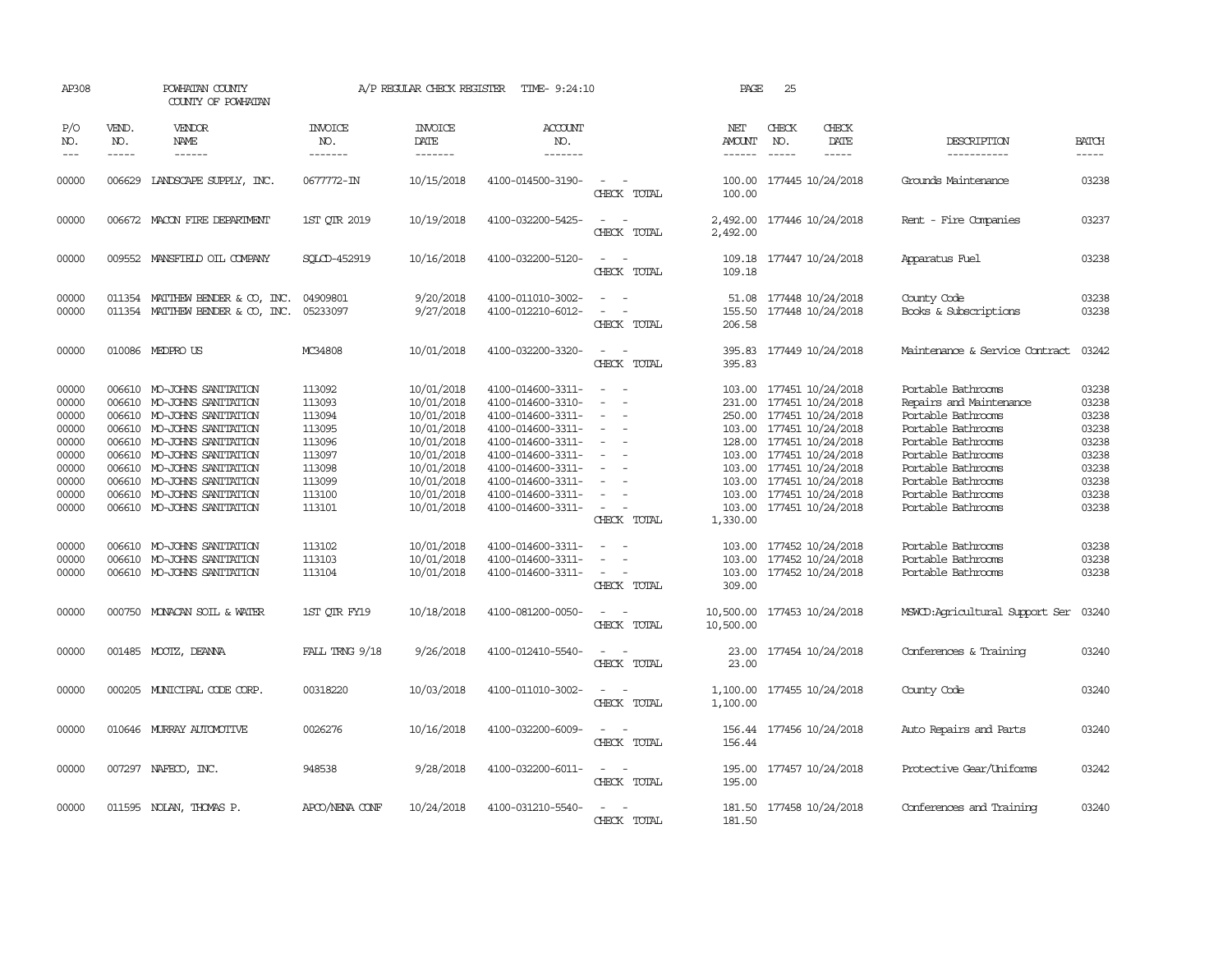| AP308                            |                                      | POWHATAN COUNTY<br>COUNTY OF POWHATAN                                                                        |                                                       | A/P REGULAR CHECK REGISTER                           | TIME- 9:24:10                                                                    |                                                                                                                             | PAGE                                | 26           |                                                                                        |                                                                            |                                  |
|----------------------------------|--------------------------------------|--------------------------------------------------------------------------------------------------------------|-------------------------------------------------------|------------------------------------------------------|----------------------------------------------------------------------------------|-----------------------------------------------------------------------------------------------------------------------------|-------------------------------------|--------------|----------------------------------------------------------------------------------------|----------------------------------------------------------------------------|----------------------------------|
| P/O<br>NO.                       | VEND.<br>NO.<br>$- - - - -$          | VENDOR<br>NAME<br>------                                                                                     | <b>INVOICE</b><br>NO.<br>-------                      | <b>INVOICE</b><br>DATE<br>-------                    | <b>ACCOUNT</b><br>NO.<br>-------                                                 |                                                                                                                             | NET<br>AMOUNT<br>------             | CHECK<br>NO. | CHECK<br>DATE<br>-----                                                                 | DESCRIPTION<br>-----------                                                 | <b>BATCH</b><br>-----            |
| 00000                            |                                      | 006985 NUNNALLY, BRADFORD W.                                                                                 | VSI EXECMGMIRNG                                       | 10/24/2018                                           | 4100-031200-5540-                                                                | $\sim$<br>CHECK TOTAL                                                                                                       | 91.00<br>91.00                      |              | 177459 10/24/2018                                                                      | Conferences & Training                                                     | 03241                            |
| 00000                            |                                      | 009486 PASI, STEVE                                                                                           | TAC TEAM TRNG                                         | 10/09/2018                                           | 4100-031200-5540-                                                                | $\frac{1}{2} \left( \frac{1}{2} \right) \left( \frac{1}{2} \right) = \frac{1}{2} \left( \frac{1}{2} \right)$<br>CHECK TOTAL | 185.65<br>185.65                    |              | 177460 10/24/2018                                                                      | Conferences & Training                                                     | 03240                            |
| 00000                            |                                      | 008404 PEST MASTERS, INC.                                                                                    | 385337                                                | 10/06/2018                                           | 4100-032210-3320-                                                                | CHECK TOTAL                                                                                                                 | 110.00                              |              | 110.00 177461 10/24/2018                                                               | Maintenance & Service Contract                                             | 03240                            |
| 00000                            |                                      | 001250 POWHATAN AUTO & TRACTOR                                                                               | 520341                                                | 10/11/2018                                           | 4100-031200-6009-                                                                | $\sim$ $\sim$<br>CHECK TOTAL                                                                                                | 9.99<br>9.99                        |              | 177462 10/24/2018                                                                      | Auto Parts/Repairs                                                         | 03240                            |
| 00000                            |                                      | 000770 POWHATAN HEALTH DEPT                                                                                  | 2ND QTR FY19                                          | 10/17/2018                                           | 4100-051200-5699-                                                                | $\sim$ $ \sim$<br>CHECK TOTAL                                                                                               | 53,793.60<br>53,793.60              |              | 177464 10/24/2018                                                                      | State Health Department                                                    | 03240                            |
| 00000                            |                                      | 006765 POWHATAN VOLUNIEER RESCUE 1ST OTR 2019                                                                |                                                       | 10/19/2018                                           | 4100-032200-5425-                                                                | $\frac{1}{2} \left( \frac{1}{2} \right) \left( \frac{1}{2} \right) = \frac{1}{2} \left( \frac{1}{2} \right)$<br>CHECK TOTAL | 4,300.50                            |              | 4,300.50 177465 10/24/2018                                                             | Rent - Fire Companies                                                      | 03237                            |
| 00000<br>00000<br>00000<br>00000 | 000780<br>000780<br>000780<br>000780 | <b>QUILL CORPORATION</b><br><b>CUILL CORPORATION</b><br><b>QUILL CORPORATION</b><br><b>QUILL CORPORATION</b> | 1650472<br>1661189<br>1746484<br>1746484              | 10/03/2018<br>10/03/2018<br>10/05/2018<br>10/05/2018 | 4100-032210-6005-<br>4100-012410-6001-<br>4100-031710-6001-<br>4100-031710-6001- | $\overline{\phantom{a}}$<br>$\overline{\phantom{a}}$<br>CHECK TOTAL                                                         | 205.99<br>172.16<br>51.06<br>444.93 |              | 177466 10/24/2018<br>177466 10/24/2018<br>15.72 177466 10/24/2018<br>177466 10/24/2018 | Cleaning Supplies<br>Office Supplies<br>Office Supplies<br>Office Supplies | 03240<br>03240<br>03241<br>03241 |
| 00000                            |                                      | 011750 RANSON, W. R.                                                                                         | CLARK, D.                                             | 10/15/2018                                           | 4100-053910-5643-                                                                | $\equiv$<br>CHECK TOTAL                                                                                                     | 650.00<br>650.00                    |              | 177467 10/24/2018                                                                      | PCCAA Services<br>- Federal CSBG                                           | 03241                            |
| 00000                            |                                      | 011237 REAMS, CLYDE E.                                                                                       | <b>GRANT WRITING#2</b>                                | 9/26/2018                                            | 4100-032200-3140-                                                                | $\frac{1}{2} \left( \frac{1}{2} \right) \left( \frac{1}{2} \right) = \frac{1}{2} \left( \frac{1}{2} \right)$<br>CHECK TOTAL | 2,500.00<br>2,500.00                |              | 177468 10/24/2018                                                                      | Professional Services                                                      | 03238                            |
| 00000                            |                                      | 009047 RED WING SHOES                                                                                        | 484136795                                             | 10/01/2018                                           | 4100-014100-6100-                                                                | $\sim$<br>CHECK TOTAL                                                                                                       | 135.99                              |              | 135.99 177469 10/24/2018                                                               | Personal Protective Equipment                                              | 03240                            |
| 00000                            |                                      | 006579 RICHMOND ALARM                                                                                        | 287043                                                | 10/01/2018                                           | 4100-032200-3320-                                                                | $\frac{1}{2} \left( \frac{1}{2} \right) \left( \frac{1}{2} \right) = \frac{1}{2} \left( \frac{1}{2} \right)$<br>CHECK TOTAL | 260.00<br>260.00                    |              | 177470 10/24/2018                                                                      | Maintenance & Service Contract                                             | 03240                            |
| 00000<br>00000<br>00000          | 012509<br>012509<br>012509           | RICHMOND SUBURBAN NEWS<br>RICHMOND SUBURBAN NEWS<br>RICHMOND SUBURBAN NEWS                                   | I00008183360912<br>I00008183360919<br>I00008207540914 | 9/12/2018<br>9/19/2018<br>9/14/2018                  | 4100-011010-3600-<br>4100-011010-3600-<br>4100-011010-3600-                      | $\sim$<br>$\sim$<br>CHECK TOTAL                                                                                             | 390.00<br>390.00<br>1,071.40        |              | 177472 10/24/2018<br>177472 10/24/2018<br>291.40 177472 10/24/2018                     | Advertising<br>Advertising<br>Advertising                                  | 03240<br>03240<br>03240          |
| 00000                            |                                      | 001320 SOUTHERN POLICE                                                                                       | 196886                                                | 10/04/2018                                           | 4100-031200-6011-                                                                | $\sim$ $ \sim$<br>CHECK TOTAL                                                                                               | 40.00<br>40.00                      |              | 177474 10/24/2018                                                                      | Uniforms                                                                   | 03240                            |
| 00000                            |                                      | 009698 SOUTHSIDE ELECTRIC                                                                                    | 63504005 10/18                                        | 10/04/2018                                           | 4100-031210-5110-                                                                | $\sim$ $\sim$<br>CHECK TOTAL                                                                                                | 128.32                              |              | 128.32 177475 10/24/2018                                                               | Electricity - Communications H 03241                                       |                                  |
| 00000                            |                                      | 012404 SOUTHSIDE ELECTRIC                                                                                    | 504691003 9/18                                        | 9/27/2018                                            | 4100-053910-5642-                                                                | $\sim$ $ \sim$<br>CHECK TOTAL                                                                                               | 209.92                              |              | 209.92 177476 10/24/2018                                                               | PCCAA Services - TANF                                                      | 03241                            |
| 00000                            |                                      | 006594 SOUTHSIDE ELECTRIC COOP                                                                               | 63504001 10/18                                        | 10/11/2018                                           | 4100-073100-5110-                                                                | $\sim$ $-$                                                                                                                  |                                     |              | 1,893.78 177477 10/24/2018                                                             | Electricity                                                                | 03240                            |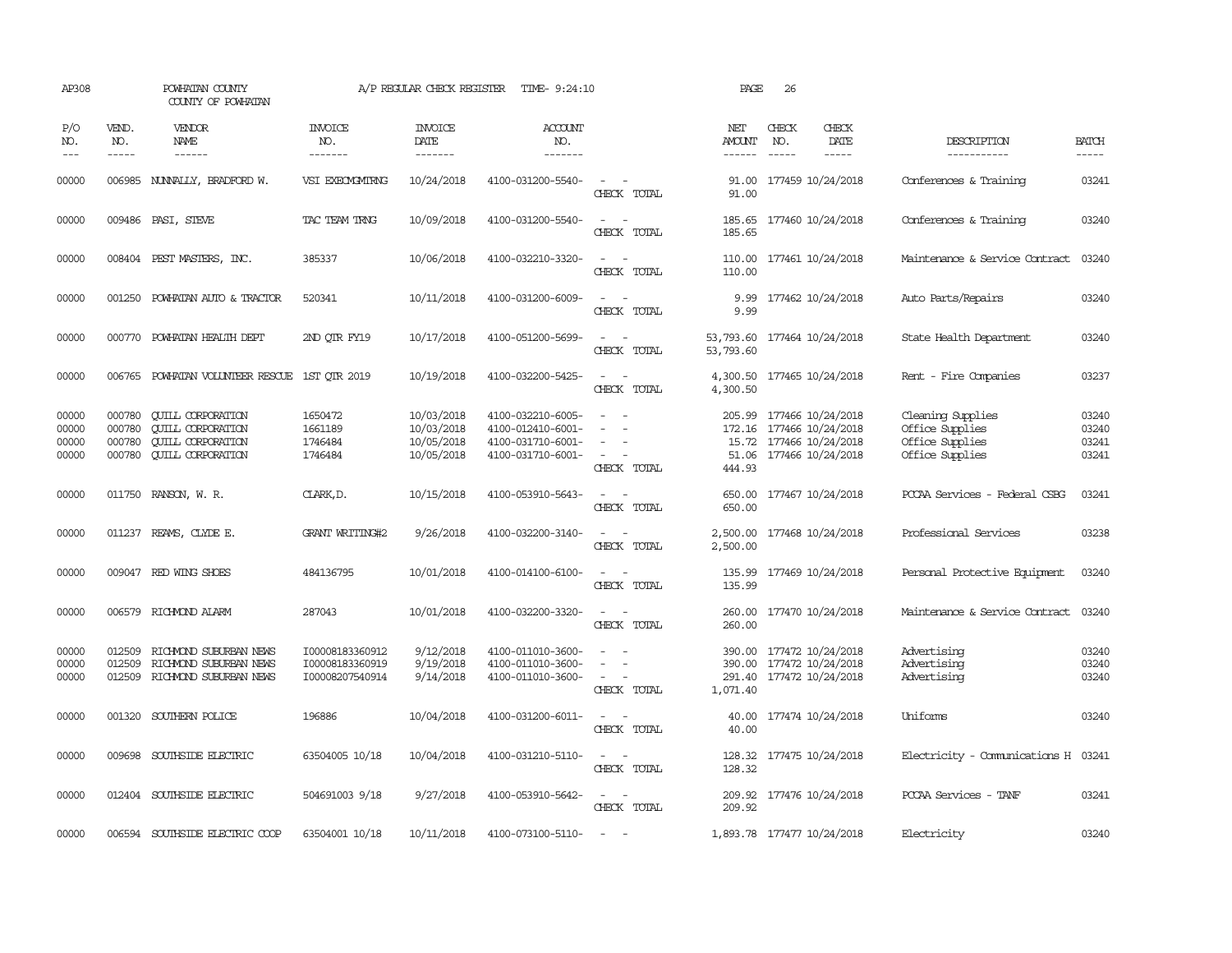| AP308          |                  | POWHATAN COUNTY<br>COUNTY OF POWHATAN              |                                  | A/P REGULAR CHECK REGISTER | TIME- 9:24:10                          |                                                        | PAGE                 | 27           |                                                      |                                      |                |
|----------------|------------------|----------------------------------------------------|----------------------------------|----------------------------|----------------------------------------|--------------------------------------------------------|----------------------|--------------|------------------------------------------------------|--------------------------------------|----------------|
| P/O<br>NO.     | VEND.<br>NO.     | VENDOR<br>NAME                                     | INVOICE<br>NO.                   | <b>INVOICE</b><br>DATE     | <b>ACCOUNT</b><br>NO.                  |                                                        | NET<br>AMOUNT        | CHECK<br>NO. | CHECK<br>DATE                                        | DESCRIPTION                          | <b>BATCH</b>   |
| $---$          | $\cdots$         | ------                                             | -------                          | -------                    | -------                                |                                                        |                      | $- - - - -$  | -----                                                | -----------                          | -----          |
| 00000<br>00000 | 006594<br>006594 | SOUTHSIDE ELECTRIC COOP<br>SOUTHSIDE ELECTRIC COOP | 63504004 10/18<br>63504011 10/18 | 10/11/2018<br>10/11/2018   | 4100-035100-5110-<br>4100-014100-5110- | $\sim$<br>$\sim$<br>$\sim$<br>$\overline{\phantom{a}}$ |                      |              | 368.83 177477 10/24/2018<br>121.14 177477 10/24/2018 | Electricity<br>Electricity           | 03240<br>03240 |
| 00000          | 006594           | SOUTHSIDE ELECTRIC COOP                            | 63504006 10/18                   | 10/11/2018                 | 4100-014600-5110-                      | $\sim$                                                 |                      |              | 195.74 177477 10/24/2018                             | Electricity                          | 03241          |
| 00000          | 006594           | SOUTHSIDE ELECTRIC COOP                            | 63504008 10/18                   | 10/11/2018                 | 4100-014600-5110-                      | $\sim$                                                 |                      |              | 448.02 177477 10/24/2018                             | Electricity                          | 03241          |
| 00000          | 006594           | SOUTHSIDE ELECTRIC COOP                            | 63504009 10/18                   | 10/11/2018                 | 4100-014600-5110-                      | $\sim$                                                 |                      |              | 3, 177.62 177477 10/24/2018                          | Electricity                          | 03241          |
| 00000          | 006594           | SOUTHSIDE ELECTRIC COOP                            | 63504010 10/18                   | 10/11/2018                 | 4100-014600-5110-                      | $\overline{\phantom{a}}$<br>$\sim$<br>CHECK TOTAL      | 6,230.15             |              | 25.02 177477 10/24/2018                              | Electricity                          | 03241          |
|                |                  |                                                    |                                  |                            |                                        |                                                        |                      |              |                                                      |                                      |                |
| 00000          | 008578           | STAPLES BUSINESS AD-                               | 3391120601                       | 9/26/2018                  | 4100-021600-6001-                      | $\sim$<br>$\sim$ $-$                                   |                      |              | 9.58 177479 10/24/2018                               | Office Supplies                      | 03241          |
| 00000          | 008578           | STAPLES BUSINESS AD-                               | 3392551492                       | 10/06/2018                 | 4100-073100-6001-                      | $\overline{\phantom{a}}$                               |                      |              | 78.07 177479 10/24/2018                              | Office Supplies                      | 03241          |
| 00000          | 008578           | STAPLES BUSINESS AD-                               | 3391120602                       | 9/26/2018                  | 4100-032200-6001-                      |                                                        |                      |              | 74.85 177479 10/24/2018                              | Stationery/Office Supplies           | 03242          |
| 00000          | 008578           | STAPLES BUSINESS AD-                               | 3392937363                       | 10/11/2018                 | 4100-013200-6001-                      | $\sim$<br>$\overline{\phantom{a}}$                     |                      |              | 35.92 177479 10/24/2018                              | Office Supplies                      | 03242          |
| 00000          | 008578           | STAPLES BUSINESS AD-                               | 3392937364                       | 10/11/2018                 | 4100-032200-6001-                      | $\sim$<br>$\sim$<br>CHECK TOTAL                        | 254.19               |              | 55.77 177479 10/24/2018                              | Stationery/Office Supplies           | 03242          |
| 00000          |                  | 007182 SUPPLY ROOM COMPANIES INC 3458141-0         |                                  | 10/08/2018                 | 4100-021200-6001-                      | $\sim$<br>$\sim$<br>CHECK TOTAL                        | 22.00                |              | 22.00 177481 10/24/2018                              | Office Supplies                      | 03241          |
| 00000          |                  | 007543 SYDNOR, LEON                                | EVCC 10/9-13/18                  | 10/15/2018                 | 4100-032200-5815-                      | $\sim$<br>$\sim$<br>CHECK TOTAL                        | 384.00<br>384.00     |              | 177482 10/24/2018                                    | Training/Seminars                    | 03241          |
| 00000          | 006498           | TREASURER OF VIRGINIA                              | FY18                             | 10/12/2018                 | 3100-024040-0018-                      | $\sim$ $ -$<br>CHECK TOTAL                             | 2,024.00<br>2,024.00 |              | 177488 10/24/2018                                    | VJCCA Grant (State)                  | 03241          |
| 00000          | 001930           | TREASURER, VIRGINIA TECH                           | 1QTR SALARY'19                   | 10/03/2018                 | 4100-083500-3140-                      | $\sim$<br>$\overline{\phantom{a}}$                     |                      |              | 13,835.10 177489 10/24/2018                          | Professional Services                | 03241          |
| 00000          | 001930           | TREASURER, VIRGINIA TECH                           | 1QTR SALARY'19                   | 10/03/2018                 | 4100-083500-3140-                      | $\sim$ $ \sim$<br>CHECK TOTAL                          | 18,746.56            |              | 4,911.46 177489 10/24/2018                           | Professional Services                | 03241          |
|                |                  |                                                    |                                  |                            |                                        |                                                        |                      |              |                                                      |                                      |                |
| 00000          |                  | 010583 TROPHIES UNLIMITED, INC.                    | 95191                            | 10/16/2018                 | 4100-032200-6001-                      | $\sim$ 100 $\sim$ 100 $\sim$<br>CHECK TOTAL            | 189.13               |              | 189.13 177490 10/24/2018                             | Stationery/Office Supplies           | 03241          |
| 00000          |                  | 010474 VA DEPT OF FIRE PROGRAMS                    | 5201                             | 7/11/2018                  | 4100-032200-5815-                      | CHECK TOTAL                                            | 7,412.64             |              | 7,412.64 177492 10/24/2018                           | Training/Seminars                    | 03241          |
| 00000          | 009442 VESA      |                                                    | HOWLAND/HENLEY                   | 10/12/2018                 | 4100-083500-5810-                      | $\sim$<br>$\sim$                                       | 110.00               |              | 177493 10/24/2018                                    | Dues/Association Memberships         | 03241          |
| 00000          | 009442 VESA      |                                                    | HOWLAND/HENLEY                   | 10/12/2018                 | 4100-083500-5810-                      | $\sim$<br>CHECK TOTAL                                  | 240.00               |              | 130.00 177493 10/24/2018                             | Dues/Association Memberships         | 03241          |
| 00000          | 006932           | VIRGINIA CHAMBER OF                                | 66614                            | 9/17/2018                  | 4100-012100-5810-                      | $\overline{\phantom{a}}$<br>CHECK TOTAL                | 250.00<br>250.00     |              | 177494 10/24/2018                                    | Dues/Association Memberships         | 03241          |
| 00000          |                  | 008795 VIRGINIA COMMUNITY                          | 2ND OTR DUES'19                  | 10/18/2018                 | 4100-053910-5643-                      | CHECK TOTAL                                            | 671.00<br>671.00     |              | 177495 10/24/2018                                    | PCCAA Services - Federal CSBG        | 03241          |
| 00000          |                  | 007983 VIRGINIA EMPLOYMENT                         | #1889770 9/18                    | 9/30/2018                  | 4100-012220-2703-                      | $\sim$<br>$\sim$<br>CHECK TOTAL                        | 3,330.00             |              | 3,330.00 177496 10/24/2018                           | Unemployment Claims                  | 03241          |
| 00000          |                  | 006870 VIRGINIA LAWYERS WEEKLY                     | 737401                           | 10/25/2018                 | 4100-012210-6012-                      | $\sim$<br>CHECK TOTAL                                  | 389.00               |              | 389.00 177497 10/24/2018                             | Books & Subscriptions                | 03238          |
| 00000          |                  | 007368 WARNER, PHIL                                | <b>ENGINEERING MIG</b>           | 10/25/2018                 | 4100-032200-5540-                      | $\sim$<br>$\sim$<br>CHECK TOTAL                        | 183.00               |              | 183.00 177498 10/24/2018                             | Travel - Convention & Educatio 03241 |                |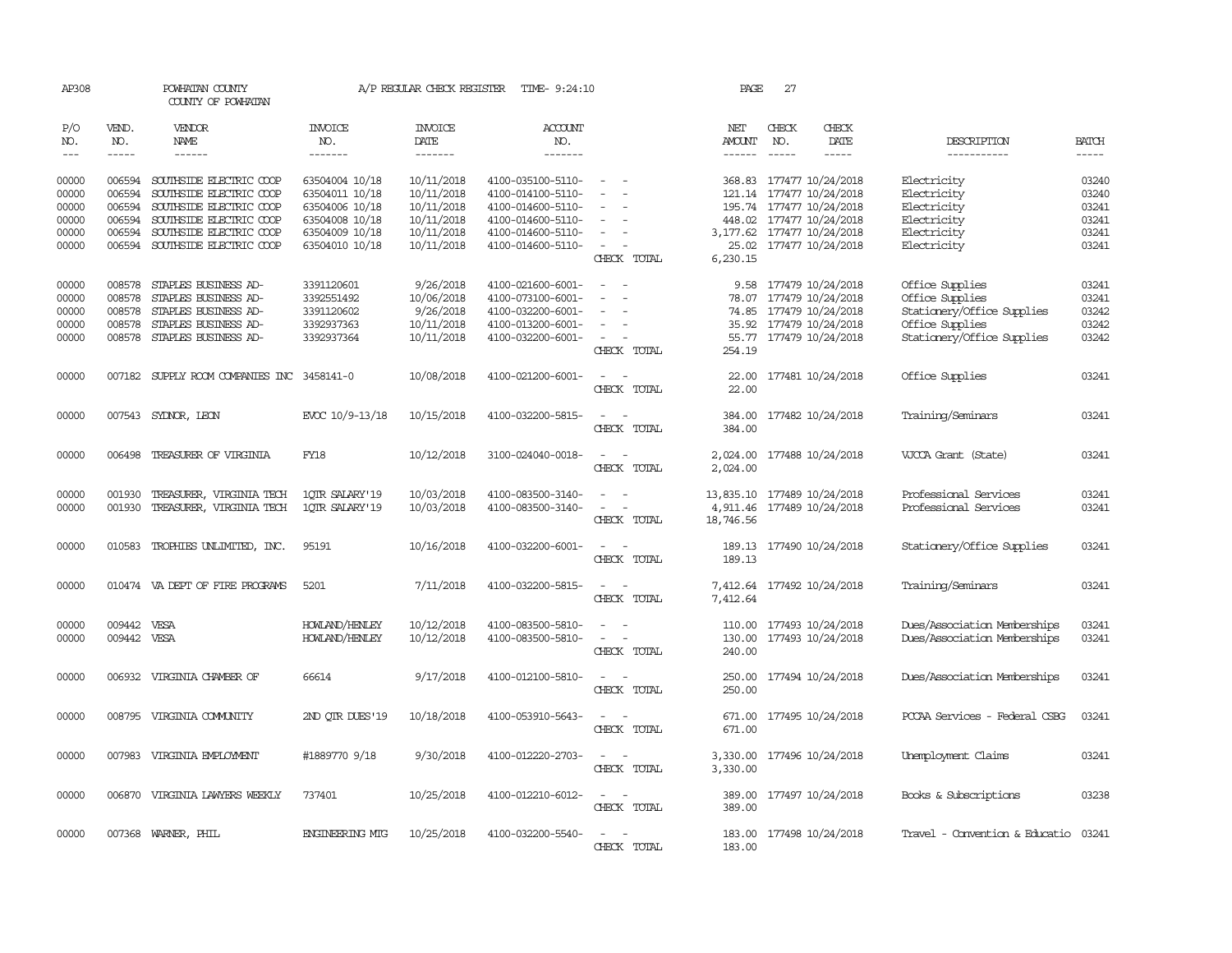| AP308          |                       | POWHATAN COUNTY<br>COUNTY OF POWHATAN        | A/P REGULAR CHECK REGISTER<br>TIME- 9:24:10 |                                   |                                        | 28<br>PAGE                                        |                            |                       |                                        |                                                      |                       |
|----------------|-----------------------|----------------------------------------------|---------------------------------------------|-----------------------------------|----------------------------------------|---------------------------------------------------|----------------------------|-----------------------|----------------------------------------|------------------------------------------------------|-----------------------|
| P/O<br>NO.     | VEND.<br>NO.<br>----- | VENDOR<br>NAME<br>------                     | <b>INVOICE</b><br>NO.<br>-------            | <b>INVOICE</b><br>DATE<br>------- | <b>ACCOUNT</b><br>NO.<br>-------       |                                                   | NET<br><b>AMOUNT</b>       | CHECK<br>NO.<br>----- | CHECK<br>DATE<br>-----                 | DESCRIPTION<br>-----------                           | <b>BATCH</b><br>----- |
| 00000          | 001680                | WASTE MANAGEMENT OF                          | 331242424249                                | 10/02/2018                        | 4100-014300-3175-                      | CHECK TOTAL                                       | 312.30                     |                       | 312.30 177499 10/24/2018               | Waste Disposal                                       | 03241                 |
| 00000          | 008083                | WELDON COOPER CENTER FOR                     | NUNNALLY 2019                               | 10/23/2018                        | 4100-012410-5540-                      | CHECK TOTAL                                       | 75.00<br>75.00             |                       | 177500 10/24/2018                      | Conferences & Training                               | 03242                 |
| 00000          | 011181                | WELLS FARGO FINANCIAL                        | 5005347022                                  | 11/02/2018                        | 4100-012100-3320-                      | CHECK TOTAL                                       | 87.86                      |                       | 87.86 177501 10/24/2018                | Maintenance & Service Contract                       | 03241                 |
| 00000          | 011698                | WESTWOOD PHARMACY                            | 21035                                       | 9/28/2018                         | 4100-033400-3845-                      | CHECK TOTAL                                       | 412.00                     |                       | 412.00 177502 10/24/2018               | Detention of Adults - Health C 03241                 |                       |
| 00000          | 012651                | WINDOW GANG                                  | 1047                                        | 10/02/2018                        | 4100-032220-3310-                      | CHECK TOTAL                                       | 854.00<br>854.00           |                       | 177503 10/24/2018                      | Repairs & Maintenance                                | 03235                 |
| 00000<br>00000 | 007755<br>007755      | WITMER PUBLIC SAFETY<br>WITMER PUBLIC SAFETY | 1888094<br>1896411                          | 10/18/2018<br>10/16/2018          | 4100-032200-6011-<br>4100-032200-6011- | $\overline{\phantom{a}}$<br>$\sim$<br>CHECK TOTAL | 630.00<br>323.00<br>953.00 |                       | 177504 10/24/2018<br>177504 10/24/2018 | Protective Gear/Uniforms<br>Protective Gear/Uniforms | 03241<br>03241        |
| 00000          | 009332                | WITMER PUBLIC SAFETY                         | 1880134                                     | 10/16/2018                        | 4100-031200-6011-                      | CHECK TOTAL                                       | 840.47<br>840.47           |                       | 177505 10/24/2018                      | Uniforms                                             | 03241                 |
| 00000          |                       | 001890 X-ZACT                                | 5067                                        | 10/10/2018                        | 4100-012410-3500-                      | CHECK TOTAL                                       | 490.00                     |                       | 490.00 177506 10/24/2018               | Printing & Binding                                   | 03241                 |
|                |                       |                                              |                                             |                                   |                                        | CHECK TYPE TOTAL                                  | 576, 174.02                |                       |                                        |                                                      |                       |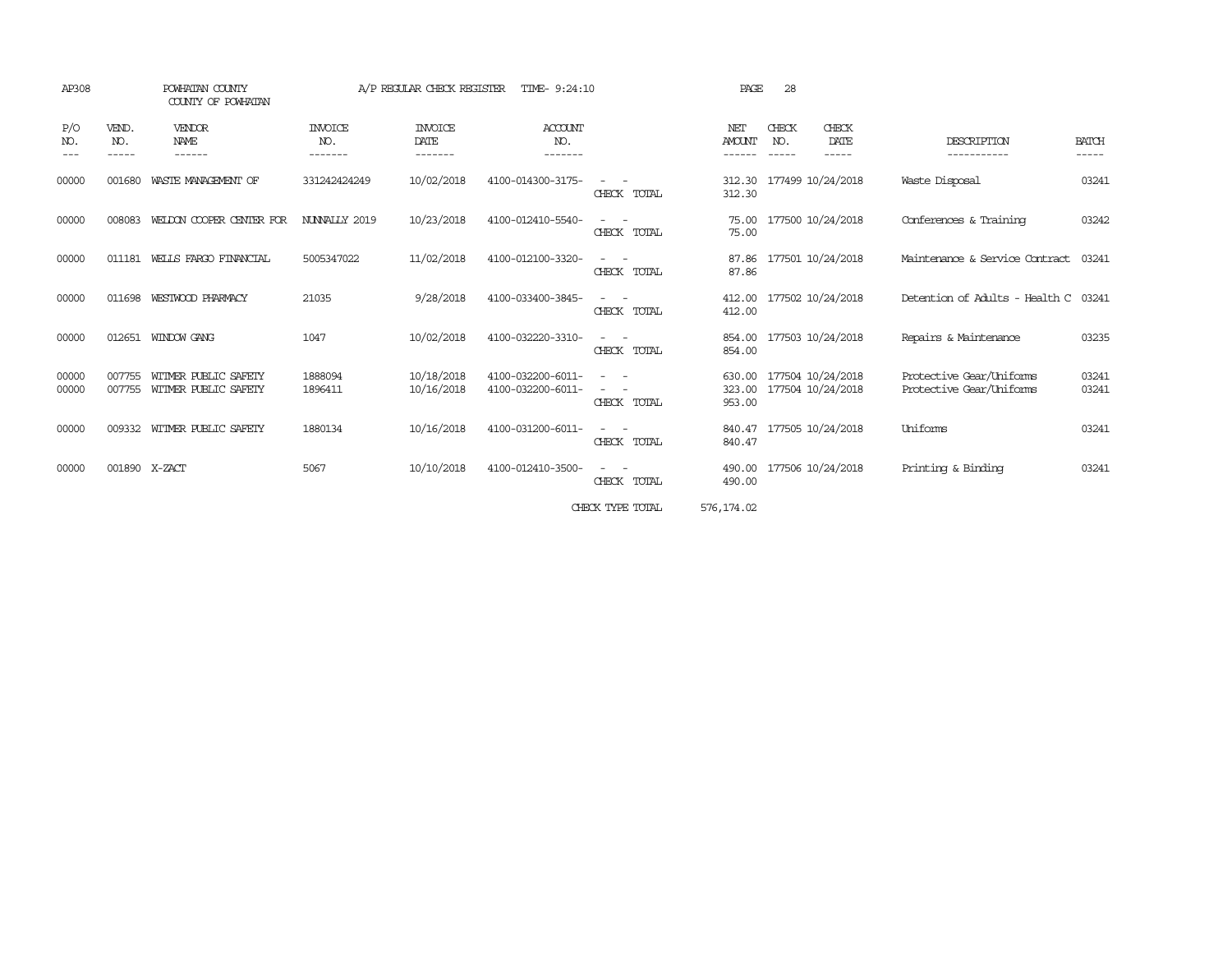| AP308          |                  | POWHATAN COUNTY<br>COUNTY OF POWHATAN                  |                              | A/P VOID CHECK REGISTER           | TIME- 9:24:10                          |                                                                                                                                                                                                                                             | 29<br>PAGE                                                           |                                                       |                       |
|----------------|------------------|--------------------------------------------------------|------------------------------|-----------------------------------|----------------------------------------|---------------------------------------------------------------------------------------------------------------------------------------------------------------------------------------------------------------------------------------------|----------------------------------------------------------------------|-------------------------------------------------------|-----------------------|
| P/O<br>NO.     | VEND.<br>NO.     | VENDOR<br><b>NAME</b><br>------                        | INVOICE<br>NO.<br>-------    | <b>INVOICE</b><br>DATE<br>------- | ACCOUNT<br>NO.<br>-------              |                                                                                                                                                                                                                                             | CHECK<br>CHECK<br>NET<br>AMOUNT<br>NO.<br>DATE<br>-----              | DESCRIPTION                                           | <b>BATCH</b><br>----- |
| 00000          | 007319           | ROBINSON, FARMER, COX                                  | CLERK'S AUDIT                | 9/14/2018                         | 4100-021600-3122-                      | CHECK TOTAL                                                                                                                                                                                                                                 | 3,750.00- 177209 10/04/2018<br>$3,750.00 -$                          | Clerk's Audit of Public Accoun                        | 00441                 |
| 00000<br>00000 | 012064<br>012064 | POWHATAN COUNTY TREASURER<br>POWHATAN COUNTY TREASURER | 7173114 9/18<br>7173114 9/18 | 9/18/2018<br>9/18/2018            | 4100-032220-5130-<br>4100-032220-5140- | $\overline{\phantom{a}}$<br>$\frac{1}{2} \left( \frac{1}{2} \right) \left( \frac{1}{2} \right) \left( \frac{1}{2} \right) \left( \frac{1}{2} \right)$<br>CHECK TOTAL                                                                        | 287.45- 177286 10/11/2018<br>330.40- 177286 10/11/2018<br>$617.85 -$ | Water<br>Sewer                                        | 00439<br>00439        |
| 00000          | 008197           | ROBINSON, FARMER, COX                                  | FY18 CLERKAUDIT              | 9/14/2018                         | 4100-021600-3122-                      | CHECK TOTAL                                                                                                                                                                                                                                 | 3,750.00- 177294 10/11/2018<br>$3,750.00 -$                          | Clerk's Audit of Public Accoun                        | 00441                 |
| 00000          |                  | 011528 WINDOW GANG                                     | 1047                         | 10/02/2018                        | 4100-032220-3310-                      | CHECK TOTAL                                                                                                                                                                                                                                 | 854.00- 177316 10/11/2018<br>854.00-                                 | Repairs & Maintenance                                 | 00439                 |
| 00000<br>00000 | 011525<br>011525 | GALLION, BONNI L.<br>GALLION, BONNI L.                 | WCA 9/18<br>WCA 9/18         | 9/12/2018<br>9/12/2018            | 4100-012100-5540-<br>4100-012100-5510- | $\frac{1}{2} \left( \frac{1}{2} \right) \left( \frac{1}{2} \right) = \frac{1}{2} \left( \frac{1}{2} \right)$<br>$\frac{1}{2} \left( \frac{1}{2} \right) \left( \frac{1}{2} \right) = \frac{1}{2} \left( \frac{1}{2} \right)$<br>CHECK TOTAL | 82.00- 177434 10/24/2018<br>123.17- 177434 10/24/2018<br>$205.17 -$  | Conference & Training<br>Travel/Mileage/Parking/Tolls | 00442<br>00442        |
|                |                  |                                                        |                              |                                   |                                        | CHECK TYPE TOTAL                                                                                                                                                                                                                            | $9,177.02 -$                                                         |                                                       |                       |
|                |                  |                                                        |                              |                                   |                                        | FINAL TOTAL                                                                                                                                                                                                                                 | 566,997.00                                                           |                                                       |                       |
|                |                  |                                                        |                              |                                   |                                        |                                                                                                                                                                                                                                             |                                                                      |                                                       |                       |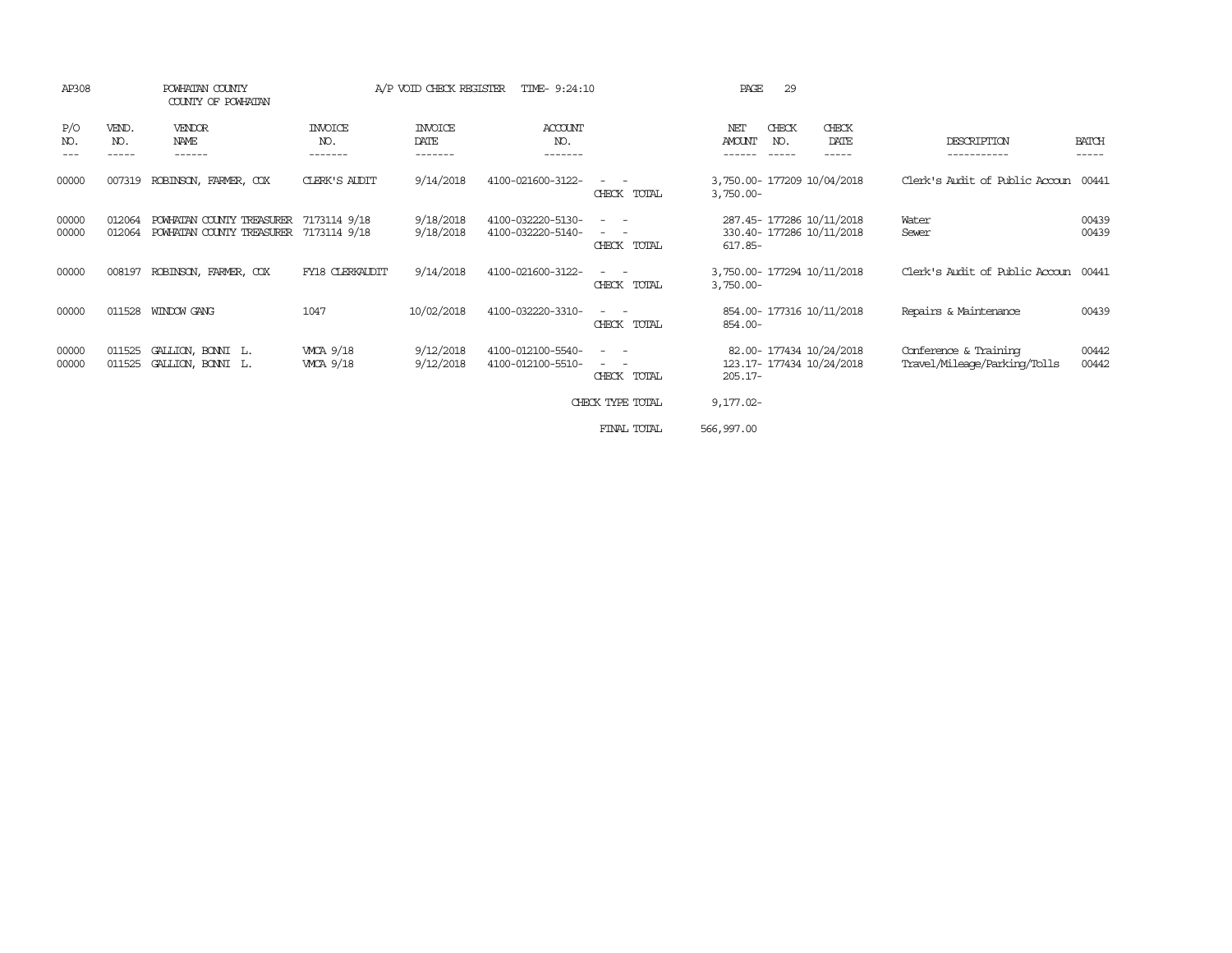| AP308                            |                             | POWHATAN COUNTY<br>COUNTY OF POWHATAN                                                                                                                           |                                                  | A/P REGULAR CHECK REGISTER                           | TIME- 9:25:18                                                                    |                                                                                                                             | PAGE                                     | 1                                                                                                          |                        |                                                                                                                                  |                                  |
|----------------------------------|-----------------------------|-----------------------------------------------------------------------------------------------------------------------------------------------------------------|--------------------------------------------------|------------------------------------------------------|----------------------------------------------------------------------------------|-----------------------------------------------------------------------------------------------------------------------------|------------------------------------------|------------------------------------------------------------------------------------------------------------|------------------------|----------------------------------------------------------------------------------------------------------------------------------|----------------------------------|
| P/O<br>NO.<br>$\frac{1}{2}$      | VEND.<br>NO.<br>$- - - - -$ | VENDOR<br>NAME<br>------                                                                                                                                        | INVOICE<br>NO.<br>-------                        | <b>INVOICE</b><br>DATE<br>-------                    | <b>ACCOUNT</b><br>NO.<br>-------                                                 |                                                                                                                             | NET<br>AMOUNT                            | CHECK<br>NO.<br>$- - - - -$                                                                                | CHECK<br>DATE<br>----- | DESCRIPTION<br>-----------                                                                                                       | <b>BATCH</b><br>$- - - - -$      |
| 00000<br>00000<br>00000<br>00000 | 009183<br>009183<br>009183  | AIR, WATER & SOIL LABORA-<br>AIR, WATER & SOIL LABORA-<br>AIR, WATER & SOIL LABORA-<br>009183 AIR, WATER & SOIL LABORA-                                         | V18006714<br>V18006716<br>V18006794<br>V18006795 | 9/25/2018<br>9/25/2016<br>9/27/2018<br>9/27/2018     | 4501-043600-3142-<br>4501-043600-3142-<br>4501-043600-3142-<br>4501-043600-3142- | $\sim$<br>$\overline{\phantom{a}}$<br>CHECK TOTAL                                                                           | 111.80<br>396.80                         | 133.60 177159 10/04/2018<br>177159 10/04/2018<br>111.40 177159 10/04/2018<br>40.00 177159 10/04/2018       |                        | Professional Services - Sewer<br>Professional Services - Sewer<br>Professional Services - Sewer<br>Professional Services - Sewer | 03211<br>03211<br>03211<br>03211 |
| 00000<br>00000                   |                             | 008713 BLUE RIDGE RESCUE<br>008713 BLUE RIDGE RESCUE                                                                                                            | 44713<br>44713                                   | 9/13/2018<br>9/13/2018                               | 4116-032200-0010-<br>4120-032200-8215-                                           | $\equiv$<br>CHECK TOTAL                                                                                                     | 12,732.50                                | 5,430.00 177168 10/04/2018<br>7,302.50 177168 10/04/2018                                                   |                        | SAFER Expenses<br>State Dept of Fire Programs Fu                                                                                 | 03215<br>03215                   |
| 00000                            | 006965                      | CINIAS CORPORATION                                                                                                                                              | 143458102                                        | 9/19/2018                                            | 4501-043400-6011-                                                                | $\frac{1}{2} \left( \frac{1}{2} \right) \left( \frac{1}{2} \right) = \frac{1}{2} \left( \frac{1}{2} \right)$<br>CHECK TOTAL | 97.22                                    | 97.22 177174 10/04/2018                                                                                    |                        | Uniforms                                                                                                                         | 03211                            |
| 00000                            | 009583                      | DRAGON FIRE DISTRIBUTION                                                                                                                                        | 30180                                            | 9/24/2018                                            | 4116-032203-0001-                                                                | $\frac{1}{2} \left( \frac{1}{2} \right) \left( \frac{1}{2} \right) = \frac{1}{2} \left( \frac{1}{2} \right)$<br>CHECK TOTAL | 720.00<br>720.00                         | 177180 10/04/2018                                                                                          |                        | JET Program                                                                                                                      | 03215                            |
| 00000                            |                             | 006510 EMERGENCY SERVICES                                                                                                                                       | 303                                              | 9/04/2018                                            | 4120-032300-5845-                                                                | CHECK TOTAL                                                                                                                 | 39,879.24 177182 10/04/2018<br>39,879.24 |                                                                                                            |                        | EMS Transport Third Party Bill 03215                                                                                             |                                  |
| 00000                            |                             | 012584 HY-TECH SITE DEVELOPMENT                                                                                                                                 | <b>BUS LOOPSTRIPNG</b>                           | 9/25/2018                                            | 4301-062100-8302-                                                                | CHECK TOTAL                                                                                                                 | 1,050.00<br>1,050.00                     | 177190 10/04/2018                                                                                          |                        | RJHS Replacement/Renovation De 03211                                                                                             |                                  |
| 00000                            |                             | 000120 JAMES RIVER AIR                                                                                                                                          | J44534                                           | 9/13/2018                                            | 4301-014400-0001-                                                                | $\overline{\phantom{a}}$<br>CHECK TOTAL                                                                                     | 7,848.00<br>7,848.00                     | 177191 10/04/2018                                                                                          |                        | HVAC Improvements                                                                                                                | 03213                            |
| 00000<br>00000                   |                             | 010924 MITCHELL PEST<br>010924 MITCHELL PEST                                                                                                                    | 115370<br>115371                                 | 9/14/2018<br>9/14/2018                               | 4501-043600-3142-<br>4501-043600-3142-                                           | $\overline{a}$<br>$\sim$ $-$<br>$\overline{\phantom{a}}$<br>$\overline{\phantom{a}}$<br>CHECK TOTAL                         | 95.00<br>95.00<br>190.00                 | 177194 10/04/2018<br>177194 10/04/2018                                                                     |                        | Professional Services - Sewer<br>Professional Services - Sewer                                                                   | 03213<br>03213                   |
| 00000<br>00000                   |                             | 011110 MOSELEY ARCHITECTS<br>011110 MOSELEY ARCHITECTS                                                                                                          | 550492-030<br>550492-031                         | 6/30/2018<br>7/31/2018                               | 4301-031200-6002-<br>4301-031200-6002-                                           | $\sim$<br>$\overline{\phantom{a}}$<br>$\overline{\phantom{a}}$<br>CHECK TOTAL                                               | 2,750.72<br>5,060.72                     | 2,310.00 177196 10/04/2018<br>177196 10/04/2018                                                            |                        | Sally Port & Courthouse Expans<br>Sally Port & Courthouse Expans                                                                 | 03213<br>03213                   |
| 00000                            | 008579                      | POWHATAN COMMERCIAL                                                                                                                                             | 0085201810                                       | 10/05/2018                                           | 4501-043400-5420-                                                                | $\sim$<br>CHECK TOTAL                                                                                                       | 2,634.00<br>2,634.00                     | 177202 10/04/2018                                                                                          |                        | Rent - Office Space                                                                                                              | 03217                            |
| 00000                            |                             | 008294 POWHATAN COUNTY PUBLIC                                                                                                                                   | 4463                                             | 8/16/2018                                            | 4501-043400-6008-                                                                | $\sim$<br>CHECK TOTAL                                                                                                       | 171.85                                   | 171.85 177203 10/04/2018                                                                                   |                        | Gas/Grease/Oil/Vehicle Repairs                                                                                                   | 03213                            |
| 00000<br>00000                   | 007310                      | SOUTHEASTERN EMERGENCY<br>007310 SOUTHEASTERN EMERGENCY                                                                                                         | 838236<br>838607                                 | 9/17/2018<br>9/20/2018                               | 4120-032301-6013-<br>4120-032301-6013-                                           | $\equiv$<br>$\sim$<br>$\sim$<br>CHECK TOTAL                                                                                 | 3,786.48                                 | 463.66 177216 10/04/2018<br>3,322.82 177216 10/04/2018                                                     |                        | Medical Supplies<br>Medical Supplies                                                                                             | 03215<br>03215                   |
| 00000<br>00000<br>00000<br>00000 | 009183<br>009183<br>009183  | AIR, WATER & SOIL LABORA- V18006905<br>AIR, WATER & SOIL LABORA- V18006906<br>AIR, WATER & SOIL LABORA- V18006945<br>009183 AIR, WATER & SOIL LABORA- V18006946 |                                                  | 10/02/2018<br>10/02/2018<br>10/04/2018<br>10/04/2018 | 4501-043600-3142-<br>4501-043600-3142-<br>4501-043600-3142-<br>4501-043600-3142- | $\overline{\phantom{a}}$<br>$\overline{\phantom{a}}$<br>$\sim$<br>$\sim 100$<br>CHECK TOTAL                                 | 325.40                                   | 111.80 177231 10/11/2018<br>133.60 177231 10/11/2018<br>40.00 177231 10/11/2018<br>40.00 177231 10/11/2018 |                        | Professional Services - Sewer<br>Professional Services - Sewer<br>Professional Services - Sewer<br>Professional Services - Sewer | 03220<br>03220<br>03220<br>03220 |
| 00000<br>00000                   | 008668                      | BANK OF AMERICA<br>008668 BANK OF AMERICA                                                                                                                       | 10/01/2018<br>10/01/2018                         | 10/01/2018<br>10/01/2018                             | 4116-035500-0017-<br>4116-035500-0017-                                           | $\sim$                                                                                                                      | 297.09                                   | 177236 10/11/2018<br>871.13 177236 10/11/2018                                                              |                        | EOC Backup Amateur Radio Comm<br>EOC Backup Amateur Radio Comm                                                                   | 03227<br>03227                   |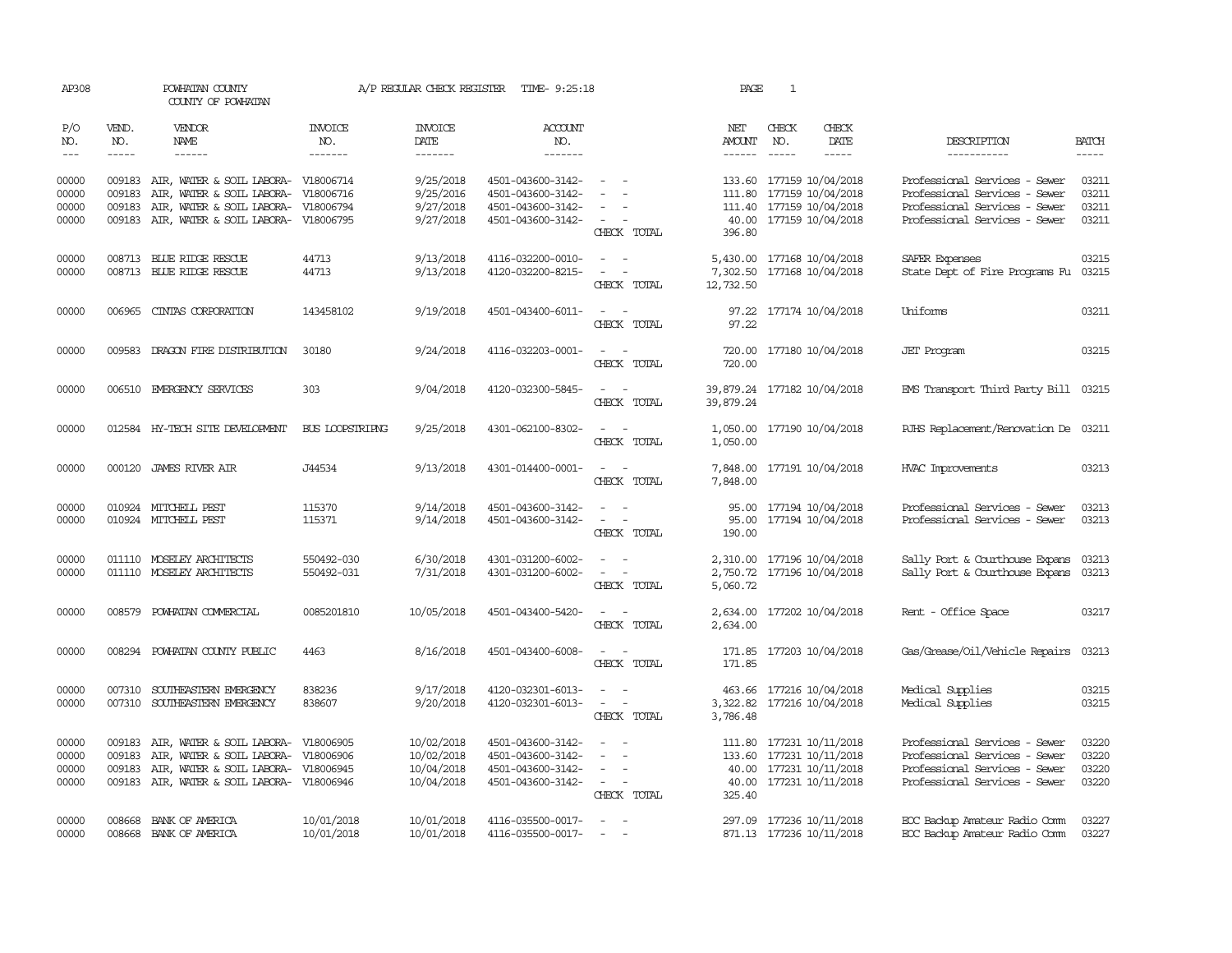| AP308      |              | POWHATAN COUNTY<br>COUNTY OF POWHATAN    |                       |                        | A/P REGULAR CHECK REGISTER TIME- 9:25:18 |                                                      | PAGE                                         | 2             |                             |                                      |              |
|------------|--------------|------------------------------------------|-----------------------|------------------------|------------------------------------------|------------------------------------------------------|----------------------------------------------|---------------|-----------------------------|--------------------------------------|--------------|
| P/O<br>NO. | VEND.<br>NO. | VENDOR<br>NAME                           | <b>INVOICE</b><br>NO. | <b>INVOICE</b><br>DATE | ACCOUNT<br>NO.                           |                                                      | NET<br>AMOUNT                                | CHECK<br>NO.  | CHECK<br>DATE               | DESCRIPTION                          | <b>BATCH</b> |
| $\cdots$   | $- - - - -$  | $- - - - - -$                            | -------               | -------                | -------                                  |                                                      | $- - - - - -$                                | $\frac{1}{2}$ | $- - - - -$                 | -----------                          | $- - - - -$  |
| 00000      | 008668       | BANK OF AMERICA                          | 10/01/2018            | 10/01/2018             | 4501-043400-6014-                        |                                                      |                                              |               | 31.54 177236 10/11/2018     | Other Operating Supplies             | 03227        |
|            | 008668       |                                          |                       |                        |                                          | $\sim$<br>$\sim$                                     |                                              |               |                             |                                      | 03227        |
| 00000      |              | BANK OF AMERICA                          | 10/01/2018            | 10/01/2018             | 4501-043600-3310-                        | $\sim$                                               |                                              |               | 86.11 177236 10/11/2018     | Repairs and Maintenance              |              |
| 00000      | 008668       | BANK OF AMERICA                          | 10/01/2018            | 10/01/2018             | 4501-043600-3310-                        |                                                      |                                              |               | 422.85 177236 10/11/2018    | Repairs and Maintenance              | 03227        |
| 00000      | 008668       | BANK OF AMERICA                          | 10/01/2018            | 10/01/2018             | 4501-043600-3310-                        |                                                      |                                              |               | 7.32 177236 10/11/2018      | Repairs and Maintenance              | 03227        |
| 00000      |              | 008668 BANK OF AMERICA                   | 10/01/2018            | 10/01/2018             | 4501-043600-3310-                        | $\overline{\phantom{a}}$                             |                                              |               | 66.90 177236 10/11/2018     | Repairs and Maintenance              | 03227        |
| 00000      |              | 008668 BANK OF AMERICA                   | 10/01/2018            | 10/01/2018             | 4501-043600-3310-                        |                                                      |                                              |               | 269.90 177236 10/11/2018    | Repairs and Maintenance              | 03227        |
| 00000      | 008668       | BANK OF AMERICA                          | 10/01/2018            | 10/01/2018             | 4501-043600-3310-                        |                                                      |                                              |               | 16.88 177236 10/11/2018     | Repairs and Maintenance              | 03227        |
| 00000      |              | 008668 BANK OF AMERICA                   | 10/01/2018            | 10/01/2018             | 4501-043600-6015-                        |                                                      |                                              |               | 295.53 177236 10/11/2018    | Lab Supplies                         | 03227        |
| 00000      |              | 008668 BANK OF AMERICA                   | 10/01/2018            | 10/01/2018             | 4501-043600-3310-                        | $\overline{\phantom{a}}$<br>$\overline{\phantom{a}}$ |                                              |               | 161.77 177236 10/11/2018    | Repairs and Maintenance              | 03227        |
| 00000      |              | 008668 BANK OF AMERICA                   | 10/01/2018            | 10/01/2018             | 4501-043500-6015-                        |                                                      |                                              |               | 319.13 177236 10/11/2018    | Lab Supplies                         | 03227        |
| 00000      |              | 008668 BANK OF AMERICA                   | 10/01/2018            | 10/01/2018             | 4501-043600-6015-                        | $\overline{\phantom{a}}$                             |                                              |               | 63.28 177236 10/11/2018     | Lab Supplies                         | 03227        |
| 00000      |              | 008668 BANK OF AMERICA                   | 10/01/2018            | 10/01/2018             | 4501-043600-6015-                        | $\sim$ $-$                                           |                                              |               | 72.66 177236 10/11/2018     | Lab Supplies                         | 03227        |
|            |              |                                          |                       |                        |                                          | CHECK TOTAL                                          | 2,982.09                                     |               |                             |                                      |              |
| 00000      |              | 009991 BMS DIRECT                        | 129342                | 9/24/2018              | 4501-043400-5210-                        | $\sim$ $ -$                                          |                                              |               | 117.32 177239 10/11/2018    | Postage                              | 03220        |
|            |              |                                          |                       |                        |                                          | CHECK TOTAL                                          | 117.32                                       |               |                             |                                      |              |
| 00000      |              | 012149 BUCKLAND, JR., MARCUS R.          | -11                   | 10/03/2018             | 4301-032200-0005-                        |                                                      |                                              |               | 980.00 177242 10/11/2018    | CAD System                           | 03222        |
| 00000      |              | 012149 BUCKLAND, JR., MARCUS R.          | 12                    | 10/03/2018             | 4301-032200-0005-                        | $\sim$                                               |                                              |               | 1,190.00 177242 10/11/2018  | CAD System                           | 03222        |
|            |              |                                          |                       |                        |                                          | CHECK TOTAL                                          | 2,170.00                                     |               |                             |                                      |              |
| 00000      |              | 006192 BUSINESS DATA OF VIRGINIA 061-001 |                       | 9/14/2018              | 4501-043400-3146-                        | $\overline{\phantom{a}}$                             |                                              |               | 577.50 177243 10/11/2018    | Professional Services                | 03222        |
|            |              |                                          |                       |                        |                                          | CHECK TOTAL                                          | 577.50                                       |               |                             |                                      |              |
| 00000      | 006965       | CINIAS CORPORATION                       | 143462001             | 9/26/2018              | 4501-043400-6011-                        | $\overline{\phantom{a}}$<br>$\overline{\phantom{a}}$ |                                              |               | 97.22 177244 10/11/2018     | Uniforms                             | 03220        |
|            |              |                                          |                       |                        |                                          | CHECK TOTAL                                          | 97.22                                        |               |                             |                                      |              |
|            |              |                                          |                       |                        |                                          |                                                      |                                              |               |                             |                                      |              |
| 00000      |              | 011728 DANIEL & COMPANY, INC.            | 12                    | 9/30/2018              | 301-000200-0008-                         |                                                      |                                              |               | 8,218.00- 177251 10/11/2018 | Retainages Payable                   | 03220        |
| 00000      |              | 011728 DANIEL & COMPANY, INC.            | 12                    | 9/30/2018              | 4301-031200-6002-                        | CHECK TOTAL                                          | 164, 367.00 177251 10/11/2018<br>156, 149.00 |               |                             | Sally Port & Courthouse Expans       | 03220        |
|            |              |                                          |                       |                        |                                          |                                                      |                                              |               |                             |                                      |              |
| 00000      |              | 012570 DOMINION OF BEDFORD, INC.         | 16481                 | 9/14/2018              | 4301-012500-8301-                        | $\sim$<br>$\sim$                                     |                                              |               | 27,879.00 177253 10/11/2018 | Sheriff's Vehicles                   | 03222        |
|            |              |                                          |                       |                        |                                          | CHECK TOTAL                                          | 27,879.00                                    |               |                             |                                      |              |
| 00000      | 011224       | ELECTRONIC SYSTEMS, INC.                 | IN1074588             | 9/28/2018              | 4501-043400-3320-                        | $\sim$<br>$\overline{\phantom{a}}$                   |                                              |               | 39.83 177254 10/11/2018     | Maintenance and Service Contra       | 03225        |
| 00000      | 011224       | ELECTRONIC SYSTEMS, INC.                 | IN1074588             | 9/28/2018              | 4501-043400-3320-                        | $\sim$<br>$\overline{\phantom{a}}$                   | .65                                          |               | 177254 10/11/2018           | Maintenance and Service Contra 03225 |              |
|            |              |                                          |                       |                        |                                          | CHECK TOTAL                                          | 40.48                                        |               |                             |                                      |              |
| 00000      |              | 006510 EMERGENCY SERVICES                | 307                   | 10/02/2018             | 4120-032300-3110-                        | $\overline{\phantom{a}}$<br>$\overline{\phantom{a}}$ |                                              |               | 41,003.41 177256 10/11/2018 | Contract Services-Daytime Cove 03222 |              |
|            |              |                                          |                       |                        |                                          | CHECK TOTAL                                          | 41,003.41                                    |               |                             |                                      |              |
| 00000      |              | 012508 HEALTH ECUTTY INC                 | I4J9NNX               | 10/08/2018             | 501-000200-0012-                         |                                                      | 9.88                                         |               | 177265 10/11/2018           | Payroll Clearing - FSA               | 03225        |
|            |              |                                          |                       |                        |                                          | CHECK TOTAL                                          | 9.88                                         |               |                             |                                      |              |
| 00000      |              | 000120 JAMES RIVER AIR                   | C197416               | 10/01/2018             | 4501-043600-3320-                        | $\sim$ $ \sim$                                       |                                              |               | 311.00 177267 10/11/2018    | Maintenance and Svc Contracts        | 03220        |
|            |              |                                          |                       |                        |                                          | CHECK TOTAL                                          | 311.00                                       |               |                             |                                      |              |
|            |              |                                          |                       |                        |                                          |                                                      |                                              |               |                             |                                      |              |
| 00000      |              | 011701 KENBRIDGE CONSTRUCTION            | APPLICATION #21       | 8/31/2018              | 301-000200-0008-                         |                                                      |                                              |               | 2, 291.69-177269 10/11/2018 | Retainages Payable                   | 03225        |
| 00000      |              | 011701 KENBRIDGE CONSTRUCTION            | APPLICATION #22       | 9/30/2018              | 301-000200-0008-                         | $\sim$                                               | 305, 957.64 177269 10/11/2018                |               |                             | Retainages Payable                   | 03225        |
| 00000      |              | 011701 KENBRIDGE CONSTRUCTION            | APPLICATION #21       | 8/31/2018              | 4301-062100-8302-                        |                                                      | 114,584.57 177269 10/11/2018                 |               |                             | RJHS Replacement/Renovation De 03225 |              |
| 00000      |              | 011701 KENBRIDGE CONSTRUCTION            | APPLICATION #22       | 9/30/2018              | 4301-062100-8302-                        | $\overline{\phantom{a}}$<br>$\overline{\phantom{a}}$ | 114,537.05 177269 10/11/2018                 |               |                             | RJHS Replacement/Renovation De 03225 |              |
|            |              |                                          |                       |                        |                                          | CHECK TOTAL                                          | 532,787.57                                   |               |                             |                                      |              |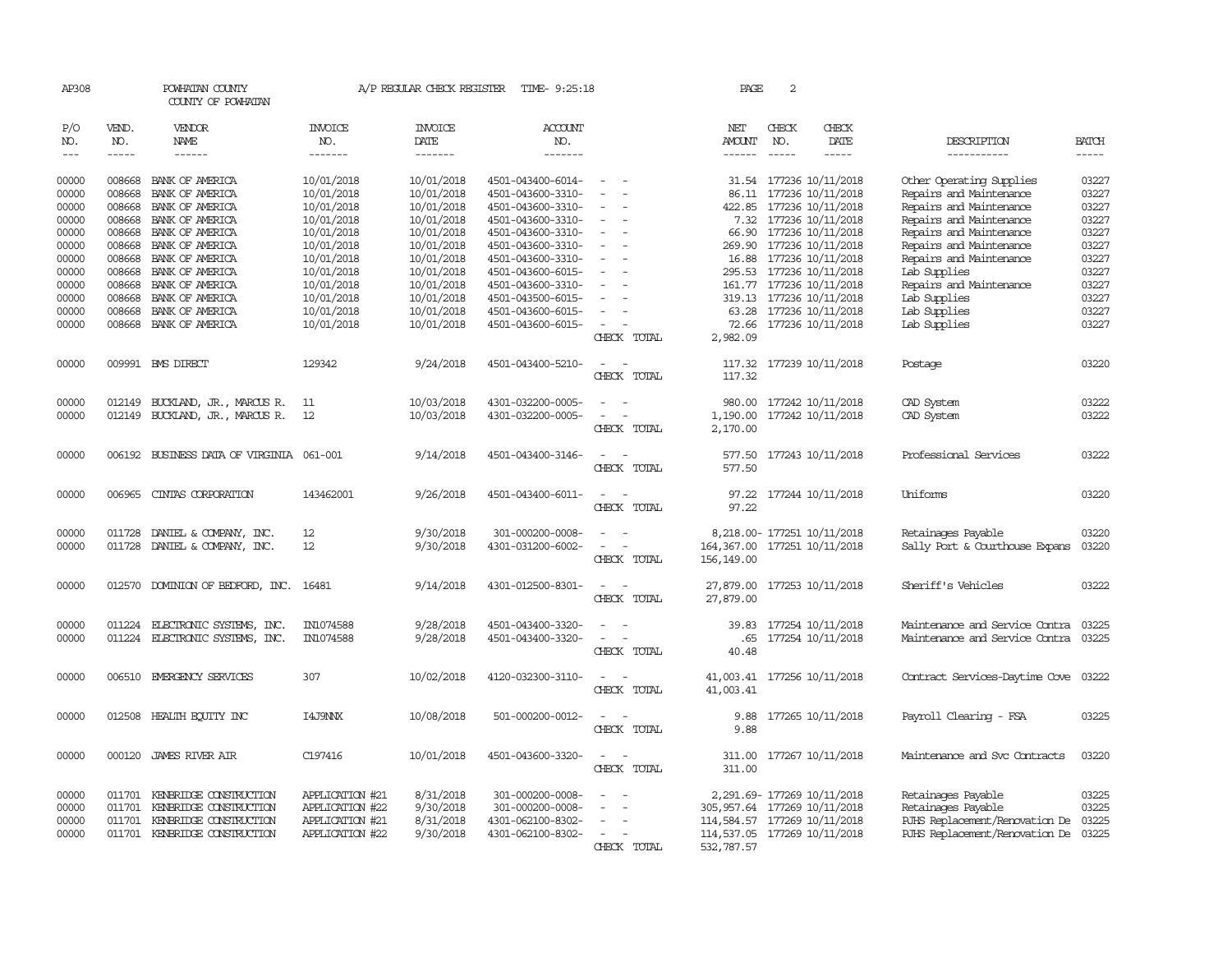| AP308               |                               | POWHATAN COUNTY<br>COUNTY OF POWHATAN                                        |                           | A/P REGULAR CHECK REGISTER         | TIME- 9:25:18                          |                                                                                                                             | PAGE                                                 | 3            |                                                    |                                                                        |                       |
|---------------------|-------------------------------|------------------------------------------------------------------------------|---------------------------|------------------------------------|----------------------------------------|-----------------------------------------------------------------------------------------------------------------------------|------------------------------------------------------|--------------|----------------------------------------------------|------------------------------------------------------------------------|-----------------------|
| P/O<br>NO.<br>$---$ | VEND.<br>NO.<br>$\frac{1}{2}$ | VENDOR<br>NAME                                                               | INVOICE<br>NO.<br>------- | <b>INVOICE</b><br>DATE<br>-------- | <b>ACCOUNT</b><br>NO.<br>-------       |                                                                                                                             | NET<br><b>AMOUNT</b><br>$- - - - - -$                | CHECK<br>NO. | CHECK<br>DATE<br>$\frac{1}{2}$                     | DESCRIPTION<br>------------                                            | <b>BATCH</b><br>----- |
| 00000               |                               | 009355 N.W. MARTIN & BROS., INC. 2                                           |                           | 9/30/2018                          | 4301-014300-0004-                      | $\overline{\phantom{a}}$<br>$\sim$<br>CHECK TOTAL                                                                           | 25,650.00 177279 10/11/2018<br>25,650.00             |              |                                                    | Admin Roof Replacement                                                 | 03220                 |
| 00000               |                               | 006985 NUNNALLY, BRADFORD W.                                                 | <b>GOLF TOURNEY'19</b>    | 10/09/2018                         | 4116-031212-6015-                      | $\sim$<br>$\sim$<br>CHECK TOTAL                                                                                             | 250.00<br>250.00                                     |              | 177281 10/11/2018                                  | Ancillary Expenses                                                     | 03225                 |
| 00000               |                               | 008294 POWHATAN COUNTY PUBLIC                                                | 116D                      | 9/30/2018                          | 4501-043400-6008-                      | $\overline{\phantom{a}}$<br>CHECK TOTAL                                                                                     | 352.81                                               |              | 352.81 177285 10/11/2018                           | Gas/Grease/Oil/Vehicle Repairs                                         | 03221                 |
| 00000               |                               | 008073 PROJECT LIFESAVER                                                     | 18-14982-78               | 9/18/2018                          | 4116-031210-6015-                      | $\sim$ $\sim$<br>CHECK TOTAL                                                                                                | 807.03                                               |              | 807.03 177288 10/11/2018                           | Project Lifesaver expenses                                             | 03223                 |
| 00000               |                               | 000620 R. C. GOODWYN & SONS, INC 0830156                                     |                           | 9/14/2018                          | 4301-014300-0004-                      | $\sim$ $\sim$<br>CHECK TOTAL                                                                                                | 57.99                                                |              | 57.99 177291 10/11/2018                            | Admin Roof Replacement                                                 | 03220                 |
| 00000               |                               | 012283 SMARISITES                                                            | 0003602                   | 10/01/2018                         | 4116-032200-0010-                      | $\sim$<br>$\sim$<br>CHECK TOTAL                                                                                             | 1,250.00                                             |              | 1,250.00 177298 10/11/2018                         | SAFER Expenses                                                         | 03223                 |
| 00000               |                               | 007182 SUPPLY ROOM COMPANIES INC 3330330-0                                   |                           | 7/27/2018                          | 4301-062100-8302-                      | $\sim$ $\sim$<br>CHECK TOTAL                                                                                                | 2,795.36                                             |              | 2,795.36 177303 10/11/2018                         | RJHS Replacement/Renovation De                                         | 03223                 |
| 00000               |                               | 011169 VERIZON                                                               | 1357471455Y9/18           | 9/28/2018                          | 4501-043400-5230-                      | $\sim$ $\sim$<br>CHECK TOTAL                                                                                                | 45.67                                                |              | 45.67 177309 10/11/2018                            | Telephone System                                                       | 03223                 |
| 00000<br>00000      |                               | 007415 VIRGINIA UTILITY<br>007415 VIRGINIA UTILITY                           | 09180352<br>09180352      | 9/30/2018<br>9/30/2018             | 4501-043500-3140-<br>4501-043600-3142- | $\equiv$<br>CHECK TOTAL                                                                                                     | 80.85                                                |              | 40.43 177311 10/11/2018<br>40.42 177311 10/11/2018 | Professional Services - Water<br>Professional Services - Sewer         | 03220<br>03220        |
| 00000               |                               | 011181 WELLS FARGO FINANCIAL                                                 | 5005295532                | 9/24/2018                          | 4501-043400-3320-                      | $\frac{1}{2} \left( \frac{1}{2} \right) \left( \frac{1}{2} \right) = \frac{1}{2} \left( \frac{1}{2} \right)$<br>CHECK TOTAL | 234.62<br>234.62                                     |              | 177314 10/11/2018                                  | Maintenance and Service Contra                                         | 03223                 |
| 00000<br>00000      | 009183                        | AIR, WATER & SOIL LABORA-<br>009183 AIR, WATER & SOIL LABORA- V18007040      | V18006973                 | 10/04/2018<br>10/09/2018           | 4501-043500-3140-<br>4501-043600-3142- | $\sim$<br>$\overline{\phantom{a}}$<br>CHECK TOTAL                                                                           | 40.00<br>305.20                                      |              | 177328 10/19/2018<br>265.20 177328 10/19/2018      | Professional Services - Water<br>Professional Services - Sewer         | 03229<br>03229        |
| 00000<br>00000      | 012631<br>012631              | INTERIORS BY GUERNSEY, LLC TP180466A<br>INTERIORS BY GUERNSEY, LLC TP180466B |                           | 7/18/2018<br>10/10/2018            | 4301-062100-8302-<br>4301-062100-8302- | $\overline{a}$<br>$\sim$ 100 $\mu$<br>$\sim$<br>$\overline{\phantom{a}}$<br>CHECK TOTAL                                     | 15,710.04 177353 10/19/2018<br>5,592.00<br>21,302.04 |              | 177353 10/19/2018                                  | RJHS Replacement/Renovation De 03228<br>RJHS Replacement/Renovation De | 03228                 |
| 00000               |                               | 011701 KENBRIDGE CONSTRUCTION                                                | APPLICATION#22A           | 9/30/2018                          | 301-000200-0008-                       | $\overline{\phantom{a}}$<br>$\sim$<br>CHECK TOTAL                                                                           | 200.00<br>200.00                                     |              | 177356 10/19/2018                                  | Retainages Payable                                                     | 03228                 |
| 00000               |                               | 012642 PROSEAL SERVICES, INC.                                                | 3513                      | 10/02/2018                         | 4301-062100-8302-                      | $\frac{1}{2} \left( \frac{1}{2} \right) \left( \frac{1}{2} \right) = \frac{1}{2} \left( \frac{1}{2} \right)$<br>CHECK TOTAL | 38,760.00<br>38,760.00                               |              | 177373 10/19/2018                                  | RJHS Replacement/Renovation De                                         | 03230                 |
| 00000               |                               | 009450 SPEC (SILIDGE PROCESS                                                 | 2182609-PCU               | 10/05/2018                         | 4501-043600-6016-                      | $\sim$ $\sim$<br>CHECK TOTAL                                                                                                | 2,770.00                                             |              | 2,770.00 177380 10/19/2018                         | Chemicals                                                              | 03230                 |
| 00000               |                               | 007450 THOMSON REUTERS -                                                     | 839015422                 | 10/01/2018                         | 4116-021100-6012-                      | $\sim$<br>$\sim$<br>CHECK TOTAL                                                                                             | 432.62                                               |              | 432.62 177384 10/19/2018                           | Law Library Expenses                                                   | 03231                 |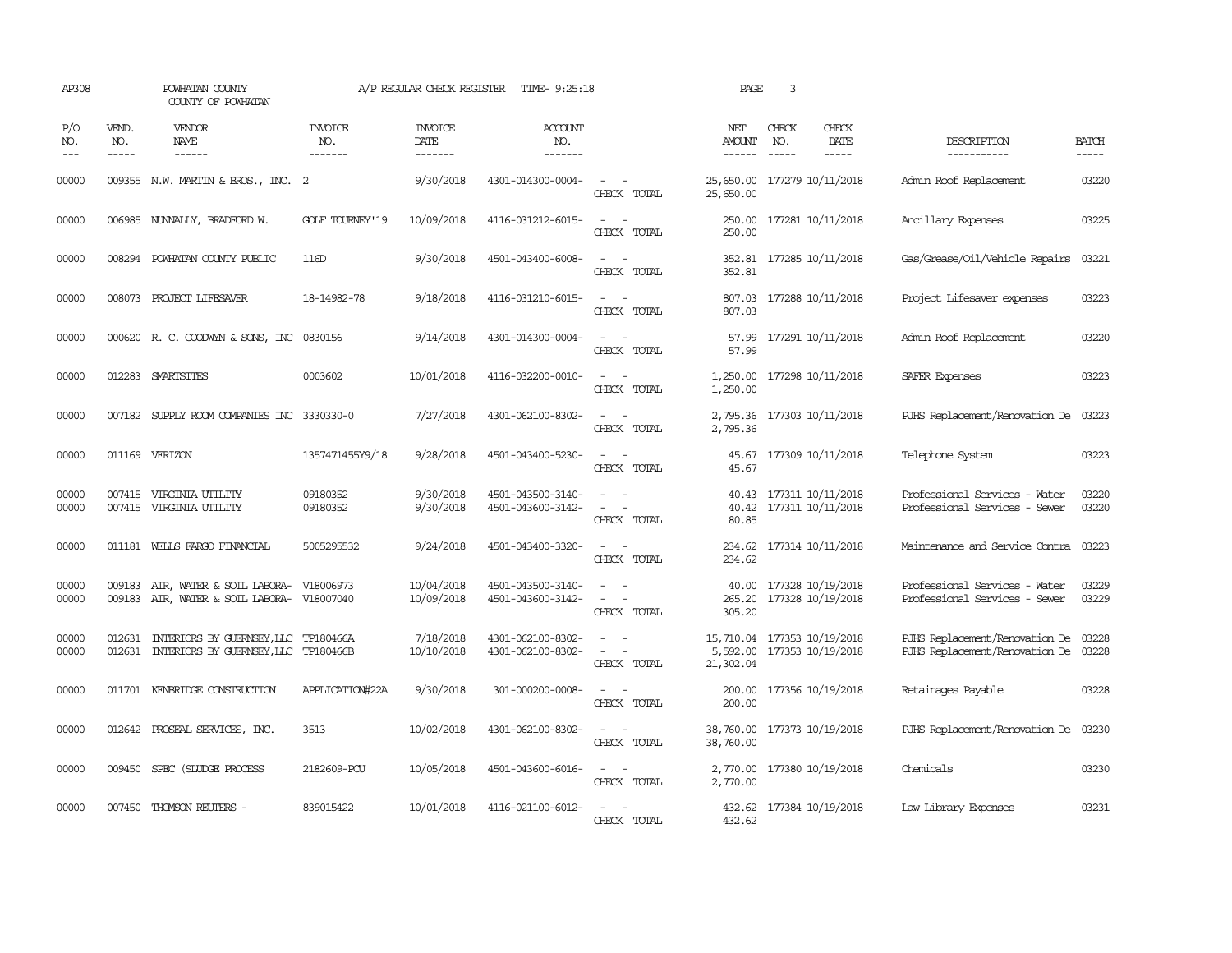| AP308                            |                             | POWHATAN COUNTY<br>COUNTY OF POWHATAN                                                                                             |                                     | A/P REGULAR CHECK REGISTER                           | TIME- 9:25:18                                                                    |                                                                                                                                       | PAGE                                | $\overline{4}$ |                                                                                                           |                                                                                                                                  |                                  |
|----------------------------------|-----------------------------|-----------------------------------------------------------------------------------------------------------------------------------|-------------------------------------|------------------------------------------------------|----------------------------------------------------------------------------------|---------------------------------------------------------------------------------------------------------------------------------------|-------------------------------------|----------------|-----------------------------------------------------------------------------------------------------------|----------------------------------------------------------------------------------------------------------------------------------|----------------------------------|
| P/O<br>NO.<br>$---$              | VEND.<br>NO.<br>$- - - - -$ | <b>VENDOR</b><br>NAME<br>------                                                                                                   | <b>INVOICE</b><br>NO.<br>-------    | <b>INVOICE</b><br>DATE<br>--------                   | <b>ACCOUNT</b><br>NO.<br>-------                                                 |                                                                                                                                       | NET<br>AMOUNT                       | CHECK<br>NO.   | CHECK<br>DATE<br>$- - - - -$                                                                              | DESCRIPTION<br>-----------                                                                                                       | <b>BATCH</b><br>-----            |
| 00000                            |                             | 008446 WILEY AND WILSON, INC.                                                                                                     | 0057910                             | 10/01/2018                                           | 4301-014100-6002-                                                                | $\sim$ $ -$<br>CHECK TOTAL                                                                                                            | 2,940.00                            |                | 2,940.00 177391 10/19/2018                                                                                | Nitrogen System/Fire Suppressi                                                                                                   | 03231                            |
| 00000                            |                             | 010565 A.D. DESIGNS                                                                                                               | 1683                                | 9/20/2018                                            | 4116-031212-6015-                                                                | $\sim$ $ \sim$<br>CHECK TOTAL                                                                                                         | 812.00                              |                | 812.00 177396 10/24/2018                                                                                  | Ancillary Expenses                                                                                                               | 03236                            |
| 00000<br>00000                   |                             | 006175 ADAMS OIL COMPANY, INC.<br>006175 ADAMS OIL COMPANY, INC.                                                                  | 0999<br>5292                        | 9/04/2018<br>10/02/2018                              | 4501-043400-6008-<br>4501-043400-6008-                                           | $\omega_{\rm{max}}$ and $\omega_{\rm{max}}$<br>$\sim$<br>$\overline{\phantom{a}}$<br>CHECK TOTAL                                      | 38.29<br>59.93                      |                | 21.64 177398 10/24/2018<br>177398 10/24/2018                                                              | Gas/Grease/Oil/Vehicle Repairs<br>Gas/Grease/Oil/Vehicle Repairs                                                                 | 03236<br>03236                   |
| 00000<br>00000<br>00000<br>00000 | 009183<br>009183<br>009183  | AIR, WATER & SOIL LABORA-<br>AIR, WATER & SOIL LABORA-<br>AIR, WATER & SOIL LABORA-<br>009183 AIR, WATER & SOIL LABORA- V18007166 | V18007059<br>V18007158<br>V18007159 | 10/09/2018<br>10/11/2018<br>10/11/2018<br>10/11/2018 | 4501-043600-3142-<br>4501-043600-3142-<br>4501-043600-3142-<br>4501-043500-3140- | $\sim$<br>$\sim$<br>$\sim$<br>CHECK TOTAL                                                                                             | 482.40                              |                | 362.40 177399 10/24/2018<br>40.00 177399 10/24/2018<br>40.00 177399 10/24/2018<br>40.00 177399 10/24/2018 | Professional Services - Sewer<br>Professional Services - Sewer<br>Professional Services - Sewer<br>Professional Services - Water | 03236<br>03236<br>03236<br>03236 |
| 00000<br>00000                   |                             | 011931 ALTAIRIS TECHNOLOGY<br>011931 ALTAIRIS TECHNOLOGY                                                                          | 16-POW<br>17-POW                    | 9/11/2018<br>10/12/2018                              | 4301-031200-6001-<br>4301-031200-6001-                                           | $\overline{\phantom{a}}$<br>$\overline{\phantom{a}}$<br>$\equiv$<br>$\overline{\phantom{a}}$<br>CHECK TOTAL                           | 35,583.19<br>23,000.00<br>58,583.19 |                | 177400 10/24/2018<br>177400 10/24/2018                                                                    | Public Safety Radio System<br>Public Safety Radio System                                                                         | 03236<br>03236                   |
| 00000                            |                             | 007436 AQUA VIRGINIA, INC.                                                                                                        | 0574661 10/4/18                     | 10/08/2018                                           | 4501-043400-5130-                                                                | $\sim$ $ \sim$<br>CHECK TOTAL                                                                                                         | 25.73<br>25.73                      |                | 177402 10/24/2018                                                                                         | Water                                                                                                                            | 03236                            |
| 00000                            |                             | 007436 AQUA VIRGINIA, INC.                                                                                                        | 1188328 10/4/18                     | 10/08/2018                                           | 4501-043600-5130-                                                                | $ -$<br>CHECK TOTAL                                                                                                                   | 17.62                               |                | 17.62 177403 10/24/2018                                                                                   | Water - Sewer Facilities                                                                                                         | 03236                            |
| 00000                            |                             | 006655 BLOSSMAN GAS COMPANIES                                                                                                     | 4901754                             | 10/02/2018                                           | 4501-043600-5120-                                                                | $\sim$ $\sim$<br>CHECK TOTAL                                                                                                          | 67.31                               |                | 67.31 177406 10/24/2018                                                                                   | Fuel (htg)                                                                                                                       | 03236                            |
| 00000                            |                             | 006192 BUSINESS DATA OF VIRGINIA 080-001                                                                                          |                                     | 9/27/2018                                            | 4501-043400-3146-                                                                | $\sim$ $ \sim$<br>CHECK TOTAL                                                                                                         | 137.50                              |                | 137.50 177409 10/24/2018                                                                                  | Professional Services                                                                                                            | 03241                            |
| 00000                            | 000540                      | CENTRAL VIRGINIA WASTE                                                                                                            | 23782                               | 10/11/2018                                           | 4501-043400-3185-                                                                | $\sim$ $ \sim$<br>CHECK TOTAL                                                                                                         | 49.91                               |                | 49.91 177412 10/24/2018                                                                                   | Trash Removal                                                                                                                    | 03237                            |
| 00000<br>00000                   | 000860<br>000860            | DOMINION ENERGY VIRGINIA<br>DOMINION ENERGY VIRGINIA                                                                              | 0998223150 1018<br>1875198911 1018  | 10/01/2018<br>10/02/2018                             | 4501-043600-5110-<br>4501-043500-5110-                                           | $\sim$<br>CHECK TOTAL                                                                                                                 | 150.10                              |                | 87.55 177422 10/24/2018<br>62.55 177422 10/24/2018                                                        | Electricity<br>Electricity                                                                                                       | 03239<br>03239                   |
| 00000<br>00000                   | 000860<br>000860            | DOMINION ENERGY VIRGINIA<br>DOMINION ENERGY VIRGINIA                                                                              | 2907028530 1018<br>3085476897 1018  | 10/01/2018<br>10/01/2018                             | 4501-043400-5110-<br>4501-043600-5110-                                           | $\sim$<br>$\overline{\phantom{a}}$<br>$\sim$ $ -$<br>CHECK TOTAL                                                                      | 164.51                              |                | 53.44 177423 10/24/2018<br>111.07 177423 10/24/2018                                                       | Electricity<br>Electricity                                                                                                       | 03239<br>03239                   |
| 00000<br>00000                   | 000860<br>000860            | DOMINION ENERGY VIRGINIA<br>DOMINION ENERGY VIRGINIA                                                                              | 6656300552 1018<br>7897055856 1018  | 10/01/2018<br>10/01/2018                             | 4501-043500-5110-<br>4501-043600-5110-                                           | $\frac{1}{2} \left( \frac{1}{2} \right) \left( \frac{1}{2} \right) = \frac{1}{2} \left( \frac{1}{2} \right)$<br>$\sim$<br>CHECK TOTAL | 2,995.40                            |                | 437.06 177424 10/24/2018<br>2,558.34 177424 10/24/2018                                                    | Electricity<br>Electricity                                                                                                       | 03239<br>03239                   |
| 00000                            | 000860                      | DOMINION ENERGY VIRGINIA                                                                                                          | 9052426195 1018                     | 10/01/2018                                           | 4501-043600-5110-                                                                | $\omega_{\rm{max}}$ and $\omega_{\rm{max}}$<br>CHECK TOTAL                                                                            | 61.17                               |                | 61.17 177425 10/24/2018                                                                                   | Electricity                                                                                                                      | 03239                            |
| 00000                            |                             | 007147 DRAPER ADEN ASSOCIATES                                                                                                     | 2018090373                          | 9/30/2018                                            | 4501-043500-3140-                                                                | $\sim$                                                                                                                                |                                     |                | 1,425.00 177427 10/24/2018                                                                                | Professional Services - Water                                                                                                    | 03238                            |